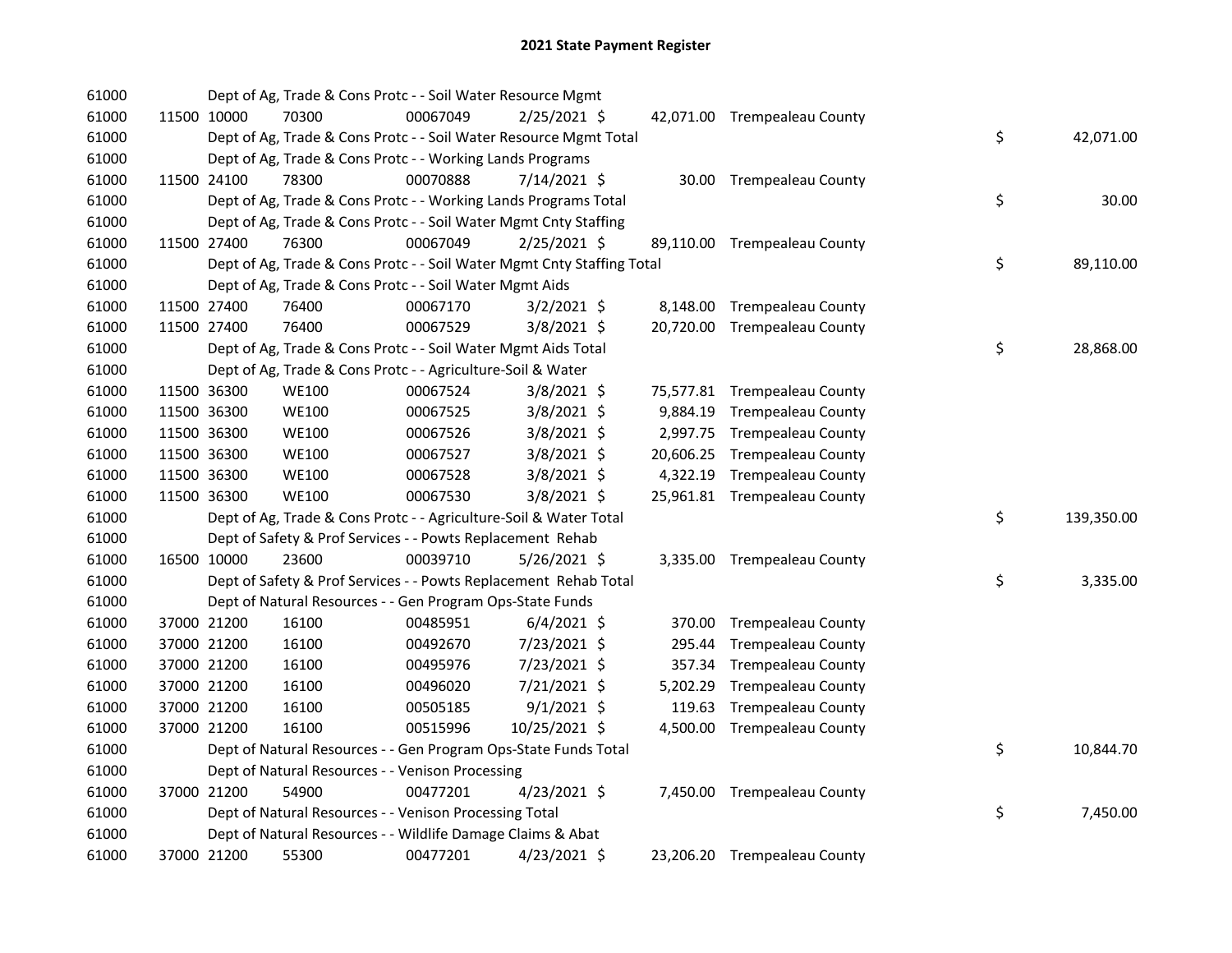| 61000 |             | Dept of Natural Resources - - Wildlife Damage Claims & Abat Total  |          |                |          |                               | \$ | 23,206.20  |
|-------|-------------|--------------------------------------------------------------------|----------|----------------|----------|-------------------------------|----|------------|
| 61000 |             | Dept of Natural Resources - - Resaids - County Cons Aids           |          |                |          |                               |    |            |
| 61000 | 37000 21200 | 56300                                                              | 00464223 | 2/18/2021 \$   |          | 3,968.00 Trempealeau County   |    |            |
| 61000 |             | Dept of Natural Resources - - Resaids - County Cons Aids Total     |          |                |          |                               | \$ | 3,968.00   |
| 61000 |             | Dept of Natural Resources - - Resaids - Forest CropInd & Mfl       |          |                |          |                               |    |            |
| 61000 | 37000 21200 | 56600                                                              | 00509488 | $9/17/2021$ \$ |          | 21,587.71 Trempealeau County  |    |            |
| 61000 |             | Dept of Natural Resources - - Resaids - Forest CropInd & Mfl Total |          |                |          |                               | \$ | 21,587.71  |
| 61000 |             | Dept of Natural Resources - - Ra- Suppl Snow Trail Aids            |          |                |          |                               |    |            |
| 61000 | 37000 21200 | 56900                                                              | 00462149 | $2/16/2021$ \$ |          | 9,538.69 Trempealeau County   |    |            |
| 61000 |             | Dept of Natural Resources - - Ra- Suppl Snow Trail Aids Total      |          |                |          |                               | \$ | 9,538.69   |
| 61000 |             | Dept of Natural Resources - - Ra- Cnty Snow Trail & Area Aid       |          |                |          |                               |    |            |
| 61000 | 37000 21200 | 57400                                                              | 00455828 | $1/12/2021$ \$ |          | 40,725.23 Trempealeau County  |    |            |
| 61000 |             | Dept of Natural Resources - - Ra- Cnty Snow Trail & Area Aid Total |          |                |          |                               | \$ | 40,725.23  |
| 61000 |             | Dept of Natural Resources - - Resaids - Pymt In Lieu Tax Fed       |          |                |          |                               |    |            |
| 61000 | 37000 21200 | 58400                                                              | 00510771 | 9/28/2021 \$   |          | 926.00 Trempealeau County     |    |            |
| 61000 |             | Dept of Natural Resources - - Resaids - Pymt In Lieu Tax Fed Total |          |                |          |                               | \$ | 926.00     |
| 61000 |             | Dept of Natural Resources - - Environmental Aids; Nonpoint         |          |                |          |                               |    |            |
| 61000 | 37000 27400 | 66200                                                              | 00465988 | $3/5/2021$ \$  |          | 422.63 Trempealeau County     |    |            |
| 61000 |             | Dept of Natural Resources - - Environmental Aids; Nonpoint Total   |          |                |          |                               | \$ | 422.63     |
| 61000 |             | Dept of Natural Resources - - Dnr-Nonpoint Source                  |          |                |          |                               |    |            |
| 61000 | 37000 36300 | TF100                                                              | 00465989 | 3/5/2021 \$    |          | 6,631.10 Trempealeau County   |    |            |
| 61000 | 37000 36300 | TF100                                                              | 00478884 | $5/5/2021$ \$  |          | 225,000.00 Trempealeau County |    |            |
| 61000 |             | Dept of Natural Resources - - Dnr-Nonpoint Source Total            |          |                |          |                               | \$ | 231,631.10 |
| 61000 |             | Dept of Natural Resources - - GPO - Sd Water Loan Prog, Fed        |          |                |          |                               |    |            |
| 61000 | 37000 57300 | 48200                                                              | 00455538 | $1/13/2021$ \$ |          | 3,321.50 Trempealeau County   |    |            |
| 61000 | 37000 57300 | 48200                                                              | 00468726 | $3/31/2021$ \$ | 2,195.00 | <b>Trempealeau County</b>     |    |            |
| 61000 | 37000 57300 | 48200                                                              | 00491976 | 7/16/2021 \$   | 2,195.00 | <b>Trempealeau County</b>     |    |            |
| 61000 | 37000 57300 | 48200                                                              | 00515613 | 11/12/2021 \$  |          | 2,195.00 Trempealeau County   |    |            |
| 61000 |             | Dept of Natural Resources - - GPO - Sd Water Loan Prog, Fed Total  |          |                |          |                               | \$ | 9,906.50   |
| 61000 |             | Department of Tourism - - Revenue, Gifts/Grants/Proceed            |          |                |          |                               |    |            |
| 61000 | 38000 10000 | 12000                                                              | 00009568 | $1/4/2021$ \$  |          | 338.16 Trempealeau County     |    |            |
| 61000 |             | Department of Tourism - - Revenue, Gifts/Grants/Proceed Total      |          |                |          |                               | \$ | 338.16     |
| 61000 |             | WI Dept of Transportation - - Eldly&Disa Co/Aid Sf                 |          |                |          |                               |    |            |
| 61000 | 39500 21100 | 16800                                                              | 00661770 | 3/8/2021 \$    |          | 79,889.00 Trempealeau County  |    |            |
| 61000 |             | WI Dept of Transportation - - Eldly&Disa Co/Aid Sf Total           |          |                |          |                               | \$ | 79,889.00  |
| 61000 |             | WI Dept of Transportation - - Trans Aids To Co.-Sf                 |          |                |          |                               |    |            |
| 61000 | 39500 21100 | 19000                                                              | 00631660 | 1/4/2021 \$    |          | 255,994.33 Trempealeau County |    |            |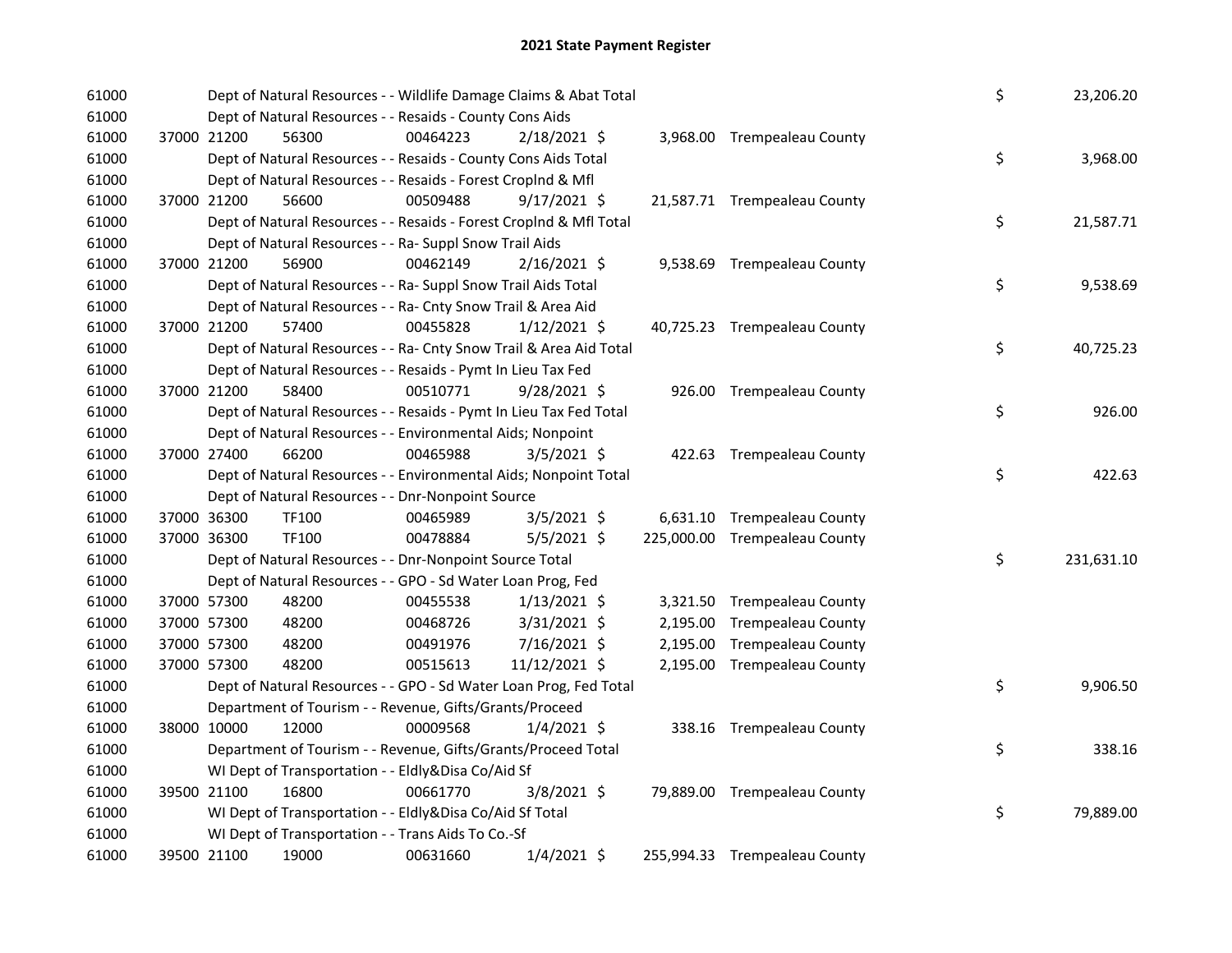| 61000 | 39500 21100 | 19000                                                    | 00710755 | 7/6/2021 \$    |          | 511,988.66 Trempealeau County |                    |
|-------|-------------|----------------------------------------------------------|----------|----------------|----------|-------------------------------|--------------------|
| 61000 | 39500 21100 | 19000                                                    | 00751314 | 10/4/2021 \$   |          | 255,994.35 Trempealeau County |                    |
| 61000 |             | WI Dept of Transportation - - Trans Aids To Co.-Sf Total |          |                |          |                               | \$<br>1,023,977.34 |
| 61000 |             | WI Dept of Transportation - - Local Rds, Grants Sf       |          |                |          |                               |                    |
| 61000 | 39500 21100 | 27000                                                    | 00774078 | 11/15/2021 \$  |          | 95,681.81 Trempealeau County  |                    |
| 61000 |             | WI Dept of Transportation - - Local Rds, Grants Sf Total |          |                |          |                               | \$<br>95,681.81    |
| 61000 |             | WI Dept of Transportation - - Loc Trns Facl Implfd       |          |                |          |                               |                    |
| 61000 | 39500 21100 | 27600                                                    | 00730098 | $8/4/2021$ \$  |          | 507.42 Trempealeau County     |                    |
| 61000 |             | WI Dept of Transportation - - Loc Trns Facl Implfd Total |          |                |          |                               | \$<br>507.42       |
| 61000 |             | WI Dept of Transportation - - Loc Rd Imp Prg St Fd       |          |                |          |                               |                    |
| 61000 | 39500 21100 | 27800                                                    | 00710231 | $6/23/2021$ \$ |          | 85,342.63 Trempealeau County  |                    |
| 61000 | 39500 21100 | 27800                                                    | 00774076 | 11/15/2021 \$  |          | 134,385.31 Trempealeau County |                    |
| 61000 | 39500 21100 | 27800                                                    | 00777377 | 12/1/2021 \$   |          | 4,301.91 Trempealeau County   |                    |
| 61000 |             | WI Dept of Transportation - - Loc Rd Imp Prg St Fd Total |          |                |          |                               | \$<br>224,029.85   |
| 61000 |             | WI Dept of Transportation - - St Hwy Rehab, Sf           |          |                |          |                               |                    |
| 61000 | 39500 21100 | 36300                                                    | 00653092 | $2/12/2021$ \$ | 122.89   | <b>Trempealeau County</b>     |                    |
| 61000 | 39500 21100 | 36300                                                    | 00706633 | $6/14/2021$ \$ | 50.00    | <b>Trempealeau County</b>     |                    |
| 61000 | 39500 21100 | 36300                                                    | 00731467 | 8/9/2021 \$    | 25.00    | <b>Trempealeau County</b>     |                    |
| 61000 | 39500 21100 | 36300                                                    | 00739471 | 8/27/2021 \$   | 4,077.89 | Trempealeau County            |                    |
| 61000 | 39500 21100 | 36300                                                    | 00773197 | 11/12/2021 \$  | 2.00     | <b>Trempealeau County</b>     |                    |
| 61000 |             | WI Dept of Transportation - - St Hwy Rehab, Sf Total     |          |                |          |                               | \$<br>4,277.78     |
| 61000 |             | WI Dept of Transportation - - Hwy Mgmt & Opers Sf        |          |                |          |                               |                    |
| 61000 | 39500 21100 | 36500                                                    | 00640358 | $1/14/2021$ \$ | 625.73   | <b>Trempealeau County</b>     |                    |
| 61000 | 39500 21100 | 36500                                                    | 00648649 | $2/2/2021$ \$  | 756.00   | <b>Trempealeau County</b>     |                    |
| 61000 | 39500 21100 | 36500                                                    | 00671017 | $4/14/2021$ \$ | 378.00   | <b>Trempealeau County</b>     |                    |
| 61000 | 39500 21100 | 36500                                                    | 00678371 | $4/13/2021$ \$ | 378.00   | <b>Trempealeau County</b>     |                    |
| 61000 | 39500 21100 | 36500                                                    | 00694721 | 5/17/2021 \$   | 378.00   | <b>Trempealeau County</b>     |                    |
| 61000 | 39500 21100 | 36500                                                    | 00716187 | $7/2/2021$ \$  | 378.00   | <b>Trempealeau County</b>     |                    |
| 61000 | 39500 21100 | 36500                                                    | 00727385 | 7/29/2021 \$   | 378.00   | <b>Trempealeau County</b>     |                    |
| 61000 | 39500 21100 | 36500                                                    | 00739471 | $8/27/2021$ \$ | 378.00   | <b>Trempealeau County</b>     |                    |
| 61000 | 39500 21100 | 36500                                                    | 00758903 | 10/7/2021 \$   | 378.00   | <b>Trempealeau County</b>     |                    |
| 61000 | 39500 21100 | 36500                                                    | 00771222 | $11/8/2021$ \$ | 378.00   | <b>Trempealeau County</b>     |                    |
| 61000 | 39500 21100 | 36500                                                    | 00778242 | 11/26/2021 \$  |          | 378.00 Trempealeau County     |                    |
| 61000 |             | WI Dept of Transportation - - Hwy Mgmt & Opers Sf Total  |          |                |          |                               | \$<br>4,783.73     |
| 61000 |             | WI Dept of Transportation - - Routine Maint Sf           |          |                |          |                               |                    |
| 61000 | 39500 21100 | 36800                                                    | 00634675 | $1/4/2021$ \$  |          | 7,642.64 Trempealeau County   |                    |
| 61000 | 39500 21100 | 36800                                                    | 00636572 | $1/6/2021$ \$  |          | 80,887.39 Trempealeau County  |                    |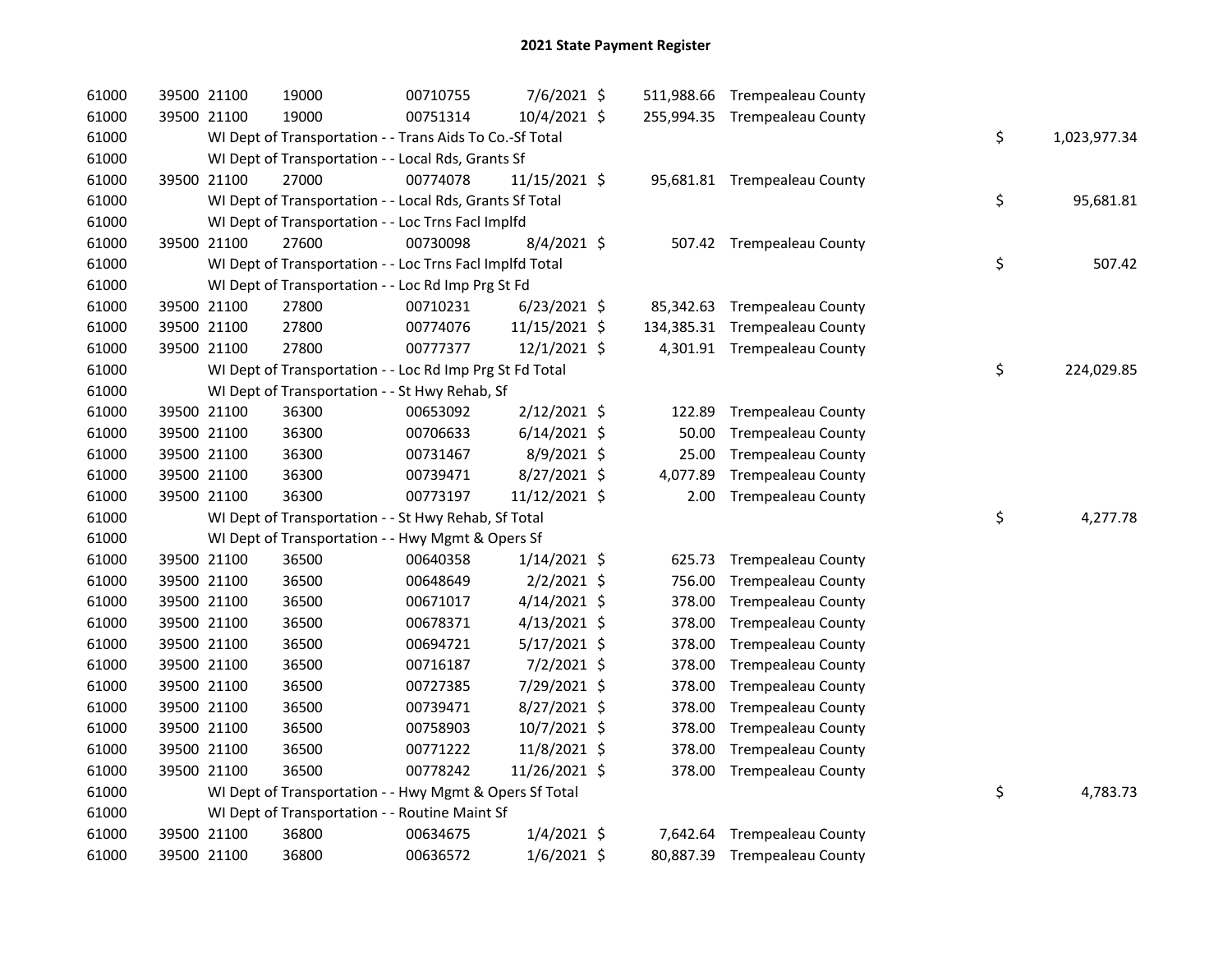| 61000 | 39500 21100 | 36800 | 00640358 | 1/14/2021 \$ |         | 614.58     | <b>Trempealeau County</b> |
|-------|-------------|-------|----------|--------------|---------|------------|---------------------------|
| 61000 | 39500 21100 | 36800 | 00641600 | 1/19/2021    | \$      | 145,600.71 | <b>Trempealeau County</b> |
| 61000 | 39500 21100 | 36800 | 00641601 | 1/19/2021    | \$      | 20,177.21  | <b>Trempealeau County</b> |
| 61000 | 39500 21100 | 36800 | 00641602 | 1/19/2021    | \$      | 3,492.59   | <b>Trempealeau County</b> |
| 61000 | 39500 21100 | 36800 | 00641603 | 1/19/2021    | \$      | 3,014.31   | <b>Trempealeau County</b> |
| 61000 | 39500 21100 | 36800 | 00646933 | 1/29/2021    | \$      | 5,448.63   | <b>Trempealeau County</b> |
| 61000 | 39500 21100 | 36800 | 00647589 | 2/2/2021     | \$      | 31,804.00  | <b>Trempealeau County</b> |
| 61000 | 39500 21100 | 36800 | 00648649 | 2/2/2021     | \$      | 5,263.24   | <b>Trempealeau County</b> |
| 61000 | 39500 21100 | 36800 | 00656529 | 2/22/2021    | \$      | 134,371.91 | <b>Trempealeau County</b> |
| 61000 | 39500 21100 | 36800 | 00660740 | 3/2/2021     | \$      | 1,332.88   | <b>Trempealeau County</b> |
| 61000 | 39500 21100 | 36800 | 00669464 | 3/24/2021    | \$      | 93,947.19  | <b>Trempealeau County</b> |
| 61000 | 39500 21100 | 36800 | 00671017 | 4/14/2021    | \$      | 2,702.83   | <b>Trempealeau County</b> |
| 61000 | 39500 21100 | 36800 | 00671077 | 3/26/2021    | \$      | 178,628.08 | <b>Trempealeau County</b> |
| 61000 | 39500 21100 | 36800 | 00674147 | 4/5/2021 \$  |         | 139.66     | <b>Trempealeau County</b> |
| 61000 | 39500 21100 | 36800 | 00678371 | 4/13/2021 \$ |         | 9,418.42   | <b>Trempealeau County</b> |
| 61000 | 39500 21100 | 36800 | 00682494 | 4/21/2021    | \$      | 114,808.70 | <b>Trempealeau County</b> |
| 61000 | 39500 21100 | 36800 | 00694721 | 5/17/2021 \$ |         | 40,316.62  | <b>Trempealeau County</b> |
| 61000 | 39500 21100 | 36800 | 00695717 | 5/20/2021 \$ |         | 63,868.59  | <b>Trempealeau County</b> |
| 61000 | 39500 21100 | 36800 | 00699344 | 5/27/2021 \$ |         | 562.55     | <b>Trempealeau County</b> |
| 61000 | 39500 21100 | 36800 | 00715873 | 7/2/2021 \$  |         | 71,279.06  | <b>Trempealeau County</b> |
| 61000 | 39500 21100 | 36800 | 00716187 | 7/2/2021 \$  |         | 9,858.61   | <b>Trempealeau County</b> |
| 61000 | 39500 21100 | 36800 | 00720558 | 7/15/2021 \$ |         | 91,302.07  | <b>Trempealeau County</b> |
| 61000 | 39500 21100 | 36800 | 00727385 | 7/29/2021 \$ |         | 890.81     | <b>Trempealeau County</b> |
| 61000 | 39500 21100 | 36800 | 00732974 | 8/12/2021 \$ |         | 43,955.96  | <b>Trempealeau County</b> |
| 61000 | 39500 21100 | 36800 | 00734086 | 8/13/2021 \$ |         | 102,118.72 | <b>Trempealeau County</b> |
| 61000 | 39500 21100 | 36800 | 00736948 | 8/19/2021    | \$      | 118,257.60 | <b>Trempealeau County</b> |
| 61000 | 39500 21100 | 36800 | 00737569 | 8/24/2021    | \$      | 133,933.57 | <b>Trempealeau County</b> |
| 61000 | 39500 21100 | 36800 | 00738671 | 9/15/2021    | \$      | 93,256.26  | <b>Trempealeau County</b> |
| 61000 | 39500 21100 | 36800 | 00739471 | 8/27/2021    | \$      | 1,961.57   | <b>Trempealeau County</b> |
| 61000 | 39500 21100 | 36800 | 00755425 | 9/30/2021    | \$      | 76,392.00  | <b>Trempealeau County</b> |
| 61000 | 39500 21100 | 36800 | 00756216 | 10/1/2021    | \$      | 4,902.51   | <b>Trempealeau County</b> |
| 61000 | 39500 21100 | 36800 | 00758903 | 10/7/2021    | -\$     | 2,037.55   | <b>Trempealeau County</b> |
| 61000 | 39500 21100 | 36800 | 00760300 | 10/12/2021   | \$      | 119,135.93 | <b>Trempealeau County</b> |
| 61000 | 39500 21100 | 36800 | 00770100 | 11/5/2021    | $\zeta$ | 26,220.75  | <b>Trempealeau County</b> |
| 61000 | 39500 21100 | 36800 | 00770744 | 11/5/2021    | \$      | 78,724.67  | <b>Trempealeau County</b> |
| 61000 | 39500 21100 | 36800 | 00770746 | 11/5/2021    | \$      | 106,958.57 | <b>Trempealeau County</b> |
| 61000 | 39500 21100 | 36800 | 00771222 | 11/8/2021 \$ |         | 6,586.30   | <b>Trempealeau County</b> |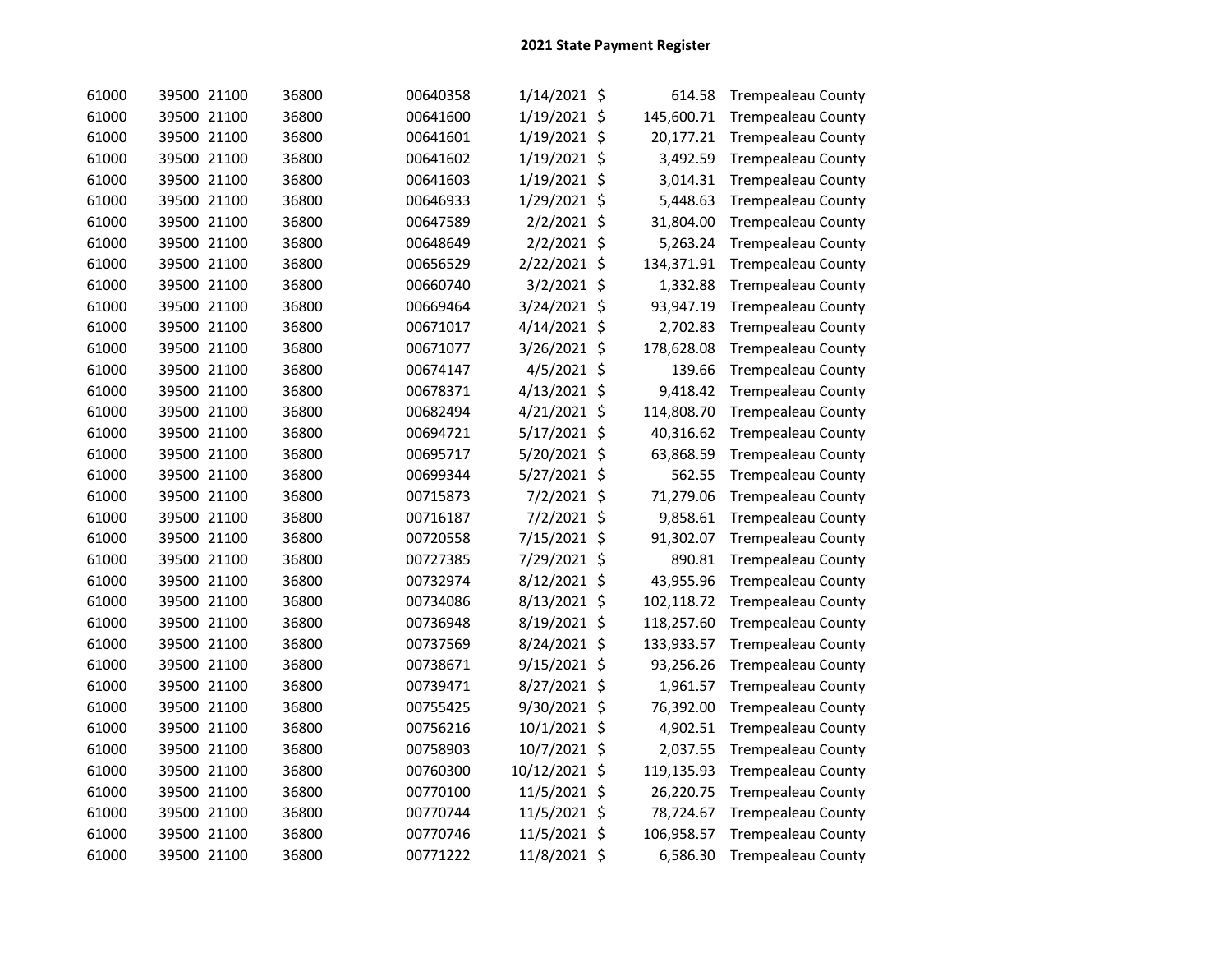| 61000 |             | 39500 21100 | 36800                                                              | 00771343 | 11/8/2021 \$   |          | 45,864.72 Trempealeau County |                    |
|-------|-------------|-------------|--------------------------------------------------------------------|----------|----------------|----------|------------------------------|--------------------|
| 61000 |             | 39500 21100 | 36800                                                              | 00778242 | 11/26/2021 \$  |          | 5,758.71 Trempealeau County  |                    |
| 61000 |             | 39500 21100 | 36800                                                              | 00778768 | 11/30/2021 \$  |          | 59,042.52 Trempealeau County |                    |
| 61000 | 39500 21100 |             | 36800                                                              | 00778871 | 11/30/2021 \$  |          | 60,890.35 Trempealeau County |                    |
| 61000 | 39500 21100 |             | 36800                                                              | 00783222 | 12/14/2021 \$  |          | 94,361.12 Trempealeau County |                    |
| 61000 |             |             | WI Dept of Transportation - - Routine Maint Sf Total               |          |                |          |                              | \$<br>2,297,732.66 |
| 61000 |             |             | WI Dept of Transportation - - Hwy Mgmt & Opers Lf                  |          |                |          |                              |                    |
| 61000 | 39500 21100 |             | 37500                                                              | 00739471 | 8/27/2021 \$   |          | 641.22 Trempealeau County    |                    |
| 61000 |             |             | WI Dept of Transportation - - Hwy Mgmt & Opers Lf Total            |          |                |          |                              | \$<br>641.22       |
| 61000 |             |             | Department of Corrections - - Purchased Services For Offende       |          |                |          |                              |                    |
| 61000 | 41000 10000 |             | 11100                                                              | 00408027 | $2/3/2021$ \$  | 158.00   | <b>Trempealeau County</b>    |                    |
| 61000 | 41000 10000 |             | 11100                                                              | 00418431 | 3/29/2021 \$   | 158.00   | <b>Trempealeau County</b>    |                    |
| 61000 | 41000 10000 |             | 11100                                                              | 00418433 | 3/29/2021 \$   | 270.00   | Trempealeau County           |                    |
| 61000 | 41000 10000 |             | 11100                                                              | 00430225 | $6/7/2021$ \$  | 275.00   | <b>Trempealeau County</b>    |                    |
| 61000 | 41000 10000 |             | 11100                                                              | 00436806 | 7/6/2021 \$    | 170.00   | <b>Trempealeau County</b>    |                    |
| 61000 | 41000 10000 |             | 11100                                                              | 00453869 | 9/30/2021 \$   | 158.00   | <b>Trempealeau County</b>    |                    |
| 61000 | 41000 10000 |             | 11100                                                              | 00453870 | 9/30/2021 \$   |          | 275.00 Trempealeau County    |                    |
| 61000 |             |             | Department of Corrections - - Purchased Services For Offende Total |          |                |          |                              | \$<br>1,464.00     |
| 61000 |             |             | Department of Corrections - - Corrections Contracts And Agre       |          |                |          |                              |                    |
| 61000 | 41000 10000 |             | 11400                                                              | 00403937 | $1/14/2021$ \$ | 1,492.34 | <b>Trempealeau County</b>    |                    |
| 61000 | 41000 10000 |             | 11400                                                              | 00410588 | 2/18/2021 \$   | 1,543.80 | <b>Trempealeau County</b>    |                    |
| 61000 | 41000 10000 |             | 11400                                                              | 00412996 | $3/1/2021$ \$  | 668.98   | <b>Trempealeau County</b>    |                    |
| 61000 | 41000 10000 |             | 11400                                                              | 00412999 | $3/1/2021$ \$  | 1,440.88 | <b>Trempealeau County</b>    |                    |
| 61000 | 41000 10000 |             | 11400                                                              | 00413002 | $3/1/2021$ \$  | 1,337.96 | <b>Trempealeau County</b>    |                    |
| 61000 | 41000 10000 |             | 11400                                                              | 00415362 | 3/15/2021 \$   | 3,499.28 | <b>Trempealeau County</b>    |                    |
| 61000 | 41000 10000 |             | 11400                                                              | 00416946 | $3/19/2021$ \$ | 514.60   | <b>Trempealeau County</b>    |                    |
| 61000 | 41000 10000 |             | 11400                                                              | 00420958 | $4/14/2021$ \$ | 2,058.40 | <b>Trempealeau County</b>    |                    |
| 61000 | 41000 10000 |             | 11400                                                              | 00421553 | 4/19/2021 \$   | 5,300.38 | <b>Trempealeau County</b>    |                    |
| 61000 | 41000 10000 |             | 11400                                                              | 00427081 | $5/18/2021$ \$ | 3,808.04 | <b>Trempealeau County</b>    |                    |
| 61000 | 41000 10000 |             | 11400                                                              | 00428131 | $5/25/2021$ \$ | 3,653.66 | <b>Trempealeau County</b>    |                    |
| 61000 | 41000 10000 |             | 11400                                                              | 00431150 | $6/8/2021$ \$  | 3,087.60 | <b>Trempealeau County</b>    |                    |
| 61000 | 41000 10000 |             | 11400                                                              | 00434313 | $6/24/2021$ \$ | 1,955.48 | <b>Trempealeau County</b>    |                    |
| 61000 | 41000 10000 |             | 11400                                                              | 00435372 | $6/29/2021$ \$ | 2,573.00 | <b>Trempealeau County</b>    |                    |
| 61000 | 41000 10000 |             | 11400                                                              | 00437220 | 7/9/2021 \$    | 1,543.80 | <b>Trempealeau County</b>    |                    |
| 61000 | 41000 10000 |             | 11400                                                              | 00439081 | 7/14/2021 \$   | 3,447.82 | Trempealeau County           |                    |
| 61000 | 41000 10000 |             | 11400                                                              | 00444162 | 8/16/2021 \$   | 2,933.22 | <b>Trempealeau County</b>    |                    |
| 61000 |             | 41000 10000 | 11400                                                              | 00445011 | 8/17/2021 \$   |          | 771.90 Trempealeau County    |                    |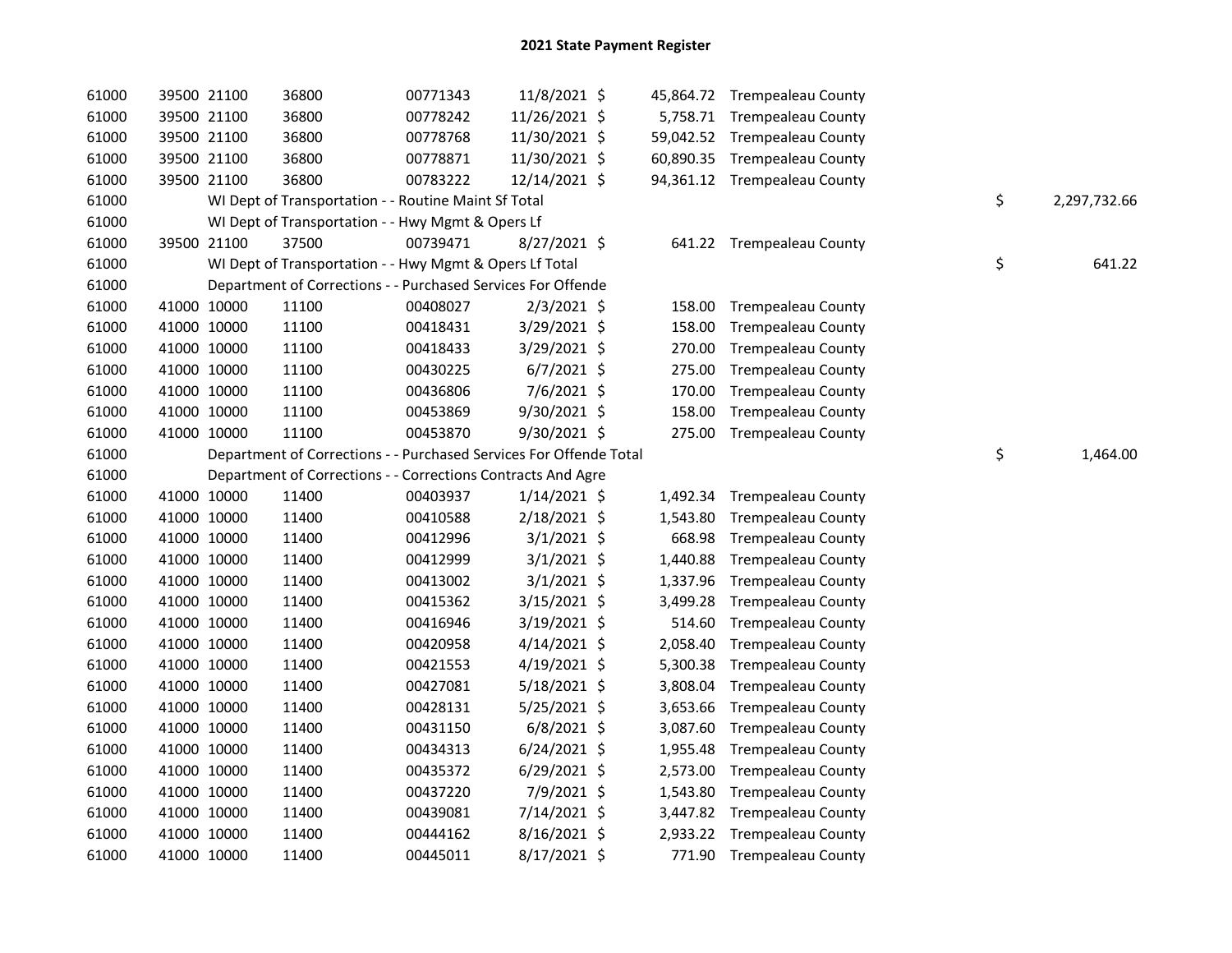| 61000 | 41000 10000 | 11400                                                                  | 00449170 | 9/10/2021 \$   |            | 154.38 Trempealeau County                                                                                     |                    |
|-------|-------------|------------------------------------------------------------------------|----------|----------------|------------|---------------------------------------------------------------------------------------------------------------|--------------------|
| 61000 | 41000 10000 | 11400                                                                  | 00454128 | 10/5/2021 \$   |            | 1,080.66 Trempealeau County                                                                                   |                    |
| 61000 | 41000 10000 | 11400                                                                  | 00459216 | 10/28/2021 \$  |            | 1,904.02 Trempealeau County                                                                                   |                    |
| 61000 | 41000 10000 | 11400                                                                  | 00460462 | $11/5/2021$ \$ |            | 2,573.00 Trempealeau County                                                                                   |                    |
| 61000 | 41000 10000 | 11400                                                                  | 00468215 | 12/17/2021 \$  |            | 1,543.80 Trempealeau County                                                                                   |                    |
| 61000 | 41000 10000 | 11400                                                                  | 00468535 | 12/20/2021 \$  |            | 308.76 Trempealeau County                                                                                     |                    |
| 61000 | 41000 10000 | 11400                                                                  | 00468540 | 12/20/2021 \$  |            | 1,183.58 Trempealeau County                                                                                   |                    |
| 61000 |             | Department of Corrections - - Corrections Contracts And Agre Total     |          |                |            |                                                                                                               | \$<br>50,379.34    |
| 61000 |             |                                                                        |          |                |            | Department of Corrections - - Reimbursing Counties For Probation, Extended Supervision And Parole Holds       |                    |
| 61000 | 41000 10000 | 11600                                                                  | 00459597 | 10/29/2021 \$  |            | 14,240.00 Trempealeau County                                                                                  |                    |
| 61000 |             |                                                                        |          |                |            | Department of Corrections - - Reimbursing Counties For Probation, Extended Supervision And Parole Holds Total | \$<br>14,240.00    |
| 61000 |             | Department of Health Services - - State/Federal Aids                   |          |                |            |                                                                                                               |                    |
| 61000 | 43500 10000 | 00000                                                                  | 92106    | $1/4/2021$ \$  |            | 512,209.00 Trempealeau County                                                                                 |                    |
| 61000 | 43500 10000 | 00000                                                                  | 92107    | $2/1/2021$ \$  | 355,387.00 | <b>Trempealeau County</b>                                                                                     |                    |
| 61000 | 43500 10000 | 00000                                                                  | 92108    | $3/1/2021$ \$  | 107,758.00 | <b>Trempealeau County</b>                                                                                     |                    |
| 61000 | 43500 10000 | 00000                                                                  | 92109    | $4/1/2021$ \$  | 300,705.00 | <b>Trempealeau County</b>                                                                                     |                    |
| 61000 | 43500 10000 | 00000                                                                  | 92110    | $5/3/2021$ \$  | 54,947.00  | <b>Trempealeau County</b>                                                                                     |                    |
| 61000 | 43500 10000 | 00000                                                                  | 92111    | $6/1/2021$ \$  | 548,482.00 | <b>Trempealeau County</b>                                                                                     |                    |
| 61000 | 43500 10000 | 00000                                                                  | 92112    | $6/16/2021$ \$ | 37,588.00  | <b>Trempealeau County</b>                                                                                     |                    |
| 61000 | 43500 10000 | 00000                                                                  | 92200    | 7/1/2021 \$    | 434,095.00 | <b>Trempealeau County</b>                                                                                     |                    |
| 61000 | 43500 10000 | 00000                                                                  | 92201    | $8/2/2021$ \$  | 391,681.00 | <b>Trempealeau County</b>                                                                                     |                    |
| 61000 | 43500 10000 | 00000                                                                  | 92202    | $9/1/2021$ \$  | 357,692.00 | <b>Trempealeau County</b>                                                                                     |                    |
| 61000 | 43500 10000 | 00000                                                                  | 92204    | $10/1/2021$ \$ |            | 208,152.00 Trempealeau County                                                                                 |                    |
| 61000 | 43500 10000 | 00000                                                                  | 92206    | $11/1/2021$ \$ | 207,455.00 | <b>Trempealeau County</b>                                                                                     |                    |
| 61000 | 43500 10000 | 00000                                                                  | 92207    | 12/1/2021 \$   |            | 168,691.00 Trempealeau County                                                                                 |                    |
| 61000 |             | Department of Health Services - - State/Federal Aids Total             |          |                |            |                                                                                                               | \$<br>3,684,842.00 |
| 61000 |             | Department of Health Services - - Public Health Dispensaries And       |          |                |            |                                                                                                               |                    |
| 61000 | 43500 10000 | 10700                                                                  | 00402690 | $1/13/2021$ \$ | 649.89     | <b>Trempealeau County</b>                                                                                     |                    |
| 61000 | 43500 10000 | 10700                                                                  | 00435100 | $6/25/2021$ \$ | 227.68     | <b>Trempealeau County</b>                                                                                     |                    |
| 61000 | 43500 10000 | 10700                                                                  | 00437710 | 7/30/2021 \$   | 104.34     | <b>Trempealeau County</b>                                                                                     |                    |
| 61000 | 43500 10000 | 10700                                                                  | 00464898 | 12/10/2021 \$  |            | 113.81 Trempealeau County                                                                                     |                    |
| 61000 |             | Department of Health Services - - Public Health Dispensaries And Total |          |                |            |                                                                                                               | \$<br>1,095.72     |
| 61000 |             | Department of Health Services - - Federal Wic Operations               |          |                |            |                                                                                                               |                    |
| 61000 | 43500 10000 | 14800                                                                  | 00402277 | $1/29/2021$ \$ |            | 765.00 Trempealeau County                                                                                     |                    |
| 61000 | 43500 10000 | 14800                                                                  | 00409217 | 3/4/2021 \$    |            | 585.00 Trempealeau County                                                                                     |                    |
| 61000 | 43500 10000 | 14800                                                                  | 00413367 | 3/31/2021 \$   | 817.50     | <b>Trempealeau County</b>                                                                                     |                    |
| 61000 | 43500 10000 | 14800                                                                  | 00421270 | 5/5/2021 \$    |            | 795.00 Trempealeau County                                                                                     |                    |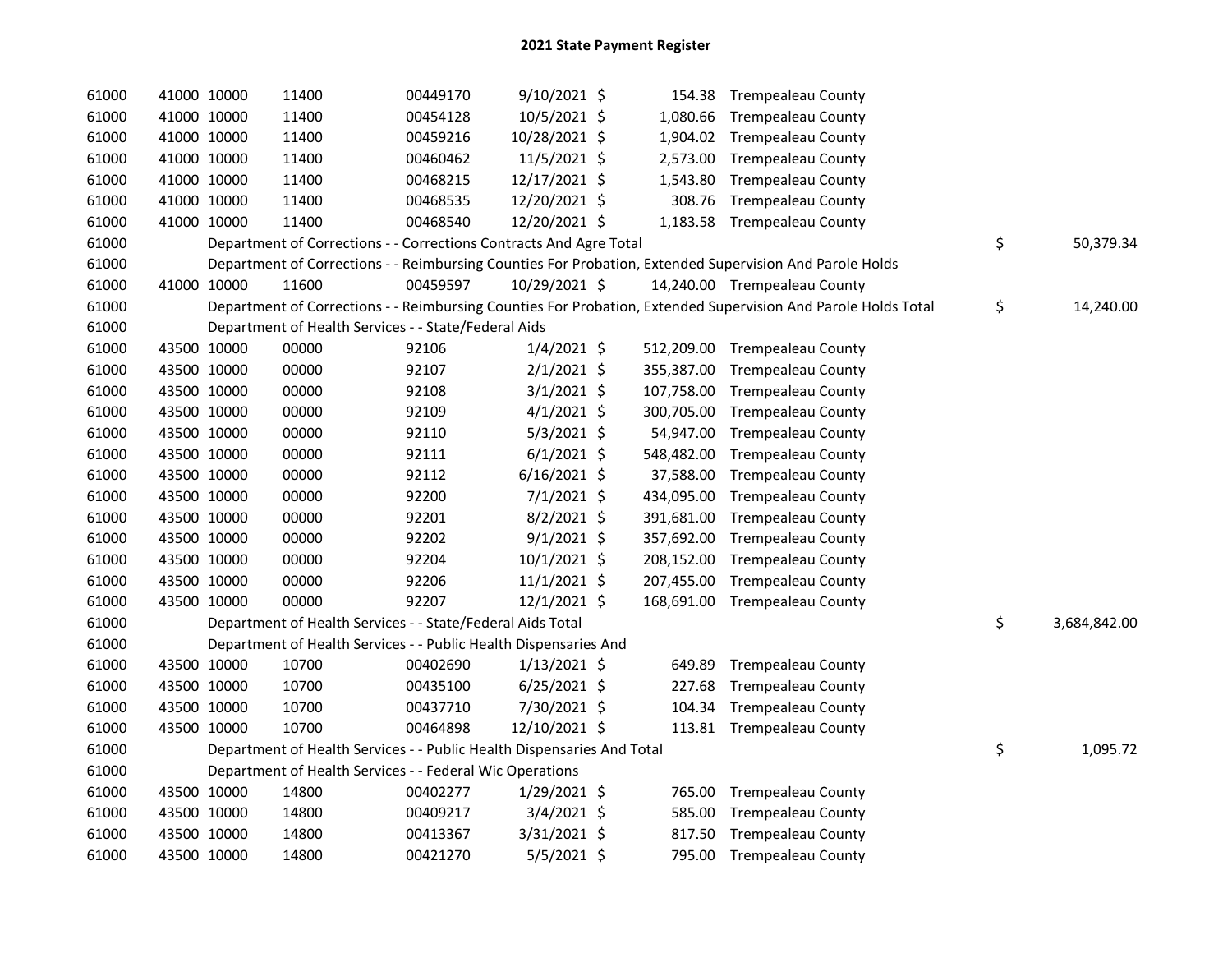| 61000 | 43500 10000 |             | 14800                                                                  | 00425422 | 5/28/2021 \$   |           | 712.50 Trempealeau County     |                |
|-------|-------------|-------------|------------------------------------------------------------------------|----------|----------------|-----------|-------------------------------|----------------|
| 61000 | 43500 10000 |             | 14800                                                                  | 00432719 | $6/25/2021$ \$ |           | 187.50 Trempealeau County     |                |
| 61000 | 43500 10000 |             | 14800                                                                  | 00441156 | 7/30/2021 \$   |           | 1,060.00 Trempealeau County   |                |
| 61000 | 43500 10000 |             | 14800                                                                  | 00442601 | $9/1/2021$ \$  | 30.00     | <b>Trempealeau County</b>     |                |
| 61000 | 43500 10000 |             | 14800                                                                  | 00450353 | $10/1/2021$ \$ | 1,227.00  | <b>Trempealeau County</b>     |                |
| 61000 | 43500 10000 |             | 14800                                                                  | 00457614 | 11/3/2021 \$   | 1,141.50  | <b>Trempealeau County</b>     |                |
| 61000 |             | 43500 10000 | 14800                                                                  | 00464146 | 12/10/2021 \$  |           | 1,129.50 Trempealeau County   |                |
| 61000 |             |             | Department of Health Services - - Federal Wic Operations Total         |          |                |           |                               | \$<br>8,450.50 |
| 61000 |             |             | Department of Health Services - - General Program Operations           |          |                |           |                               |                |
| 61000 |             | 43500 10000 | 40100                                                                  | 00417229 | 3/24/2021 \$   | 1.50      | <b>Trempealeau County</b>     |                |
| 61000 |             | 43500 10000 | 40100                                                                  | 00421252 | $4/13/2021$ \$ | 1.50      | <b>Trempealeau County</b>     |                |
| 61000 |             | 43500 10000 | 40100                                                                  | 00446099 | $8/24/2021$ \$ | 1.50      | Trempealeau County            |                |
| 61000 |             | 43500 10000 | 40100                                                                  | 00466533 | 12/7/2021 \$   | 1.50      | <b>Trempealeau County</b>     |                |
| 61000 | 43500 10000 |             | 40100                                                                  | 00469325 | 12/21/2021 \$  |           | 1.50 Trempealeau County       |                |
| 61000 |             |             | Department of Health Services - - General Program Operations Total     |          |                |           |                               | \$<br>7.50     |
| 61000 |             |             | Department of Health Services - - Medical Assistance State Admin       |          |                |           |                               |                |
| 61000 | 43500 10000 |             | 44000                                                                  | 00417229 | 3/24/2021 \$   |           | 1.50 Trempealeau County       |                |
| 61000 | 43500 10000 |             | 44000                                                                  | 00421252 | $4/13/2021$ \$ | 1.50      | <b>Trempealeau County</b>     |                |
| 61000 | 43500 10000 |             | 44000                                                                  | 00446099 | 8/24/2021 \$   | 1.50      | <b>Trempealeau County</b>     |                |
| 61000 | 43500 10000 |             | 44000                                                                  | 00466533 | 12/7/2021 \$   | 1.50      | <b>Trempealeau County</b>     |                |
| 61000 | 43500 10000 |             | 44000                                                                  | 00469325 | 12/21/2021 \$  | 1.50      | <b>Trempealeau County</b>     |                |
| 61000 |             |             | Department of Health Services - - Medical Assistance State Admin Total |          |                |           |                               | \$<br>7.50     |
| 61000 |             |             | Department of Health Services - - Administrative And Support-Fis       |          |                |           |                               |                |
| 61000 | 43500 10000 |             | 82100                                                                  | 00436589 | $7/1/2021$ \$  |           | 5.00 Trempealeau County       |                |
| 61000 |             |             | Department of Health Services - - Administrative And Support-Fis Total |          |                |           |                               | \$<br>5.00     |
| 61000 |             |             | Dept of Children and Families - - Fees For Administrative Servic       |          |                |           |                               |                |
| 61000 |             | 43700 10000 | 23100                                                                  | 00080599 | $2/16/2021$ \$ |           | 35.00 Trempealeau County      |                |
| 61000 |             | 43700 10000 | 23100                                                                  | 00083456 | 4/20/2021 \$   | 75.00     | <b>Trempealeau County</b>     |                |
| 61000 | 43700 10000 |             | 23100                                                                  | 00087339 | 7/23/2021 \$   | 35.00     | <b>Trempealeau County</b>     |                |
| 61000 | 43700 10000 |             | 23100                                                                  | 00090954 | 11/2/2021 \$   |           | 20.00 Trempealeau County      |                |
| 61000 |             |             | Dept of Children and Families - - Fees For Administrative Servic Total |          |                |           |                               | \$<br>165.00   |
| 61000 |             |             | Dept of Children and Families - - General Aids                         |          |                |           |                               |                |
| 61000 |             | 43700 10000 | 99000                                                                  | 00078967 | $1/4/2021$ \$  | 10,035.54 | <b>Trempealeau County</b>     |                |
| 61000 |             | 43700 10000 | 99000                                                                  | 00079034 | $1/5/2021$ \$  |           | 10,608.92 Trempealeau County  |                |
| 61000 | 43700 10000 |             | 99000                                                                  | 00079476 | 1/20/2021 \$   |           | 37,092.22 Trempealeau County  |                |
| 61000 |             | 43700 10000 | 99000                                                                  | 00079799 | 1/29/2021 \$   |           | 115,213.93 Trempealeau County |                |
| 61000 |             | 43700 10000 | 99000                                                                  | 00080190 | 2/5/2021 \$    |           | 59,893.93 Trempealeau County  |                |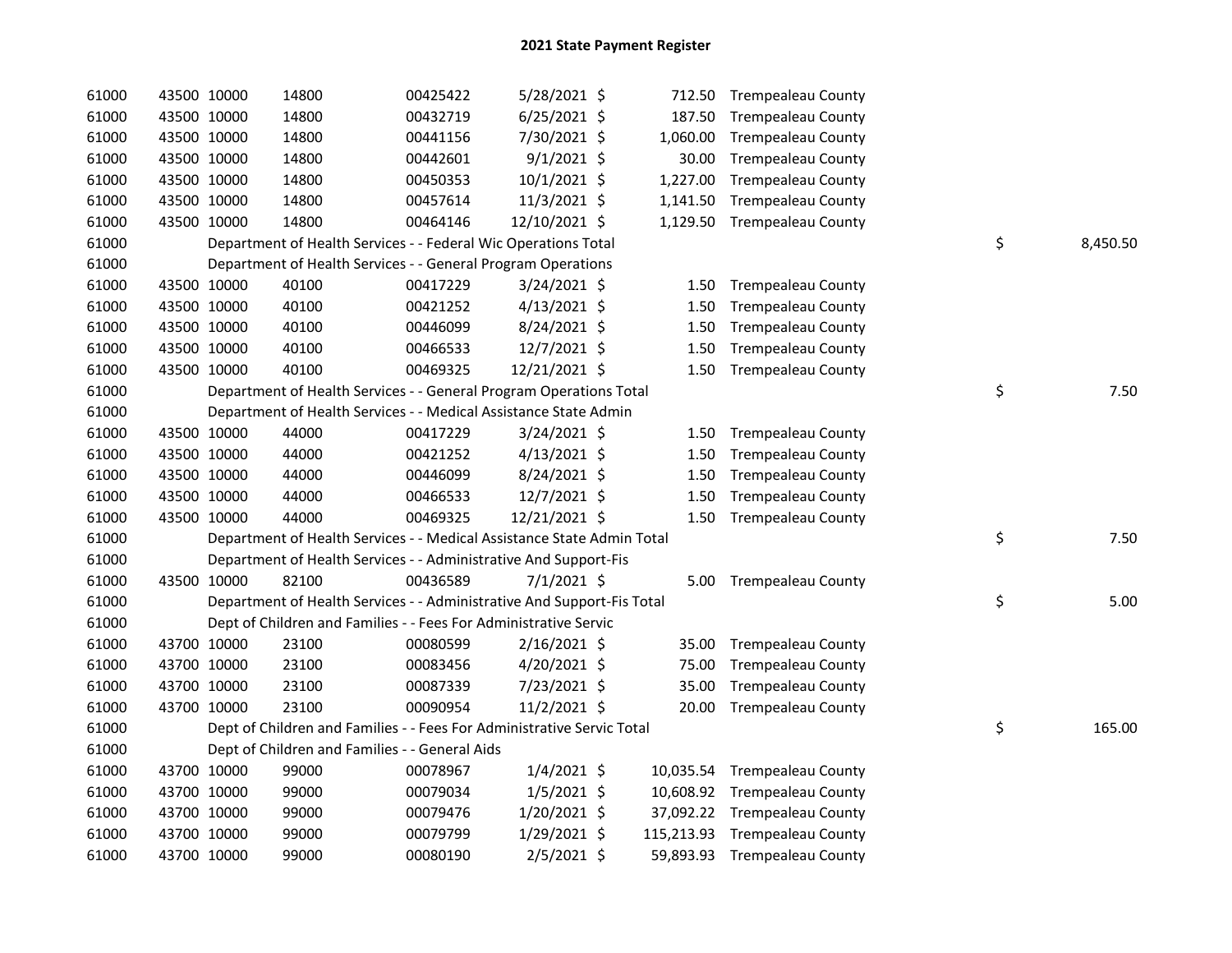| 61000 | 43700 10000 | 99000                                                      | 00081261 | $3/5/2021$ \$  | 184,645.28 | Trempealeau County          |    |              |
|-------|-------------|------------------------------------------------------------|----------|----------------|------------|-----------------------------|----|--------------|
| 61000 | 43700 10000 | 99000                                                      | 00081344 | 3/5/2021 \$    | 697.34     | <b>Trempealeau County</b>   |    |              |
| 61000 | 43700 10000 | 99000                                                      | 00081424 | $3/8/2021$ \$  | 2,015.00   | <b>Trempealeau County</b>   |    |              |
| 61000 | 43700 10000 | 99000                                                      | 00082024 | 3/23/2021 \$   | 6,014.26   | <b>Trempealeau County</b>   |    |              |
| 61000 | 43700 10000 | 99000                                                      | 00082684 | $4/5/2021$ \$  | 42,985.43  | <b>Trempealeau County</b>   |    |              |
| 61000 | 43700 10000 | 99000                                                      | 00082987 | 4/13/2021 \$   | 21,235.33  | <b>Trempealeau County</b>   |    |              |
| 61000 | 43700 10000 | 99000                                                      | 00083922 | 4/30/2021 \$   | 114,542.21 | <b>Trempealeau County</b>   |    |              |
| 61000 | 43700 10000 | 99000                                                      | 00084138 | $5/5/2021$ \$  | 20,590.40  | <b>Trempealeau County</b>   |    |              |
| 61000 | 43700 10000 | 99000                                                      | 00085651 | $6/7/2021$ \$  | 18,249.39  | <b>Trempealeau County</b>   |    |              |
| 61000 | 43700 10000 | 99000                                                      | 00086582 | $7/1/2021$ \$  | 1,767.00   | <b>Trempealeau County</b>   |    |              |
| 61000 | 43700 10000 | 99000                                                      | 00086710 | 7/8/2021 \$    | 17,344.68  | <b>Trempealeau County</b>   |    |              |
| 61000 | 43700 10000 | 99000                                                      | 00087586 | 7/30/2021 \$   | 98,236.47  | <b>Trempealeau County</b>   |    |              |
| 61000 | 43700 10000 | 99000                                                      | 00087722 | 7/30/2021 \$   | 19,627.00  | <b>Trempealeau County</b>   |    |              |
| 61000 | 43700 10000 | 99000                                                      | 00087764 | 8/4/2021 \$    | 1,544.81   | <b>Trempealeau County</b>   |    |              |
| 61000 | 43700 10000 | 99000                                                      | 00088820 | $9/1/2021$ \$  | 8,446.69   | <b>Trempealeau County</b>   |    |              |
| 61000 | 43700 10000 | 99000                                                      | 00088877 | $9/2/2021$ \$  | 8,002.96   | <b>Trempealeau County</b>   |    |              |
| 61000 | 43700 10000 | 99000                                                      | 00088959 | $9/7/2021$ \$  | 554,229.13 | <b>Trempealeau County</b>   |    |              |
| 61000 | 43700 10000 | 99000                                                      | 00089139 | $9/10/2021$ \$ | 20,679.12  | <b>Trempealeau County</b>   |    |              |
| 61000 | 43700 10000 | 99000                                                      | 00089931 | 10/5/2021 \$   | 792.51     | <b>Trempealeau County</b>   |    |              |
| 61000 | 43700 10000 | 99000                                                      | 00090779 | 10/29/2021 \$  | 117,376.08 | <b>Trempealeau County</b>   |    |              |
| 61000 | 43700 10000 | 99000                                                      | 00091048 | 11/5/2021 \$   | 918.26     | <b>Trempealeau County</b>   |    |              |
| 61000 | 43700 10000 | 99000                                                      | 00092241 | 12/6/2021 \$   |            | 1,164.47 Trempealeau County |    |              |
| 61000 |             | Dept of Children and Families - - General Aids Total       |          |                |            |                             | \$ | 1,493,948.36 |
| 61000 |             | Dept of Workforce Development - - Auxiliary Services       |          |                |            |                             |    |              |
| 61000 | 44500 10000 | 13000                                                      | 00310376 | $1/4/2021$ \$  | 45.00      | <b>Trempealeau County</b>   |    |              |
| 61000 | 44500 10000 | 13000                                                      | 00313466 | $2/2/2021$ \$  | 65.00      | <b>Trempealeau County</b>   |    |              |
| 61000 | 44500 10000 | 13000                                                      | 00317096 | $3/2/2021$ \$  | 15.00      | <b>Trempealeau County</b>   |    |              |
| 61000 | 44500 10000 | 13000                                                      | 00320904 | $4/2/2021$ \$  | 55.00      | <b>Trempealeau County</b>   |    |              |
| 61000 | 44500 10000 | 13000                                                      | 00324449 | $5/4/2021$ \$  | 15.00      | <b>Trempealeau County</b>   |    |              |
| 61000 | 44500 10000 | 13000                                                      | 00327642 | $6/2/2021$ \$  | 15.00      | <b>Trempealeau County</b>   |    |              |
| 61000 | 44500 10000 | 13000                                                      | 00331426 | $7/2/2021$ \$  | 30.00      | <b>Trempealeau County</b>   |    |              |
| 61000 | 44500 10000 | 13000                                                      | 00335324 | $8/3/2021$ \$  | 25.00      | <b>Trempealeau County</b>   |    |              |
| 61000 | 44500 10000 | 13000                                                      | 00339118 | $9/2/2021$ \$  | 15.00      | <b>Trempealeau County</b>   |    |              |
| 61000 | 44500 10000 | 13000                                                      | 00343105 | 10/4/2021 \$   | 10.00      | <b>Trempealeau County</b>   |    |              |
| 61000 | 44500 10000 | 13000                                                      | 00347145 | 11/2/2021 \$   | 25.00      | <b>Trempealeau County</b>   |    |              |
| 61000 | 44500 10000 | 13000                                                      | 00350791 | 12/2/2021 \$   | 15.00      | <b>Trempealeau County</b>   |    |              |
| 61000 |             | Dept of Workforce Development - - Auxiliary Services Total |          |                |            |                             | \$ | 330.00       |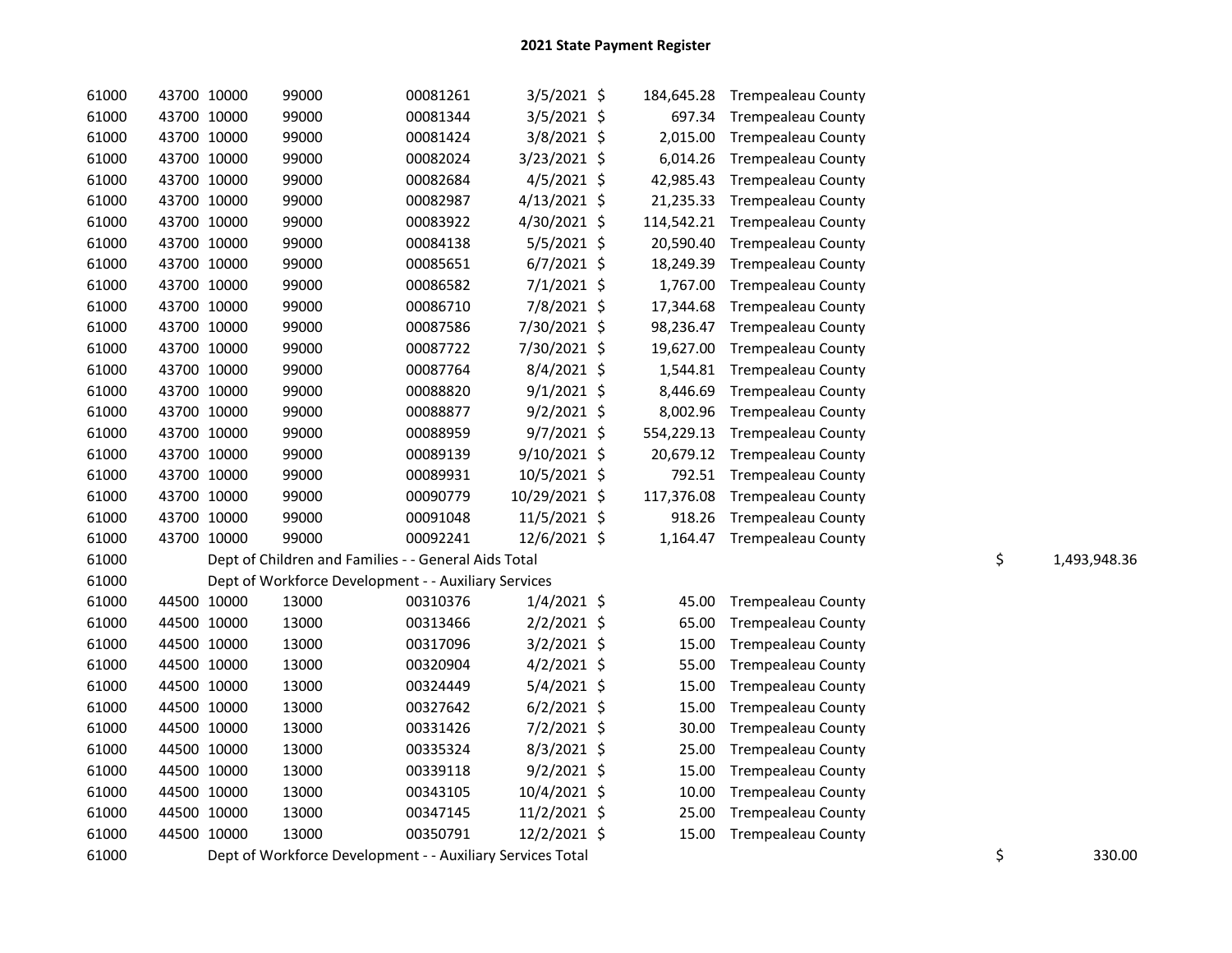| 61000 |             | Dept of Workforce Development - - Wc Ops Uninsured Emplyr Admin        |          |                |  |                              |    |           |
|-------|-------------|------------------------------------------------------------------------|----------|----------------|--|------------------------------|----|-----------|
| 61000 | 44500 22700 | 17700                                                                  | 00336247 | $8/13/2021$ \$ |  | 15.00 Trempealeau County     |    |           |
| 61000 |             | Dept of Workforce Development - - Wc Ops Uninsured Emplyr Admin Total  |          |                |  |                              | \$ | 15.00     |
| 61000 |             | Department of Justice - - Officer training reimbursement               |          |                |  |                              |    |           |
| 61000 | 45500 10000 | 21400                                                                  | 00105922 | 11/24/2021 \$  |  | 7,360.00 Trempealeau County  |    |           |
| 61000 |             | Department of Justice - - Officer training reimbursement Total         |          |                |  |                              | \$ | 7,360.00  |
| 61000 |             | Department of Justice - - Crime Laboratories, Dna                      |          |                |  |                              |    |           |
| 61000 | 45500 10000 | 22100                                                                  | 00100381 | 7/14/2021 \$   |  | 610.00 Trempealeau County    |    |           |
| 61000 |             | Department of Justice - - Crime Laboratories, Dna Total                |          |                |  |                              | \$ | 610.00    |
| 61000 |             | Department of Justice - - Federal Aid, Local Assistance                |          |                |  |                              |    |           |
| 61000 | 45500 10000 | 25100                                                                  | 00094070 | $2/18/2021$ \$ |  | 58,000.00 Trempealeau County |    |           |
| 61000 |             | Department of Justice - - Federal Aid, Local Assistance Total          |          |                |  |                              | \$ | 58,000.00 |
| 61000 |             | Department of Justice - - Alt Prosecution Alcohol Drugs                |          |                |  |                              |    |           |
| 61000 | 45500 10000 | 27100                                                                  | 00094933 | $2/22/2021$ \$ |  | 26,823.64 Trempealeau County |    |           |
| 61000 | 45500 10000 | 27100                                                                  | 00098193 | $5/18/2021$ \$ |  | 18,384.81 Trempealeau County |    |           |
| 61000 | 45500 10000 | 27100                                                                  | 00102034 | 8/30/2021 \$   |  | 16,146.31 Trempealeau County |    |           |
| 61000 |             | Department of Justice - - Alt Prosecution Alcohol Drugs Total          |          |                |  |                              | \$ | 61,354.76 |
| 61000 |             | Department of Justice - - Crime Victim Witness Assist                  |          |                |  |                              |    |           |
| 61000 | 45500 10000 | 53200                                                                  | 00095475 | $3/5/2021$ \$  |  | 14,324.02 Trempealeau County |    |           |
| 61000 | 45500 10000 | 53200                                                                  | 00100569 | 7/15/2021 \$   |  | 18,503.70 Trempealeau County |    |           |
| 61000 |             | Department of Justice - - Crime Victim Witness Assist Total            |          |                |  |                              | \$ | 32,827.72 |
| 61000 |             | Department of Military Affairs - - Local Emer Planning Grants          |          |                |  |                              |    |           |
| 61000 | 46500 10000 | 33700                                                                  | 00090211 | $2/23/2021$ \$ |  | 13,762.31 Trempealeau County |    |           |
| 61000 |             | Department of Military Affairs - - Local Emer Planning Grants Total    |          |                |  |                              | \$ | 13,762.31 |
| 61000 |             | Department of Military Affairs - - Federal Aid, Local Assistance       |          |                |  |                              |    |           |
| 61000 | 46500 10000 | 34200                                                                  | 00090169 | $2/22/2021$ \$ |  | 35,622.81 Trempealeau County |    |           |
| 61000 |             | Department of Military Affairs - - Federal Aid, Local Assistance Total |          |                |  |                              | \$ | 35,622.81 |
| 61000 |             | Department of Veterans Affairs - - County Grants                       |          |                |  |                              |    |           |
| 61000 | 48500 58200 | 26700                                                                  | 00091465 | $3/12/2021$ \$ |  | 10,000.00 Trempealeau County |    |           |
| 61000 |             | Department of Veterans Affairs - - County Grants Total                 |          |                |  |                              | \$ | 10,000.00 |
| 61000 |             | Department of Veterans Affairs - - Veterans Transportation Grant       |          |                |  |                              |    |           |
| 61000 | 48500 58200 | 28000                                                                  | 00102993 | 12/3/2021 \$   |  | 12,330.86 Trempealeau County |    |           |
| 61000 |             | Department of Veterans Affairs - - Veterans Transportation Grant Total |          |                |  |                              | \$ | 12,330.86 |
| 61000 |             | Department of Administration - - Low-Income Assistance Grants          |          |                |  |                              |    |           |
| 61000 | 50500 23500 | 37100                                                                  | 00142313 | $3/16/2021$ \$ |  | 9,533.70 Trempealeau County  |    |           |
| 61000 | 50500 23500 | 37100                                                                  | 00143160 | 3/30/2021 \$   |  | 10,733.89 Trempealeau County |    |           |
| 61000 | 50500 23500 | 37100                                                                  | 00145205 | $5/7/2021$ \$  |  | 4,802.18 Trempealeau County  |    |           |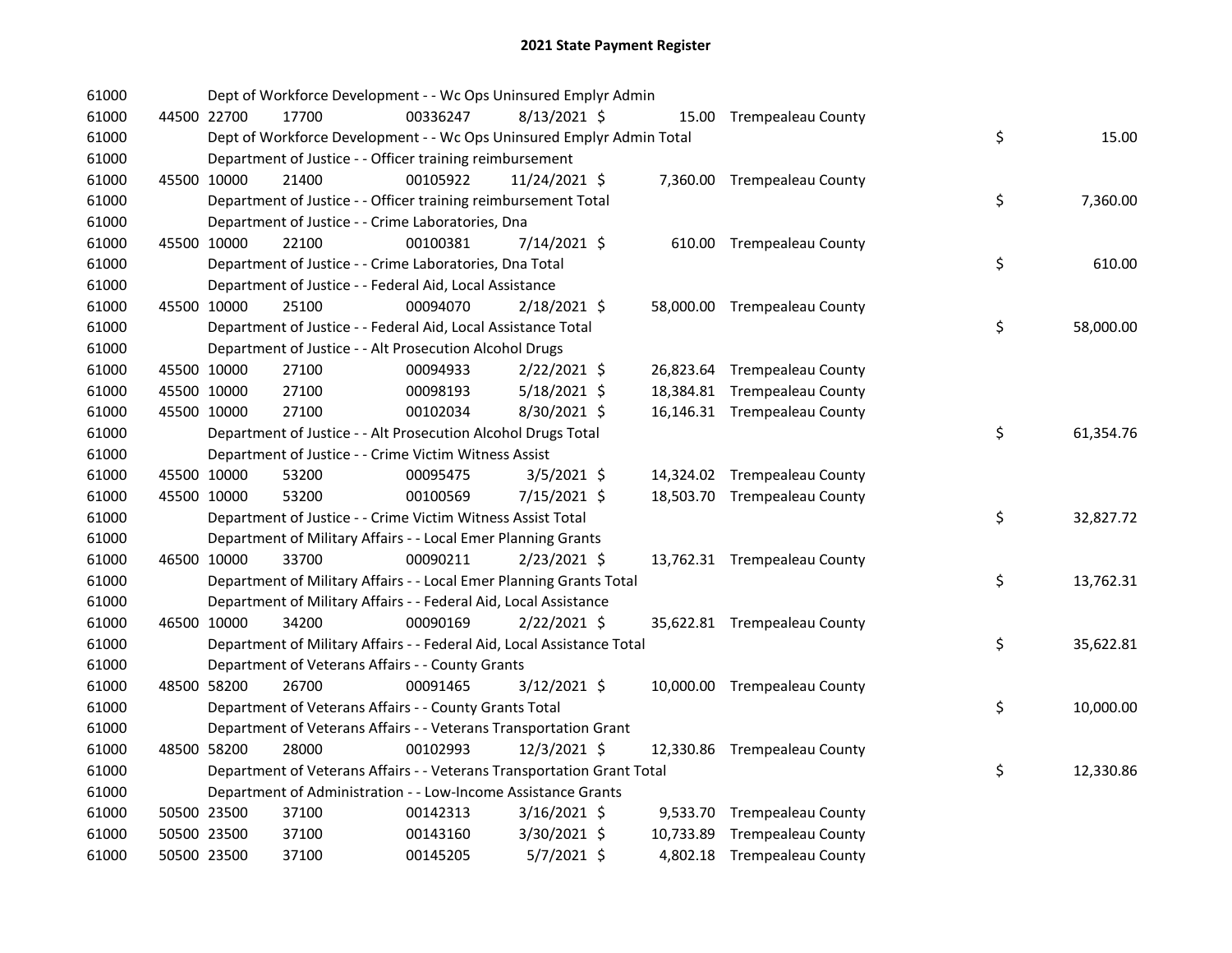| 61000 | 50500 23500 | 37100 | 00146461                                                                                          | $6/1/2021$ \$  |           | 4,777.54 Trempealeau County                                                                             |                 |
|-------|-------------|-------|---------------------------------------------------------------------------------------------------|----------------|-----------|---------------------------------------------------------------------------------------------------------|-----------------|
| 61000 | 50500 23500 | 37100 | 00153936                                                                                          | 10/29/2021 \$  |           | 15,595.66 Trempealeau County                                                                            |                 |
| 61000 |             |       | Department of Administration - - Low-Income Assistance Grants Total                               |                |           |                                                                                                         | \$<br>45,442.97 |
| 61000 |             |       | Department of Administration - - Land Information Program; Loca                                   |                |           |                                                                                                         |                 |
| 61000 | 50500 26900 | 17300 | 00138512                                                                                          | $2/1/2021$ \$  |           | 1,000.00 Trempealeau County                                                                             |                 |
| 61000 | 50500 26900 | 17300 | 00139624                                                                                          | $4/6/2021$ \$  |           | 54,552.00 Trempealeau County                                                                            |                 |
| 61000 | 50500 26900 | 17300 | 00146541                                                                                          | $6/16/2021$ \$ |           | 25,000.00 Trempealeau County                                                                            |                 |
| 61000 |             |       | Department of Administration - - Land Information Program; Loca Total                             |                |           |                                                                                                         | \$<br>80,552.00 |
| 61000 |             |       | Public Defender Board - - Trial Representation                                                    |                |           |                                                                                                         |                 |
| 61000 | 55000 10000 | 10300 | 00285900                                                                                          | $4/16/2021$ \$ |           | 19.50 Trempealeau County                                                                                |                 |
| 61000 | 55000 10000 | 10300 | 00311449                                                                                          | 11/17/2021 \$  |           | 29.70 Trempealeau County                                                                                |                 |
| 61000 |             |       | Public Defender Board - - Trial Representation Total                                              |                |           |                                                                                                         | \$<br>49.20     |
| 61000 |             |       | Public Defender Board - - Transcript, Discovery and Records Provided to the Public Defender Board |                |           |                                                                                                         |                 |
| 61000 | 55000 10000 | 10600 | 00278928                                                                                          | $2/22/2021$ \$ |           | 910.00 Trempealeau County                                                                               |                 |
| 61000 | 55000 10000 | 10600 | 00287786                                                                                          | 4/30/2021 \$   | 1.00      | <b>Trempealeau County</b>                                                                               |                 |
| 61000 | 55000 10000 | 10600 | 00291328                                                                                          | 5/21/2021 \$   | 10.40     | <b>Trempealeau County</b>                                                                               |                 |
| 61000 | 55000 10000 | 10600 | 00299555                                                                                          | $7/1/2021$ \$  | 1,150.00  | <b>Trempealeau County</b>                                                                               |                 |
| 61000 | 55000 10000 | 10600 | 00303571                                                                                          | $8/4/2021$ \$  |           | 8.75 Trempealeau County                                                                                 |                 |
| 61000 |             |       |                                                                                                   |                |           | Public Defender Board - - Transcript, Discovery and Records Provided to the Public Defender Board Total | \$<br>2,080.15  |
| 61000 |             |       | Department of Revenue - - Warrants and Satisfactions                                              |                |           |                                                                                                         |                 |
| 61000 | 56600 10000 | 10100 | 00196206                                                                                          | $4/15/2021$ \$ |           | 645.00 Trempealeau County                                                                               |                 |
| 61000 | 56600 10000 | 10100 | 00196207                                                                                          | $4/15/2021$ \$ | 695.00    | <b>Trempealeau County</b>                                                                               |                 |
| 61000 | 56600 10000 | 10100 | 00211186                                                                                          | 8/13/2021 \$   |           | 310.00 Trempealeau County                                                                               |                 |
| 61000 |             |       | Department of Revenue - - Warrants and Satisfactions Total                                        |                |           |                                                                                                         | \$<br>1,650.00  |
| 61000 |             |       | Department of Revenue - - Misc Revenue Holding Clearing                                           |                |           |                                                                                                         |                 |
| 61000 | 56600 10000 | 99500 | 00189028                                                                                          | $1/8/2021$ \$  | 190.81    | <b>Trempealeau County</b>                                                                               |                 |
| 61000 | 56600 10000 | 99500 | 00189029                                                                                          | $1/8/2021$ \$  | 2,556.83  | <b>Trempealeau County</b>                                                                               |                 |
| 61000 | 56600 10000 | 99500 | 00191096                                                                                          | $2/5/2021$ \$  | 42.76     | <b>Trempealeau County</b>                                                                               |                 |
| 61000 | 56600 10000 | 99500 | 00191097                                                                                          | $2/5/2021$ \$  | 5,753.83  | <b>Trempealeau County</b>                                                                               |                 |
| 61000 | 56600 10000 | 99500 | 00192960                                                                                          | $3/1/2021$ \$  | 1,881.83  | <b>Trempealeau County</b>                                                                               |                 |
| 61000 | 56600 10000 | 99500 | 00192961                                                                                          | $3/1/2021$ \$  | 3,488.66  | <b>Trempealeau County</b>                                                                               |                 |
| 61000 | 56600 10000 | 99500 | 00192962                                                                                          | $3/1/2021$ \$  | 375.66    | <b>Trempealeau County</b>                                                                               |                 |
| 61000 | 56600 10000 | 99500 | 00192963                                                                                          | $3/1/2021$ \$  | 1,918.60  | <b>Trempealeau County</b>                                                                               |                 |
| 61000 | 56600 10000 | 99500 | 00193729                                                                                          | 3/5/2021 \$    | 22.24     | <b>Trempealeau County</b>                                                                               |                 |
| 61000 | 56600 10000 | 99500 | 00193730                                                                                          | 3/5/2021 \$    | 15,848.29 | <b>Trempealeau County</b>                                                                               |                 |
| 61000 | 56600 10000 | 99500 | 00194336                                                                                          | $3/8/2021$ \$  | 2,130.76  | <b>Trempealeau County</b>                                                                               |                 |
| 61000 | 56600 10000 | 99500 | 00194337                                                                                          | 3/8/2021 \$    |           | 455.42 Trempealeau County                                                                               |                 |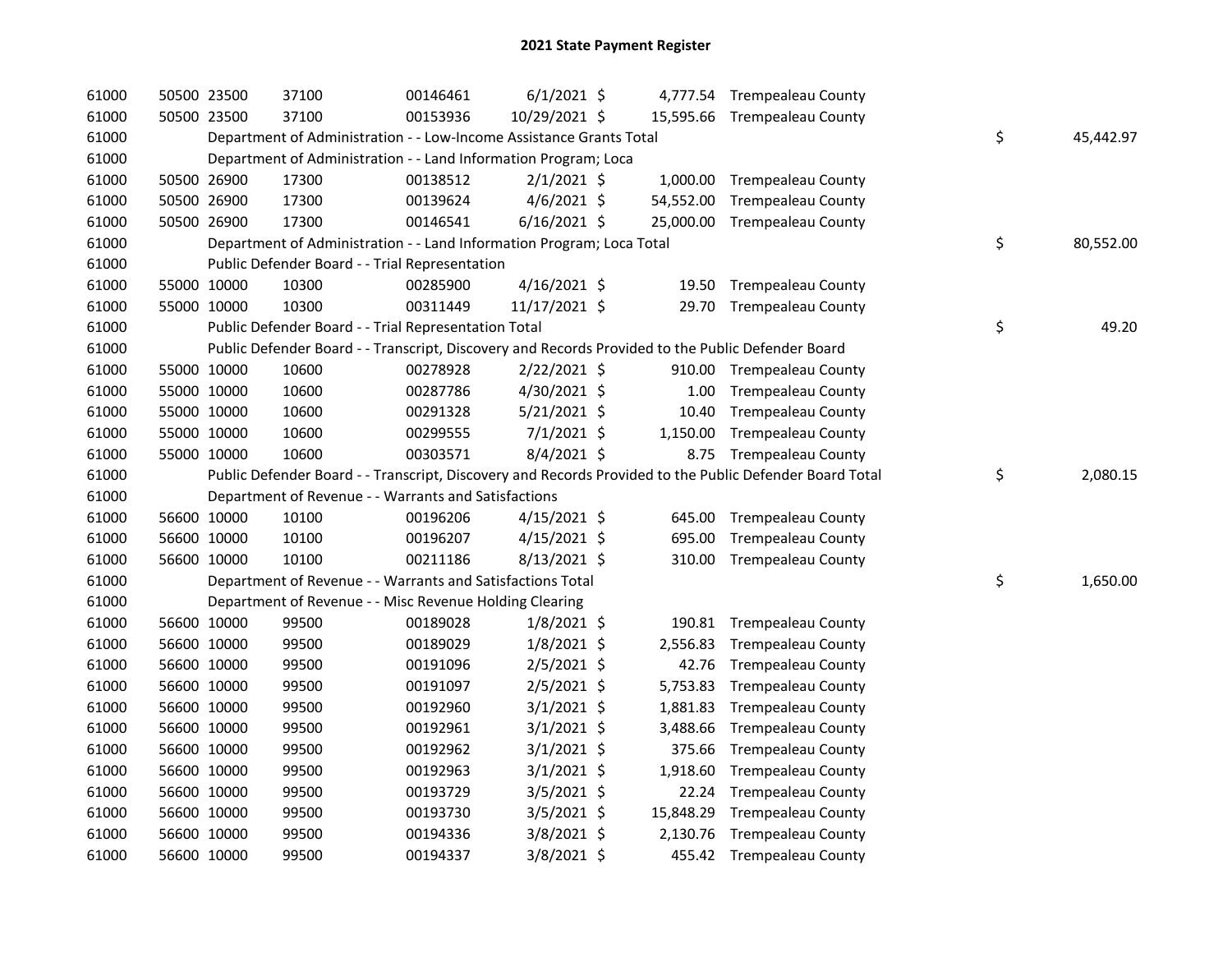| 61000 | 56600 10000    | 99500 | 00195195 | 3/15/2021 \$  | 623.45          | <b>Trempealeau County</b> |
|-------|----------------|-------|----------|---------------|-----------------|---------------------------|
| 61000 | 56600 10000    | 99500 | 00195196 | 3/15/2021     | \$<br>21.50     | <b>Trempealeau County</b> |
| 61000 | 56600 10000    | 99500 | 00196000 | 3/22/2021     | \$<br>991.26    | <b>Trempealeau County</b> |
| 61000 | 56600 10000    | 99500 | 00196667 | 3/29/2021     | \$<br>880.56    | <b>Trempealeau County</b> |
| 61000 | 56600 10000    | 99500 | 00196668 | 3/29/2021     | \$<br>232.10    | <b>Trempealeau County</b> |
| 61000 | 56600 10000    | 99500 | 00197416 | 4/5/2021      | \$<br>62.18     | <b>Trempealeau County</b> |
| 61000 | 56600 10000    | 99500 | 00197417 | 4/5/2021      | \$<br>148.00    | <b>Trempealeau County</b> |
| 61000 | 56600 10000    | 99500 | 00198013 | 4/7/2021      | \$<br>958.15    | <b>Trempealeau County</b> |
| 61000 | 56600 10000    | 99500 | 00198014 | 4/7/2021      | \$<br>20,864.98 | <b>Trempealeau County</b> |
| 61000 | 56600 10000    | 99500 | 00198598 | 4/12/2021     | \$<br>614.32    | <b>Trempealeau County</b> |
| 61000 | 56600 10000    | 99500 | 00199344 | 4/20/2021     | \$<br>470.52    | <b>Trempealeau County</b> |
| 61000 | 56600 10000    | 99500 | 00199989 | 4/26/2021     | \$<br>1,336.60  | <b>Trempealeau County</b> |
| 61000 | 56600 10000    | 99500 | 00199990 | 4/26/2021     | \$<br>28.36     | <b>Trempealeau County</b> |
| 61000 | 56600 10000    | 99500 | 00200569 | 5/3/2021 \$   | 542.00          | <b>Trempealeau County</b> |
| 61000 | 56600 10000    | 99500 | 00200570 | 5/3/2021 \$   | 250.90          | <b>Trempealeau County</b> |
| 61000 | 56600 10000    | 99500 | 00201361 | 5/7/2021 \$   | 50.00           | <b>Trempealeau County</b> |
| 61000 | 56600 10000    | 99500 | 00201362 | 5/7/2021 \$   | 13,093.19       | <b>Trempealeau County</b> |
| 61000 | 56600 10000    | 99500 | 00201751 | 5/10/2021 \$  | 100.00          | <b>Trempealeau County</b> |
| 61000 | 56600 10000    | 99500 | 00202404 | 5/17/2021 \$  | 39.00           | <b>Trempealeau County</b> |
| 61000 | 56600 10000    | 99500 | 00202405 | 5/17/2021 \$  | 873.00          | <b>Trempealeau County</b> |
| 61000 | 56600 10000    | 99500 | 00203146 | 5/24/2021 \$  | 551.85          | <b>Trempealeau County</b> |
| 61000 | 56600 10000    | 99500 | 00203829 | $6/1/2021$ \$ | 281.29          | <b>Trempealeau County</b> |
| 61000 | 56600 10000    | 99500 | 00204589 | $6/7/2021$ \$ | 996.51          | <b>Trempealeau County</b> |
| 61000 | 56600 10000    | 99500 | 00204590 | 6/7/2021 \$   | 18,654.15       | <b>Trempealeau County</b> |
| 61000 | 10000<br>56600 | 99500 | 00204845 | 6/7/2021 \$   | 22.72           | <b>Trempealeau County</b> |
| 61000 | 10000<br>56600 | 99500 | 00204846 | 6/7/2021      | \$<br>87.31     | <b>Trempealeau County</b> |
| 61000 | 56600 10000    | 99500 | 00209156 | 7/8/2021      | \$<br>5,265.05  | <b>Trempealeau County</b> |
| 61000 | 56600 10000    | 99500 | 00209157 | 7/8/2021      | \$<br>8,210.84  | <b>Trempealeau County</b> |
| 61000 | 56600 10000    | 99500 | 00210253 | 7/19/2021     | \$<br>885.46    | <b>Trempealeau County</b> |
| 61000 | 10000<br>56600 | 99500 | 00211895 | 8/6/2021      | \$<br>1,665.54  | <b>Trempealeau County</b> |
| 61000 | 56600 10000    | 99500 | 00211896 | 8/6/2021      | \$<br>6,649.27  | <b>Trempealeau County</b> |
| 61000 | 56600 10000    | 99500 | 00212716 | 8/16/2021     | \$<br>27.97     | <b>Trempealeau County</b> |
| 61000 | 56600 10000    | 99500 | 00214516 | 9/8/2021 \$   | 958.97          | <b>Trempealeau County</b> |
| 61000 | 56600 10000    | 99500 | 00214517 | 9/8/2021      | \$<br>6,770.84  | <b>Trempealeau County</b> |
| 61000 | 56600 10000    | 99500 | 00216766 | 10/7/2021     | \$<br>516.20    | <b>Trempealeau County</b> |
| 61000 | 56600 10000    | 99500 | 00216767 | 10/7/2021     | \$<br>7,642.83  | <b>Trempealeau County</b> |
| 61000 | 56600 10000    | 99500 | 00219355 | 11/5/2021 \$  | 3,541.24        | <b>Trempealeau County</b> |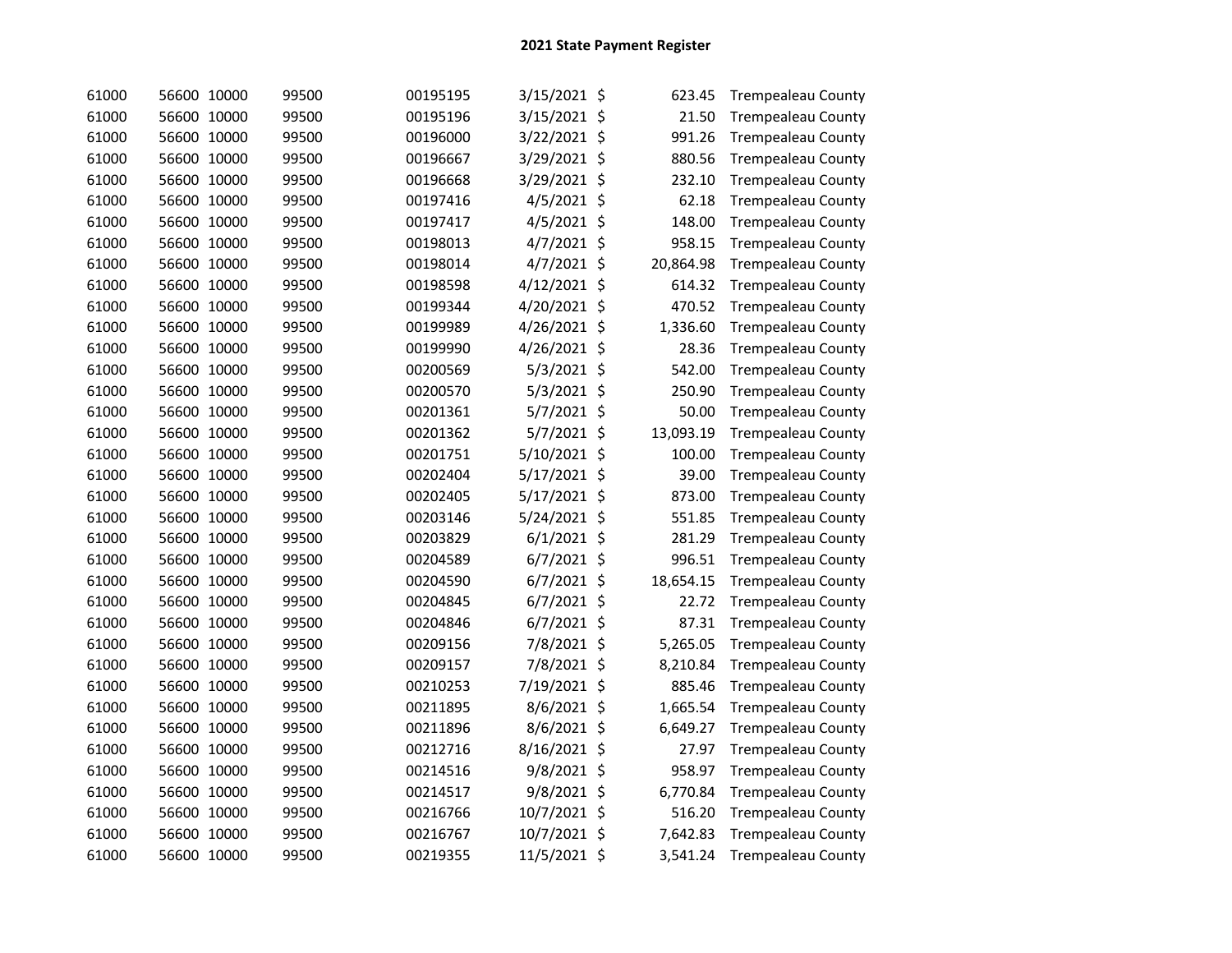| 61000 | 56600 10000 | 99500                                                                 | 00221507 | 12/7/2021 \$   |  | 31.18 Trempealeau County        |    |              |
|-------|-------------|-----------------------------------------------------------------------|----------|----------------|--|---------------------------------|----|--------------|
| 61000 | 56600 10000 | 99500                                                                 | 00221508 | 12/7/2021 \$   |  | 6,099.31 Trempealeau County     |    |              |
| 61000 |             | Department of Revenue - - Misc Revenue Holding Clearing Total         |          |                |  |                                 | \$ | 145,704.29   |
| 61000 |             | Circuit Courts - - Circuit Court Costs                                |          |                |  |                                 |    |              |
| 61000 | 62500 10000 | 10500                                                                 | 00002138 | $2/1/2021$ \$  |  | 32,395.00 Trempealeau County    |    |              |
| 61000 | 62500 10000 | 10500                                                                 | 00002271 | 7/26/2021 \$   |  | 66,672.00 Trempealeau County    |    |              |
| 61000 |             | Circuit Courts - - Circuit Court Costs Total                          |          |                |  |                                 | \$ | 99,067.00    |
| 61000 |             | Shared Revenue and Tax Relief - - County And Municipal Aid            |          |                |  |                                 |    |              |
| 61000 | 83500 10000 | 10500                                                                 | 00082344 | 7/26/2021 \$   |  | 241,897.58 Trempealeau County   |    |              |
| 61000 | 83500 10000 | 10500                                                                 | 00089447 | 11/15/2021 \$  |  | 1,370,752.97 Trempealeau County |    |              |
| 61000 |             | Shared Revenue and Tax Relief - - County And Municipal Aid Total      |          |                |  |                                 | \$ | 1,612,650.55 |
| 61000 |             | Shared Revenue and Tax Relief - - Exempt Computer Aid                 |          |                |  |                                 |    |              |
| 61000 | 83500 10000 | 10900                                                                 | 00083375 | 7/26/2021 \$   |  | 27,383.35 Trempealeau County    |    |              |
| 61000 |             | Shared Revenue and Tax Relief - - Exempt Computer Aid Total           |          |                |  |                                 | \$ | 27,383.35    |
| 61000 |             | Shared Revenue and Tax Relief - - Utility Aid                         |          |                |  |                                 |    |              |
| 61000 | 83500 10000 | 11000                                                                 | 00082344 | 7/26/2021 \$   |  | 18,618.00 Trempealeau County    |    |              |
| 61000 | 83500 10000 | 11000                                                                 | 00089447 | 11/15/2021 \$  |  | 115,896.44 Trempealeau County   |    |              |
| 61000 |             | Shared Revenue and Tax Relief - - Utility Aid Total                   |          |                |  |                                 | \$ | 134,514.44   |
| 61000 |             | Shared Revenue and Tax Relief - - Personal Property Aid               |          |                |  |                                 |    |              |
| 61000 | 83500 10000 | 11100                                                                 | 00076561 | $5/3/2021$ \$  |  | 23,323.47 Trempealeau County    |    |              |
| 61000 |             | Shared Revenue and Tax Relief - - Personal Property Aid Total         |          |                |  |                                 | \$ | 23,323.47    |
| 61000 |             | Shared Revenue and Tax Relief - - School Lvy Tx/First Dollar Cr       |          |                |  |                                 |    |              |
| 61000 | 83500 10000 | 30200                                                                 | 00082751 | 7/26/2021 \$   |  | 4,203,993.81 Trempealeau County |    |              |
| 61000 | 83500 10000 | 30200                                                                 | 00086146 | 7/26/2021 \$   |  | 921,267.50 Trempealeau County   |    |              |
| 61000 |             | Shared Revenue and Tax Relief - - School Lvy Tx/First Dollar Cr Total |          |                |  |                                 | \$ | 5,125,261.31 |
| 61000 |             | Shared Revenue and Tax Relief - - County Sales Tax Reptd/Distd        |          |                |  |                                 |    |              |
| 61000 | 83500 10000 | 43100                                                                 | 00073917 | $1/29/2021$ \$ |  | 203,785.72 Trempealeau County   |    |              |
| 61000 | 83500 10000 | 43100                                                                 | 00074005 | 2/26/2021 \$   |  | 213,583.99 Trempealeau County   |    |              |
| 61000 | 83500 10000 | 43100                                                                 | 00074718 | 3/31/2021 \$   |  | 165,826.30 Trempealeau County   |    |              |
| 61000 | 83500 10000 | 43100                                                                 | 00079161 | 4/30/2021 \$   |  | 171,460.95 Trempealeau County   |    |              |
| 61000 | 83500 10000 | 43100                                                                 | 00079965 | 5/28/2021 \$   |  | 224,913.46 Trempealeau County   |    |              |
| 61000 | 83500 10000 | 43100                                                                 | 00080696 | $6/30/2021$ \$ |  | 255,543.85 Trempealeau County   |    |              |
| 61000 | 83500 10000 | 43100                                                                 | 00086238 | 7/30/2021 \$   |  | 194,629.69 Trempealeau County   |    |              |
| 61000 | 83500 10000 | 43100                                                                 | 00086801 | 8/31/2021 \$   |  | 207,768.00 Trempealeau County   |    |              |
| 61000 | 83500 10000 | 43100                                                                 | 00087103 | $9/30/2021$ \$ |  | 238,236.95 Trempealeau County   |    |              |
| 61000 | 83500 10000 | 43100                                                                 | 00087792 | 10/29/2021 \$  |  | 245,526.18 Trempealeau County   |    |              |
| 61000 | 83500 10000 | 43100                                                                 | 00089802 | 11/30/2021 \$  |  | 206,695.30 Trempealeau County   |    |              |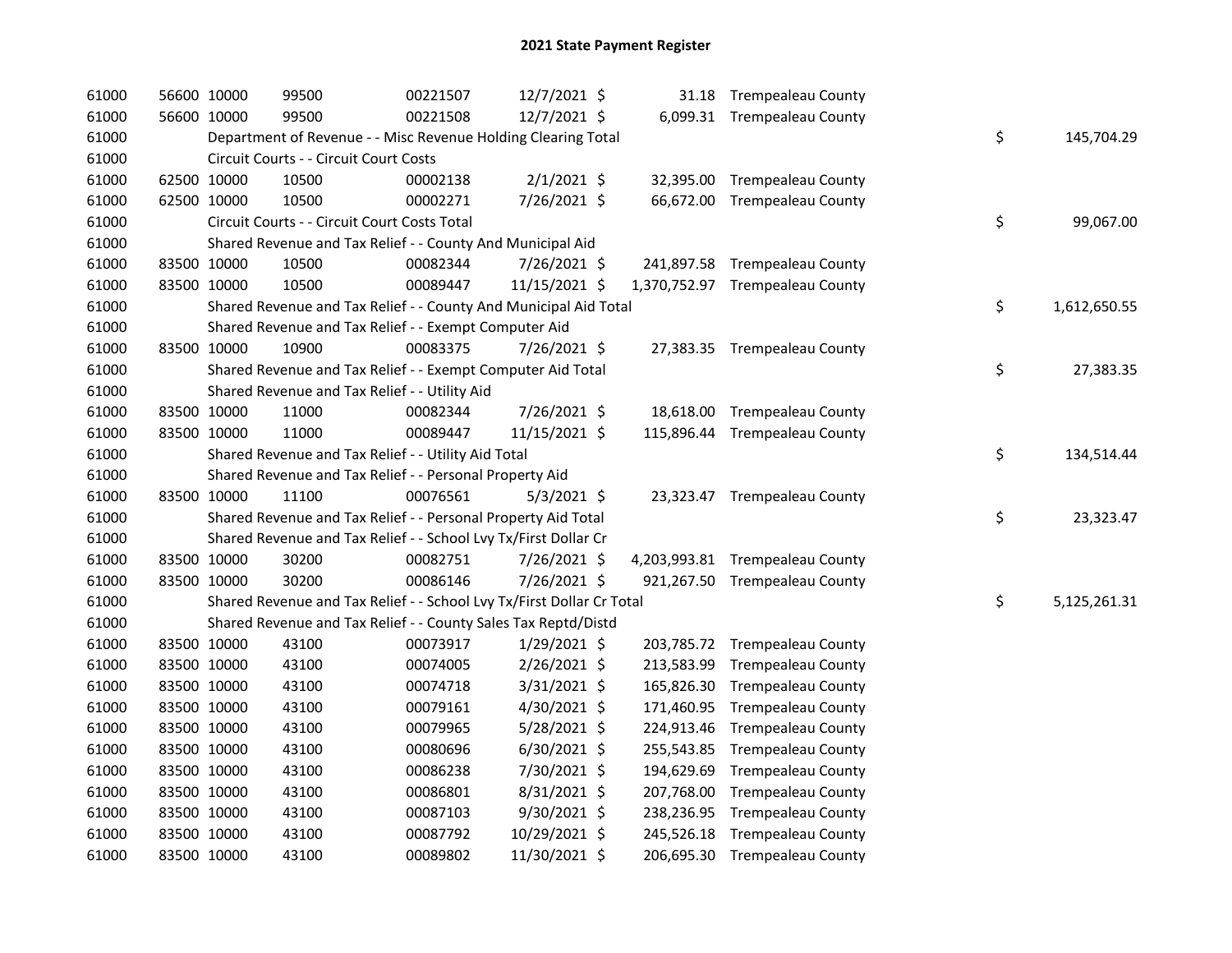| 61000       | 83500 10000 | 43100 | 00089886                                                             | 12/30/2021 \$ | 196.791.07   | Trempealeau County |               |
|-------------|-------------|-------|----------------------------------------------------------------------|---------------|--------------|--------------------|---------------|
| 61000       |             |       | Shared Revenue and Tax Relief - - County Sales Tax Reptd/Distd Total |               |              |                    | 2,524,761.46  |
| 61000       |             |       | Shared Revenue and Tax Relief - - Lottery & Gaming Credit            |               |              |                    |               |
| 61000       | 83500 52100 | 36300 | 00074629                                                             | 3/22/2021 \$  | 1.315.843.64 | Trempealeau County |               |
| 61000       |             |       | Shared Revenue and Tax Relief - - Lottery & Gaming Credit Total      |               |              |                    | 1,315,843.64  |
| 61000 Total |             |       |                                                                      |               |              |                    | 21,019,931.94 |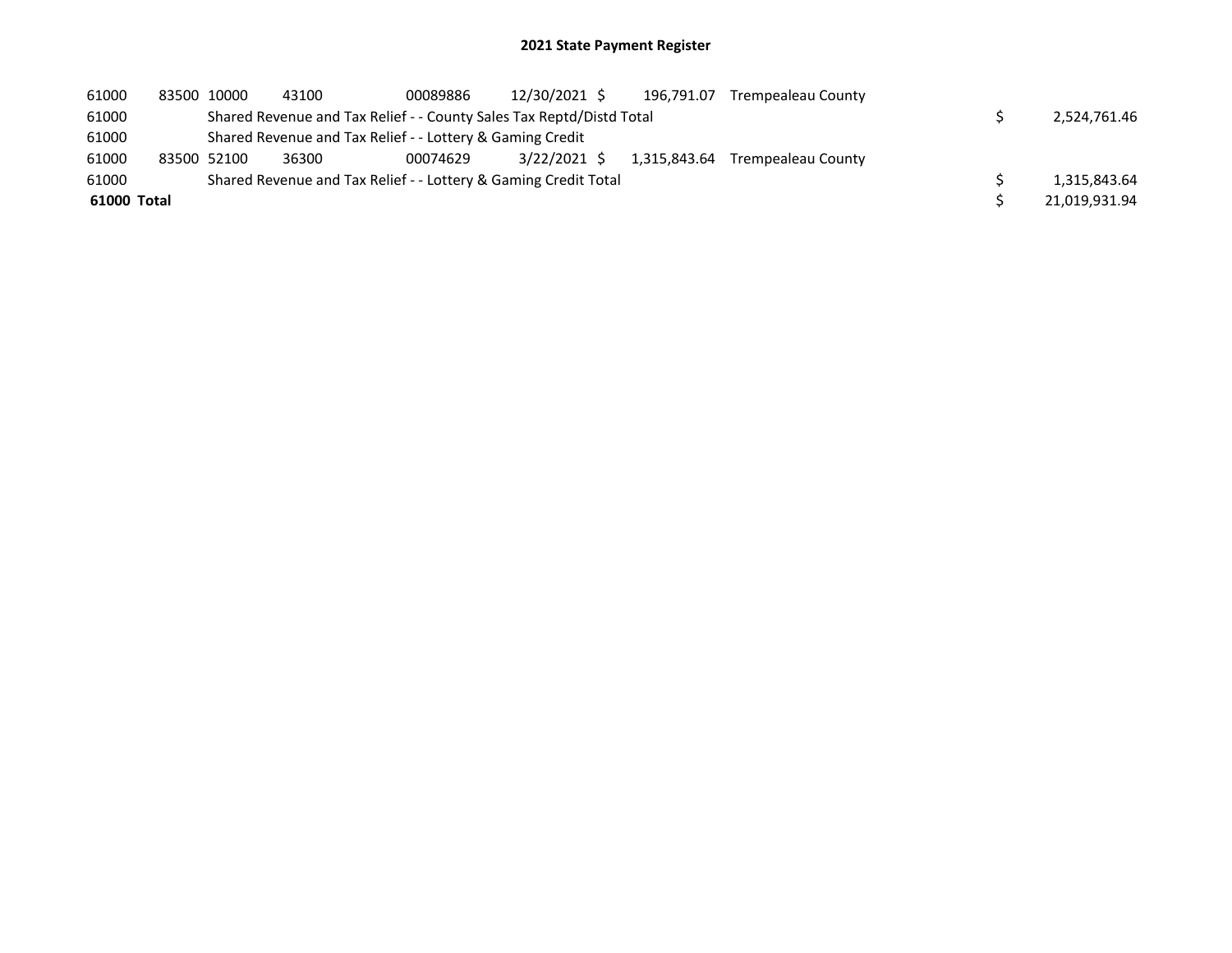| 61002       |             | Dept of Safety & Prof Services - - Fire Dues Distribution          |          |                |  |                          |    |            |
|-------------|-------------|--------------------------------------------------------------------|----------|----------------|--|--------------------------|----|------------|
| 61002       | 16500 10000 | 22500                                                              | 00041764 | 7/16/2021 \$   |  | 2,554.56 Town Of Albion  |    |            |
| 61002       |             | Dept of Safety & Prof Services - - Fire Dues Distribution Total    |          |                |  |                          | \$ | 2,554.56   |
| 61002       |             | Dept of Natural Resources - - Aids In Lieu Of Taxes - Gener        |          |                |  |                          |    |            |
| 61002       | 37000 10000 | 50300                                                              | 00476087 | $4/21/2021$ \$ |  | 65.13 Town Of Albion     |    |            |
| 61002       |             | Dept of Natural Resources - - Aids In Lieu Of Taxes - Gener Total  |          |                |  |                          | \$ | 65.13      |
| 61002       |             | Dept of Natural Resources - - Resaids - Cnty Forst, Cl & Mfl       |          |                |  |                          |    |            |
| 61002       | 37000 21200 | 57100                                                              | 00488458 | $6/14/2021$ \$ |  | 358.53 Town Of Albion    |    |            |
| 61002       |             | Dept of Natural Resources - - Resaids - Cnty Forst, Cl & Mfl Total |          |                |  |                          | \$ | 358.53     |
| 61002       |             | WI Dept of Transportation - - Trns Aids To Mnc.-Sf                 |          |                |  |                          |    |            |
| 61002       | 39500 21100 | 19100                                                              | 00633222 | $1/4/2021$ \$  |  | 19,624.59 Town Of Albion |    |            |
| 61002       | 39500 21100 | 19100                                                              | 00668829 | $4/5/2021$ \$  |  | 19,624.59 Town Of Albion |    |            |
| 61002       | 39500 21100 | 19100                                                              | 00712317 | 7/6/2021 \$    |  | 19,624.59 Town Of Albion |    |            |
| 61002       | 39500 21100 | 19100                                                              | 00752876 | 10/4/2021 \$   |  | 19,624.59 Town Of Albion |    |            |
| 61002       |             | WI Dept of Transportation - - Trns Aids To Mnc.-Sf Total           |          |                |  |                          | \$ | 78,498.36  |
| 61002       |             | WI Dept of Transportation - - Loc Rd Imp Prg St Fd                 |          |                |  |                          |    |            |
| 61002       | 39500 21100 | 27800                                                              | 00718468 | 7/9/2021 \$    |  | 29,354.09 Town Of Albion |    |            |
| 61002       |             | WI Dept of Transportation - - Loc Rd Imp Prg St Fd Total           |          |                |  |                          | \$ | 29,354.09  |
| 61002       |             | Department of Revenue - - Gifts And Grants                         |          |                |  |                          |    |            |
| 61002       | 56600 10000 | 12100                                                              | 00207617 | $6/25/2021$ \$ |  | 35,848.98 Town Of Albion |    |            |
| 61002       |             | Department of Revenue - - Gifts And Grants Total                   |          |                |  |                          | \$ | 35,848.98  |
| 61002       |             | Shared Revenue and Tax Relief - - County And Municipal Aid         |          |                |  |                          |    |            |
| 61002       | 83500 10000 | 10500                                                              | 00082318 | 7/26/2021 \$   |  | 9,860.03 Town Of Albion  |    |            |
| 61002       | 83500 10000 | 10500                                                              | 00089421 | 11/15/2021 \$  |  | 55,873.52 Town Of Albion |    |            |
| 61002       |             | Shared Revenue and Tax Relief - - County And Municipal Aid Total   |          |                |  |                          | \$ | 65,733.55  |
| 61002       |             | Shared Revenue and Tax Relief - - Exempt Computer Aid              |          |                |  |                          |    |            |
| 61002       | 83500 10000 | 10900                                                              | 00084833 | 7/26/2021 \$   |  | 92.50 Town Of Albion     |    |            |
| 61002       |             | Shared Revenue and Tax Relief - - Exempt Computer Aid Total        |          |                |  |                          | \$ | 92.50      |
| 61002       |             | Shared Revenue and Tax Relief - - Personal Property Aid            |          |                |  |                          |    |            |
| 61002       | 83500 10000 | 11100                                                              | 00078019 | $5/3/2021$ \$  |  | 319.03 Town Of Albion    |    |            |
| 61002       |             | Shared Revenue and Tax Relief - - Personal Property Aid Total      |          |                |  |                          | \$ | 319.03     |
| 61002       |             | Shared Revenue and Tax Relief - - Lottery & Gaming Credit          |          |                |  |                          |    |            |
| 61002       | 83500 52100 | 36300                                                              | 00074431 | $3/22/2021$ \$ |  | 984.48 Town Of Albion    |    |            |
| 61002       |             | Shared Revenue and Tax Relief - - Lottery & Gaming Credit Total    |          |                |  |                          | \$ | 984.48     |
| 61002 Total |             |                                                                    |          |                |  |                          | \$ | 213,809.21 |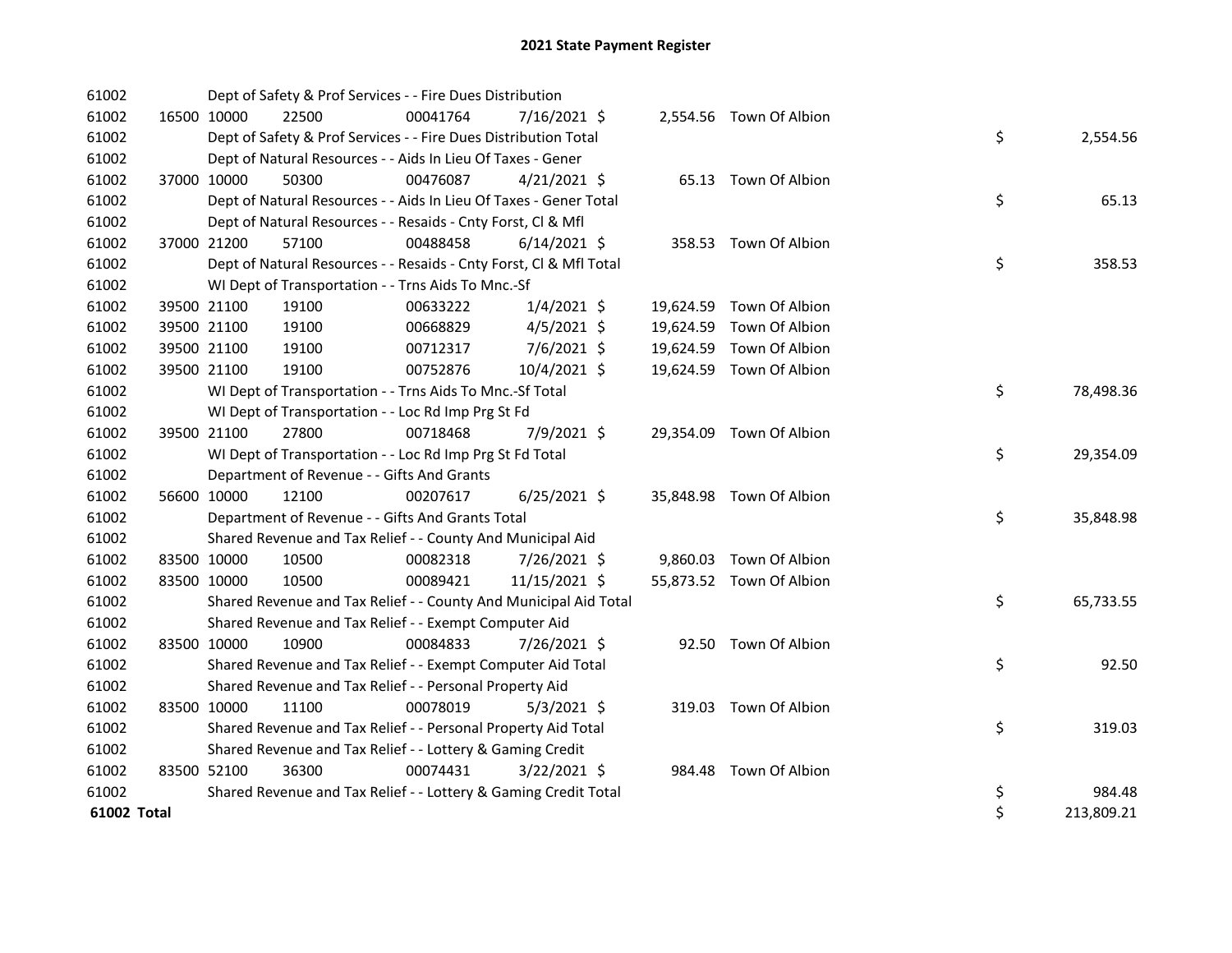| 61004 |             | Dept of Safety & Prof Services - - Fire Dues Distribution              |          |                |  |                            |    |            |
|-------|-------------|------------------------------------------------------------------------|----------|----------------|--|----------------------------|----|------------|
| 61004 | 16500 10000 | 22500                                                                  | 00041766 | 7/16/2021 \$   |  | 7,439.52 Town Of Arcadia   |    |            |
| 61004 |             | Dept of Safety & Prof Services - - Fire Dues Distribution Total        |          |                |  |                            | \$ | 7,439.52   |
| 61004 |             | Dept of Natural Resources - - Aids In Lieu Of Taxes - Gener            |          |                |  |                            |    |            |
| 61004 | 37000 10000 | 50300                                                                  | 00459384 | $1/27/2021$ \$ |  | 20.86 Town Of Arcadia      |    |            |
| 61004 | 37000 10000 | 50300                                                                  | 00476102 | $4/21/2021$ \$ |  | 12.05 Town Of Arcadia      |    |            |
| 61004 |             | Dept of Natural Resources - - Aids In Lieu Of Taxes - Gener Total      |          |                |  |                            | \$ | 32.91      |
| 61004 |             | Dept of Natural Resources - - Seg Earned                               |          |                |  |                            |    |            |
| 61004 | 37000 21200 | 100SE                                                                  | 00514594 | 10/12/2021 \$  |  | 1,754.01 Town Of Arcadia   |    |            |
| 61004 |             | Dept of Natural Resources - - Seg Earned Total                         |          |                |  |                            | \$ | 1,754.01   |
| 61004 |             | Dept of Natural Resources - - Resaids - Cnty Forst, Cl & Mfl           |          |                |  |                            |    |            |
| 61004 | 37000 21200 | 57100                                                                  | 00488459 | $6/14/2021$ \$ |  | 1,680.16 Town Of Arcadia   |    |            |
| 61004 |             | Dept of Natural Resources - - Resaids - Cnty Forst, Cl & Mfl Total     |          |                |  |                            | \$ | 1,680.16   |
| 61004 |             | Dept of Natural Resources - - Aids In Lieu Of Taxes - Sum S            |          |                |  |                            |    |            |
| 61004 | 37000 21200 | 57900                                                                  | 00476103 | $4/21/2021$ \$ |  | 223.68 Town Of Arcadia     |    |            |
| 61004 |             | Dept of Natural Resources - - Aids In Lieu Of Taxes - Sum S Total      |          |                |  |                            | \$ | 223.68     |
| 61004 |             | Dept of Natural Resources - - Fin Asst For Responsible Units           |          |                |  |                            |    |            |
| 61004 | 37000 27400 | 67000                                                                  | 00483901 | $5/21/2021$ \$ |  | 329.68 Town Of Arcadia     |    |            |
| 61004 |             | Dept of Natural Resources - - Fin Asst For Responsible Units Total     |          |                |  |                            | \$ | 329.68     |
| 61004 |             | WI Dept of Transportation - - Trns Aids To Mnc.-Sf                     |          |                |  |                            |    |            |
| 61004 | 39500 21100 | 19100                                                                  | 00633223 | $1/4/2021$ \$  |  | 85,180.05 Town Of Arcadia  |    |            |
| 61004 | 39500 21100 | 19100                                                                  | 00668830 | $4/5/2021$ \$  |  | 85,180.05 Town Of Arcadia  |    |            |
| 61004 | 39500 21100 | 19100                                                                  | 00712318 | 7/6/2021 \$    |  | 85,180.05 Town Of Arcadia  |    |            |
| 61004 | 39500 21100 | 19100                                                                  | 00752877 | 10/4/2021 \$   |  | 85,180.05 Town Of Arcadia  |    |            |
| 61004 |             | WI Dept of Transportation - - Trns Aids To Mnc.-Sf Total               |          |                |  |                            | \$ | 340,720.20 |
| 61004 |             | WI Dept of Transportation - - Local Rds, Grants Sf                     |          |                |  |                            |    |            |
| 61004 | 39500 21100 | 27000                                                                  | 00765012 | 10/22/2021 \$  |  | 132,880.54 Town Of Arcadia |    |            |
| 61004 |             | WI Dept of Transportation - - Local Rds, Grants Sf Total               |          |                |  |                            | \$ | 132,880.54 |
| 61004 |             | Department of Military Affairs - - Disaster Recovery Aid               |          |                |  |                            |    |            |
| 61004 | 46500 10000 | 30500                                                                  | 00100770 | $9/30/2021$ \$ |  | 2,608.24 Town Of Arcadia   |    |            |
| 61004 |             | Department of Military Affairs - - Disaster Recovery Aid Total         |          |                |  |                            | \$ | 2,608.24   |
| 61004 |             | Department of Military Affairs - - Federal Aid, Local Assistance       |          |                |  |                            |    |            |
| 61004 | 46500 10000 | 34200                                                                  | 00100770 | 9/30/2021 \$   |  | 15,649.41 Town Of Arcadia  |    |            |
| 61004 |             | Department of Military Affairs - - Federal Aid, Local Assistance Total |          |                |  |                            | \$ | 15,649.41  |
| 61004 |             | Department of Revenue - - Gifts And Grants                             |          |                |  |                            |    |            |
| 61004 | 56600 10000 | 12100                                                                  | 00207618 | $6/25/2021$ \$ |  | 96,242.74 Town Of Arcadia  |    |            |
| 61004 |             | Department of Revenue - - Gifts And Grants Total                       |          |                |  |                            | \$ | 96,242.74  |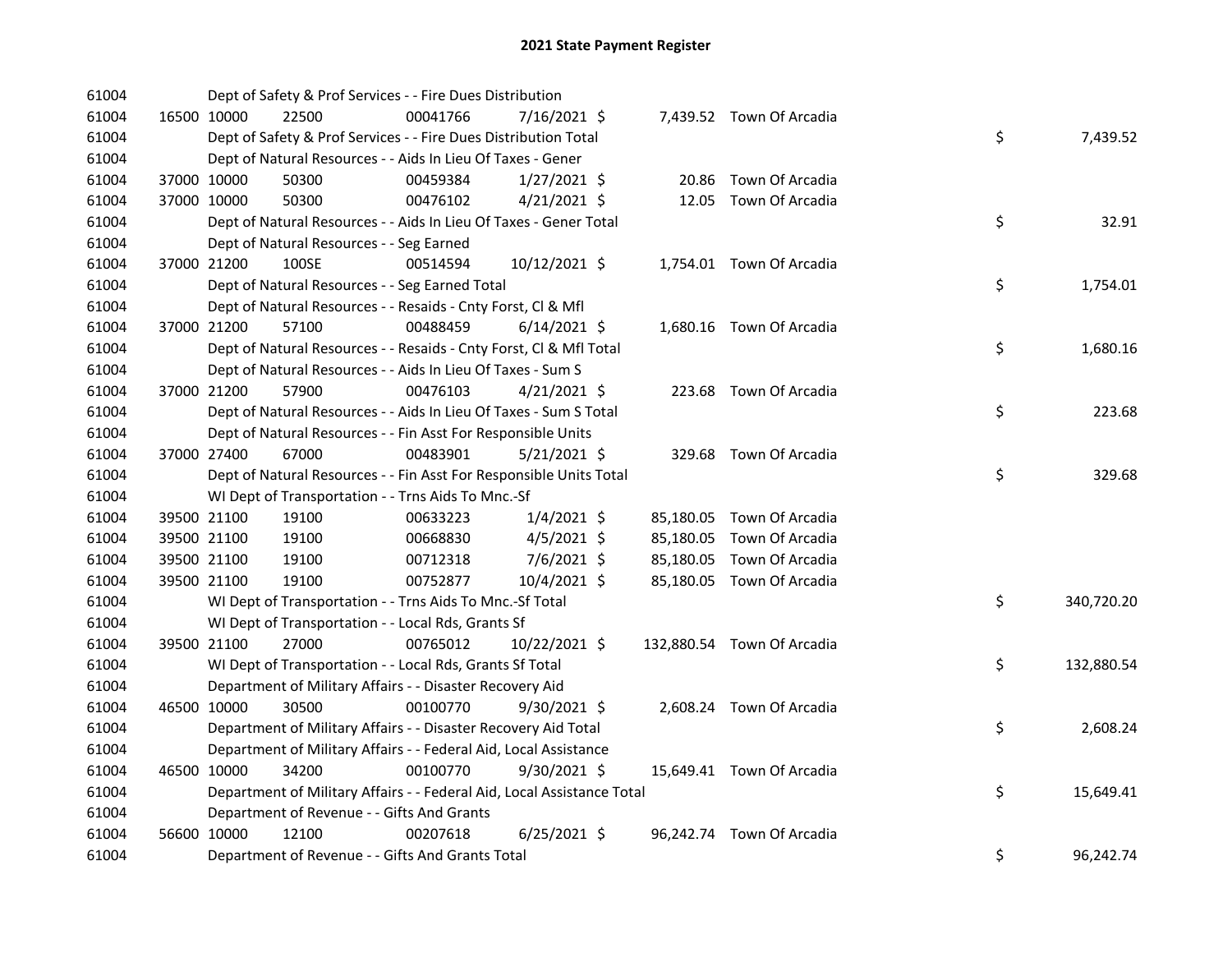| 61004       |             | Shared Revenue and Tax Relief - - County And Municipal Aid |                                                                  |          |               |  |           |                 |    |            |
|-------------|-------------|------------------------------------------------------------|------------------------------------------------------------------|----------|---------------|--|-----------|-----------------|----|------------|
| 61004       |             | 83500 10000                                                | 10500                                                            | 00082319 | 7/26/2021 \$  |  | 11,311.68 | Town Of Arcadia |    |            |
| 61004       | 83500 10000 |                                                            | 10500                                                            | 00089422 | 11/15/2021 \$ |  | 64.099.54 | Town Of Arcadia |    |            |
| 61004       |             |                                                            | Shared Revenue and Tax Relief - - County And Municipal Aid Total |          |               |  |           |                 | \$ | 75,411.22  |
| 61004       |             |                                                            | Shared Revenue and Tax Relief - - Exempt Computer Aid            |          |               |  |           |                 |    |            |
| 61004       |             | 83500 10000                                                | 10900                                                            | 00084834 | 7/26/2021 \$  |  | 62.35     | Town Of Arcadia |    |            |
| 61004       |             |                                                            | Shared Revenue and Tax Relief - - Exempt Computer Aid Total      |          |               |  |           |                 | \$ | 62.35      |
| 61004       |             |                                                            | Shared Revenue and Tax Relief - - Utility Aid                    |          |               |  |           |                 |    |            |
| 61004       | 83500 10000 |                                                            | 11000                                                            | 00082319 | 7/26/2021 \$  |  | 1,488.57  | Town Of Arcadia |    |            |
| 61004       |             | 83500 10000                                                | 11000                                                            | 00089422 | 11/15/2021 \$ |  | 8.733.79  | Town Of Arcadia |    |            |
| 61004       |             |                                                            | Shared Revenue and Tax Relief - - Utility Aid Total              |          |               |  |           |                 | \$ | 10,222.36  |
| 61004       |             |                                                            | Shared Revenue and Tax Relief - - Personal Property Aid          |          |               |  |           |                 |    |            |
| 61004       | 83500 10000 |                                                            | 11100                                                            | 00078020 | $5/3/2021$ \$ |  | 580.12    | Town Of Arcadia |    |            |
| 61004       |             |                                                            | Shared Revenue and Tax Relief - - Personal Property Aid Total    |          |               |  |           |                 | \$ | 580.12     |
| 61004 Total |             |                                                            |                                                                  |          |               |  |           |                 | \$ | 685,837.14 |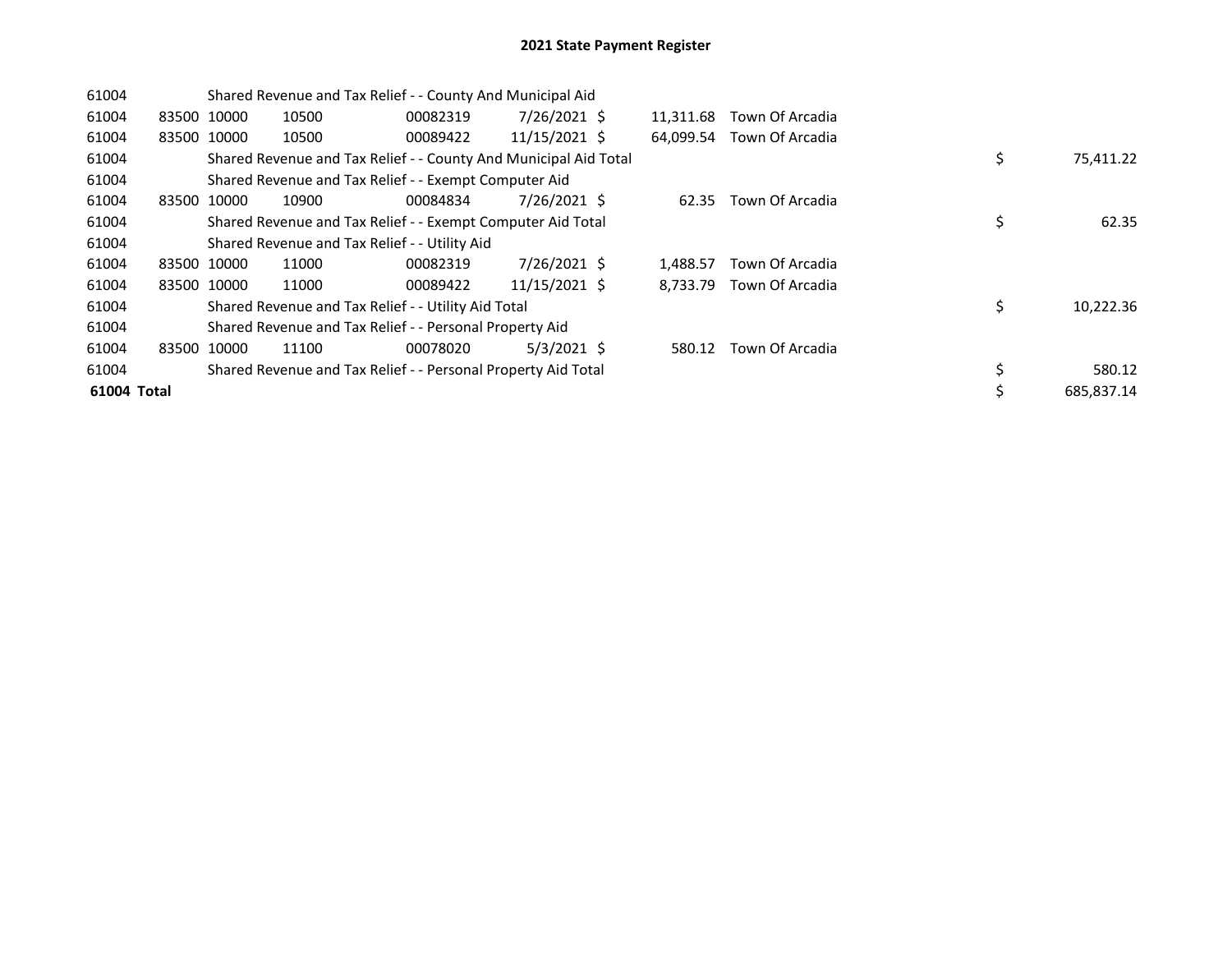| 61006       |             |             | Dept of Safety & Prof Services - - Fire Dues Distribution          |          |                |  |                            |    |            |
|-------------|-------------|-------------|--------------------------------------------------------------------|----------|----------------|--|----------------------------|----|------------|
| 61006       |             | 16500 10000 | 22500                                                              | 00041768 | 7/16/2021 \$   |  | 1,899.39 Town Of Burnside  |    |            |
| 61006       |             |             | Dept of Safety & Prof Services - - Fire Dues Distribution Total    |          |                |  |                            | \$ | 1,899.39   |
| 61006       |             |             | Dept of Natural Resources - - Resaids - Cnty Forst, Cl & Mfl       |          |                |  |                            |    |            |
| 61006       |             | 37000 21200 | 57100                                                              | 00488460 | $6/14/2021$ \$ |  | 330.16 Town Of Burnside    |    |            |
| 61006       |             |             | Dept of Natural Resources - - Resaids - Cnty Forst, Cl & Mfl Total |          |                |  |                            | \$ | 330.16     |
| 61006       |             |             | Dept of Natural Resources - - Fin Asst For Responsible Units       |          |                |  |                            |    |            |
| 61006       |             | 37000 27400 | 67000                                                              | 00483810 | $5/21/2021$ \$ |  | 114.91 Town Of Burnside    |    |            |
| 61006       |             |             | Dept of Natural Resources - - Fin Asst For Responsible Units Total |          |                |  |                            | \$ | 114.91     |
| 61006       |             |             | WI Dept of Transportation - - Trns Aids To Mnc.-Sf                 |          |                |  |                            |    |            |
| 61006       |             | 39500 21100 | 19100                                                              | 00633224 | $1/4/2021$ \$  |  | 18,507.69 Town Of Burnside |    |            |
| 61006       |             | 39500 21100 | 19100                                                              | 00668831 | $4/5/2021$ \$  |  | 18,507.69 Town Of Burnside |    |            |
| 61006       |             | 39500 21100 | 19100                                                              | 00712319 | 7/6/2021 \$    |  | 18,507.69 Town Of Burnside |    |            |
| 61006       |             | 39500 21100 | 19100                                                              | 00752878 | 10/4/2021 \$   |  | 18,507.69 Town Of Burnside |    |            |
| 61006       |             |             | WI Dept of Transportation - - Trns Aids To Mnc.-Sf Total           |          |                |  |                            | \$ | 74,030.76  |
| 61006       |             |             | Department of Revenue - - Gifts And Grants                         |          |                |  |                            |    |            |
| 61006       |             | 56600 10000 | 12100                                                              | 00207619 | $6/25/2021$ \$ |  | 27,370.83 Town Of Burnside |    |            |
| 61006       |             |             | Department of Revenue - - Gifts And Grants Total                   |          |                |  |                            | \$ | 27,370.83  |
| 61006       |             |             | Shared Revenue and Tax Relief - - County And Municipal Aid         |          |                |  |                            |    |            |
| 61006       | 83500 10000 |             | 10500                                                              | 00082320 | 7/26/2021 \$   |  | 8,338.82 Town Of Burnside  |    |            |
| 61006       |             | 83500 10000 | 10500                                                              | 00089423 | 11/15/2021 \$  |  | 47,253.31 Town Of Burnside |    |            |
| 61006       |             |             | Shared Revenue and Tax Relief - - County And Municipal Aid Total   |          |                |  |                            | \$ | 55,592.13  |
| 61006       |             |             | Shared Revenue and Tax Relief - - Exempt Computer Aid              |          |                |  |                            |    |            |
| 61006       |             | 83500 10000 | 10900                                                              | 00084835 | 7/26/2021 \$   |  | 4.16 Town Of Burnside      |    |            |
| 61006       |             |             | Shared Revenue and Tax Relief - - Exempt Computer Aid Total        |          |                |  |                            | \$ | 4.16       |
| 61006       |             |             | Shared Revenue and Tax Relief - - Utility Aid                      |          |                |  |                            |    |            |
| 61006       | 83500 10000 |             | 11000                                                              | 00082320 | 7/26/2021 \$   |  | 304.01 Town Of Burnside    |    |            |
| 61006       |             | 83500 10000 | 11000                                                              | 00089423 | 11/15/2021 \$  |  | 2,350.57 Town Of Burnside  |    |            |
| 61006       |             |             | Shared Revenue and Tax Relief - - Utility Aid Total                |          |                |  |                            | \$ | 2,654.58   |
| 61006       |             |             | Shared Revenue and Tax Relief - - Personal Property Aid            |          |                |  |                            |    |            |
| 61006       | 83500 10000 |             | 11100                                                              | 00078021 | $5/3/2021$ \$  |  | 1.08 Town Of Burnside      |    |            |
| 61006       |             |             | Shared Revenue and Tax Relief - - Personal Property Aid Total      |          |                |  |                            | \$ | 1.08       |
| 61006 Total |             |             |                                                                    |          |                |  |                            | \$ | 161,998.00 |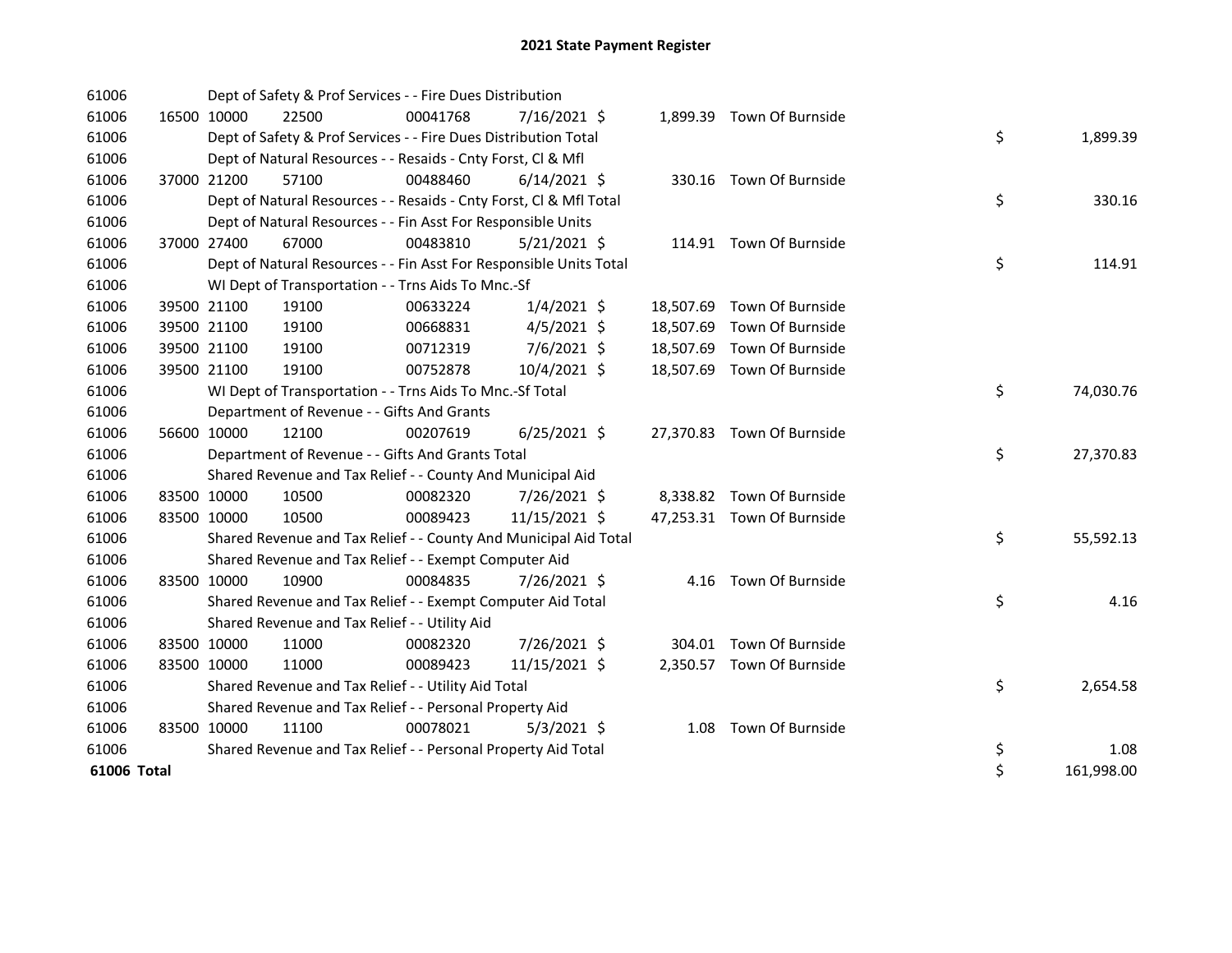| 61008       |             | Dept of Safety & Prof Services - - Fire Dues Distribution            |          |                |        |                             |    |            |
|-------------|-------------|----------------------------------------------------------------------|----------|----------------|--------|-----------------------------|----|------------|
| 61008       | 16500 10000 | 22500                                                                | 00041769 | 7/16/2021 \$   |        | 3,686.40 Town Of Caledonia  |    |            |
| 61008       |             | Dept of Safety & Prof Services - - Fire Dues Distribution Total      |          |                |        |                             | \$ | 3,686.40   |
| 61008       |             | Dept of Natural Resources - - Aids In Lieu Of Taxes - Gener          |          |                |        |                             |    |            |
| 61008       | 37000 10000 | 50300                                                                | 00459337 | $1/27/2021$ \$ |        | 581.55 Town Of Caledonia    |    |            |
| 61008       | 37000 10000 | 50300                                                                | 00475448 | $4/21/2021$ \$ | 141.68 | Town Of Caledonia           |    |            |
| 61008       | 37000 10000 | 50300                                                                | 00475449 | $4/21/2021$ \$ |        | 10.63 Town Of Caledonia     |    |            |
| 61008       |             | Dept of Natural Resources - - Aids In Lieu Of Taxes - Gener Total    |          |                |        |                             | \$ | 733.86     |
| 61008       |             | Dept of Natural Resources - - Resaids - Cnty Forst, Cl & Mfl         |          |                |        |                             |    |            |
| 61008       | 37000 21200 | 57100                                                                | 00488461 | $6/14/2021$ \$ |        | 45.69 Town Of Caledonia     |    |            |
| 61008       |             | Dept of Natural Resources - - Resaids - Cnty Forst, Cl & Mfl Total   |          |                |        |                             | \$ | 45.69      |
| 61008       |             | WI Dept of Transportation - - Trns Aids To Mnc.-Sf                   |          |                |        |                             |    |            |
| 61008       | 39500 21100 | 19100                                                                | 00633225 | $1/4/2021$ \$  |        | 17,561.61 Town Of Caledonia |    |            |
| 61008       | 39500 21100 | 19100                                                                | 00668832 | 4/5/2021 \$    |        | 17,561.61 Town Of Caledonia |    |            |
| 61008       | 39500 21100 | 19100                                                                | 00712320 | 7/6/2021 \$    |        | 17,561.61 Town Of Caledonia |    |            |
| 61008       | 39500 21100 | 19100                                                                | 00752879 | 10/4/2021 \$   |        | 17,561.61 Town Of Caledonia |    |            |
| 61008       |             | WI Dept of Transportation - - Trns Aids To Mnc.-Sf Total             |          |                |        |                             | \$ | 70,246.44  |
| 61008       |             | Department of Administration - - Hv Trans Ln Annual Impact Fee       |          |                |        |                             |    |            |
| 61008       | 50500 10000 | 17400                                                                | 00144326 | $5/3/2021$ \$  |        | 13,805.00 Town Of Caledonia |    |            |
| 61008       |             | Department of Administration - - Hv Trans Ln Annual Impact Fee Total |          |                |        |                             | \$ | 13,805.00  |
| 61008       |             | Department of Revenue - - Gifts And Grants                           |          |                |        |                             |    |            |
| 61008       | 56600 10000 | 12100                                                                | 00207620 | $6/25/2021$ \$ |        | 48,409.21 Town Of Caledonia |    |            |
| 61008       |             | Department of Revenue - - Gifts And Grants Total                     |          |                |        |                             | \$ | 48,409.21  |
| 61008       |             | Shared Revenue and Tax Relief - - County And Municipal Aid           |          |                |        |                             |    |            |
| 61008       | 83500 10000 | 10500                                                                | 00082321 | 7/26/2021 \$   |        | 4,619.97 Town Of Caledonia  |    |            |
| 61008       | 83500 10000 | 10500                                                                | 00089424 | 11/15/2021 \$  |        | 26,179.85 Town Of Caledonia |    |            |
| 61008       |             | Shared Revenue and Tax Relief - - County And Municipal Aid Total     |          |                |        |                             | \$ | 30,799.82  |
| 61008       |             | Shared Revenue and Tax Relief - - Exempt Computer Aid                |          |                |        |                             |    |            |
| 61008       | 83500 10000 | 10900                                                                | 00084836 | 7/26/2021 \$   |        | 2.08 Town Of Caledonia      |    |            |
| 61008       |             | Shared Revenue and Tax Relief - - Exempt Computer Aid Total          |          |                |        |                             | \$ | 2.08       |
| 61008       |             | Shared Revenue and Tax Relief - - Personal Property Aid              |          |                |        |                             |    |            |
| 61008       | 83500 10000 | 11100                                                                | 00078022 | $5/3/2021$ \$  |        | 19.69 Town Of Caledonia     |    |            |
| 61008       |             | Shared Revenue and Tax Relief - - Personal Property Aid Total        |          |                |        |                             | \$ | 19.69      |
| 61008       |             | Shared Revenue and Tax Relief - - Lottery & Gaming Credit            |          |                |        |                             |    |            |
| 61008       | 83500 52100 | 36300                                                                | 00074432 | $3/22/2021$ \$ |        | 7,542.70 Town Of Caledonia  |    |            |
| 61008       |             | Shared Revenue and Tax Relief - - Lottery & Gaming Credit Total      |          |                |        |                             | \$ | 7,542.70   |
| 61008 Total |             |                                                                      |          |                |        |                             | \$ | 175,290.89 |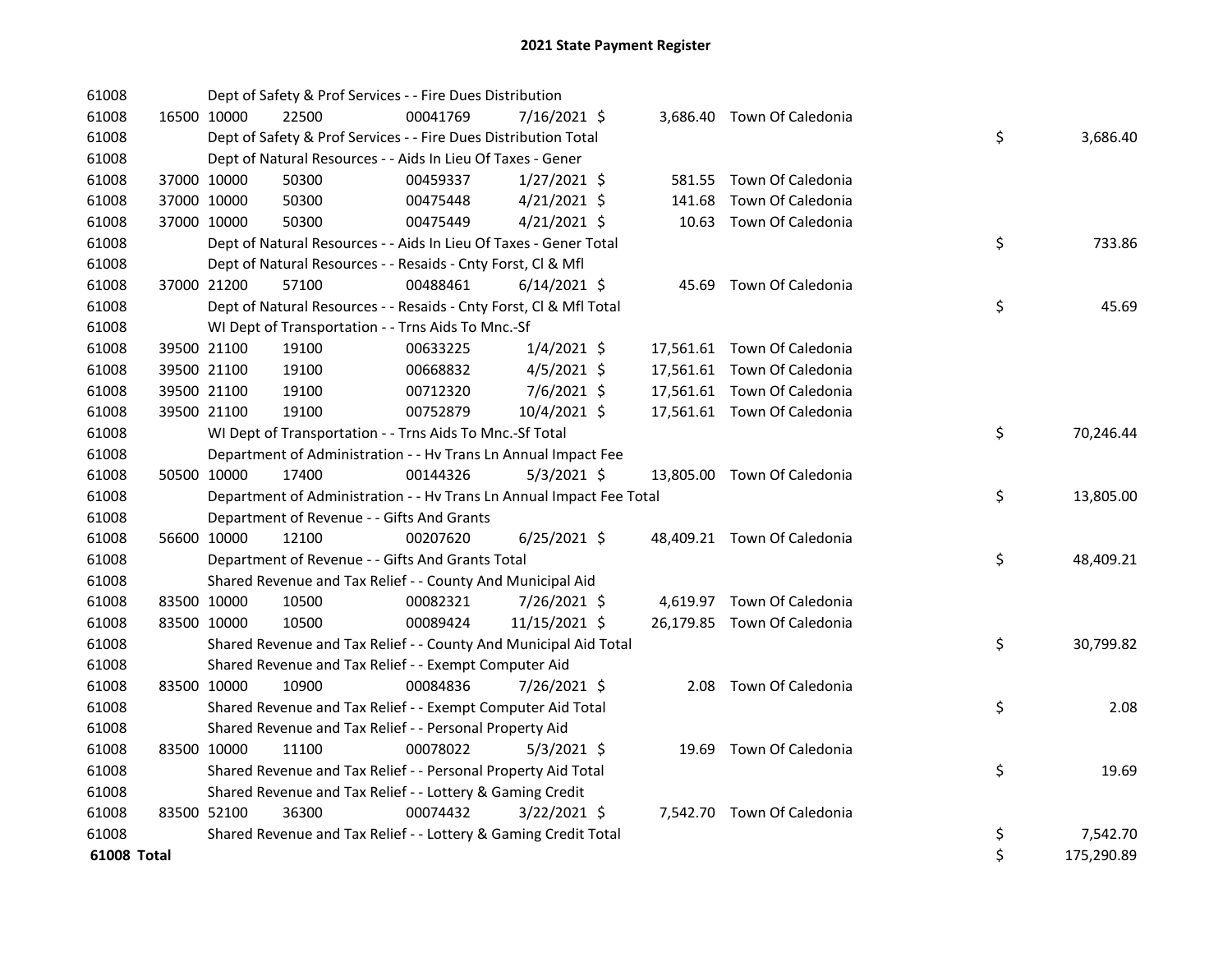| 61010       |             |             | Dept of Safety & Prof Services - - Fire Dues Distribution          |          |                |           |                                |    |            |
|-------------|-------------|-------------|--------------------------------------------------------------------|----------|----------------|-----------|--------------------------------|----|------------|
| 61010       | 16500 10000 |             | 22500                                                              | 00041770 | 7/16/2021 \$   |           | 955.99 Town Of Chimney Rock    |    |            |
| 61010       |             |             | Dept of Safety & Prof Services - - Fire Dues Distribution Total    |          |                |           |                                | \$ | 955.99     |
| 61010       |             |             | Dept of Natural Resources - - Aids In Lieu Of Taxes - Gener        |          |                |           |                                |    |            |
| 61010       |             | 37000 10000 | 50300                                                              | 00459343 | $1/27/2021$ \$ |           | 14,966.99 Town Of Chimney Rock |    |            |
| 61010       |             | 37000 10000 | 50300                                                              | 00475514 | $4/21/2021$ \$ |           | 742.39 Town Of Chimney Rock    |    |            |
| 61010       |             |             | Dept of Natural Resources - - Aids In Lieu Of Taxes - Gener Total  |          |                |           |                                | \$ | 15,709.38  |
| 61010       |             |             | Dept of Natural Resources - - Resaids - Cnty Forst, Cl & Mfl       |          |                |           |                                |    |            |
| 61010       | 37000 21200 |             | 57100                                                              | 00488462 | $6/14/2021$ \$ |           | 952.91 Town Of Chimney Rock    |    |            |
| 61010       |             |             | Dept of Natural Resources - - Resaids - Cnty Forst, Cl & Mfl Total |          |                |           |                                | \$ | 952.91     |
| 61010       |             |             | Dept of Natural Resources - - Aids In Lieu Of Taxes - Sum S        |          |                |           |                                |    |            |
| 61010       |             | 37000 21200 | 57900                                                              | 00475515 | $4/21/2021$ \$ |           | 479.12 Town Of Chimney Rock    |    |            |
| 61010       |             |             | Dept of Natural Resources - - Aids In Lieu Of Taxes - Sum S Total  |          |                |           |                                | \$ | 479.12     |
| 61010       |             |             | Dept of Natural Resources - - Fin Asst For Responsible Units       |          |                |           |                                |    |            |
| 61010       |             | 37000 27400 | 67000                                                              | 00483003 | $5/21/2021$ \$ |           | 755.65 Town Of Chimney Rock    |    |            |
| 61010       |             |             | Dept of Natural Resources - - Fin Asst For Responsible Units Total |          |                |           |                                | \$ | 755.65     |
| 61010       |             |             | WI Dept of Transportation - - Trns Aids To Mnc.-Sf                 |          |                |           |                                |    |            |
| 61010       |             | 39500 21100 | 19100                                                              | 00633226 | $1/4/2021$ \$  | 20,899.17 | Town Of Chimney Rock           |    |            |
| 61010       |             | 39500 21100 | 19100                                                              | 00668833 | $4/5/2021$ \$  | 20,899.17 | Town Of Chimney Rock           |    |            |
| 61010       | 39500 21100 |             | 19100                                                              | 00712321 | 7/6/2021 \$    | 20,899.17 | Town Of Chimney Rock           |    |            |
| 61010       |             | 39500 21100 | 19100                                                              | 00752880 | 10/4/2021 \$   |           | 20,899.17 Town Of Chimney Rock |    |            |
| 61010       |             |             | WI Dept of Transportation - - Trns Aids To Mnc.-Sf Total           |          |                |           |                                | \$ | 83,596.68  |
| 61010       |             |             | Department of Revenue - - Gifts And Grants                         |          |                |           |                                |    |            |
| 61010       | 56600 10000 |             | 12100                                                              | 00207621 | $6/25/2021$ \$ |           | 13,188.24 Town Of Chimney Rock |    |            |
| 61010       |             |             | Department of Revenue - - Gifts And Grants Total                   |          |                |           |                                | \$ | 13,188.24  |
| 61010       |             |             | Shared Revenue and Tax Relief - - County And Municipal Aid         |          |                |           |                                |    |            |
| 61010       |             | 83500 10000 | 10500                                                              | 00082322 | 7/26/2021 \$   |           | 3,836.79 Town Of Chimney Rock  |    |            |
| 61010       | 83500 10000 |             | 10500                                                              | 00089425 | 11/15/2021 \$  |           | 21,741.81 Town Of Chimney Rock |    |            |
| 61010       |             |             | Shared Revenue and Tax Relief - - County And Municipal Aid Total   |          |                |           |                                | \$ | 25,578.60  |
| 61010       |             |             | Shared Revenue and Tax Relief - - Personal Property Aid            |          |                |           |                                |    |            |
| 61010       | 83500 10000 |             | 11100                                                              | 00078023 | $5/3/2021$ \$  |           | 27.88 Town Of Chimney Rock     |    |            |
| 61010       |             |             | Shared Revenue and Tax Relief - - Personal Property Aid Total      |          |                |           |                                | \$ | 27.88      |
| 61010 Total |             |             |                                                                    |          |                |           |                                | \$ | 141,244.45 |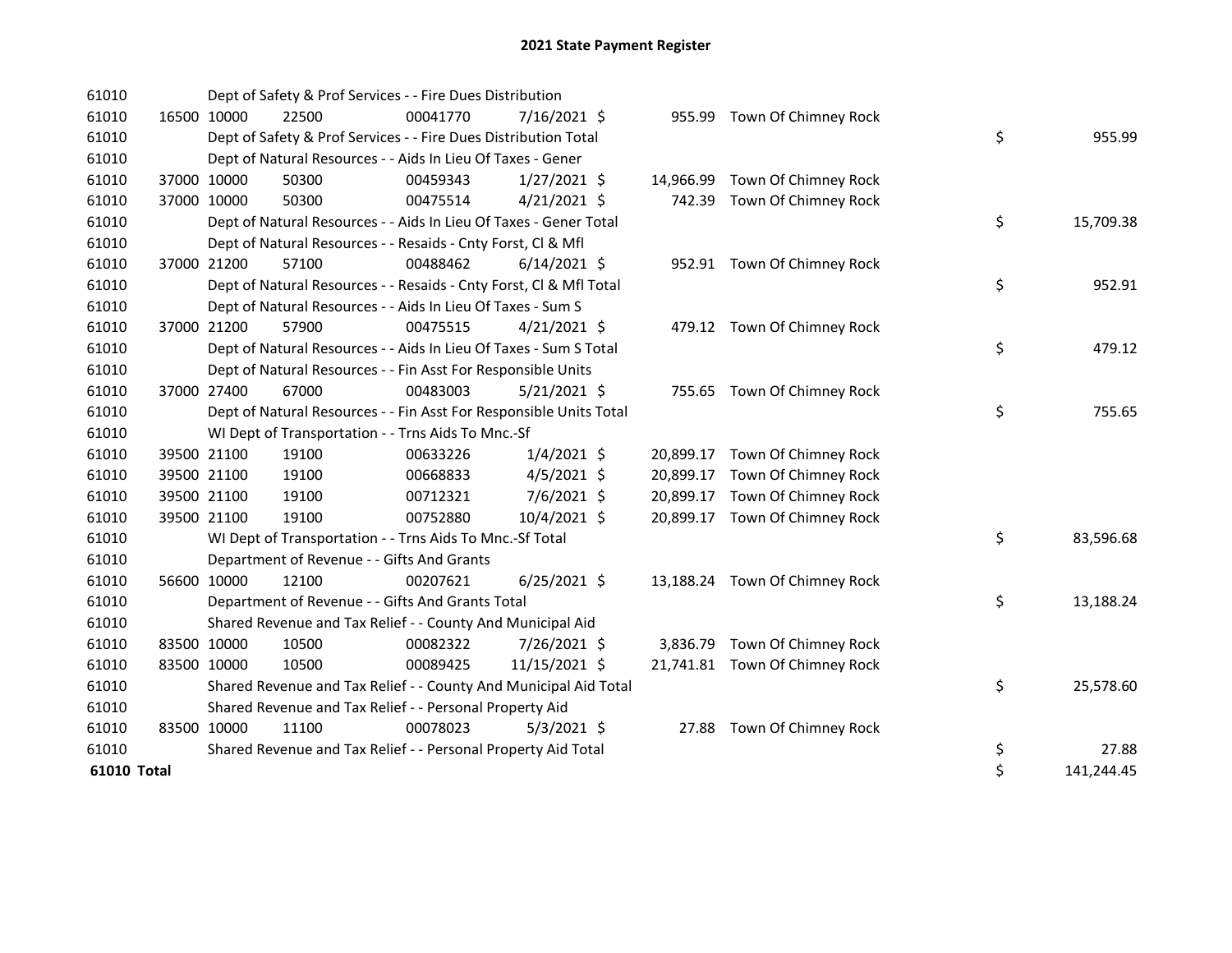| 61012       |             | Dept of Safety & Prof Services - - Fire Dues Distribution          |          |                |           |                         |    |            |
|-------------|-------------|--------------------------------------------------------------------|----------|----------------|-----------|-------------------------|----|------------|
| 61012       | 16500 10000 | 22500                                                              | 00041771 | 7/16/2021 \$   |           | 1,634.12 Town Of Dodge  |    |            |
| 61012       |             | Dept of Safety & Prof Services - - Fire Dues Distribution Total    |          |                |           |                         | \$ | 1,634.12   |
| 61012       |             | Dept of Natural Resources - - Resaids - Cnty Forst, CI & Mfl       |          |                |           |                         |    |            |
| 61012       | 37000 21200 | 57100                                                              | 00488463 | $6/14/2021$ \$ |           | 362.05 Town Of Dodge    |    |            |
| 61012       |             | Dept of Natural Resources - - Resaids - Cnty Forst, CI & Mfl Total |          |                |           |                         | \$ | 362.05     |
| 61012       |             | Dept of Natural Resources - - Aids In Lieu Of Taxes - Sum S        |          |                |           |                         |    |            |
| 61012       | 37000 21200 | 57900                                                              | 00476181 | $4/21/2021$ \$ |           | 21.50 Town Of Dodge     |    |            |
| 61012       |             | Dept of Natural Resources - - Aids In Lieu Of Taxes - Sum S Total  |          |                |           |                         | \$ | 21.50      |
| 61012       |             | WI Dept of Transportation - - Trns Aids To Mnc.-Sf                 |          |                |           |                         |    |            |
| 61012       | 39500 21100 | 19100                                                              | 00633227 | $1/4/2021$ \$  |           | 11,885.13 Town Of Dodge |    |            |
| 61012       | 39500 21100 | 19100                                                              | 00668834 | $4/5/2021$ \$  | 11,885.13 | Town Of Dodge           |    |            |
| 61012       | 39500 21100 | 19100                                                              | 00712322 | $7/6/2021$ \$  | 11,885.13 | Town Of Dodge           |    |            |
| 61012       | 39500 21100 | 19100                                                              | 00752881 | 10/4/2021 \$   |           | 11,885.13 Town Of Dodge |    |            |
| 61012       |             | WI Dept of Transportation - - Trns Aids To Mnc.-Sf Total           |          |                |           |                         | \$ | 47,540.52  |
| 61012       |             | Department of Revenue - - Gifts And Grants                         |          |                |           |                         |    |            |
| 61012       | 56600 10000 | 12100                                                              | 00207622 | $6/25/2021$ \$ |           | 21,614.06 Town Of Dodge |    |            |
| 61012       |             | Department of Revenue - - Gifts And Grants Total                   |          |                |           |                         | \$ | 21,614.06  |
| 61012       |             | Shared Revenue and Tax Relief - - County And Municipal Aid         |          |                |           |                         |    |            |
| 61012       | 83500 10000 | 10500                                                              | 00082323 | 7/26/2021 \$   |           | 7,026.32 Town Of Dodge  |    |            |
| 61012       | 83500 10000 | 10500                                                              | 00089426 | 11/15/2021 \$  |           | 39,815.83 Town Of Dodge |    |            |
| 61012       |             | Shared Revenue and Tax Relief - - County And Municipal Aid Total   |          |                |           |                         | \$ | 46,842.15  |
| 61012       |             | Shared Revenue and Tax Relief - - Exempt Computer Aid              |          |                |           |                         |    |            |
| 61012       | 83500 10000 | 10900                                                              | 00084837 | 7/26/2021 \$   |           | 3.11 Town Of Dodge      |    |            |
| 61012       |             | Shared Revenue and Tax Relief - - Exempt Computer Aid Total        |          |                |           |                         | \$ | 3.11       |
| 61012       |             | Shared Revenue and Tax Relief - - Personal Property Aid            |          |                |           |                         |    |            |
| 61012       | 83500 10000 | 11100                                                              | 00078024 | $5/3/2021$ \$  | 30.35     | Town Of Dodge           |    |            |
| 61012       |             | Shared Revenue and Tax Relief - - Personal Property Aid Total      |          |                |           |                         | \$ | 30.35      |
| 61012 Total |             |                                                                    |          |                |           |                         | \$ | 118,047.86 |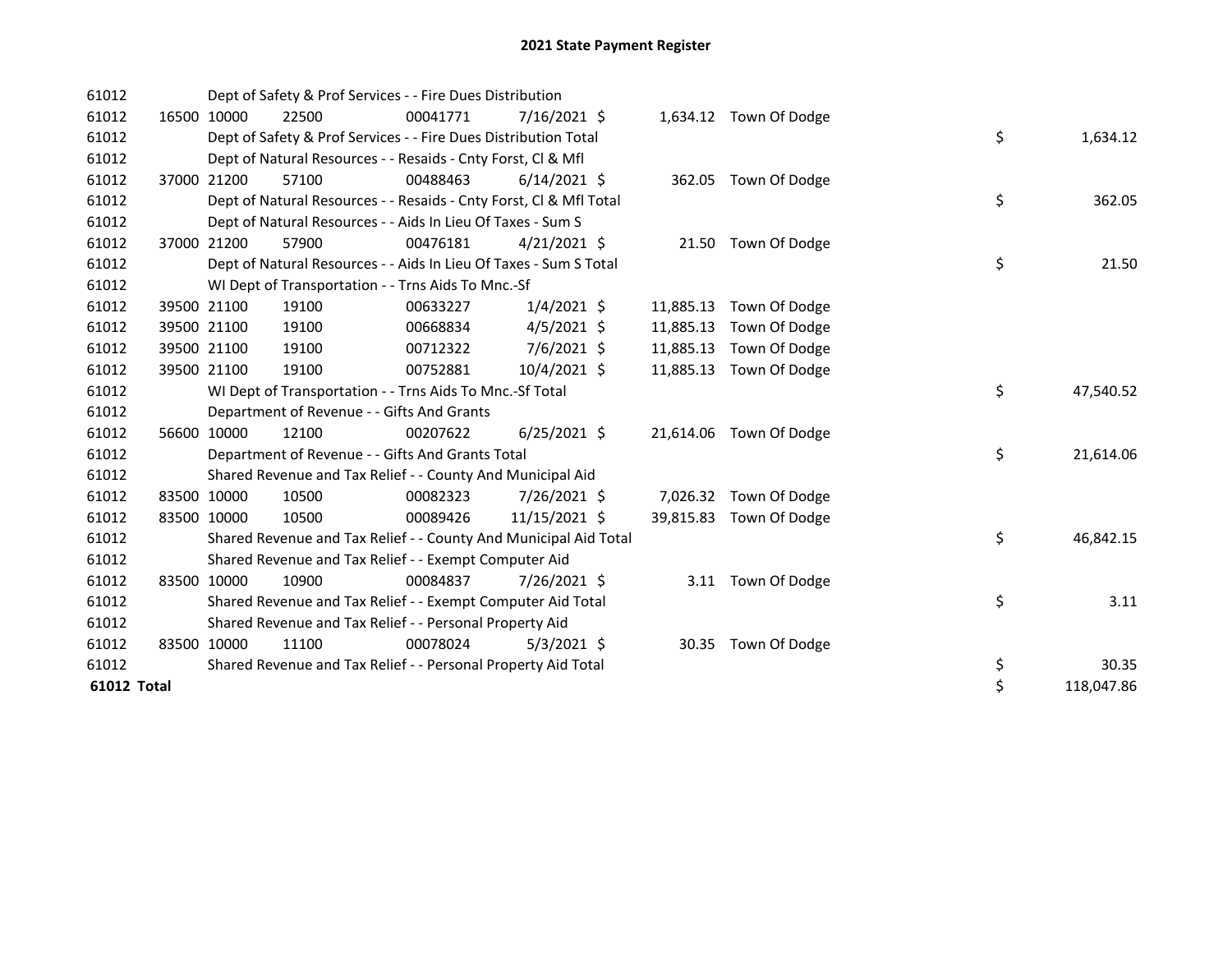| 61014 |             | Dept of Safety & Prof Services - - Fire Dues Distribution            |          |                |  |                           |    |            |
|-------|-------------|----------------------------------------------------------------------|----------|----------------|--|---------------------------|----|------------|
| 61014 | 16500 10000 | 22500                                                                | 00041773 | 7/16/2021 \$   |  | 4,682.12 Town Of Ettrick  |    |            |
| 61014 |             | Dept of Safety & Prof Services - - Fire Dues Distribution Total      |          |                |  |                           | \$ | 4,682.12   |
| 61014 |             | Dept of Natural Resources - - Aids In Lieu Of Taxes - Gener          |          |                |  |                           |    |            |
| 61014 | 37000 10000 | 50300                                                                | 00476214 | $4/21/2021$ \$ |  | 13.94 Town Of Ettrick     |    |            |
| 61014 |             | Dept of Natural Resources - - Aids In Lieu Of Taxes - Gener Total    |          |                |  |                           | \$ | 13.94      |
| 61014 |             | Dept of Natural Resources - - Resaids - Cnty Forst, Cl & Mfl         |          |                |  |                           |    |            |
| 61014 | 37000 21200 | 57100                                                                | 00488464 | $6/14/2021$ \$ |  | 1,643.50 Town Of Ettrick  |    |            |
| 61014 |             | Dept of Natural Resources - - Resaids - Cnty Forst, Cl & Mfl Total   |          |                |  |                           | \$ | 1,643.50   |
| 61014 |             | Dept of Natural Resources - - Rec & Resource Aids, Fed               |          |                |  |                           |    |            |
| 61014 | 37000 21200 | 58300                                                                | 00467481 | $3/18/2021$ \$ |  | 1,515.54 Town Of Ettrick  |    |            |
| 61014 |             | Dept of Natural Resources - - Rec & Resource Aids, Fed Total         |          |                |  |                           | \$ | 1,515.54   |
| 61014 |             | Dept of Natural Resources - - Fin Asst For Responsible Units         |          |                |  |                           |    |            |
| 61014 | 37000 27400 | 67000                                                                | 00483476 | $5/21/2021$ \$ |  | 2,033.87 Town Of Ettrick  |    |            |
| 61014 |             | Dept of Natural Resources - - Fin Asst For Responsible Units Total   |          |                |  |                           | \$ | 2,033.87   |
| 61014 |             | WI Dept of Transportation - - Trns Aids To Mnc.-Sf                   |          |                |  |                           |    |            |
| 61014 | 39500 21100 | 19100                                                                | 00633228 | $1/4/2021$ \$  |  | 57,342.96 Town Of Ettrick |    |            |
| 61014 | 39500 21100 | 19100                                                                | 00668835 | $4/5/2021$ \$  |  | 57,342.96 Town Of Ettrick |    |            |
| 61014 | 39500 21100 | 19100                                                                | 00712323 | 7/6/2021 \$    |  | 57,342.96 Town Of Ettrick |    |            |
| 61014 | 39500 21100 | 19100                                                                | 00752882 | 10/4/2021 \$   |  | 57,342.96 Town Of Ettrick |    |            |
| 61014 |             | WI Dept of Transportation - - Trns Aids To Mnc.-Sf Total             |          |                |  |                           | \$ | 229,371.84 |
| 61014 |             | WI Dept of Transportation - - Loc Rd Imp Prg St Fd                   |          |                |  |                           |    |            |
| 61014 | 39500 21100 | 27800                                                                | 00712756 | $6/23/2021$ \$ |  | 8,300.00 Town Of Ettrick  |    |            |
| 61014 |             | WI Dept of Transportation - - Loc Rd Imp Prg St Fd Total             |          |                |  |                           | \$ | 8,300.00   |
| 61014 |             | Department of Administration - - Hv Trans Ln Annual Impact Fee       |          |                |  |                           |    |            |
| 61014 | 50500 10000 | 17400                                                                | 00144506 | $5/3/2021$ \$  |  | 45,161.00 Town Of Ettrick |    |            |
| 61014 |             | Department of Administration - - Hv Trans Ln Annual Impact Fee Total |          |                |  |                           | \$ | 45,161.00  |
| 61014 |             | Department of Revenue - - Gifts And Grants                           |          |                |  |                           |    |            |
| 61014 | 56600 10000 | 12100                                                                | 00207623 | $6/25/2021$ \$ |  | 67,354.21 Town Of Ettrick |    |            |
| 61014 |             | Department of Revenue - - Gifts And Grants Total                     |          |                |  |                           | \$ | 67,354.21  |
| 61014 |             | Shared Revenue and Tax Relief - - County And Municipal Aid           |          |                |  |                           |    |            |
| 61014 | 83500 10000 | 10500                                                                | 00082324 | 7/26/2021 \$   |  | 9,826.54 Town Of Ettrick  |    |            |
| 61014 | 83500 10000 | 10500                                                                | 00089427 | 11/15/2021 \$  |  | 55,683.74 Town Of Ettrick |    |            |
| 61014 |             | Shared Revenue and Tax Relief - - County And Municipal Aid Total     |          |                |  |                           | \$ | 65,510.28  |
| 61014 |             | Shared Revenue and Tax Relief - - Exempt Computer Aid                |          |                |  |                           |    |            |
| 61014 | 83500 10000 | 10900                                                                | 00084838 | 7/26/2021 \$   |  | 5.19 Town Of Ettrick      |    |            |
| 61014 |             | Shared Revenue and Tax Relief - - Exempt Computer Aid Total          |          |                |  |                           | \$ | 5.19       |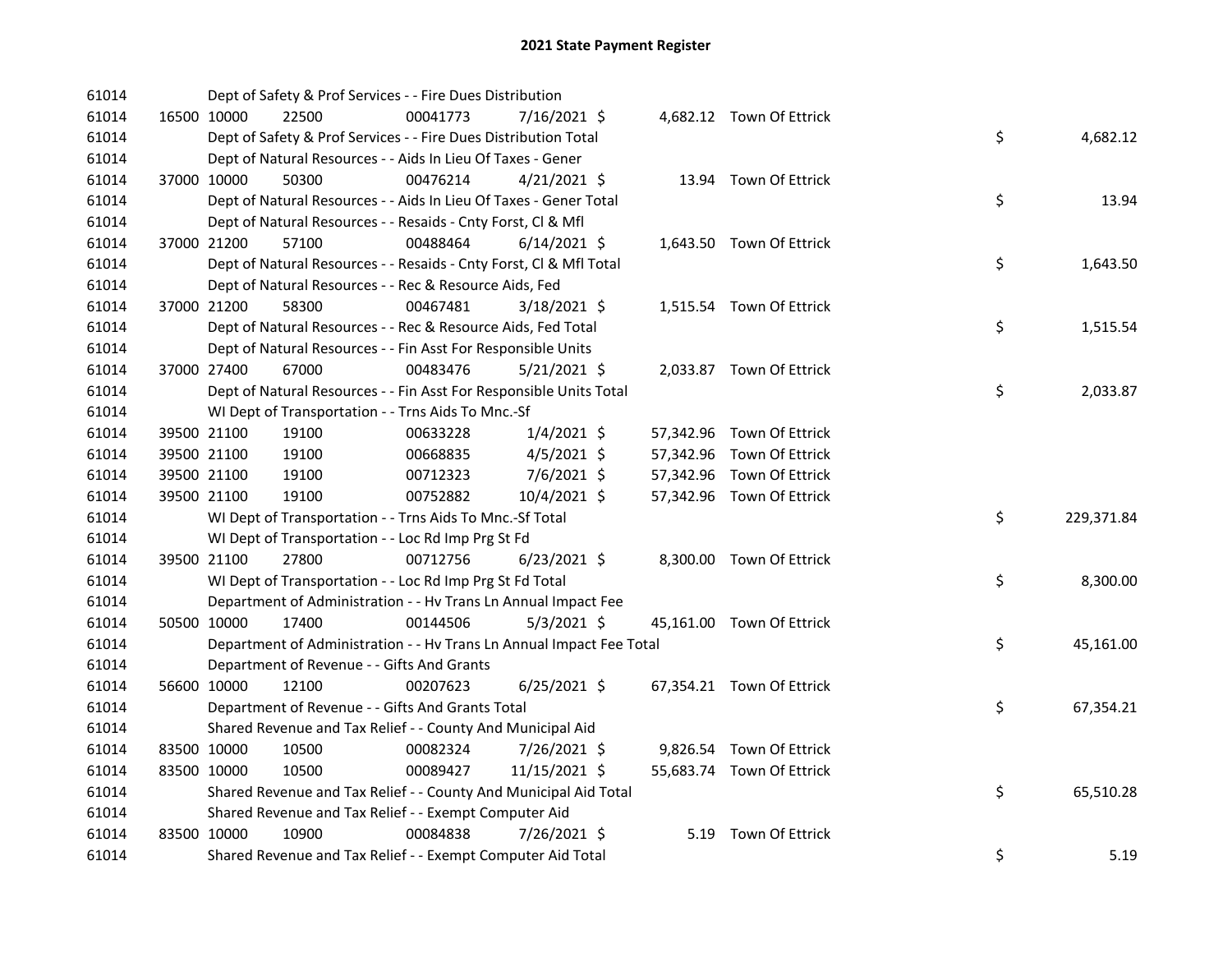| 61014       |             |       | Shared Revenue and Tax Relief - - Utility Aid                 |               |        |                        |            |
|-------------|-------------|-------|---------------------------------------------------------------|---------------|--------|------------------------|------------|
| 61014       | 83500 10000 | 11000 | 00082324                                                      | 7/26/2021 \$  | 71.62  | Town Of Ettrick        |            |
| 61014       | 83500 10000 | 11000 | 00089427                                                      | 11/15/2021 \$ |        | 418.74 Town Of Ettrick |            |
| 61014       |             |       | Shared Revenue and Tax Relief - - Utility Aid Total           |               |        |                        | 490.36     |
| 61014       |             |       | Shared Revenue and Tax Relief - - Personal Property Aid       |               |        |                        |            |
| 61014       | 83500 10000 | 11100 | 00078025                                                      | 5/3/2021 \$   | 285.89 | Town Of Ettrick        |            |
| 61014       |             |       | Shared Revenue and Tax Relief - - Personal Property Aid Total |               |        |                        | 285.89     |
| 61014 Total |             |       |                                                               |               |        |                        | 426.367.74 |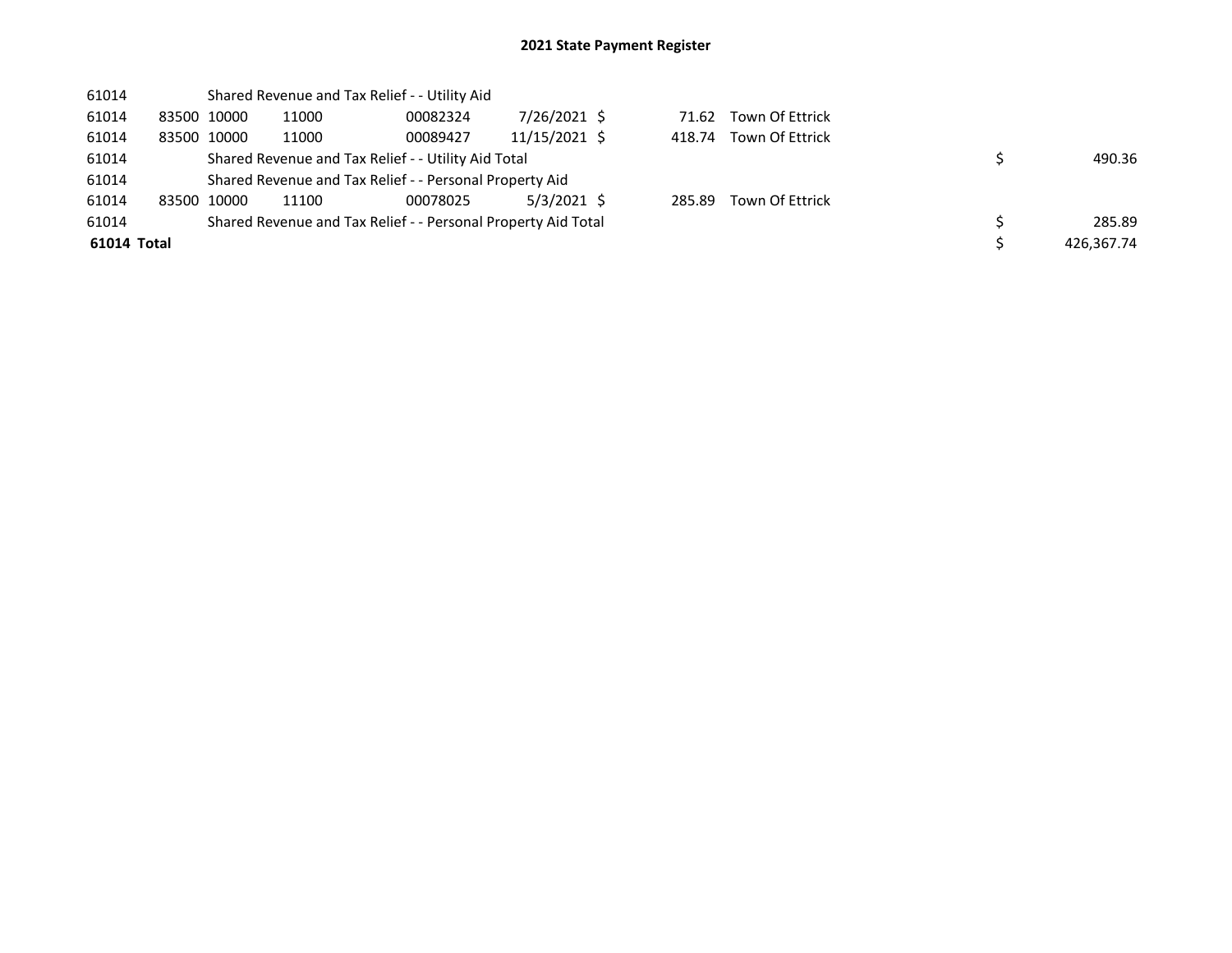| 61016 |             | Dept of Safety & Prof Services - - Fire Dues Distribution              |          |                |  |                        |    |            |
|-------|-------------|------------------------------------------------------------------------|----------|----------------|--|------------------------|----|------------|
| 61016 | 16500 10000 | 22500                                                                  | 00041775 | 7/16/2021 \$   |  | 7,232.43 Town Of Gale  |    |            |
| 61016 |             | Dept of Safety & Prof Services - - Fire Dues Distribution Total        |          |                |  |                        | \$ | 7,232.43   |
| 61016 |             | Dept of Natural Resources - - Resaids - Cnty Forst, Cl & Mfl           |          |                |  |                        |    |            |
| 61016 | 37000 21200 | 57100                                                                  | 00488465 | $6/14/2021$ \$ |  | 993.24 Town Of Gale    |    |            |
| 61016 |             | Dept of Natural Resources - - Resaids - Cnty Forst, Cl & Mfl Total     |          |                |  |                        | \$ | 993.24     |
| 61016 |             | Dept of Natural Resources - - Aids In Lieu Of Taxes - Sum S            |          |                |  |                        |    |            |
| 61016 | 37000 21200 | 57900                                                                  | 00476236 | $4/21/2021$ \$ |  | 51.04 Town Of Gale     |    |            |
| 61016 |             | Dept of Natural Resources - - Aids In Lieu Of Taxes - Sum S Total      |          |                |  |                        | \$ | 51.04      |
| 61016 |             | WI Dept of Transportation - - Trns Aids To Mnc.-Sf                     |          |                |  |                        |    |            |
| 61016 | 39500 21100 | 19100                                                                  | 00633229 | $1/4/2021$ \$  |  | 50,004.27 Town Of Gale |    |            |
| 61016 | 39500 21100 | 19100                                                                  | 00668836 | $4/5/2021$ \$  |  | 50,004.27 Town Of Gale |    |            |
| 61016 | 39500 21100 | 19100                                                                  | 00712324 | 7/6/2021 \$    |  | 50,004.27 Town Of Gale |    |            |
| 61016 | 39500 21100 | 19100                                                                  | 00752883 | 10/4/2021 \$   |  | 50,004.27 Town Of Gale |    |            |
| 61016 |             | WI Dept of Transportation - - Trns Aids To Mnc.-Sf Total               |          |                |  |                        | \$ | 200,017.08 |
| 61016 |             | Department of Military Affairs - - Disaster Recovery Aid               |          |                |  |                        |    |            |
| 61016 | 46500 10000 | 30500                                                                  | 00091407 | 3/17/2021 \$   |  | 101.25 Town Of Gale    |    |            |
| 61016 |             | Department of Military Affairs - - Disaster Recovery Aid Total         |          |                |  |                        | \$ | 101.25     |
| 61016 |             | Department of Military Affairs - - Federal Aid, Local Assistance       |          |                |  |                        |    |            |
| 61016 | 46500 10000 | 34200                                                                  | 00091407 | 3/17/2021 \$   |  | 607.50 Town Of Gale    |    |            |
| 61016 |             | Department of Military Affairs - - Federal Aid, Local Assistance Total |          |                |  |                        | \$ | 607.50     |
| 61016 |             | Department of Administration - - Hv Trans Ln Annual Impact Fee         |          |                |  |                        |    |            |
| 61016 | 50500 10000 | 17400                                                                  | 00144328 | $5/3/2021$ \$  |  | 58,903.00 Town Of Gale |    |            |
| 61016 | 50500 10000 | 17400                                                                  | 00144508 | $5/3/2021$ \$  |  | 45,659.00 Town Of Gale |    |            |
| 61016 |             | Department of Administration - - Hv Trans Ln Annual Impact Fee Total   |          |                |  |                        | \$ | 104,562.00 |
| 61016 |             | Department of Revenue - - Gifts And Grants                             |          |                |  |                        |    |            |
| 61016 | 56600 10000 | 12100                                                                  | 00207624 | $6/25/2021$ \$ |  | 90,956.97 Town Of Gale |    |            |
| 61016 |             | Department of Revenue - - Gifts And Grants Total                       |          |                |  |                        | \$ | 90,956.97  |
| 61016 |             | Shared Revenue and Tax Relief - - County And Municipal Aid             |          |                |  |                        |    |            |
| 61016 | 83500 10000 | 10500                                                                  | 00082325 | 7/26/2021 \$   |  | 16,700.45 Town Of Gale |    |            |
| 61016 | 83500 10000 | 10500                                                                  | 00089428 | 11/15/2021 \$  |  | 94,635.90 Town Of Gale |    |            |
| 61016 |             | Shared Revenue and Tax Relief - - County And Municipal Aid Total       |          |                |  |                        | \$ | 111,336.35 |
| 61016 |             | Shared Revenue and Tax Relief - - Exempt Computer Aid                  |          |                |  |                        |    |            |
| 61016 | 83500 10000 | 10900                                                                  | 00084839 | 7/26/2021 \$   |  | 36.37 Town Of Gale     |    |            |
| 61016 |             | Shared Revenue and Tax Relief - - Exempt Computer Aid Total            |          |                |  |                        | \$ | 36.37      |
| 61016 |             | Shared Revenue and Tax Relief - - Utility Aid                          |          |                |  |                        |    |            |
| 61016 | 83500 10000 | 11000                                                                  | 00082325 | 7/26/2021 \$   |  | 134.62 Town Of Gale    |    |            |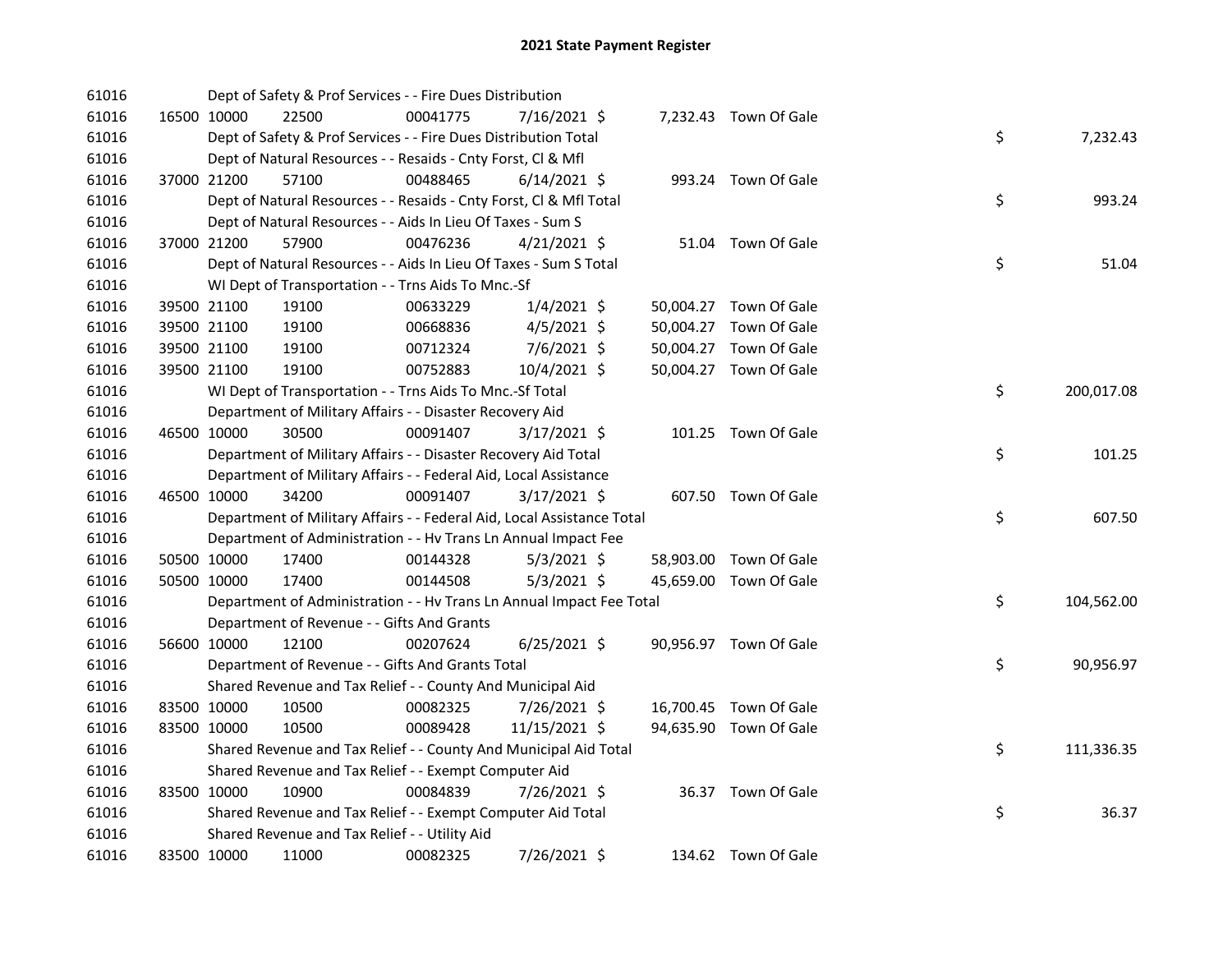| 61016       | 83500 10000 |       | 11000                                                           | 00089428 | 11/15/2021 \$ | 861.60 | Town Of Gale |            |
|-------------|-------------|-------|-----------------------------------------------------------------|----------|---------------|--------|--------------|------------|
| 61016       |             |       | Shared Revenue and Tax Relief - - Utility Aid Total             |          |               |        |              | 996.22     |
| 61016       |             |       | Shared Revenue and Tax Relief - - Personal Property Aid         |          |               |        |              |            |
| 61016       | 83500       | 10000 | 11100                                                           | 00078026 | $5/3/2021$ \$ | 581.80 | Town Of Gale |            |
| 61016       |             |       | Shared Revenue and Tax Relief - - Personal Property Aid Total   |          |               |        |              | 581.80     |
| 61016       |             |       | Shared Revenue and Tax Relief - - Lottery & Gaming Credit       |          |               |        |              |            |
| 61016       | 83500 52100 |       | 36300                                                           | 00074433 | 3/22/2021 \$  | 643.61 | Town Of Gale |            |
| 61016       |             |       | Shared Revenue and Tax Relief - - Lottery & Gaming Credit Total |          |               |        |              | 643.61     |
| 61016 Total |             |       |                                                                 |          |               |        |              | 518.115.86 |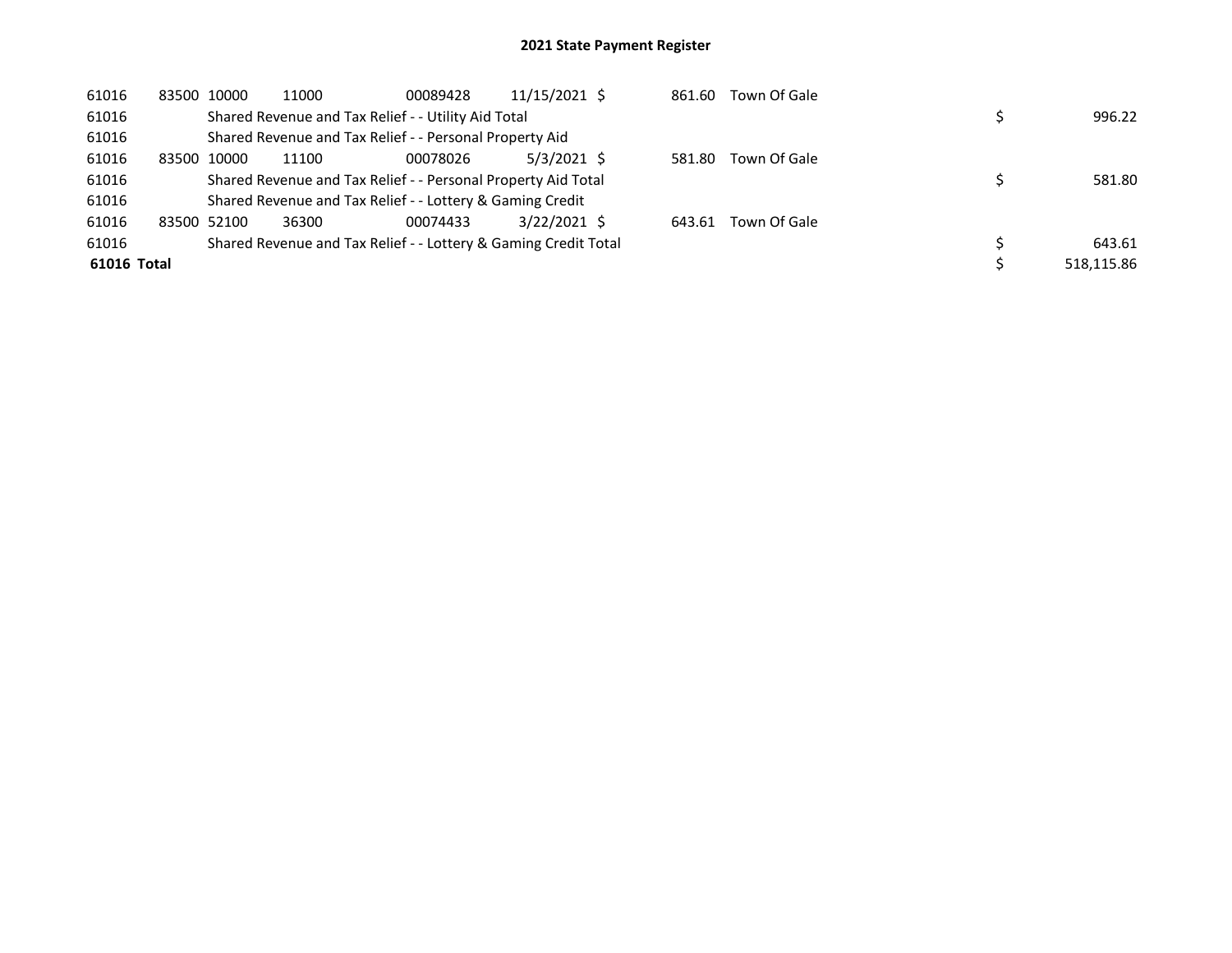| 61018 |             | Dept of Safety & Prof Services - - Fire Dues Distribution          |          |                |  |                        |    |            |
|-------|-------------|--------------------------------------------------------------------|----------|----------------|--|------------------------|----|------------|
| 61018 | 16500 10000 | 22500                                                              | 00041777 | 7/16/2021 \$   |  | 3,478.12 Town Of Hale  |    |            |
| 61018 |             | Dept of Safety & Prof Services - - Fire Dues Distribution Total    |          |                |  |                        | \$ | 3,478.12   |
| 61018 |             | Dept of Natural Resources - - Aids In Lieu Of Taxes - Gener        |          |                |  |                        |    |            |
| 61018 | 37000 10000 | 50300                                                              | 00459385 | $1/27/2021$ \$ |  | 745.41 Town Of Hale    |    |            |
| 61018 |             | Dept of Natural Resources - - Aids In Lieu Of Taxes - Gener Total  |          |                |  |                        | \$ | 745.41     |
| 61018 |             | Dept of Natural Resources - - Resaids - Cnty Forst, Cl & Mfl       |          |                |  |                        |    |            |
| 61018 | 37000 21200 | 57100                                                              | 00488466 | $6/14/2021$ \$ |  | 1,098.68 Town Of Hale  |    |            |
| 61018 |             | Dept of Natural Resources - - Resaids - Cnty Forst, Cl & Mfl Total |          |                |  |                        | \$ | 1,098.68   |
| 61018 |             | Dept of Natural Resources - - Aids In Lieu Of Taxes - Sum S        |          |                |  |                        |    |            |
| 61018 | 37000 21200 | 57900                                                              | 00476256 | $4/21/2021$ \$ |  | 105.60 Town Of Hale    |    |            |
| 61018 |             | Dept of Natural Resources - - Aids In Lieu Of Taxes - Sum S Total  |          |                |  |                        | \$ | 105.60     |
| 61018 |             | Dept of Natural Resources - - Fin Asst For Responsible Units       |          |                |  |                        |    |            |
| 61018 | 37000 27400 | 67000                                                              | 00483008 | $5/21/2021$ \$ |  | 1,792.08 Town Of Hale  |    |            |
| 61018 |             | Dept of Natural Resources - - Fin Asst For Responsible Units Total |          |                |  |                        | \$ | 1,792.08   |
| 61018 |             | WI Dept of Transportation - - Trns Aids To Mnc.-Sf                 |          |                |  |                        |    |            |
| 61018 | 39500 21100 | 19100                                                              | 00633230 | $1/4/2021$ \$  |  | 49,518.09 Town Of Hale |    |            |
| 61018 | 39500 21100 | 19100                                                              | 00668837 | $4/5/2021$ \$  |  | 49,518.09 Town Of Hale |    |            |
| 61018 | 39500 21100 | 19100                                                              | 00712325 | 7/6/2021 \$    |  | 49,518.09 Town Of Hale |    |            |
| 61018 | 39500 21100 | 19100                                                              | 00752884 | 10/4/2021 \$   |  | 49,518.09 Town Of Hale |    |            |
| 61018 |             | WI Dept of Transportation - - Trns Aids To Mnc.-Sf Total           |          |                |  |                        | \$ | 198,072.36 |
| 61018 |             | WI Dept of Transportation - - Loc Rd Imp Prg St Fd                 |          |                |  |                        |    |            |
| 61018 | 39500 21100 | 27800                                                              | 00726766 | 7/29/2021 \$   |  | 15,464.62 Town Of Hale |    |            |
| 61018 |             | WI Dept of Transportation - - Loc Rd Imp Prg St Fd Total           |          |                |  |                        | \$ | 15,464.62  |
| 61018 |             | Department of Revenue - - Gifts And Grants                         |          |                |  |                        |    |            |
| 61018 | 56600 10000 | 12100                                                              | 00207625 | $6/25/2021$ \$ |  | 56,573.35 Town Of Hale |    |            |
| 61018 |             | Department of Revenue - - Gifts And Grants Total                   |          |                |  |                        | \$ | 56,573.35  |
| 61018 |             | Shared Revenue and Tax Relief - - County And Municipal Aid         |          |                |  |                        |    |            |
| 61018 | 83500 10000 | 10500                                                              | 00082326 | 7/26/2021 \$   |  | 10,147.65 Town Of Hale |    |            |
| 61018 | 83500 10000 | 10500                                                              | 00089429 | 11/15/2021 \$  |  | 57,503.33 Town Of Hale |    |            |
| 61018 |             | Shared Revenue and Tax Relief - - County And Municipal Aid Total   |          |                |  |                        | \$ | 67,650.98  |
| 61018 |             | Shared Revenue and Tax Relief - - Exempt Computer Aid              |          |                |  |                        |    |            |
| 61018 | 83500 10000 | 10900                                                              | 00084840 | 7/26/2021 \$   |  | 11.43 Town Of Hale     |    |            |
| 61018 |             | Shared Revenue and Tax Relief - - Exempt Computer Aid Total        |          |                |  |                        | \$ | 11.43      |
| 61018 |             | Shared Revenue and Tax Relief - - Utility Aid                      |          |                |  |                        |    |            |
|       |             |                                                                    |          |                |  |                        |    |            |
| 61018 | 83500 10000 | 11000                                                              | 00082326 | 7/26/2021 \$   |  | 51.37 Town Of Hale     |    |            |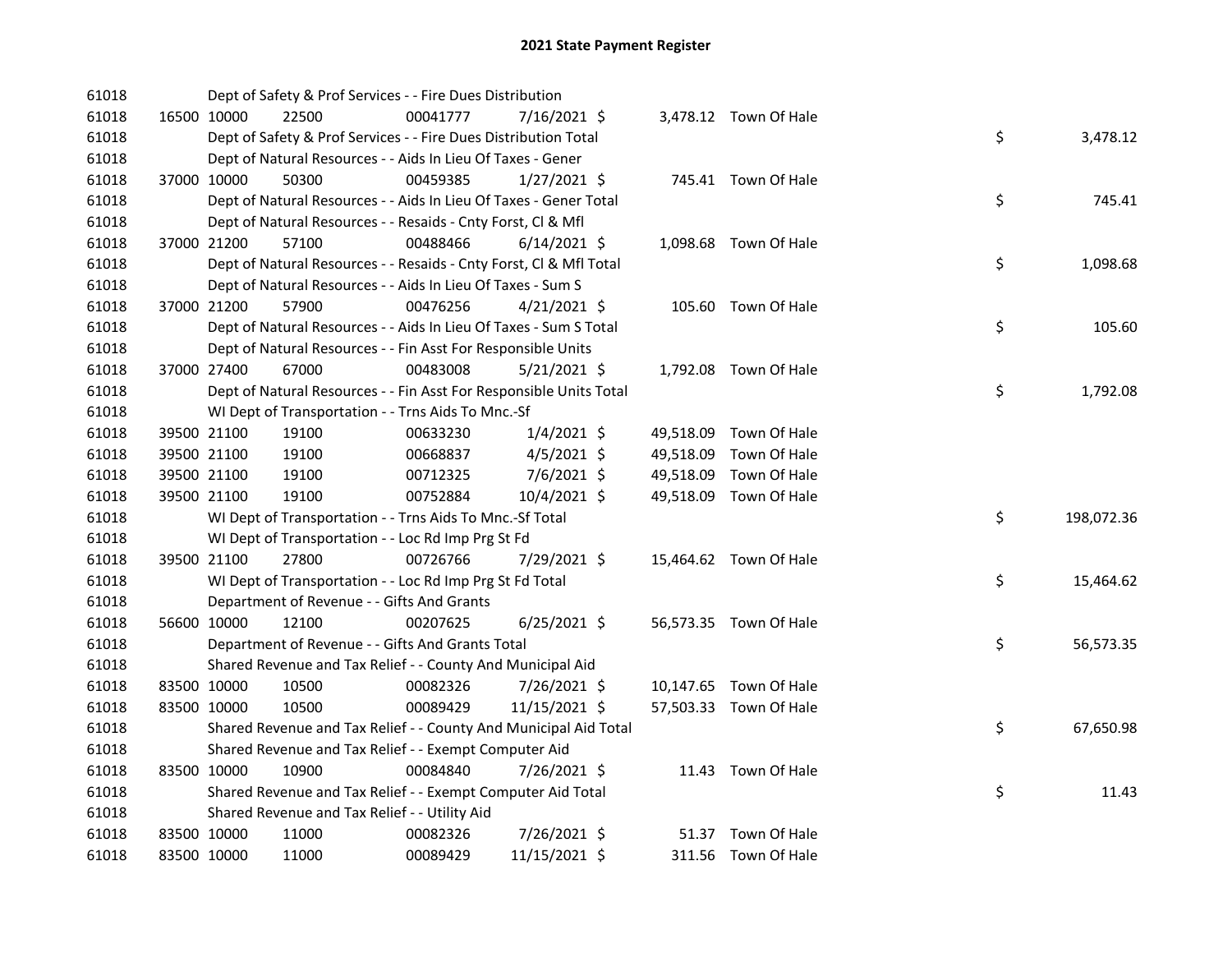| 61018       |             |                                                         | Shared Revenue and Tax Relief - - Utility Aid Total | 362.93                                                        |             |        |              |            |
|-------------|-------------|---------------------------------------------------------|-----------------------------------------------------|---------------------------------------------------------------|-------------|--------|--------------|------------|
| 61018       |             | Shared Revenue and Tax Relief - - Personal Property Aid |                                                     |                                                               |             |        |              |            |
| 61018       | 83500 10000 |                                                         | 11100                                               | 00078027                                                      | 5/3/2021 \$ | 358.34 | Town Of Hale |            |
| 61018       |             |                                                         |                                                     | Shared Revenue and Tax Relief - - Personal Property Aid Total |             |        |              | 358.34     |
| 61018 Total |             |                                                         |                                                     |                                                               |             |        |              | 345,713.90 |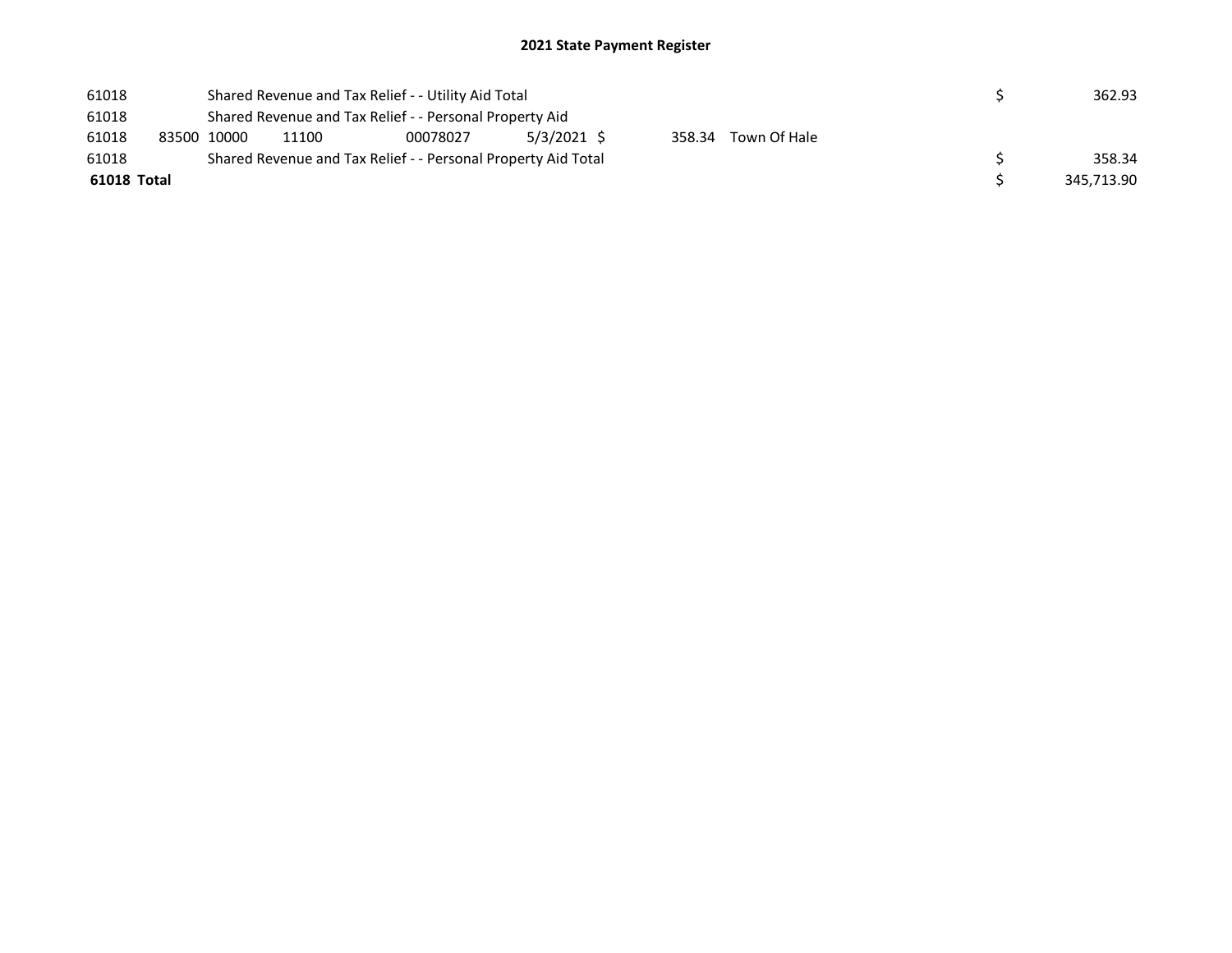| 61020       |             | Dept of Safety & Prof Services - - Fire Dues Distribution          |          |                |  |                           |    |            |
|-------------|-------------|--------------------------------------------------------------------|----------|----------------|--|---------------------------|----|------------|
| 61020       | 16500 10000 | 22500                                                              | 00041779 | 7/15/2021 \$   |  | 2,010.36 Town Of Lincoln  |    |            |
| 61020       |             | Dept of Safety & Prof Services - - Fire Dues Distribution Total    |          |                |  |                           | \$ | 2,010.36   |
| 61020       |             | Dept of Natural Resources - - Resaids - Cnty Forst, CI & Mfl       |          |                |  |                           |    |            |
| 61020       | 37000 21200 | 57100                                                              | 00488467 | $6/14/2021$ \$ |  | 176.23 Town Of Lincoln    |    |            |
| 61020       |             | Dept of Natural Resources - - Resaids - Cnty Forst, Cl & Mfl Total |          |                |  |                           | \$ | 176.23     |
| 61020       |             | WI Dept of Transportation - - Trns Aids To Mnc.-Sf                 |          |                |  |                           |    |            |
| 61020       | 39500 21100 | 19100                                                              | 00633231 | $1/4/2021$ \$  |  | 23,231.52 Town Of Lincoln |    |            |
| 61020       | 39500 21100 | 19100                                                              | 00668838 | $4/5/2021$ \$  |  | 23,231.52 Town Of Lincoln |    |            |
| 61020       | 39500 21100 | 19100                                                              | 00712326 | 7/6/2021 \$    |  | 23,231.52 Town Of Lincoln |    |            |
| 61020       | 39500 21100 | 19100                                                              | 00752885 | 10/4/2021 \$   |  | 23,231.52 Town Of Lincoln |    |            |
| 61020       |             | WI Dept of Transportation - - Trns Aids To Mnc.-Sf Total           |          |                |  |                           | \$ | 92,926.08  |
| 61020       |             | Department of Revenue - - Gifts And Grants                         |          |                |  |                           |    |            |
| 61020       | 56600 10000 | 12100                                                              | 00207626 | $6/25/2021$ \$ |  | 45,216.82 Town Of Lincoln |    |            |
| 61020       |             | Department of Revenue - - Gifts And Grants Total                   |          |                |  |                           | \$ | 45,216.82  |
| 61020       |             | Shared Revenue and Tax Relief - - County And Municipal Aid         |          |                |  |                           |    |            |
| 61020       | 83500 10000 | 10500                                                              | 00082327 | 7/26/2021 \$   |  | 15,111.05 Town Of Lincoln |    |            |
| 61020       | 83500 10000 | 10500                                                              | 00089430 | 11/15/2021 \$  |  | 85,629.29 Town Of Lincoln |    |            |
| 61020       |             | Shared Revenue and Tax Relief - - County And Municipal Aid Total   |          |                |  |                           | \$ | 100,740.34 |
| 61020       |             | Shared Revenue and Tax Relief - - Exempt Computer Aid              |          |                |  |                           |    |            |
| 61020       | 83500 10000 | 10900                                                              | 00084841 | 7/26/2021 \$   |  | 6.24 Town Of Lincoln      |    |            |
| 61020       |             | Shared Revenue and Tax Relief - - Exempt Computer Aid Total        |          |                |  |                           | \$ | 6.24       |
| 61020       |             | Shared Revenue and Tax Relief - - Utility Aid                      |          |                |  |                           |    |            |
| 61020       | 83500 10000 | 11000                                                              | 00082327 | 7/26/2021 \$   |  | 222.92 Town Of Lincoln    |    |            |
| 61020       | 83500 10000 | 11000                                                              | 00089430 | 11/15/2021 \$  |  | 2,520.54 Town Of Lincoln  |    |            |
| 61020       |             | Shared Revenue and Tax Relief - - Utility Aid Total                |          |                |  |                           | \$ | 2,743.46   |
| 61020       |             | Shared Revenue and Tax Relief - - Personal Property Aid            |          |                |  |                           |    |            |
| 61020       | 83500 10000 | 11100                                                              | 00078028 | $5/3/2021$ \$  |  | 136.25 Town Of Lincoln    |    |            |
| 61020       |             | Shared Revenue and Tax Relief - - Personal Property Aid Total      |          |                |  |                           | \$ | 136.25     |
| 61020       |             | Shared Revenue and Tax Relief - - Lottery & Gaming Credit          |          |                |  |                           |    |            |
| 61020       | 83500 52100 | 36300                                                              | 00074434 | $3/19/2021$ \$ |  | 1,975.00 Town Of Lincoln  |    |            |
| 61020       |             | Shared Revenue and Tax Relief - - Lottery & Gaming Credit Total    |          |                |  |                           | \$ | 1,975.00   |
| 61020 Total |             |                                                                    |          |                |  |                           | \$ | 245,930.78 |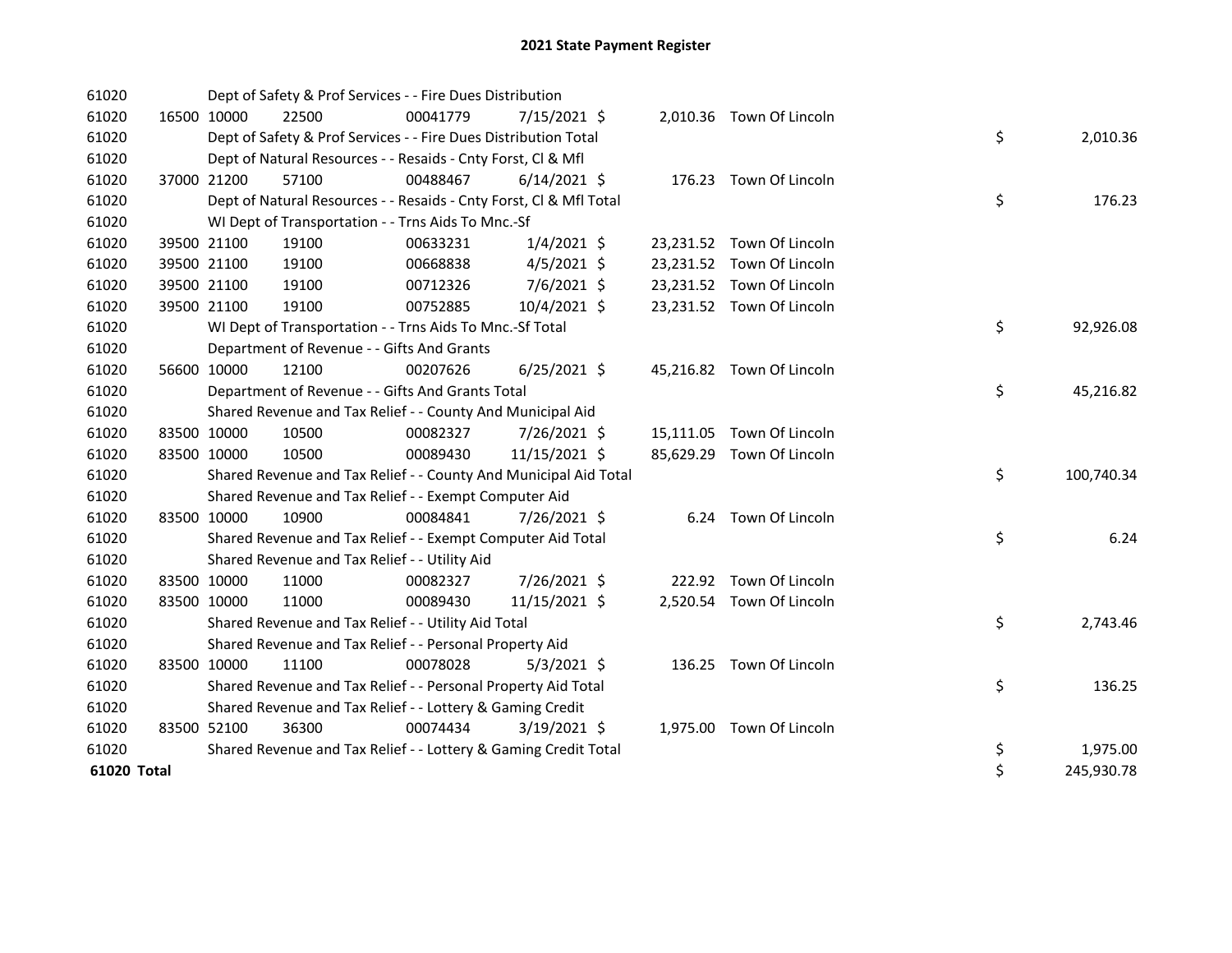| 61022 |             | Dept of Safety & Prof Services - - Fire Dues Distribution            |          |                |  |                          |    |           |
|-------|-------------|----------------------------------------------------------------------|----------|----------------|--|--------------------------|----|-----------|
| 61022 | 16500 10000 | 22500                                                                | 00041782 | 7/16/2021 \$   |  | 2,764.73 Town Of Pigeon  |    |           |
| 61022 |             | Dept of Safety & Prof Services - - Fire Dues Distribution Total      |          |                |  |                          | \$ | 2,764.73  |
| 61022 |             | Dept of Natural Resources - - Resaids - Cnty Forst, Cl & Mfl         |          |                |  |                          |    |           |
| 61022 | 37000 21200 | 57100                                                                | 00488468 | $6/14/2021$ \$ |  | 713.28 Town Of Pigeon    |    |           |
| 61022 |             | Dept of Natural Resources - - Resaids - Cnty Forst, Cl & Mfl Total   |          |                |  |                          | \$ | 713.28    |
| 61022 |             | Dept of Natural Resources - - Fin Asst For Responsible Units         |          |                |  |                          |    |           |
| 61022 | 37000 27400 | 67000                                                                | 00483230 | $5/21/2021$ \$ |  | 792.51 Town Of Pigeon    |    |           |
| 61022 |             | Dept of Natural Resources - - Fin Asst For Responsible Units Total   |          |                |  |                          | \$ | 792.51    |
| 61022 |             | WI Dept of Transportation - - Trns Aids To Mnc.-Sf                   |          |                |  |                          |    |           |
| 61022 | 39500 21100 | 19100                                                                | 00633232 | $1/4/2021$ \$  |  | 20,143.72 Town Of Pigeon |    |           |
| 61022 | 39500 21100 | 19100                                                                | 00668839 | $4/5/2021$ \$  |  | 20,143.72 Town Of Pigeon |    |           |
| 61022 | 39500 21100 | 19100                                                                | 00712327 | 7/6/2021 \$    |  | 20,143.72 Town Of Pigeon |    |           |
| 61022 | 39500 21100 | 19100                                                                | 00752886 | 10/4/2021 \$   |  | 20,143.74 Town Of Pigeon |    |           |
| 61022 |             | WI Dept of Transportation - - Trns Aids To Mnc.-Sf Total             |          |                |  |                          | \$ | 80,574.90 |
| 61022 |             | WI Dept of Transportation - - Supplemental Transportation Aids       |          |                |  |                          |    |           |
| 61022 | 39500 21100 | 19600                                                                | 00633724 | $1/4/2021$ \$  |  | 14,219.10 Town Of Pigeon |    |           |
| 61022 |             | WI Dept of Transportation - - Supplemental Transportation Aids Total |          |                |  |                          | \$ | 14,219.10 |
| 61022 |             | WI Dept of Transportation - - Loc Rd Imp Prg St Fd                   |          |                |  |                          |    |           |
| 61022 | 39500 21100 | 27800                                                                | 00778578 | 11/29/2021 \$  |  | 15,464.62 Town Of Pigeon |    |           |
| 61022 |             | WI Dept of Transportation - - Loc Rd Imp Prg St Fd Total             |          |                |  |                          | \$ | 15,464.62 |
| 61022 |             | Department of Revenue - - Gifts And Grants                           |          |                |  |                          |    |           |
| 61022 | 56600 10000 | 12100                                                                | 00207627 | $6/25/2021$ \$ |  | 48,252.20 Town Of Pigeon |    |           |
| 61022 |             | Department of Revenue - - Gifts And Grants Total                     |          |                |  |                          | \$ | 48,252.20 |
| 61022 |             | Shared Revenue and Tax Relief - - County And Municipal Aid           |          |                |  |                          |    |           |
| 61022 | 83500 10000 | 10500                                                                | 00082328 | 7/26/2021 \$   |  | 11,038.50 Town Of Pigeon |    |           |
| 61022 | 83500 10000 | 10500                                                                | 00089431 | 11/15/2021 \$  |  | 62,551.50 Town Of Pigeon |    |           |
| 61022 |             | Shared Revenue and Tax Relief - - County And Municipal Aid Total     |          |                |  |                          | \$ | 73,590.00 |
| 61022 |             | Shared Revenue and Tax Relief - - Exempt Computer Aid                |          |                |  |                          |    |           |
| 61022 | 83500 10000 | 10900                                                                | 00084842 | 7/26/2021 \$   |  | 3.11 Town Of Pigeon      |    |           |
| 61022 |             | Shared Revenue and Tax Relief - - Exempt Computer Aid Total          |          |                |  |                          | \$ | 3.11      |
| 61022 |             | Shared Revenue and Tax Relief - - Utility Aid                        |          |                |  |                          |    |           |
| 61022 | 83500 10000 | 11000                                                                | 00082328 | 7/26/2021 \$   |  | 17.40 Town Of Pigeon     |    |           |
| 61022 | 83500 10000 | 11000                                                                | 00089431 | 11/15/2021 \$  |  | 101.08 Town Of Pigeon    |    |           |
| 61022 |             | Shared Revenue and Tax Relief - - Utility Aid Total                  |          |                |  |                          | \$ | 118.48    |
| 61022 |             | Shared Revenue and Tax Relief - - Personal Property Aid              |          |                |  |                          |    |           |
| 61022 | 83500 10000 | 11100                                                                | 00078029 | $5/3/2021$ \$  |  | 595.87 Town Of Pigeon    |    |           |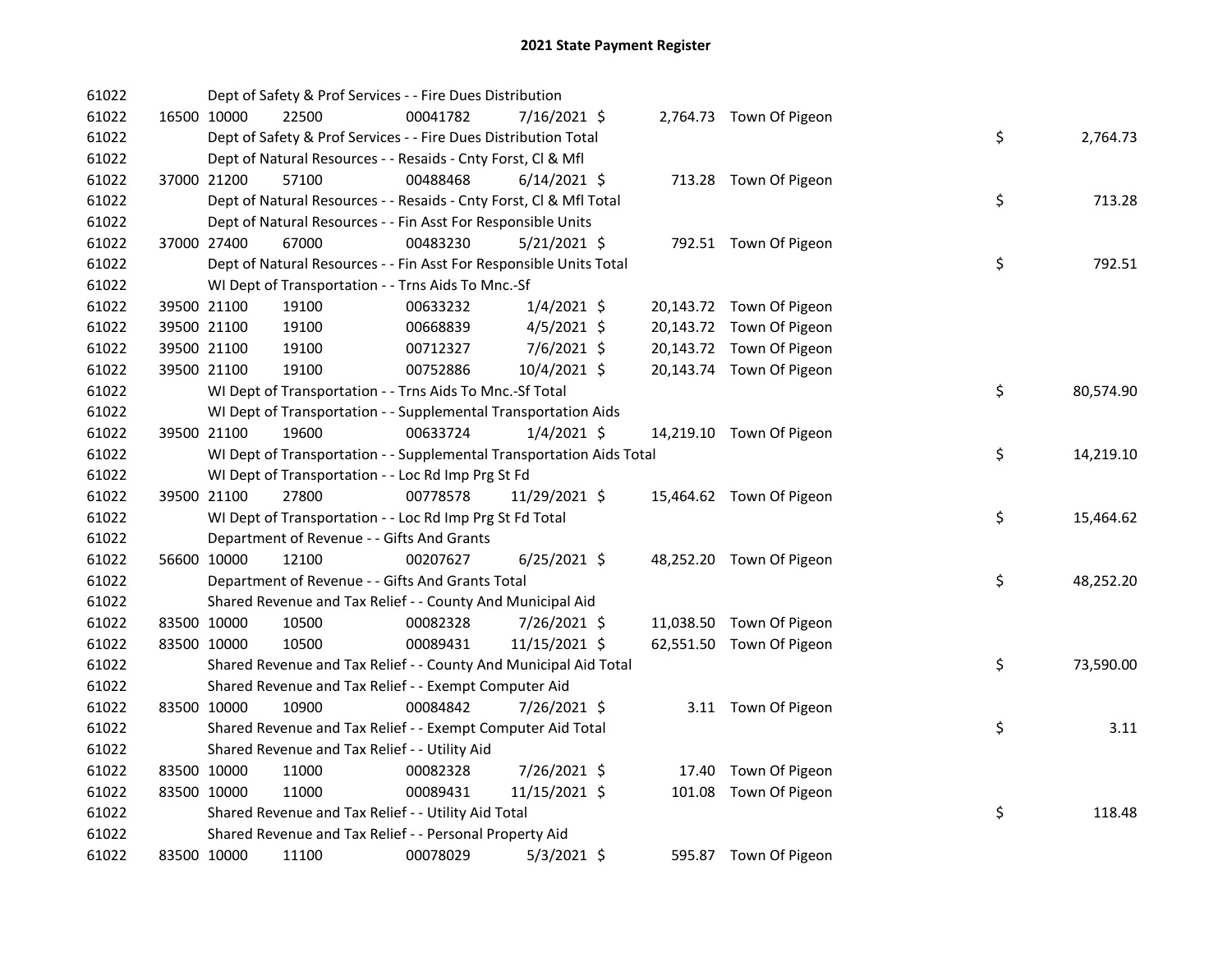| 61022       | Shared Revenue and Tax Relief - - Personal Property Aid Total | 595.87     |
|-------------|---------------------------------------------------------------|------------|
| 61022 Total |                                                               | 237,088.80 |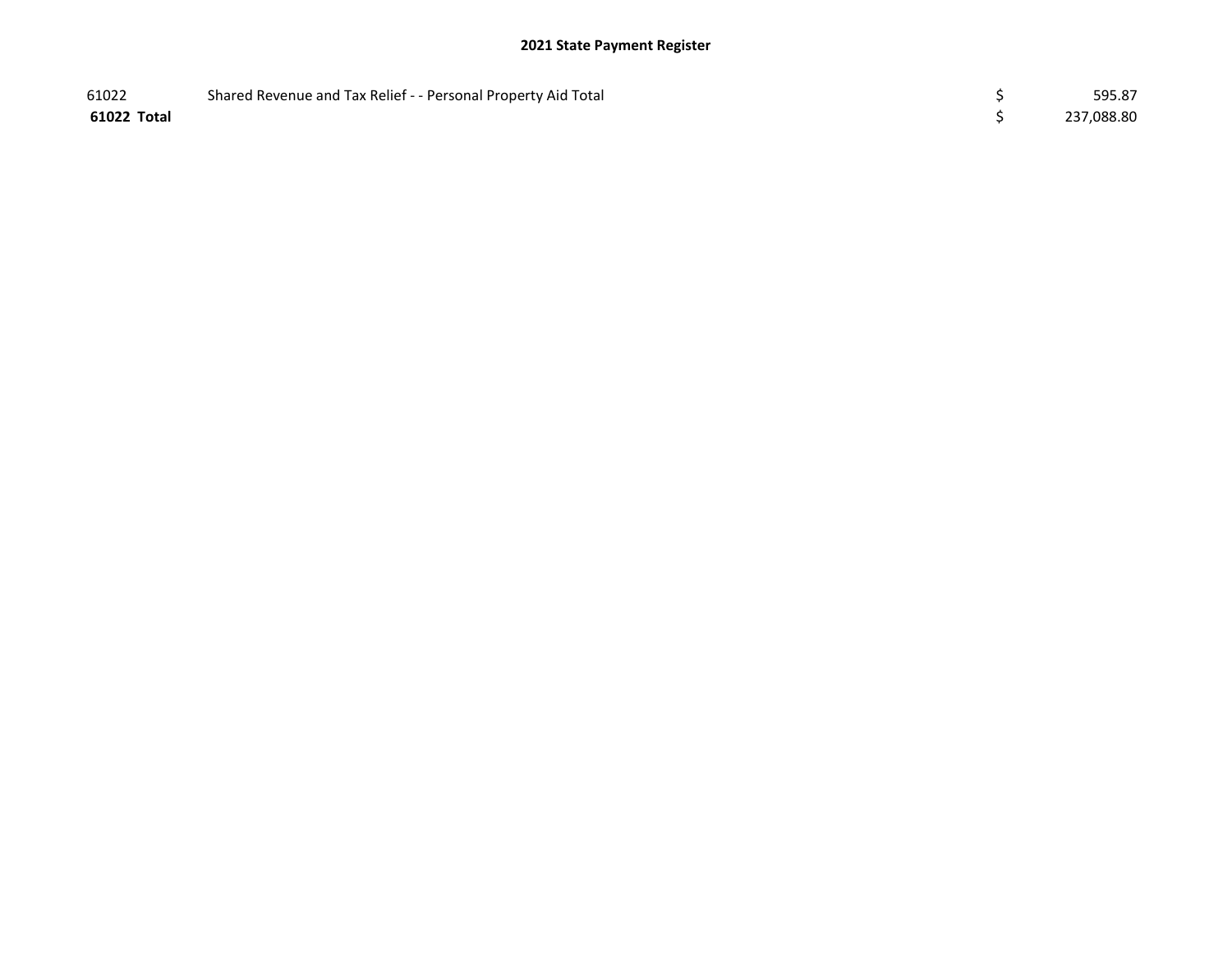| 61024 |             |             | Dept of Safety & Prof Services - - Fire Dues Distribution            |          |                |           |                            |    |            |
|-------|-------------|-------------|----------------------------------------------------------------------|----------|----------------|-----------|----------------------------|----|------------|
| 61024 |             | 16500 10000 | 22500                                                                | 00041783 | 7/16/2021 \$   |           | 3,100.61 Preston, Town of  |    |            |
| 61024 |             |             | Dept of Safety & Prof Services - - Fire Dues Distribution Total      |          |                |           |                            | \$ | 3,100.61   |
| 61024 |             |             | Dept of Natural Resources - - Aids In Lieu Of Taxes - Gener          |          |                |           |                            |    |            |
| 61024 |             | 37000 10000 | 50300                                                                | 00459386 | $1/27/2021$ \$ |           | 21,123.74 Preston, Town of |    |            |
| 61024 |             | 37000 10000 | 50300                                                                | 00476416 | $4/21/2021$ \$ | 257.20    | Preston, Town of           |    |            |
| 61024 |             |             | Dept of Natural Resources - - Aids In Lieu Of Taxes - Gener Total    |          |                |           |                            | \$ | 21,380.94  |
| 61024 |             |             | Dept of Natural Resources - - Seg Earned                             |          |                |           |                            |    |            |
| 61024 |             | 37000 21200 | 100SE                                                                | 00514595 | 10/12/2021 \$  | 621.17    | Preston, Town of           |    |            |
| 61024 |             |             | Dept of Natural Resources - - Seg Earned Total                       |          |                |           |                            | \$ | 621.17     |
| 61024 |             |             | Dept of Natural Resources - - Resaids - Cnty Forst, Cl & Mfl         |          |                |           |                            |    |            |
| 61024 |             | 37000 21200 | 57100                                                                | 00488469 | $6/14/2021$ \$ |           | 773.28 Preston, Town of    |    |            |
| 61024 |             |             | Dept of Natural Resources - - Resaids - Cnty Forst, Cl & Mfl Total   |          |                |           |                            | \$ | 773.28     |
| 61024 |             |             | Dept of Natural Resources - - Aids In Lieu Of Taxes - Sum S          |          |                |           |                            |    |            |
| 61024 |             | 37000 21200 | 57900                                                                | 00476415 | $4/21/2021$ \$ | 220.63    | Preston, Town of           |    |            |
| 61024 |             |             | Dept of Natural Resources - - Aids In Lieu Of Taxes - Sum S Total    |          |                |           |                            | \$ | 220.63     |
| 61024 |             |             | Dept of Natural Resources - - Fin Asst For Responsible Units         |          |                |           |                            |    |            |
| 61024 |             | 37000 27400 | 67000                                                                | 00483863 | $5/21/2021$ \$ |           | 3,291.84 Preston, Town of  |    |            |
| 61024 |             |             | Dept of Natural Resources - - Fin Asst For Responsible Units Total   |          |                |           |                            | \$ | 3,291.84   |
| 61024 |             |             | WI Dept of Transportation - - Trns Aids To Mnc.-Sf                   |          |                |           |                            |    |            |
| 61024 |             | 39500 21100 | 19100                                                                | 00633233 | $1/4/2021$ \$  | 45,871.74 | Preston, Town of           |    |            |
| 61024 |             | 39500 21100 | 19100                                                                | 00668840 | $4/5/2021$ \$  | 45,871.74 | Preston, Town of           |    |            |
| 61024 |             | 39500 21100 | 19100                                                                | 00712328 | $7/6/2021$ \$  | 45,871.74 | Preston, Town of           |    |            |
| 61024 |             | 39500 21100 | 19100                                                                | 00752887 | 10/4/2021 \$   |           | 45,871.74 Preston, Town of |    |            |
| 61024 |             |             | WI Dept of Transportation - - Trns Aids To Mnc.-Sf Total             |          |                |           |                            | \$ | 183,486.96 |
| 61024 |             |             | WI Dept of Transportation - - Loc Rd Imp Prg St Fd                   |          |                |           |                            |    |            |
| 61024 |             | 39500 21100 | 27800                                                                | 00719708 | 7/13/2021 \$   | 13,889.47 | Preston, Town of           |    |            |
| 61024 |             |             | WI Dept of Transportation - - Loc Rd Imp Prg St Fd Total             |          |                |           |                            | \$ | 13,889.47  |
| 61024 |             |             | Department of Administration - - Hv Trans Ln Annual Impact Fee       |          |                |           |                            |    |            |
| 61024 |             | 50500 10000 | 17400                                                                | 00144524 | $5/3/2021$ \$  |           | 57,724.00 Preston, Town of |    |            |
| 61024 |             |             | Department of Administration - - Hv Trans Ln Annual Impact Fee Total |          |                |           |                            | \$ | 57,724.00  |
| 61024 |             |             | Department of Revenue - - Gifts And Grants                           |          |                |           |                            |    |            |
| 61024 |             | 56600 10000 | 12100                                                                | 00207628 | $6/25/2021$ \$ |           | 51,025.92 Preston, Town of |    |            |
| 61024 |             |             | Department of Revenue - - Gifts And Grants Total                     |          |                |           |                            | \$ | 51,025.92  |
| 61024 |             |             | Shared Revenue and Tax Relief - - County And Municipal Aid           |          |                |           |                            |    |            |
| 61024 |             | 83500 10000 | 10500                                                                | 00082329 | 7/26/2021 \$   |           | 13,359.72 Preston, Town of |    |            |
| 61024 | 83500 10000 |             | 10500                                                                | 00089432 | 11/15/2021 \$  |           | 78,071.51 Preston, Town of |    |            |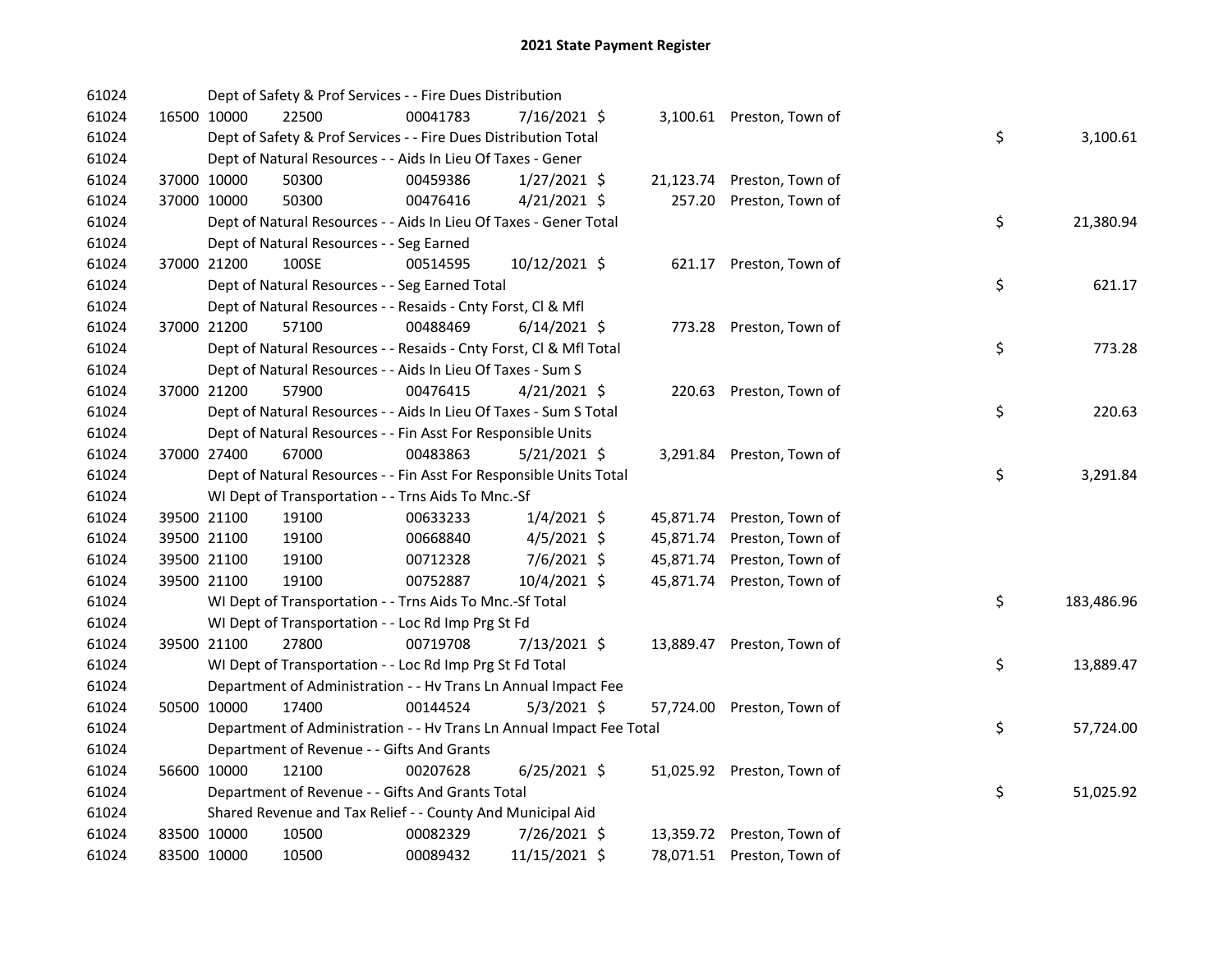| 61024       |             | Shared Revenue and Tax Relief - - County And Municipal Aid Total | 91,431.23                                                     |               |       |                         |            |
|-------------|-------------|------------------------------------------------------------------|---------------------------------------------------------------|---------------|-------|-------------------------|------------|
| 61024       |             |                                                                  | Shared Revenue and Tax Relief - - Exempt Computer Aid         |               |       |                         |            |
| 61024       | 83500 10000 | 10900                                                            | 00084843                                                      | 7/26/2021 \$  | 17.67 | Preston, Town of        |            |
| 61024       |             |                                                                  | Shared Revenue and Tax Relief - - Exempt Computer Aid Total   |               |       |                         | 17.67      |
| 61024       |             |                                                                  | Shared Revenue and Tax Relief - - Utility Aid                 |               |       |                         |            |
| 61024       | 83500 10000 | 11000                                                            |                                                               |               |       |                         |            |
| 61024       |             |                                                                  | Shared Revenue and Tax Relief - - Utility Aid Total           |               |       |                         | 861.37     |
| 61024       |             |                                                                  | Shared Revenue and Tax Relief - - Personal Property Aid       |               |       |                         |            |
| 61024       | 83500 10000 | 11100                                                            | 00078030                                                      | $5/3/2021$ \$ |       | 231.55 Preston, Town of |            |
| 61024       |             |                                                                  | Shared Revenue and Tax Relief - - Personal Property Aid Total |               |       |                         | 231.55     |
| 61024 Total |             |                                                                  |                                                               |               |       |                         | 428,056.64 |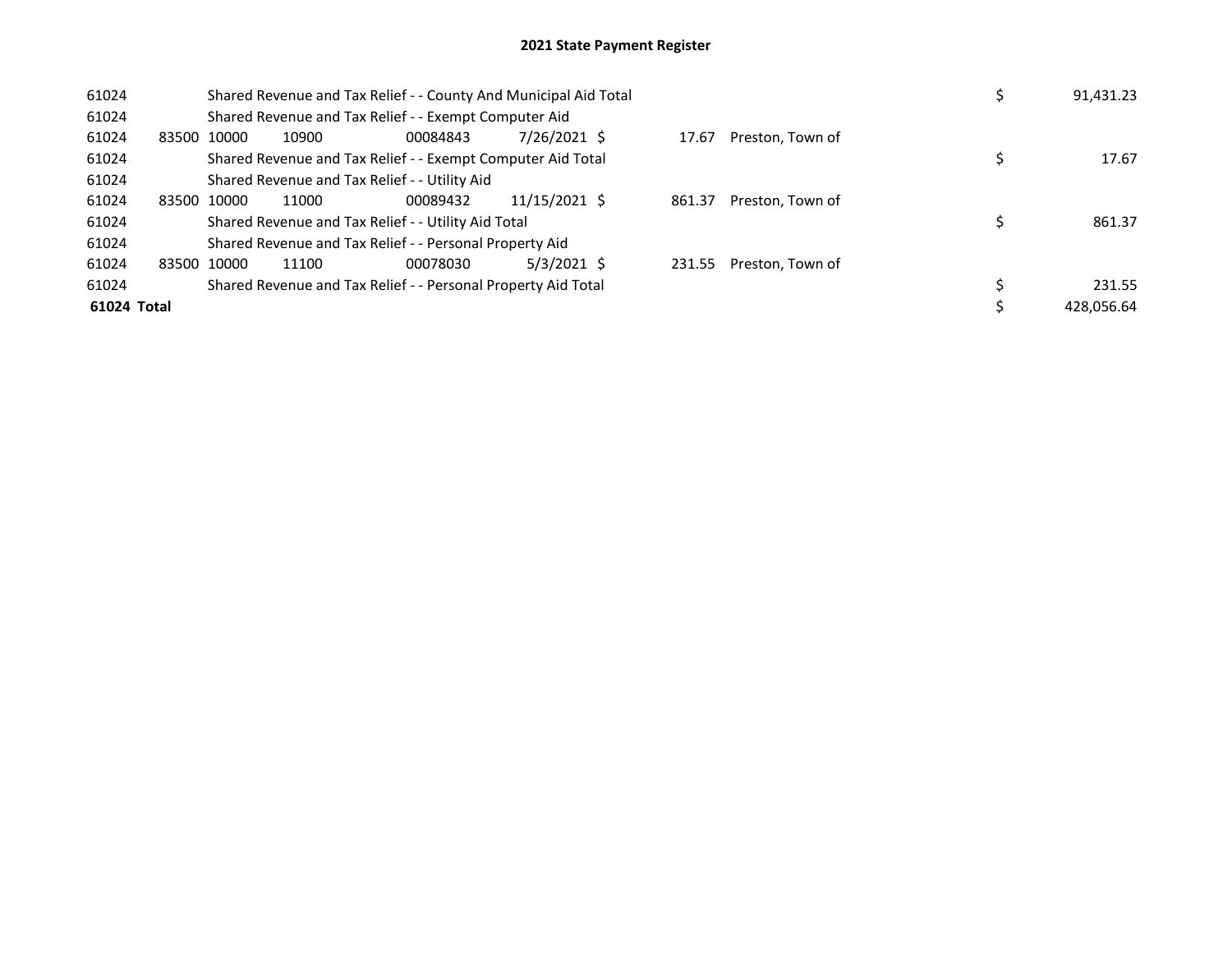| 61026 |             | Dept of Safety & Prof Services - - Fire Dues Distribution          |          |                |        |                          |    |           |
|-------|-------------|--------------------------------------------------------------------|----------|----------------|--------|--------------------------|----|-----------|
| 61026 | 16500 10000 | 22500                                                              | 00041785 | 7/19/2021 \$   |        | 3,482.02 Town Of Sumner  |    |           |
| 61026 |             | Dept of Safety & Prof Services - - Fire Dues Distribution Total    |          |                |        |                          | \$ | 3,482.02  |
| 61026 |             | Dept of Natural Resources - - Aids In Lieu Of Taxes - Gener        |          |                |        |                          |    |           |
| 61026 | 37000 10000 | 50300                                                              | 00459388 | $1/27/2021$ \$ |        | 5,463.05 Town Of Sumner  |    |           |
| 61026 | 37000 10000 | 50300                                                              | 00476478 | $4/21/2021$ \$ |        | 107.98 Town Of Sumner    |    |           |
| 61026 | 37000 10000 | 50300                                                              | 00476479 | $4/21/2021$ \$ | 167.40 | Town Of Sumner           |    |           |
| 61026 | 37000 10000 | 50300                                                              | 00476481 | $4/21/2021$ \$ |        | 82.00 Town Of Sumner     |    |           |
| 61026 |             | Dept of Natural Resources - - Aids In Lieu Of Taxes - Gener Total  |          |                |        |                          | \$ | 5,820.43  |
| 61026 |             | Dept of Natural Resources - - Resaids - Cnty Forst, CI & Mfl       |          |                |        |                          |    |           |
| 61026 | 37000 21200 | 57100                                                              | 00488470 | $6/15/2021$ \$ |        | 491.92 Town Of Sumner    |    |           |
| 61026 |             | Dept of Natural Resources - - Resaids - Cnty Forst, Cl & Mfl Total |          |                |        |                          | \$ | 491.92    |
| 61026 |             | Dept of Natural Resources - - Aids In Lieu Of Taxes - Sum S        |          |                |        |                          |    |           |
| 61026 | 37000 21200 | 57900                                                              | 00476480 | $4/21/2021$ \$ |        | 7.20 Town Of Sumner      |    |           |
| 61026 | 37000 21200 | 57900                                                              | 00476482 | $4/21/2021$ \$ |        | 0.80 Town Of Sumner      |    |           |
| 61026 |             | Dept of Natural Resources - - Aids In Lieu Of Taxes - Sum S Total  |          |                |        |                          | \$ | 8.00      |
| 61026 |             | WI Dept of Transportation - - Trns Aids To Mnc.-Sf                 |          |                |        |                          |    |           |
| 61026 | 39500 21100 | 19100                                                              | 00633234 | $1/4/2021$ \$  |        | 20,636.37 Town Of Sumner |    |           |
| 61026 | 39500 21100 | 19100                                                              | 00668841 | $4/5/2021$ \$  |        | 20,636.37 Town Of Sumner |    |           |
| 61026 | 39500 21100 | 19100                                                              | 00712329 | 7/6/2021 \$    |        | 20,636.37 Town Of Sumner |    |           |
| 61026 | 39500 21100 | 19100                                                              | 00752888 | 10/4/2021 \$   |        | 20,636.37 Town Of Sumner |    |           |
| 61026 |             | WI Dept of Transportation - - Trns Aids To Mnc.-Sf Total           |          |                |        |                          | \$ | 82,545.48 |
| 61026 |             | Department of Revenue - - Gifts And Grants                         |          |                |        |                          |    |           |
| 61026 | 56600 10000 | 12100                                                              | 00207629 | $6/25/2021$ \$ |        | 44,274.80 Town Of Sumner |    |           |
| 61026 |             | Department of Revenue - - Gifts And Grants Total                   |          |                |        |                          | \$ | 44,274.80 |
| 61026 |             | Shared Revenue and Tax Relief - - County And Municipal Aid         |          |                |        |                          |    |           |
| 61026 | 83500 10000 | 10500                                                              | 00082330 | 7/26/2021 \$   |        | 7,824.27 Town Of Sumner  |    |           |
| 61026 | 83500 10000 | 10500                                                              | 00089433 | 11/15/2021 \$  |        | 44,337.51 Town Of Sumner |    |           |
| 61026 |             | Shared Revenue and Tax Relief - - County And Municipal Aid Total   |          |                |        |                          | \$ | 52,161.78 |
| 61026 |             | Shared Revenue and Tax Relief - - Exempt Computer Aid              |          |                |        |                          |    |           |
| 61026 | 83500 10000 | 10900                                                              | 00084844 | 7/26/2021 \$   |        | 14.55 Town Of Sumner     |    |           |
| 61026 |             | Shared Revenue and Tax Relief - - Exempt Computer Aid Total        |          |                |        |                          | \$ | 14.55     |
| 61026 |             | Shared Revenue and Tax Relief - - Utility Aid                      |          |                |        |                          |    |           |
| 61026 | 83500 10000 | 11000                                                              | 00082330 | 7/26/2021 \$   |        | 489.70 Town Of Sumner    |    |           |
| 61026 | 83500 10000 | 11000                                                              | 00089433 | 11/15/2021 \$  |        | 2,933.05 Town Of Sumner  |    |           |
| 61026 |             | Shared Revenue and Tax Relief - - Utility Aid Total                |          |                |        |                          | \$ | 3,422.75  |
| 61026 |             | Shared Revenue and Tax Relief - - Personal Property Aid            |          |                |        |                          |    |           |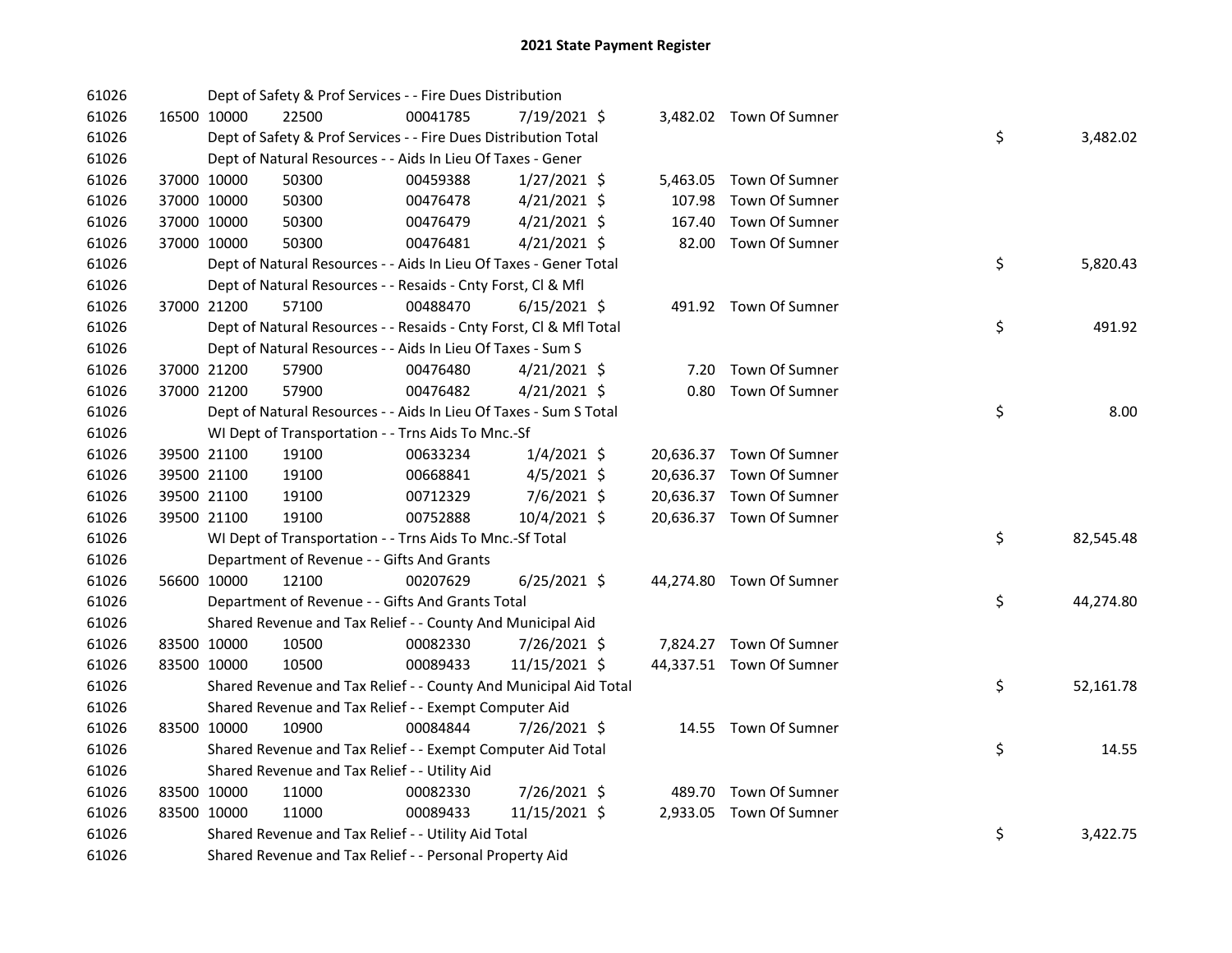| 61026       | 83500 10000 | 11100                                                         | 00078031 | $5/3/2021$ \$ | 129.12 Town Of Sumner |            |
|-------------|-------------|---------------------------------------------------------------|----------|---------------|-----------------------|------------|
| 61026       |             | Shared Revenue and Tax Relief - - Personal Property Aid Total |          |               |                       | 129.12     |
| 61026 Total |             |                                                               |          |               |                       | 192,350.85 |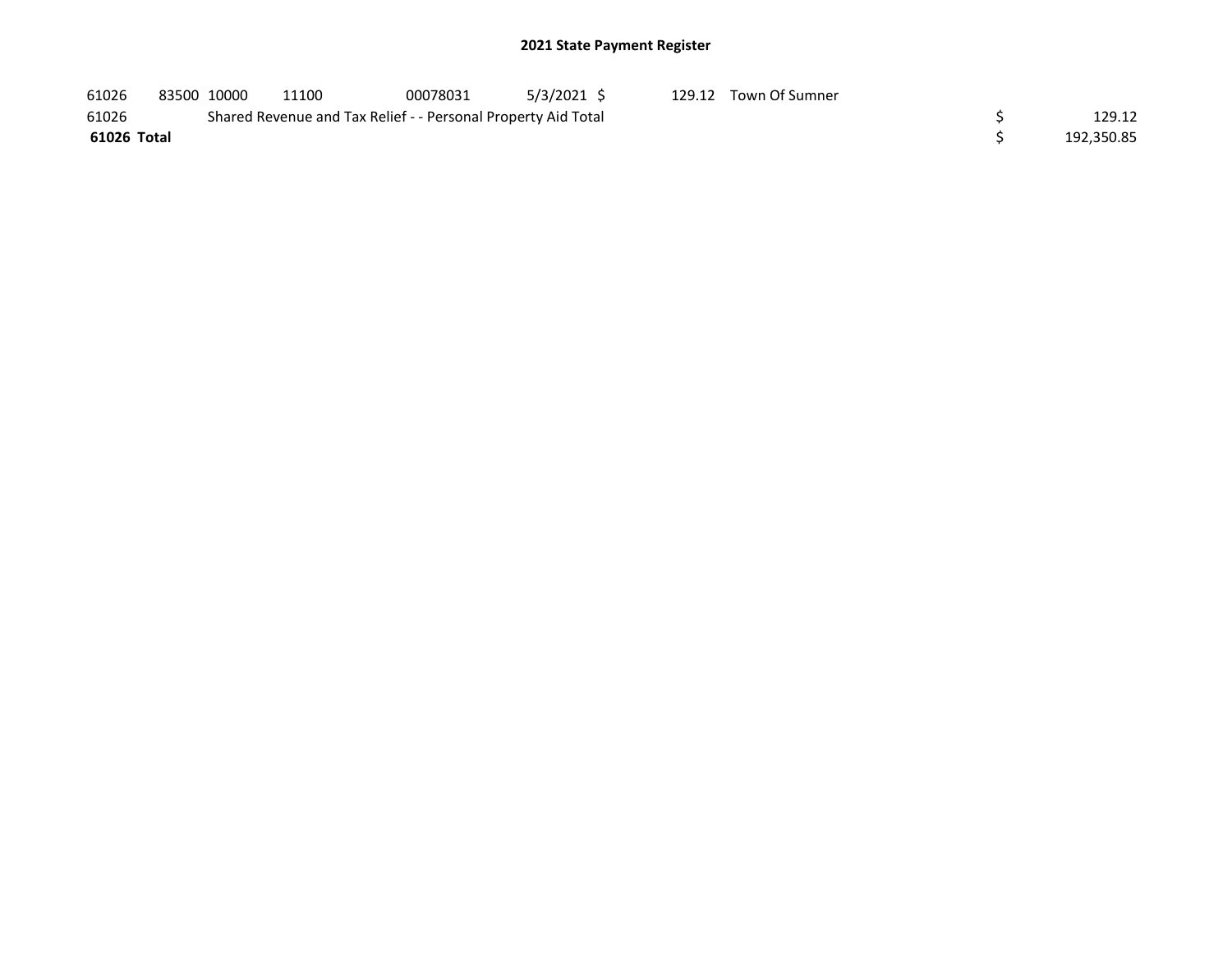| 61028 |             | Dept of Safety & Prof Services - - Fire Dues Distribution            |          |                |  |                               |    |            |
|-------|-------------|----------------------------------------------------------------------|----------|----------------|--|-------------------------------|----|------------|
| 61028 | 16500 10000 | 22500                                                                | 00041786 | 7/16/2021 \$   |  | 9,397.81 Town of Trempealeau  |    |            |
| 61028 |             | Dept of Safety & Prof Services - - Fire Dues Distribution Total      |          |                |  |                               | \$ | 9,397.81   |
| 61028 |             | Dept of Natural Resources - - Aids In Lieu Of Taxes - Gener          |          |                |  |                               |    |            |
| 61028 | 37000 10000 | 50300                                                                | 00459391 | $1/27/2021$ \$ |  | 47.12 Town of Trempealeau     |    |            |
| 61028 | 37000 10000 | 50300                                                                | 00459392 | $1/27/2021$ \$ |  | 1,635.98 Town of Trempealeau  |    |            |
| 61028 | 37000 10000 | 50300                                                                | 00476497 | $4/21/2021$ \$ |  | 149.61 Town of Trempealeau    |    |            |
| 61028 | 37000 10000 | 50300                                                                | 00476501 | $4/21/2021$ \$ |  | 224.86 Town of Trempealeau    |    |            |
| 61028 |             | Dept of Natural Resources - - Aids In Lieu Of Taxes - Gener Total    |          |                |  |                               | \$ | 2,057.57   |
| 61028 |             | Dept of Natural Resources - - Gen Program Ops-State Funds            |          |                |  |                               |    |            |
| 61028 | 37000 21200 | 16100                                                                | 00473545 | $4/30/2021$ \$ |  | 144.00 Town of Trempealeau    |    |            |
| 61028 |             | Dept of Natural Resources - - Gen Program Ops-State Funds Total      |          |                |  |                               | \$ | 144.00     |
| 61028 |             | Dept of Natural Resources - - Resaids - Cnty Forst, Cl & Mfl         |          |                |  |                               |    |            |
| 61028 | 37000 21200 | 57100                                                                | 00488471 | $6/14/2021$ \$ |  | 282.91 Town of Trempealeau    |    |            |
| 61028 |             | Dept of Natural Resources - - Resaids - Cnty Forst, Cl & Mfl Total   |          |                |  |                               | \$ | 282.91     |
| 61028 |             | Dept of Natural Resources - - Aids In Lieu Of Taxes - Sum S          |          |                |  |                               |    |            |
| 61028 | 37000 21200 | 57900                                                                | 00476498 | $4/21/2021$ \$ |  | 283.45 Town of Trempealeau    |    |            |
| 61028 | 37000 21200 | 57900                                                                | 00476499 | $4/21/2021$ \$ |  | 893.64 Town of Trempealeau    |    |            |
| 61028 | 37000 21200 | 57900                                                                | 00476500 | $4/21/2021$ \$ |  | 145.22 Town of Trempealeau    |    |            |
| 61028 |             | Dept of Natural Resources - - Aids In Lieu Of Taxes - Sum S Total    |          |                |  |                               | \$ | 1,322.31   |
| 61028 |             | WI Dept of Transportation - - Trns Aids To Mnc.-Sf                   |          |                |  |                               |    |            |
| 61028 | 39500 21100 | 19100                                                                | 00633235 | $1/4/2021$ \$  |  | 38,493.63 Town of Trempealeau |    |            |
| 61028 | 39500 21100 | 19100                                                                | 00668842 | $4/5/2021$ \$  |  | 38,493.63 Town of Trempealeau |    |            |
| 61028 | 39500 21100 | 19100                                                                | 00712330 | 7/6/2021 \$    |  | 38,493.63 Town of Trempealeau |    |            |
| 61028 | 39500 21100 | 19100                                                                | 00752889 | 10/4/2021 \$   |  | 38,493.63 Town of Trempealeau |    |            |
| 61028 |             | WI Dept of Transportation - - Trns Aids To Mnc.-Sf Total             |          |                |  |                               | \$ | 153,974.52 |
| 61028 |             | Department of Administration - - Hv Trans Ln Annual Impact Fee       |          |                |  |                               |    |            |
| 61028 | 50500 10000 | 17400                                                                | 00144332 | $5/3/2021$ \$  |  | 86,876.00 Town of Trempealeau |    |            |
| 61028 |             | Department of Administration - - Hv Trans Ln Annual Impact Fee Total |          |                |  |                               | \$ | 86,876.00  |
| 61028 |             | Department of Revenue - - Gifts And Grants                           |          |                |  |                               |    |            |
| 61028 | 56600 10000 | 12100                                                                | 00207630 | 6/25/2021 \$   |  | 99,173.46 Town of Trempealeau |    |            |
| 61028 |             | Department of Revenue - - Gifts And Grants Total                     |          |                |  |                               | \$ | 99,173.46  |
| 61028 |             | Shared Revenue and Tax Relief - - County And Municipal Aid           |          |                |  |                               |    |            |
| 61028 | 83500 10000 | 10500                                                                | 00082331 | 7/26/2021 \$   |  | 6,386.43 Town of Trempealeau  |    |            |
| 61028 | 83500 10000 | 10500                                                                | 00089434 | 11/15/2021 \$  |  | 36,189.80 Town of Trempealeau |    |            |
| 61028 |             | Shared Revenue and Tax Relief - - County And Municipal Aid Total     |          |                |  |                               | \$ | 42,576.23  |
| 61028 |             | Shared Revenue and Tax Relief - - Exempt Computer Aid                |          |                |  |                               |    |            |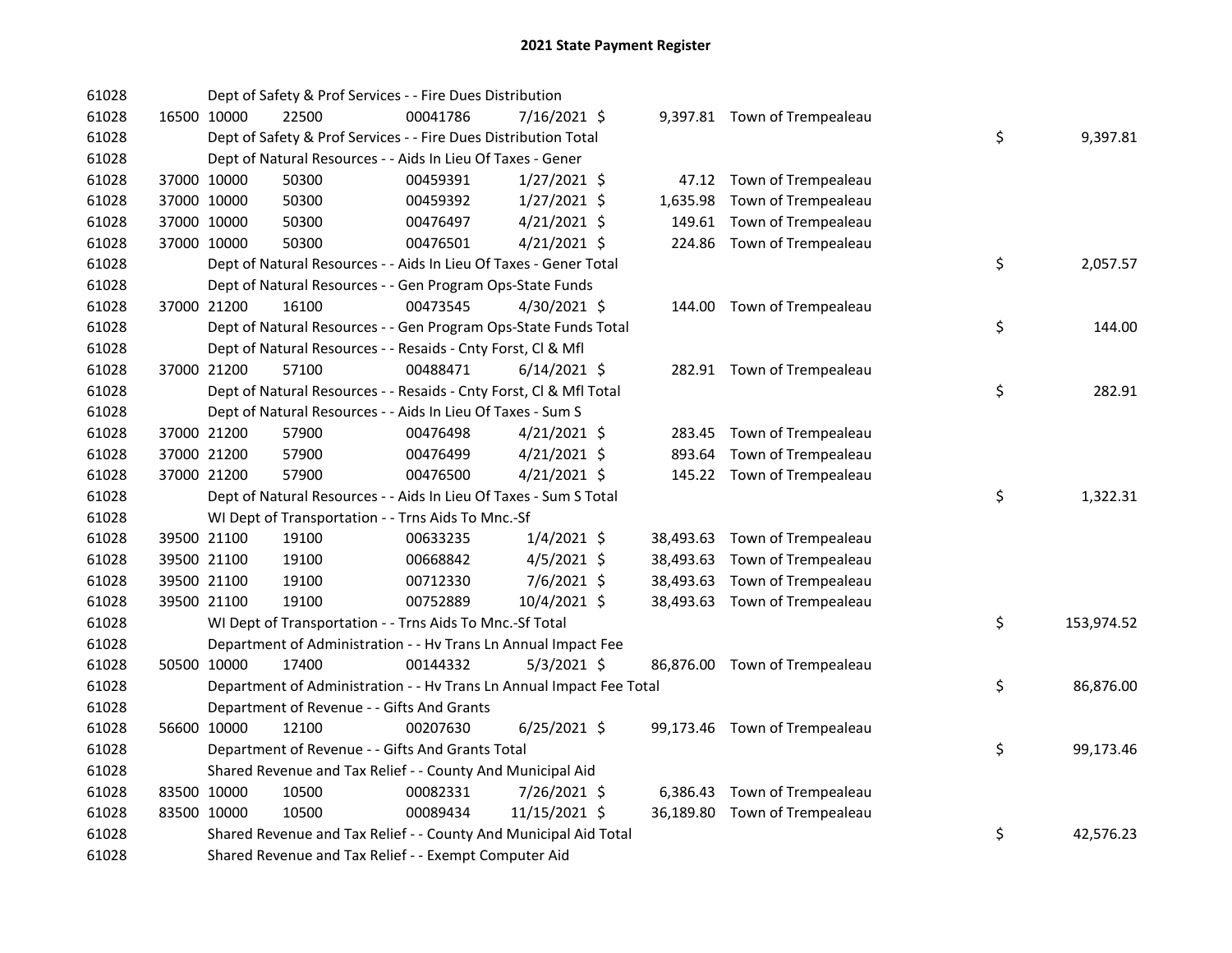| 61028       | 83500 10000 |             | 10900                                                               | 00084845 | 7/26/2021 \$   | 98.73     | Town of Trempealeau |                  |
|-------------|-------------|-------------|---------------------------------------------------------------------|----------|----------------|-----------|---------------------|------------------|
| 61028       |             |             | Shared Revenue and Tax Relief - - Exempt Computer Aid Total         |          |                |           |                     | \$<br>98.73      |
| 61028       |             |             | Shared Revenue and Tax Relief - - Utility Aid                       |          |                |           |                     |                  |
| 61028       |             | 83500 10000 | 11000                                                               | 00082331 | 7/26/2021 \$   | 5.512.78  | Town of Trempealeau |                  |
| 61028       |             | 83500 10000 | 11000                                                               | 00089434 | 11/15/2021 \$  | 34,272.37 | Town of Trempealeau |                  |
| 61028       |             |             | Shared Revenue and Tax Relief - - Utility Aid Total                 |          |                |           |                     | \$<br>39,785.15  |
| 61028       |             |             | Shared Revenue and Tax Relief - - Personal Property Aid             |          |                |           |                     |                  |
| 61028       |             | 83500 10000 | 11100                                                               | 00078032 | $5/3/2021$ \$  | 1,917.58  | Town of Trempealeau |                  |
| 61028       |             |             | Shared Revenue and Tax Relief - - Personal Property Aid Total       |          |                |           |                     | \$<br>1,917.58   |
| 61028       |             |             | Shared Revenue and Tax Relief - - Payments For Municipal Svcs       |          |                |           |                     |                  |
| 61028       |             | 83500 10000 | 50100                                                               | 00073797 | $2/1/2021$ \$  | 181.31    | Town of Trempealeau |                  |
| 61028       |             |             | Shared Revenue and Tax Relief - - Payments For Municipal Svcs Total |          |                |           |                     | \$<br>181.31     |
| 61028       |             |             | Shared Revenue and Tax Relief - - Lottery & Gaming Credit           |          |                |           |                     |                  |
| 61028       |             | 83500 52100 | 36300                                                               | 00074435 | $3/22/2021$ \$ | 238.20    | Town of Trempealeau |                  |
| 61028       |             |             | Shared Revenue and Tax Relief - - Lottery & Gaming Credit Total     |          |                |           |                     | \$<br>238.20     |
| 61028 Total |             |             |                                                                     |          |                |           |                     | \$<br>438,025.78 |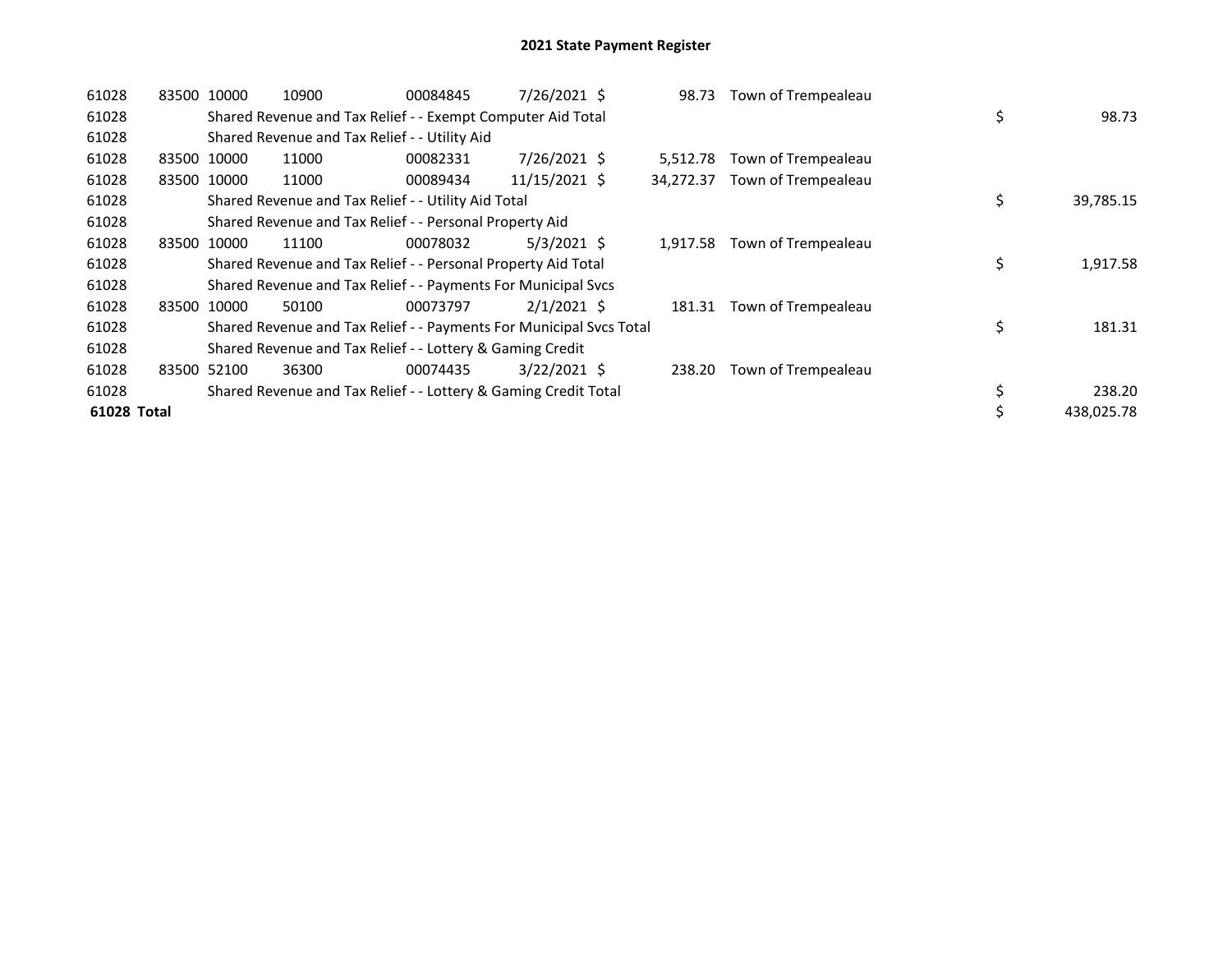| 61030 |             | Dept of Safety & Prof Services - - Fire Dues Distribution          |          |                |       |                          |    |            |
|-------|-------------|--------------------------------------------------------------------|----------|----------------|-------|--------------------------|----|------------|
| 61030 | 16500 10000 | 22500                                                              | 00041788 | 7/16/2021 \$   |       | 1,810.92 Town Of Unity   |    |            |
| 61030 |             | Dept of Safety & Prof Services - - Fire Dues Distribution Total    |          |                |       |                          | \$ | 1,810.92   |
| 61030 |             | Dept of Natural Resources - - Aids In Lieu Of Taxes - Gener        |          |                |       |                          |    |            |
| 61030 | 37000 10000 | 50300                                                              | 00459393 | $1/27/2021$ \$ |       | 1,018.40 Town Of Unity   |    |            |
| 61030 | 37000 10000 | 50300                                                              | 00459394 | $1/27/2021$ \$ |       | 4.27 Town Of Unity       |    |            |
| 61030 | 37000 10000 | 50300                                                              | 00476512 | $4/21/2021$ \$ | 40.53 | Town Of Unity            |    |            |
| 61030 | 37000 10000 | 50300                                                              | 00476514 | $4/21/2021$ \$ | 22.39 | Town Of Unity            |    |            |
| 61030 | 37000 10000 | 50300                                                              | 00476515 | 4/21/2021 \$   |       | 36.02 Town Of Unity      |    |            |
| 61030 |             | Dept of Natural Resources - - Aids In Lieu Of Taxes - Gener Total  |          |                |       |                          | \$ | 1,121.61   |
| 61030 |             | Dept of Natural Resources - - Seg Earned                           |          |                |       |                          |    |            |
| 61030 | 37000 21200 | 100SE                                                              | 00456070 | $1/12/2021$ \$ |       | 492.77 Town Of Unity     |    |            |
| 61030 |             | Dept of Natural Resources - - Seg Earned Total                     |          |                |       |                          | \$ | 492.77     |
| 61030 |             | Dept of Natural Resources - - Resaids - Cnty Forst, Cl & Mfl       |          |                |       |                          |    |            |
| 61030 | 37000 21200 | 57100                                                              | 00488472 | $6/14/2021$ \$ |       | 751.25 Town Of Unity     |    |            |
| 61030 |             | Dept of Natural Resources - - Resaids - Cnty Forst, CI & Mfl Total |          |                |       |                          | \$ | 751.25     |
| 61030 |             | Dept of Natural Resources - - Aids In Lieu Of Taxes - Sum S        |          |                |       |                          |    |            |
| 61030 | 37000 21200 | 57900                                                              | 00476513 | $4/21/2021$ \$ |       | 22.88 Town Of Unity      |    |            |
| 61030 |             | Dept of Natural Resources - - Aids In Lieu Of Taxes - Sum S Total  |          |                |       |                          | \$ | 22.88      |
| 61030 |             | WI Dept of Transportation - - Trns Aids To Mnc.-Sf                 |          |                |       |                          |    |            |
| 61030 | 39500 21100 | 19100                                                              | 00633236 | $1/4/2021$ \$  |       | 25,044.84 Town Of Unity  |    |            |
| 61030 | 39500 21100 | 19100                                                              | 00668843 | $4/5/2021$ \$  |       | 25,044.84 Town Of Unity  |    |            |
| 61030 | 39500 21100 | 19100                                                              | 00712331 | 7/6/2021 \$    |       | 25,044.84 Town Of Unity  |    |            |
| 61030 | 39500 21100 | 19100                                                              | 00752890 | 10/4/2021 \$   |       | 25,044.84 Town Of Unity  |    |            |
| 61030 |             | WI Dept of Transportation - - Trns Aids To Mnc.-Sf Total           |          |                |       |                          | \$ | 100,179.36 |
| 61030 |             | WI Dept of Transportation - - Loc Rd Imp Prg St Fd                 |          |                |       |                          |    |            |
| 61030 | 39500 21100 | 27800                                                              | 00785428 | 12/20/2021 \$  |       | 14,778.50 Town Of Unity  |    |            |
| 61030 |             | WI Dept of Transportation - - Loc Rd Imp Prg St Fd Total           |          |                |       |                          | \$ | 14,778.50  |
| 61030 |             | Commissioners of Public Lands - - Balsht Common School Fund        |          |                |       |                          |    |            |
| 61030 | 50700 37400 | 57700                                                              | 00003734 | 7/30/2021 \$   |       | 155,000.00 Town Of Unity |    |            |
| 61030 |             | Commissioners of Public Lands - - Balsht Common School Fund Total  |          |                |       |                          | \$ | 155,000.00 |
| 61030 |             | Department of Revenue - - Gifts And Grants                         |          |                |       |                          |    |            |
| 61030 | 56600 10000 | 12100                                                              | 00207631 | $6/25/2021$ \$ |       | 27,894.17 Town Of Unity  |    |            |
| 61030 |             | Department of Revenue - - Gifts And Grants Total                   |          |                |       |                          | \$ | 27,894.17  |
| 61030 |             | Shared Revenue and Tax Relief - - County And Municipal Aid         |          |                |       |                          |    |            |
| 61030 | 83500 10000 | 10500                                                              | 00082332 | 7/26/2021 \$   |       | 6,037.49 Town Of Unity   |    |            |
| 61030 | 83500 10000 | 10500                                                              | 00089435 | 11/15/2021 \$  |       | 34,212.42 Town Of Unity  |    |            |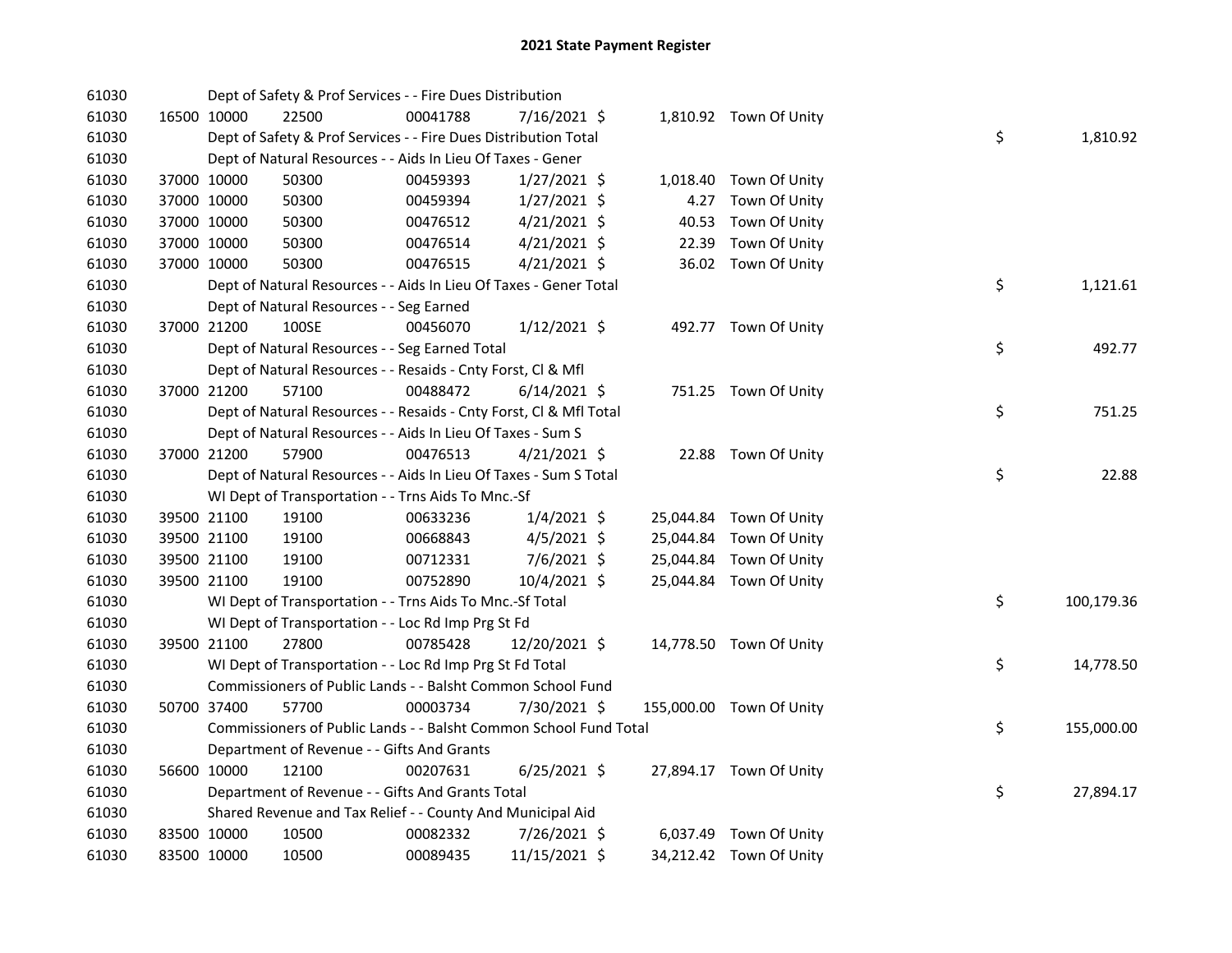| 61030       |             |       | Shared Revenue and Tax Relief - - County And Municipal Aid Total |               |        |                      | 40,249.91  |
|-------------|-------------|-------|------------------------------------------------------------------|---------------|--------|----------------------|------------|
| 61030       |             |       | Shared Revenue and Tax Relief - - Exempt Computer Aid            |               |        |                      |            |
| 61030       | 83500 10000 | 10900 | 00084846                                                         | 7/26/2021 \$  | 89.37  | Town Of Unity        |            |
| 61030       |             |       | Shared Revenue and Tax Relief - - Exempt Computer Aid Total      |               |        |                      | 89.37      |
| 61030       |             |       | Shared Revenue and Tax Relief - - Utility Aid                    |               |        |                      |            |
| 61030       | 83500 10000 | 11000 | 00082332                                                         | 7/26/2021 \$  |        | 106.34 Town Of Unity |            |
| 61030       | 83500 10000 | 11000 | 00089435                                                         | 11/15/2021 \$ |        | 634.38 Town Of Unity |            |
| 61030       |             |       | Shared Revenue and Tax Relief - - Utility Aid Total              |               |        |                      | 740.72     |
| 61030       |             |       | Shared Revenue and Tax Relief - - Personal Property Aid          |               |        |                      |            |
| 61030       | 83500 10000 | 11100 | 00078033                                                         | $5/3/2021$ \$ | 924.24 | Town Of Unity        |            |
| 61030       |             |       | Shared Revenue and Tax Relief - - Personal Property Aid Total    |               |        |                      | 924.24     |
| 61030 Total |             |       |                                                                  |               |        |                      | 344.055.70 |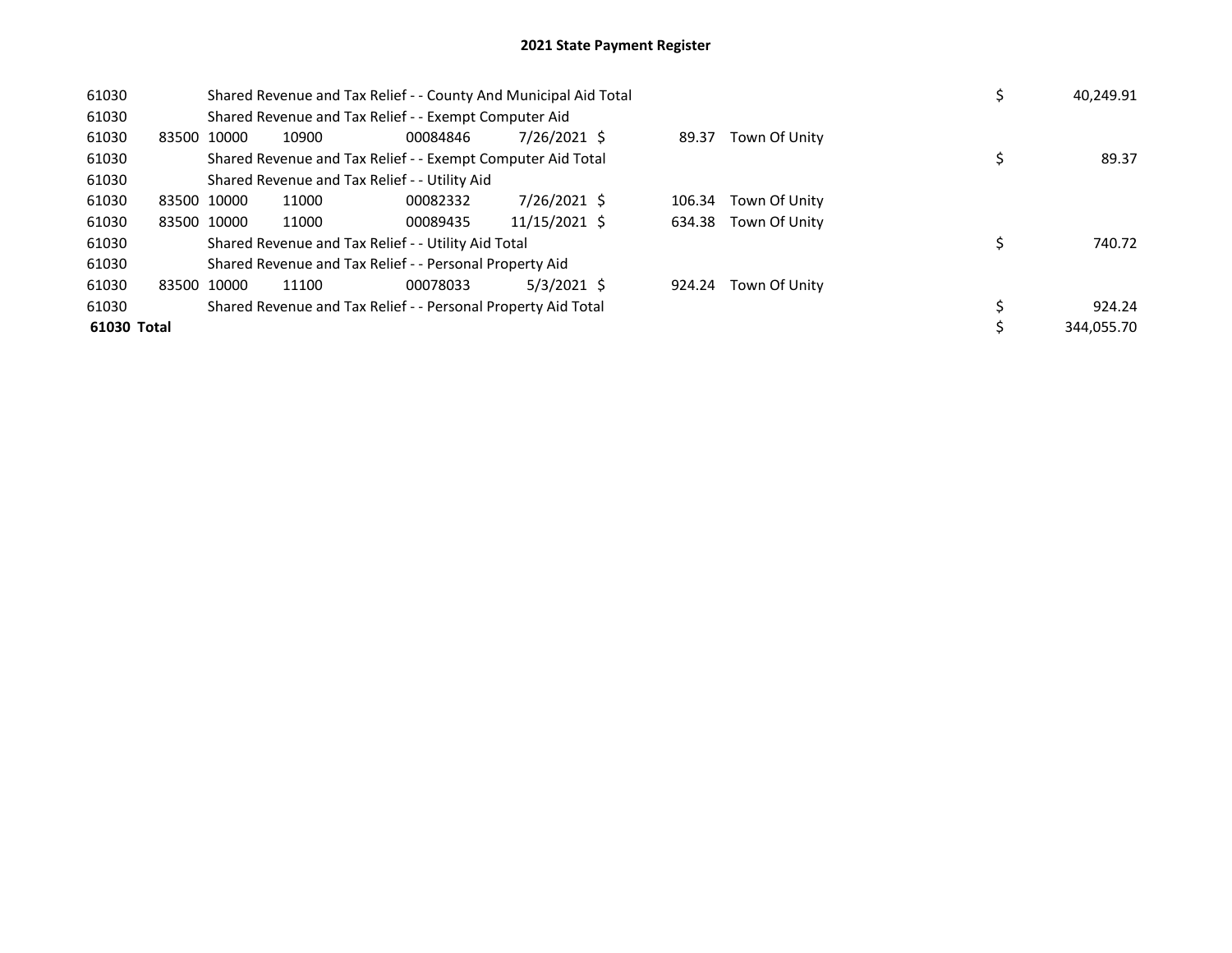| 61121 |             | Dept of Safety & Prof Services - - Fire Dues Distribution          |          |                |          |                             |    |            |
|-------|-------------|--------------------------------------------------------------------|----------|----------------|----------|-----------------------------|----|------------|
| 61121 | 16500 10000 | 22500                                                              | 00041772 | 7/16/2021 \$   |          | 1,715.48 Village Of Eleva   |    |            |
| 61121 |             | Dept of Safety & Prof Services - - Fire Dues Distribution Total    |          |                |          |                             | \$ | 1,715.48   |
| 61121 |             | Dept of Natural Resources - - Aids In Lieu Of Taxes - Gener        |          |                |          |                             |    |            |
| 61121 | 37000 10000 | 50300                                                              | 00475426 | $4/21/2021$ \$ |          | 41.79 Village Of Eleva      |    |            |
| 61121 |             | Dept of Natural Resources - - Aids In Lieu Of Taxes - Gener Total  |          |                |          |                             | \$ | 41.79      |
| 61121 |             | Dept of Natural Resources - - Rec & Resource Aids, Fed             |          |                |          |                             |    |            |
| 61121 | 37000 21200 | 58300                                                              | 00482648 | $5/20/2021$ \$ |          | 754.22 Village Of Eleva     |    |            |
| 61121 |             | Dept of Natural Resources - - Rec & Resource Aids, Fed Total       |          |                |          |                             | \$ | 754.22     |
| 61121 |             | Dept of Natural Resources - - Fin Asst For Responsible Units       |          |                |          |                             |    |            |
| 61121 | 37000 27400 | 67000                                                              | 00485138 | $6/1/2021$ \$  |          | 4,796.86 Village Of Eleva   |    |            |
| 61121 |             | Dept of Natural Resources - - Fin Asst For Responsible Units Total |          |                |          |                             | \$ | 4,796.86   |
| 61121 |             | WI Dept of Transportation - - Trns Aids To Mnc.-Sf                 |          |                |          |                             |    |            |
| 61121 | 39500 21100 | 19100                                                              | 00633237 | $1/4/2021$ \$  |          | 9,256.78 Village Of Eleva   |    |            |
| 61121 | 39500 21100 | 19100                                                              | 00668844 | $4/5/2021$ \$  | 9,256.78 | Village Of Eleva            |    |            |
| 61121 | 39500 21100 | 19100                                                              | 00712332 | 7/6/2021 \$    | 9,256.78 | Village Of Eleva            |    |            |
| 61121 | 39500 21100 | 19100                                                              | 00752891 | 10/4/2021 \$   | 9,256.79 | Village Of Eleva            |    |            |
| 61121 |             | WI Dept of Transportation - - Trns Aids To Mnc.-Sf Total           |          |                |          |                             | \$ | 37,027.13  |
| 61121 |             | Department of Justice - - Officer training reimbursement           |          |                |          |                             |    |            |
| 61121 | 45500 10000 | 21400                                                              | 00105019 | 11/15/2021 \$  |          | 160.00 Village Of Eleva     |    |            |
| 61121 |             | Department of Justice - - Officer training reimbursement Total     |          |                |          |                             | \$ | 160.00     |
| 61121 |             | Department of Revenue - - Gifts And Grants                         |          |                |          |                             |    |            |
| 61121 | 56600 10000 | 12100                                                              | 00209553 | 7/13/2021 \$   |          | 34,802.29 Village Of Eleva  |    |            |
| 61121 |             | Department of Revenue - - Gifts And Grants Total                   |          |                |          |                             | \$ | 34,802.29  |
| 61121 |             | Shared Revenue and Tax Relief - - County And Municipal Aid         |          |                |          |                             |    |            |
| 61121 | 83500 10000 | 10500                                                              | 00082333 | 7/26/2021 \$   |          | 24,645.93 Village Of Eleva  |    |            |
| 61121 | 83500 10000 | 10500                                                              | 00089436 | 11/15/2021 \$  |          | 139,660.29 Village Of Eleva |    |            |
| 61121 |             | Shared Revenue and Tax Relief - - County And Municipal Aid Total   |          |                |          |                             | \$ | 164,306.22 |
| 61121 |             | Shared Revenue and Tax Relief - - Exempt Computer Aid              |          |                |          |                             |    |            |
| 61121 | 83500 10000 | 10900                                                              | 00084847 | 7/26/2021 \$   |          | 217.20 Village Of Eleva     |    |            |
| 61121 |             | Shared Revenue and Tax Relief - - Exempt Computer Aid Total        |          |                |          |                             | \$ | 217.20     |
| 61121 |             | Shared Revenue and Tax Relief - - Utility Aid                      |          |                |          |                             |    |            |
| 61121 | 83500 10000 | 11000                                                              | 00082333 | 7/26/2021 \$   |          | 0.88 Village Of Eleva       |    |            |
| 61121 | 83500 10000 | 11000                                                              | 00089436 | 11/15/2021 \$  |          | 15.87 Village Of Eleva      |    |            |
| 61121 |             | Shared Revenue and Tax Relief - - Utility Aid Total                |          |                |          |                             | \$ | 16.75      |
| 61121 |             | Shared Revenue and Tax Relief - - Personal Property Aid            |          |                |          |                             |    |            |
| 61121 | 83500 10000 | 11100                                                              | 00078034 | $5/3/2021$ \$  |          | 611.91 Village Of Eleva     |    |            |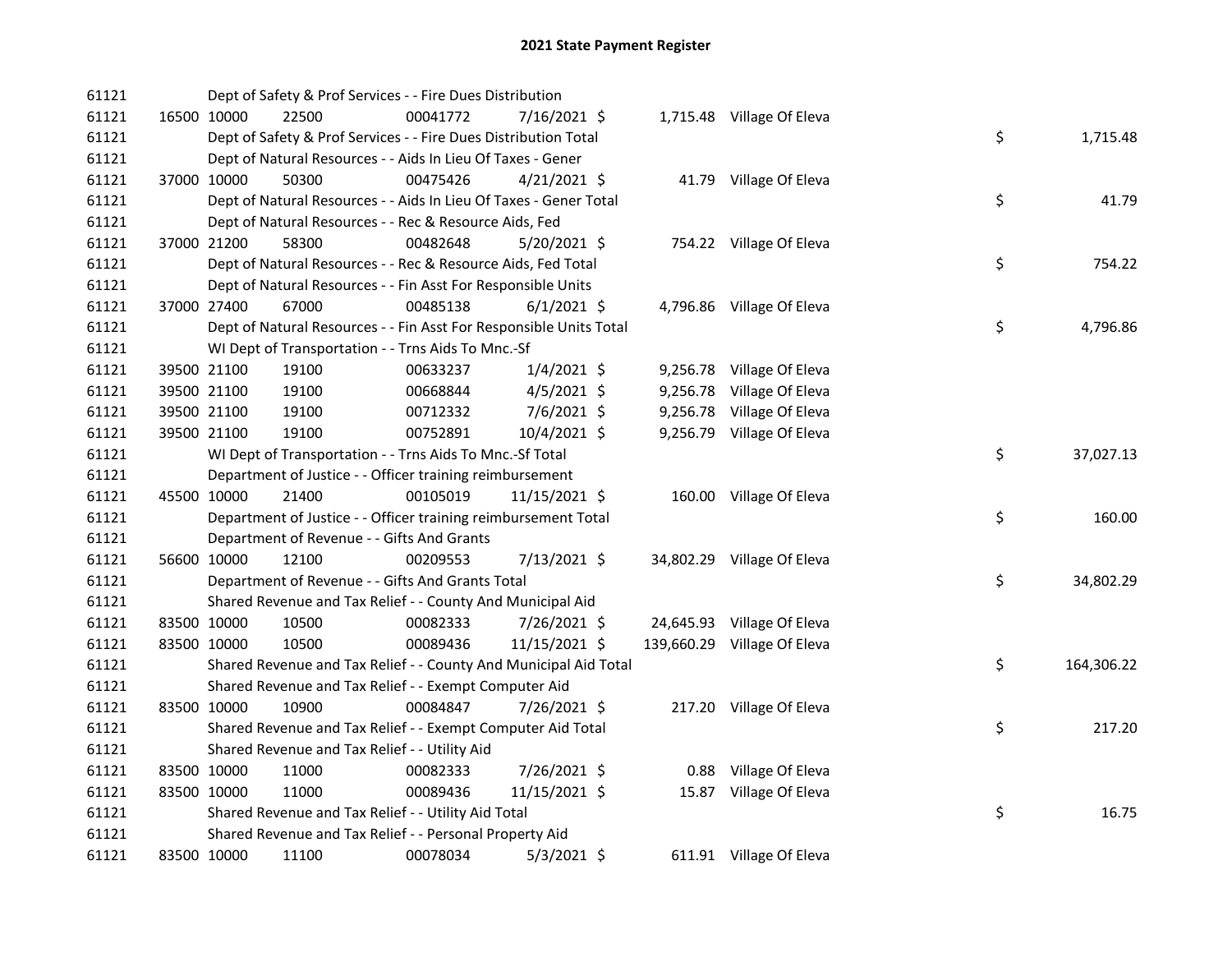| 61121       | Shared Revenue and Tax Relief - - Personal Property Aid Total | 611.91     |
|-------------|---------------------------------------------------------------|------------|
| 61121 Total |                                                               | 244,449.85 |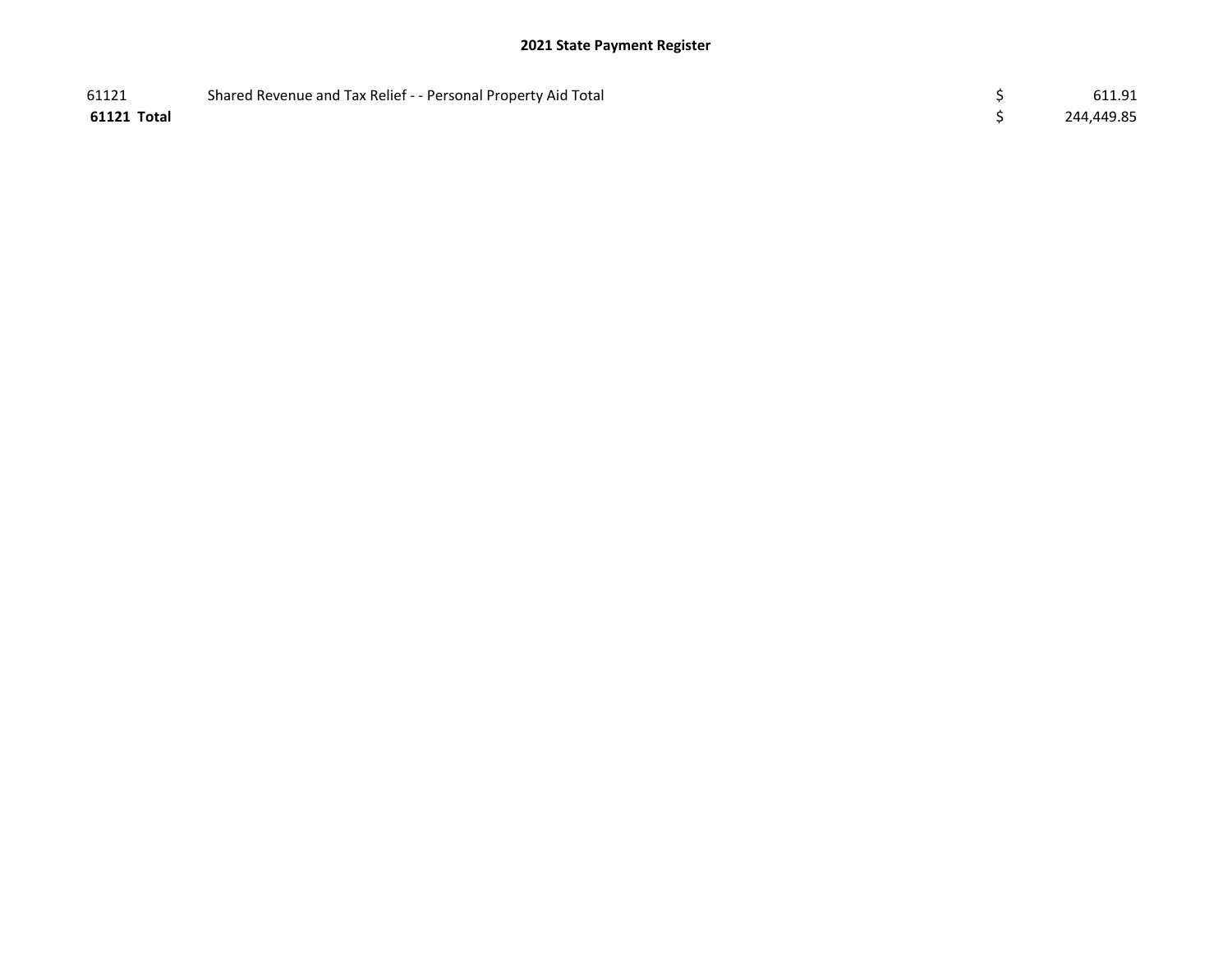| 61122       | Dept of Safety & Prof Services - - Fire Dues Distribution            |          |                |  |                               |    |            |
|-------------|----------------------------------------------------------------------|----------|----------------|--|-------------------------------|----|------------|
| 61122       | 16500 10000<br>22500                                                 | 00041774 | 7/16/2021 \$   |  | 1,542.34 Village Of Ettrick   |    |            |
| 61122       | Dept of Safety & Prof Services - - Fire Dues Distribution Total      |          |                |  |                               | \$ | 1,542.34   |
| 61122       | Dept of Natural Resources - - Fin Asst For Responsible Units         |          |                |  |                               |    |            |
| 61122       | 37000 27400<br>67000                                                 | 00483598 | $5/21/2021$ \$ |  | 3,218.38 Village Of Ettrick   |    |            |
| 61122       | Dept of Natural Resources - - Fin Asst For Responsible Units Total   |          |                |  |                               | \$ | 3,218.38   |
| 61122       | WI Dept of Transportation - - Trns Aids To Mnc.-Sf                   |          |                |  |                               |    |            |
| 61122       | 39500 21100<br>19100                                                 | 00633238 | $1/4/2021$ \$  |  | 3,271.01 Village Of Ettrick   |    |            |
| 61122       | 39500 21100<br>19100                                                 | 00668845 | $4/5/2021$ \$  |  | 3,271.01 Village Of Ettrick   |    |            |
| 61122       | 39500 21100<br>19100                                                 | 00712333 | 7/6/2021 \$    |  | 3,271.01 Village Of Ettrick   |    |            |
| 61122       | 39500 21100<br>19100                                                 | 00752892 | 10/4/2021 \$   |  | 3,271.02 Village Of Ettrick   |    |            |
| 61122       | WI Dept of Transportation - - Trns Aids To Mnc.-Sf Total             |          |                |  |                               | \$ | 13,084.05  |
| 61122       | Department of Administration - - Hv Trans Ln Annual Impact Fee       |          |                |  |                               |    |            |
| 61122       | 17400<br>50500 10000                                                 | 00144530 | $5/3/2021$ \$  |  | 11.00 Village Of Ettrick      |    |            |
| 61122       | Department of Administration - - Hv Trans Ln Annual Impact Fee Total |          |                |  |                               | \$ | 11.00      |
| 61122       | Elections Commission - - General Program Ops, GPR                    |          |                |  |                               |    |            |
| 61122       | 51000 10000<br>10100                                                 | 00005171 | $1/11/2021$ \$ |  | 131.55 Village Of Ettrick     |    |            |
| 61122       | Elections Commission - - General Program Ops, GPR Total              |          |                |  |                               | \$ | 131.55     |
| 61122       | Department of Revenue - - Gifts And Grants                           |          |                |  |                               |    |            |
| 61122       | 12100<br>56600 10000                                                 | 00209554 | 7/13/2021 \$   |  | 27,161.49 Village Of Ettrick  |    |            |
| 61122       | Department of Revenue - - Gifts And Grants Total                     |          |                |  |                               | \$ | 27,161.49  |
| 61122       | Shared Revenue and Tax Relief - - County And Municipal Aid           |          |                |  |                               |    |            |
| 61122       | 83500 10000<br>10500                                                 | 00082334 | 7/26/2021 \$   |  | 18,870.08 Village Of Ettrick  |    |            |
| 61122       | 83500 10000<br>10500                                                 | 00089437 | 11/15/2021 \$  |  | 106,930.47 Village Of Ettrick |    |            |
| 61122       | Shared Revenue and Tax Relief - - County And Municipal Aid Total     |          |                |  |                               | \$ | 125,800.55 |
| 61122       | Shared Revenue and Tax Relief - - Exempt Computer Aid                |          |                |  |                               |    |            |
| 61122       | 83500 10000<br>10900                                                 | 00084848 | 7/26/2021 \$   |  | 135.10 Village Of Ettrick     |    |            |
| 61122       | Shared Revenue and Tax Relief - - Exempt Computer Aid Total          |          |                |  |                               | \$ | 135.10     |
| 61122       | Shared Revenue and Tax Relief - - Personal Property Aid              |          |                |  |                               |    |            |
| 61122       | 83500 10000<br>11100                                                 | 00078035 | $5/3/2021$ \$  |  | 559.84 Village Of Ettrick     |    |            |
| 61122       | Shared Revenue and Tax Relief - - Personal Property Aid Total        |          |                |  |                               | \$ | 559.84     |
| 61122       | Shared Revenue and Tax Relief - - Lottery & Gaming Credit            |          |                |  |                               |    |            |
| 61122       | 83500 52100<br>36300                                                 | 00074436 | 3/22/2021 \$   |  | 1,174.68 Village Of Ettrick   |    |            |
| 61122       | Shared Revenue and Tax Relief - - Lottery & Gaming Credit Total      |          |                |  |                               | \$ | 1,174.68   |
| 61122 Total |                                                                      |          |                |  |                               | \$ | 172,818.98 |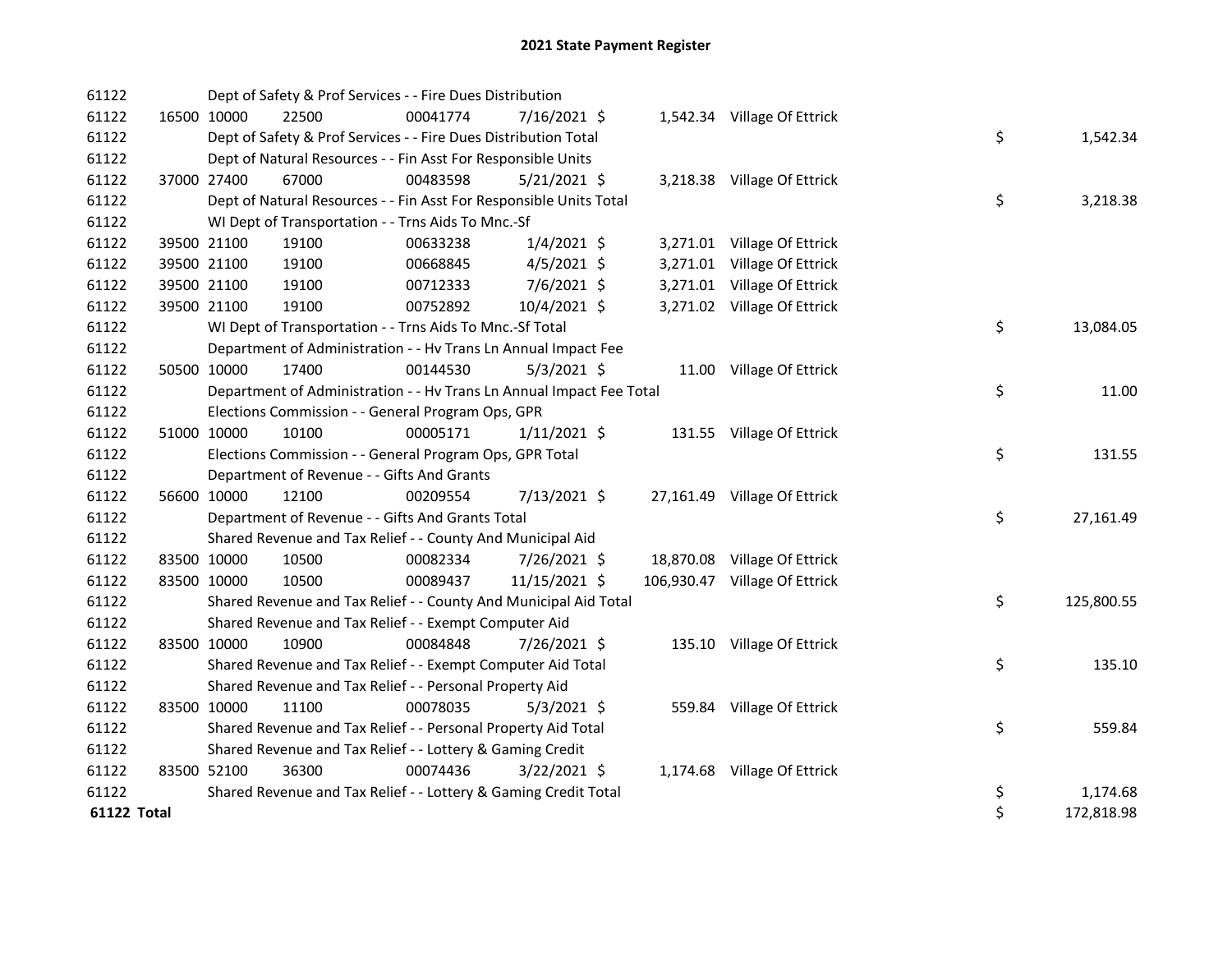| 61173       |             | Dept of Safety & Prof Services - - Fire Dues Distribution          |          |                |           |                                   |    |            |
|-------------|-------------|--------------------------------------------------------------------|----------|----------------|-----------|-----------------------------------|----|------------|
| 61173       | 16500 10000 | 22500                                                              | 00041781 | 7/16/2021 \$   |           | 918.25 Village Of Pigeon Falls    |    |            |
| 61173       |             | Dept of Safety & Prof Services - - Fire Dues Distribution Total    |          |                |           |                                   | \$ | 918.25     |
| 61173       |             | Dept of Natural Resources - - Resaids - Fire Suppress Grant        |          |                |           |                                   |    |            |
| 61173       | 37000 21200 | 54500                                                              | 00473826 | $4/19/2021$ \$ |           | 9,826.93 Village Of Pigeon Falls  |    |            |
| 61173       |             | Dept of Natural Resources - - Resaids - Fire Suppress Grant Total  |          |                |           |                                   | \$ | 9,826.93   |
| 61173       |             | Dept of Natural Resources - - Fin Asst For Responsible Units       |          |                |           |                                   |    |            |
| 61173       | 37000 27400 | 67000                                                              | 00483730 | $5/21/2021$ \$ |           | 509.58 Village Of Pigeon Falls    |    |            |
| 61173       |             | Dept of Natural Resources - - Fin Asst For Responsible Units Total |          |                |           |                                   | \$ | 509.58     |
| 61173       |             | WI Dept of Transportation - - Trns Aids To Mnc.-Sf                 |          |                |           |                                   |    |            |
| 61173       | 39500 21100 | 19100                                                              | 00633239 | $1/4/2021$ \$  | 3,052.66  | Village Of Pigeon Falls           |    |            |
| 61173       | 39500 21100 | 19100                                                              | 00668846 | $4/5/2021$ \$  | 3,052.66  | Village Of Pigeon Falls           |    |            |
| 61173       | 39500 21100 | 19100                                                              | 00712334 | 7/6/2021 \$    | 3,052.66  | Village Of Pigeon Falls           |    |            |
| 61173       | 39500 21100 | 19100                                                              | 00752893 | 10/4/2021 \$   |           | 3,052.69 Village Of Pigeon Falls  |    |            |
| 61173       |             | WI Dept of Transportation - - Trns Aids To Mnc.-Sf Total           |          |                |           |                                   | \$ | 12,210.67  |
| 61173       |             | Department of Revenue - - Gifts And Grants                         |          |                |           |                                   |    |            |
| 61173       | 56600 10000 | 12100                                                              | 00207632 | $6/25/2021$ \$ |           | 20,933.71 Village Of Pigeon Falls |    |            |
| 61173       |             | Department of Revenue - - Gifts And Grants Total                   |          |                |           |                                   | \$ | 20,933.71  |
| 61173       |             | Shared Revenue and Tax Relief - - County And Municipal Aid         |          |                |           |                                   |    |            |
| 61173       | 83500 10000 | 10500                                                              | 00082335 | 7/26/2021 \$   | 13,440.44 | Village Of Pigeon Falls           |    |            |
| 61173       | 83500 10000 | 10500                                                              | 00089438 | 11/15/2021 \$  | 76,162.49 | Village Of Pigeon Falls           |    |            |
| 61173       |             | Shared Revenue and Tax Relief - - County And Municipal Aid Total   |          |                |           |                                   | \$ | 89,602.93  |
| 61173       |             | Shared Revenue and Tax Relief - - Exempt Computer Aid              |          |                |           |                                   |    |            |
| 61173       | 83500 10000 | 10900                                                              | 00084849 | 7/26/2021 \$   |           | 241.11 Village Of Pigeon Falls    |    |            |
| 61173       |             | Shared Revenue and Tax Relief - - Exempt Computer Aid Total        |          |                |           |                                   | \$ | 241.11     |
| 61173       |             | Shared Revenue and Tax Relief - - Personal Property Aid            |          |                |           |                                   |    |            |
| 61173       | 83500 10000 | 11100                                                              | 00078036 | $5/3/2021$ \$  |           | 618.80 Village Of Pigeon Falls    |    |            |
| 61173       |             | Shared Revenue and Tax Relief - - Personal Property Aid Total      |          |                |           |                                   | \$ | 618.80     |
| 61173 Total |             |                                                                    |          |                |           |                                   | \$ | 134,861.98 |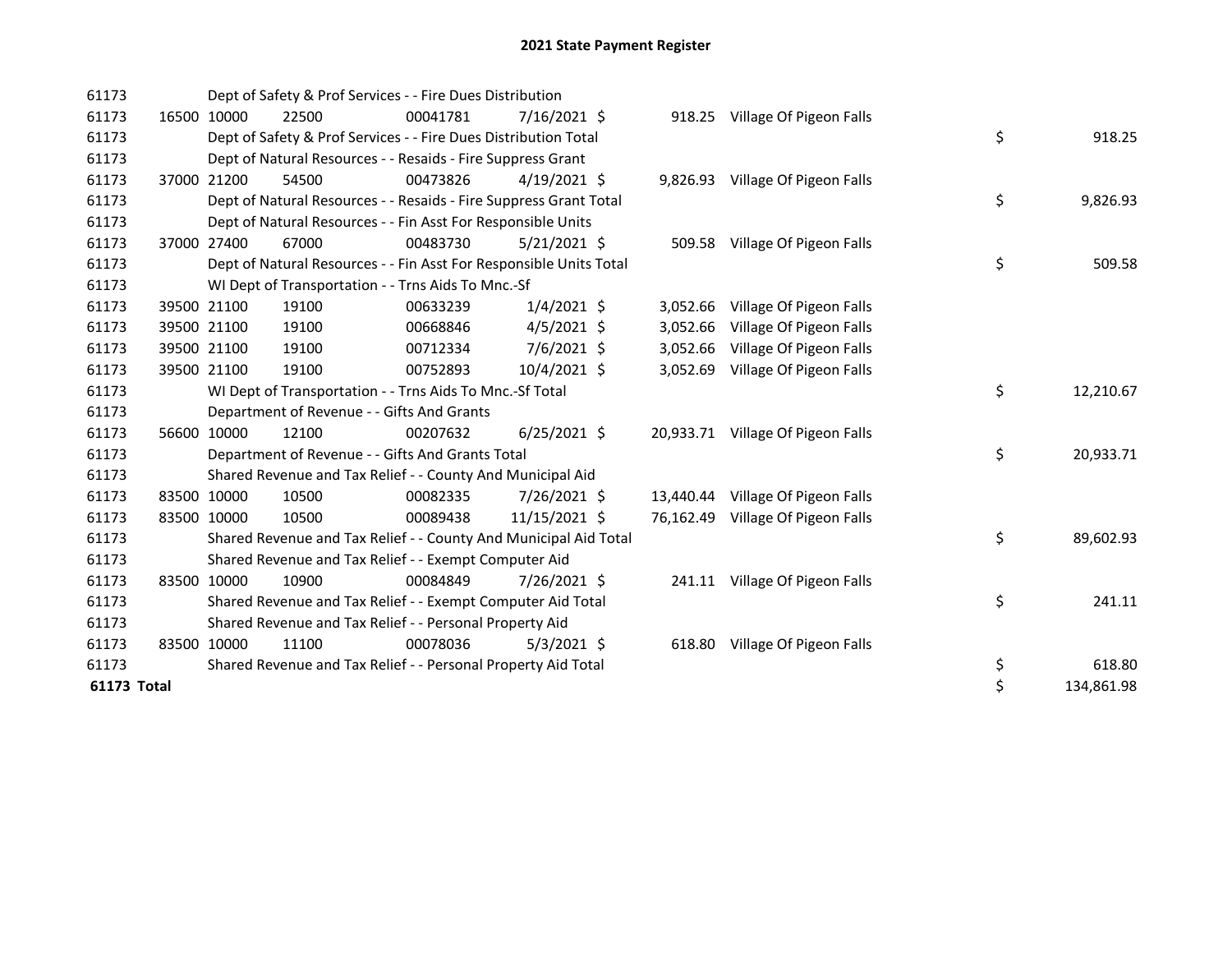| 61181 |             | Dept of Safety & Prof Services - - Fire Dues Distribution             |          |                |           |                             |    |            |
|-------|-------------|-----------------------------------------------------------------------|----------|----------------|-----------|-----------------------------|----|------------|
| 61181 | 16500 10000 | 22500                                                                 | 00041784 | 7/16/2021 \$   |           | 2,885.11 Village Of Strum   |    |            |
| 61181 |             | Dept of Safety & Prof Services - - Fire Dues Distribution Total       |          |                |           |                             | \$ | 2,885.11   |
| 61181 |             | Dept of Natural Resources - - Aids In Lieu Of Taxes - Gener           |          |                |           |                             |    |            |
| 61181 | 37000 10000 | 50300                                                                 | 00476668 | $4/21/2021$ \$ |           | 79.99 Village Of Strum      |    |            |
| 61181 |             | Dept of Natural Resources - - Aids In Lieu Of Taxes - Gener Total     |          |                |           |                             | \$ | 79.99      |
| 61181 |             | Dept of Natural Resources - - Fin Asst For Responsible Units          |          |                |           |                             |    |            |
| 61181 | 37000 27400 | 67000                                                                 | 00483662 | $5/21/2021$ \$ |           | 7,090.65 Village Of Strum   |    |            |
| 61181 |             | Dept of Natural Resources - - Fin Asst For Responsible Units Total    |          |                |           |                             | \$ | 7,090.65   |
| 61181 |             | WI Dept of Transportation - - Trns Aids To Mnc.-Sf                    |          |                |           |                             |    |            |
| 61181 | 39500 21100 | 19100                                                                 | 00633240 | $1/4/2021$ \$  |           | 14,975.94 Village Of Strum  |    |            |
| 61181 | 39500 21100 | 19100                                                                 | 00668847 | $4/5/2021$ \$  | 14,975.94 | Village Of Strum            |    |            |
| 61181 | 39500 21100 | 19100                                                                 | 00712335 | $7/6/2021$ \$  |           | 14,975.94 Village Of Strum  |    |            |
| 61181 | 39500 21100 | 19100                                                                 | 00752894 | 10/4/2021 \$   |           | 14,975.96 Village Of Strum  |    |            |
| 61181 |             | WI Dept of Transportation - - Trns Aids To Mnc.-Sf Total              |          |                |           |                             | \$ | 59,903.78  |
| 61181 |             | Department of Justice - - Officer training reimbursement              |          |                |           |                             |    |            |
| 61181 | 45500 10000 | 21400                                                                 | 00106106 | 11/29/2021 \$  |           | 640.00 Village Of Strum     |    |            |
| 61181 |             | Department of Justice - - Officer training reimbursement Total        |          |                |           |                             | \$ | 640.00     |
| 61181 |             | Elections Commission - - General Program Ops, GPR                     |          |                |           |                             |    |            |
| 61181 | 51000 10000 | 10100                                                                 | 00005187 | $1/11/2021$ \$ |           | 152.90 Village Of Strum     |    |            |
| 61181 |             | Elections Commission - - General Program Ops, GPR Total               |          |                |           |                             | \$ | 152.90     |
| 61181 |             | Department of Revenue - - Gifts And Grants                            |          |                |           |                             |    |            |
| 61181 | 56600 10000 | 12100                                                                 | 00207633 | 6/25/2021 \$   |           | 57,044.36 Village Of Strum  |    |            |
| 61181 |             | Department of Revenue - - Gifts And Grants Total                      |          |                |           |                             | \$ | 57,044.36  |
| 61181 |             | Shared Revenue and Tax Relief - - Expenditure Restraint Program       |          |                |           |                             |    |            |
| 61181 | 83500 10000 | 10100                                                                 | 00082336 | 7/26/2021 \$   |           | 2,042.31 Village Of Strum   |    |            |
| 61181 |             | Shared Revenue and Tax Relief - - Expenditure Restraint Program Total |          |                |           |                             | \$ | 2,042.31   |
| 61181 |             | Shared Revenue and Tax Relief - - County And Municipal Aid            |          |                |           |                             |    |            |
| 61181 | 83500 10000 | 10500                                                                 | 00082336 | 7/26/2021 \$   |           | 41,901.26 Village Of Strum  |    |            |
| 61181 | 83500 10000 | 10500                                                                 | 00089439 | 11/15/2021 \$  |           | 237,440.46 Village Of Strum |    |            |
| 61181 |             | Shared Revenue and Tax Relief - - County And Municipal Aid Total      |          |                |           |                             | \$ | 279,341.72 |
| 61181 |             | Shared Revenue and Tax Relief - - Exempt Computer Aid                 |          |                |           |                             |    |            |
| 61181 | 83500 10000 | 10900                                                                 | 00084850 | $7/26/2021$ \$ |           | 360.62 Village Of Strum     |    |            |
| 61181 |             | Shared Revenue and Tax Relief - - Exempt Computer Aid Total           |          |                |           |                             | \$ | 360.62     |
| 61181 |             | Shared Revenue and Tax Relief - - Utility Aid                         |          |                |           |                             |    |            |
| 61181 | 83500 10000 | 11000                                                                 | 00082336 | 7/26/2021 \$   |           | 0.92 Village Of Strum       |    |            |
| 61181 | 83500 10000 | 11000                                                                 | 00089439 | 11/15/2021 \$  |           | 16.07 Village Of Strum      |    |            |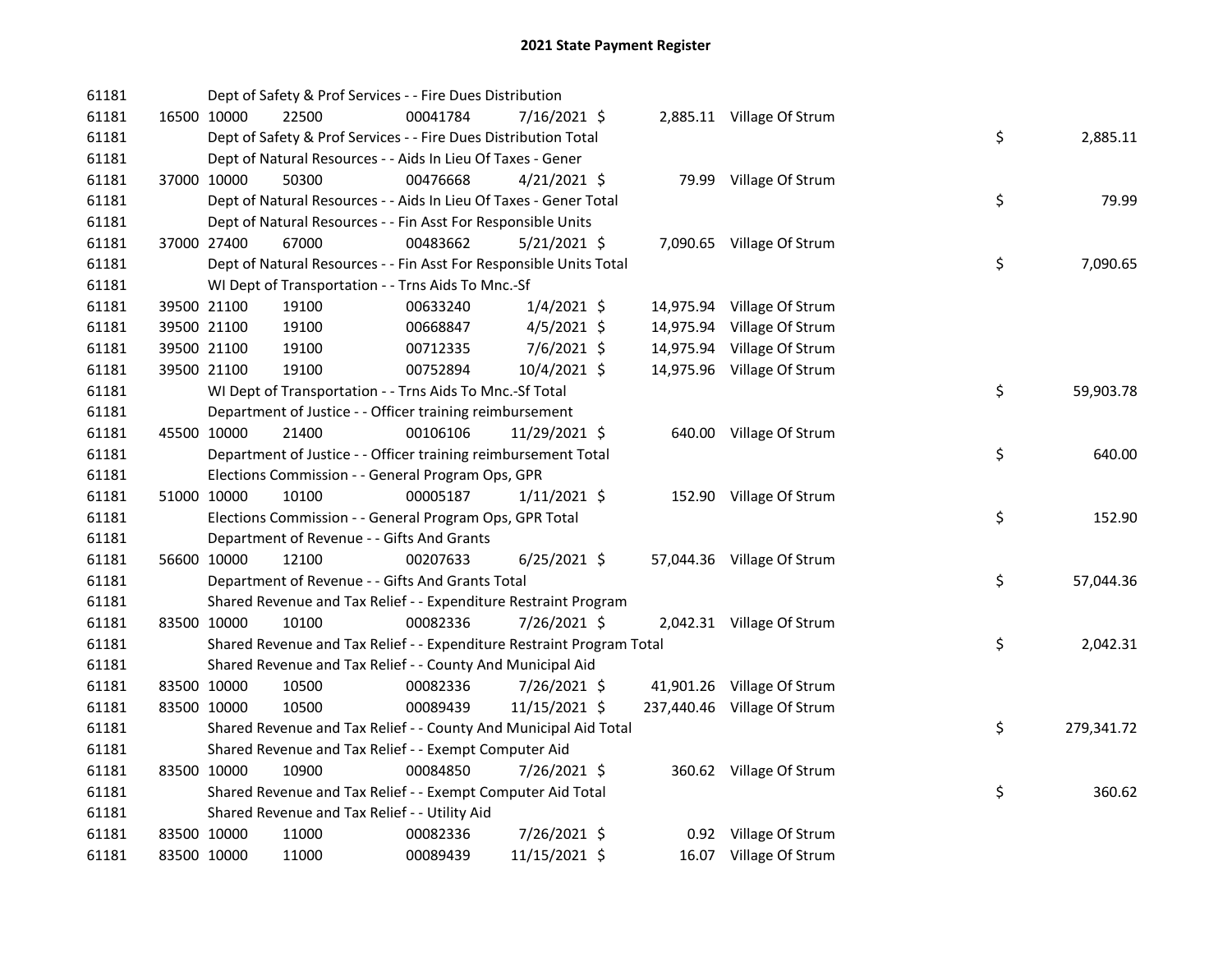| 61181       | Shared Revenue and Tax Relief - - Utility Aid Total     |       | 16.99                                                         |             |  |                         |  |            |  |  |  |
|-------------|---------------------------------------------------------|-------|---------------------------------------------------------------|-------------|--|-------------------------|--|------------|--|--|--|
| 61181       | Shared Revenue and Tax Relief - - Personal Property Aid |       |                                                               |             |  |                         |  |            |  |  |  |
| 61181       | 83500 10000                                             | 11100 | 00078037                                                      | 5/3/2021 \$ |  | 490.85 Village Of Strum |  |            |  |  |  |
| 61181       |                                                         |       | Shared Revenue and Tax Relief - - Personal Property Aid Total |             |  |                         |  | 490.85     |  |  |  |
| 61181 Total |                                                         |       |                                                               |             |  |                         |  | 410.049.28 |  |  |  |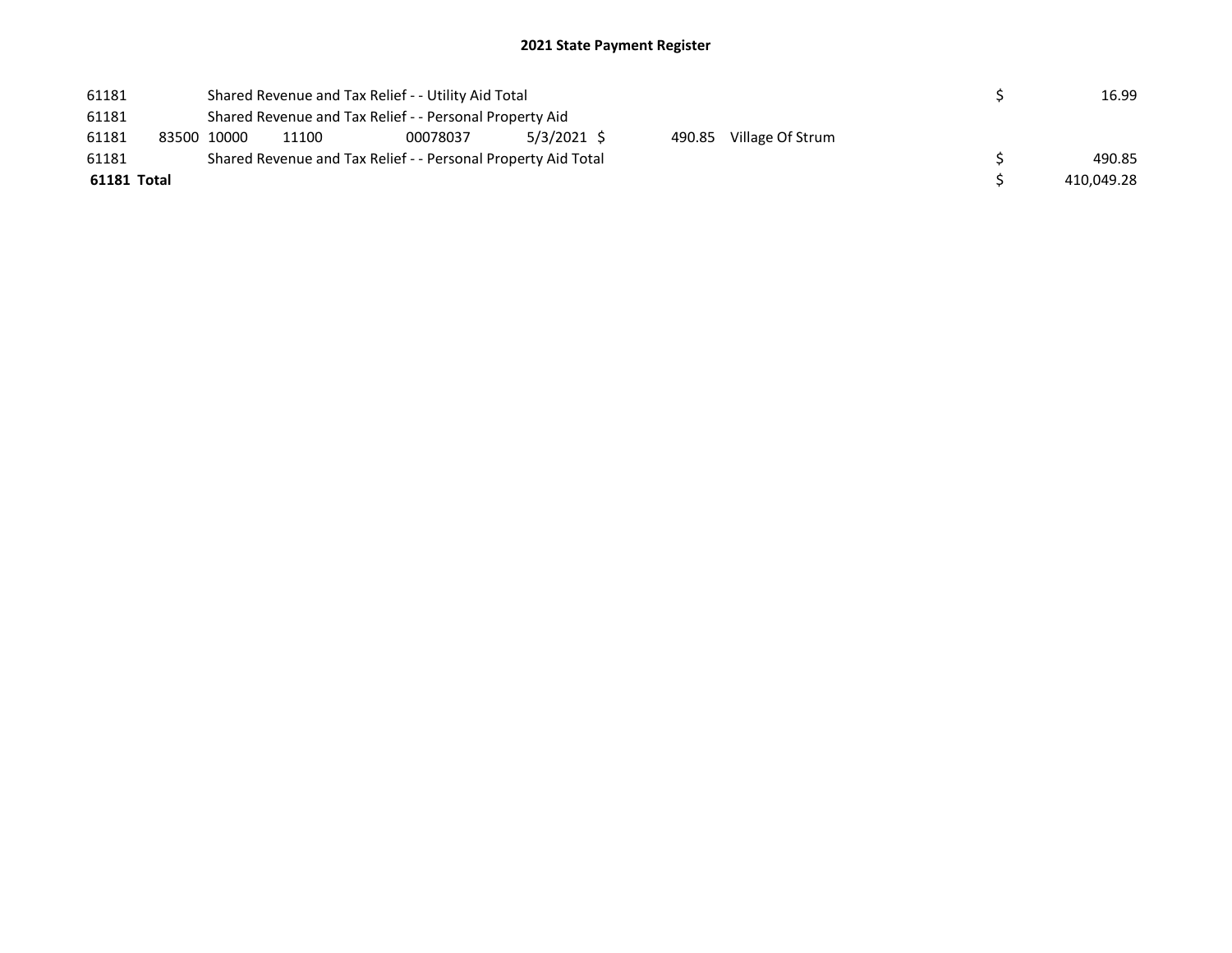| 61186 |             | Dept of Safety & Prof Services - - Fire Dues Distribution         |          |                |          |                                 |                |
|-------|-------------|-------------------------------------------------------------------|----------|----------------|----------|---------------------------------|----------------|
| 61186 | 16500 10000 | 22500                                                             | 00041787 | 7/16/2021 \$   |          | 6,283.61 Village Of Trempealeau |                |
| 61186 |             | Dept of Safety & Prof Services - - Fire Dues Distribution Total   |          |                |          |                                 | \$<br>6,283.61 |
| 61186 |             | Dept of Natural Resources - - Aids In Lieu Of Taxes - Gener       |          |                |          |                                 |                |
| 61186 | 37000 10000 | 50300                                                             | 00459397 | $1/27/2021$ \$ | 1,353.51 | Village Of Trempealeau          |                |
| 61186 | 37000 10000 | 50300                                                             | 00476604 | $4/21/2021$ \$ |          | 73.62 Village Of Trempealeau    |                |
| 61186 |             | Dept of Natural Resources - - Aids In Lieu Of Taxes - Gener Total |          |                |          |                                 | \$<br>1,427.13 |
| 61186 |             | Dept of Natural Resources - - Gen Program Ops-State Funds         |          |                |          |                                 |                |
| 61186 | 37000 21200 | 16100                                                             | 00459151 | $1/27/2021$ \$ | 23.60    | Village Of Trempealeau          |                |
| 61186 | 37000 21200 | 16100                                                             | 00459153 | $1/27/2021$ \$ | 22.20    | Village Of Trempealeau          |                |
| 61186 | 37000 21200 | 16100                                                             | 00459154 | 1/27/2021 \$   | 63.66    | Village Of Trempealeau          |                |
| 61186 | 37000 21200 | 16100                                                             | 00464705 | 2/26/2021 \$   | 22.20    | Village Of Trempealeau          |                |
| 61186 | 37000 21200 | 16100                                                             | 00464710 | 2/26/2021 \$   | 22.98    | Village Of Trempealeau          |                |
| 61186 | 37000 21200 | 16100                                                             | 00464712 | 2/26/2021 \$   | 68.41    | Village Of Trempealeau          |                |
| 61186 | 37000 21200 | 16100                                                             | 00469664 | 3/24/2021 \$   | 22.20    | Village Of Trempealeau          |                |
| 61186 | 37000 21200 | 16100                                                             | 00469665 | 3/24/2021 \$   | 20.50    | Village Of Trempealeau          |                |
| 61186 | 37000 21200 | 16100                                                             | 00469666 | 3/24/2021 \$   | 64.45    | Village Of Trempealeau          |                |
| 61186 | 37000 21200 | 16100                                                             | 00474948 | $4/21/2021$ \$ | 20.49    | Village Of Trempealeau          |                |
| 61186 | 37000 21200 | 16100                                                             | 00474950 | 4/21/2021 \$   | 58.63    | Village Of Trempealeau          |                |
| 61186 | 37000 21200 | 16100                                                             | 00474952 | $4/21/2021$ \$ | 22.20    | Village Of Trempealeau          |                |
| 61186 | 37000 21200 | 16100                                                             | 00482518 | 5/20/2021 \$   | 28.95    | Village Of Trempealeau          |                |
| 61186 | 37000 21200 | 16100                                                             | 00482523 | 5/20/2021 \$   | 70.32    | Village Of Trempealeau          |                |
| 61186 | 37000 21200 | 16100                                                             | 00482527 | 5/20/2021 \$   | 19.04    | Village Of Trempealeau          |                |
| 61186 | 37000 21200 | 16100                                                             | 00498513 | 7/21/2021 \$   | 35.55    | Village Of Trempealeau          |                |
| 61186 | 37000 21200 | 16100                                                             | 00498515 | 7/26/2021 \$   | 146.46   | Village Of Trempealeau          |                |
| 61186 | 37000 21200 | 16100                                                             | 00498517 | 7/21/2021 \$   | 44.62    | Village Of Trempealeau          |                |
| 61186 | 37000 21200 | 16100                                                             | 00504063 | 8/19/2021 \$   | 17.75    | Village Of Trempealeau          |                |
| 61186 | 37000 21200 | 16100                                                             | 00504066 | 8/19/2021 \$   | 22.20    | Village Of Trempealeau          |                |
| 61186 | 37000 21200 | 16100                                                             | 00504068 | 8/19/2021 \$   | 142.44   | Village Of Trempealeau          |                |
| 61186 | 37000 21200 | 16100                                                             | 00510342 | $9/23/2021$ \$ | 22.20    | Village Of Trempealeau          |                |
| 61186 | 37000 21200 | 16100                                                             | 00510345 | $9/23/2021$ \$ | 52.37    | Village Of Trempealeau          |                |
| 61186 | 37000 21200 | 16100                                                             | 00510346 | $9/23/2021$ \$ | 18.70    | Village Of Trempealeau          |                |
| 61186 | 37000 21200 | 16100                                                             | 00516834 | 10/27/2021 \$  | 19.64    | Village Of Trempealeau          |                |
| 61186 | 37000 21200 | 16100                                                             | 00516837 | 10/27/2021 \$  | 35.70    | Village Of Trempealeau          |                |
| 61186 | 37000 21200 | 16100                                                             | 00516838 | 10/27/2021 \$  | 152.96   | Village Of Trempealeau          |                |
| 61186 | 37000 21200 | 16100                                                             | 00521850 | 11/24/2021 \$  | 21.55    | Village Of Trempealeau          |                |
| 61186 | 37000 21200 | 16100                                                             | 00521851 | 11/24/2021 \$  | 22.20    | Village Of Trempealeau          |                |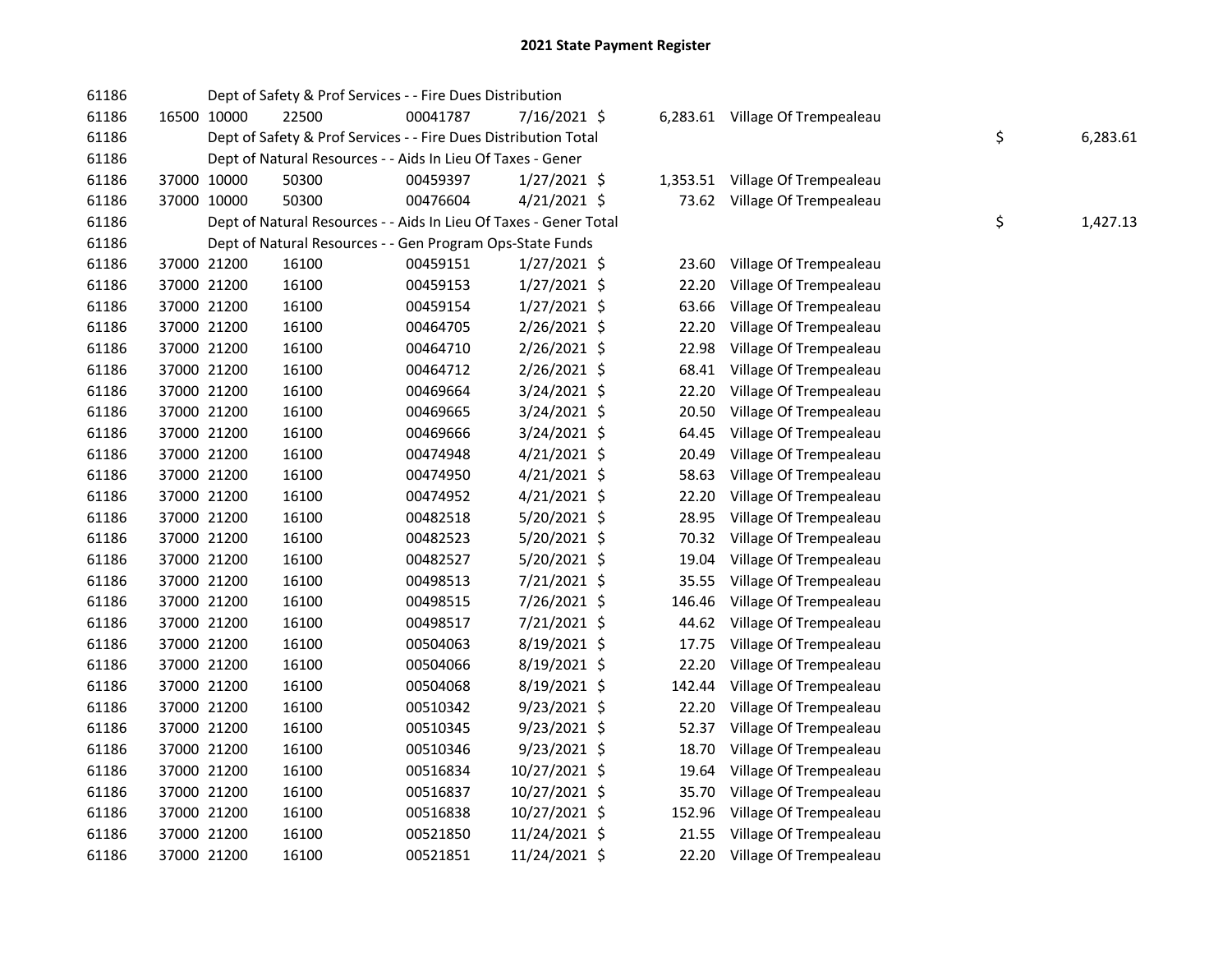| 61186 | 37000 21200 |             | 16100                                                            | 00521853 | 11/24/2021 \$  | 65.26  | Village Of Trempealeau            |    |            |
|-------|-------------|-------------|------------------------------------------------------------------|----------|----------------|--------|-----------------------------------|----|------------|
| 61186 |             | 37000 21200 | 16100                                                            | 00526366 | 12/23/2021 \$  | 63.28  | Village Of Trempealeau            |    |            |
| 61186 |             | 37000 21200 | 16100                                                            | 00526367 | 12/23/2021 \$  | 22.22  | Village Of Trempealeau            |    |            |
| 61186 |             | 37000 21200 | 16100                                                            | 00526369 | 12/23/2021 \$  | 22.20  | Village Of Trempealeau            |    |            |
| 61186 |             |             | Dept of Natural Resources - - Gen Program Ops-State Funds Total  |          |                |        |                                   | \$ | 1,477.13   |
| 61186 |             |             | WI Dept of Transportation - - Trns Aids To Mnc.-Sf               |          |                |        |                                   |    |            |
| 61186 |             | 39500 21100 | 19100                                                            | 00633241 | $1/4/2021$ \$  |        | 24,553.52 Village Of Trempealeau  |    |            |
| 61186 |             | 39500 21100 | 19100                                                            | 00668848 | 4/5/2021 \$    |        | 24,553.52 Village Of Trempealeau  |    |            |
| 61186 |             | 39500 21100 | 19100                                                            | 00712336 | 7/6/2021 \$    |        | 24,553.52 Village Of Trempealeau  |    |            |
| 61186 |             | 39500 21100 | 19100                                                            | 00752895 | 10/4/2021 \$   |        | 24,553.52 Village Of Trempealeau  |    |            |
| 61186 |             |             | WI Dept of Transportation - - Trns Aids To Mnc.-Sf Total         |          |                |        |                                   | \$ | 98,214.08  |
| 61186 |             |             | WI Dept of Transportation - - Loc Rd Imp Prg St Fd               |          |                |        |                                   |    |            |
| 61186 |             | 39500 21100 | 27800                                                            | 00651993 | 2/10/2021 \$   |        | 8,126.67 Village Of Trempealeau   |    |            |
| 61186 |             | 39500 21100 | 27800                                                            | 00792360 | 12/30/2021 \$  |        | 15,067.98 Village Of Trempealeau  |    |            |
| 61186 |             |             | WI Dept of Transportation - - Loc Rd Imp Prg St Fd Total         |          |                |        |                                   | \$ | 23,194.65  |
| 61186 |             |             | Department of Justice - - Officer training reimbursement         |          |                |        |                                   |    |            |
| 61186 |             | 45500 10000 | 21400                                                            | 00105923 | 11/24/2021 \$  |        | 960.00 Village Of Trempealeau     |    |            |
| 61186 |             |             | Department of Justice - - Officer training reimbursement Total   |          |                |        |                                   | \$ | 960.00     |
| 61186 |             |             | Department of Revenue - - Gifts And Grants                       |          |                |        |                                   |    |            |
| 61186 |             | 56600 10000 | 12100                                                            | 00207634 | $6/25/2021$ \$ |        | 87,084.24 Village Of Trempealeau  |    |            |
| 61186 |             |             | Department of Revenue - - Gifts And Grants Total                 |          |                |        |                                   | \$ | 87,084.24  |
| 61186 |             |             | Department of Revenue - - Misc Revenue Holding Clearing          |          |                |        |                                   |    |            |
| 61186 |             | 56600 10000 | 99500                                                            | 00193728 | 3/5/2021 \$    | 645.97 | Village Of Trempealeau            |    |            |
| 61186 |             | 56600 10000 | 99500                                                            | 00198012 | $4/7/2021$ \$  | 309.00 | Village Of Trempealeau            |    |            |
| 61186 |             | 56600 10000 | 99500                                                            | 00204588 | $6/7/2021$ \$  | 86.65  | Village Of Trempealeau            |    |            |
| 61186 |             |             | Department of Revenue - - Misc Revenue Holding Clearing Total    |          |                |        |                                   | \$ | 1,041.62   |
| 61186 |             |             | Shared Revenue and Tax Relief - - County And Municipal Aid       |          |                |        |                                   |    |            |
| 61186 |             | 83500 10000 | 10500                                                            | 00082337 | 7/26/2021 \$   |        | 34,724.30 Village Of Trempealeau  |    |            |
| 61186 | 83500 10000 |             | 10500                                                            | 00089440 | 11/15/2021 \$  |        | 196,771.05 Village Of Trempealeau |    |            |
| 61186 |             |             | Shared Revenue and Tax Relief - - County And Municipal Aid Total |          |                |        |                                   | \$ | 231,495.35 |
| 61186 |             |             | Shared Revenue and Tax Relief - - Exempt Computer Aid            |          |                |        |                                   |    |            |
| 61186 |             | 83500 10000 | 10900                                                            | 00084851 | 7/26/2021 \$   |        | 133.02 Village Of Trempealeau     |    |            |
| 61186 | 83500 10000 |             | 10900                                                            | 00085946 | 7/26/2021 \$   |        | 264.23 Village Of Trempealeau     |    |            |
| 61186 |             |             | Shared Revenue and Tax Relief - - Exempt Computer Aid Total      |          |                |        |                                   | \$ | 397.25     |
| 61186 |             |             | Shared Revenue and Tax Relief - - Personal Property Aid          |          |                |        |                                   |    |            |
| 61186 |             | 83500 10000 | 11100                                                            | 00078038 | $5/3/2021$ \$  |        | 1,085.16 Village Of Trempealeau   |    |            |
| 61186 | 83500 10000 |             | 11100                                                            | 00079028 | $5/3/2021$ \$  |        | 1,474.89 Village Of Trempealeau   |    |            |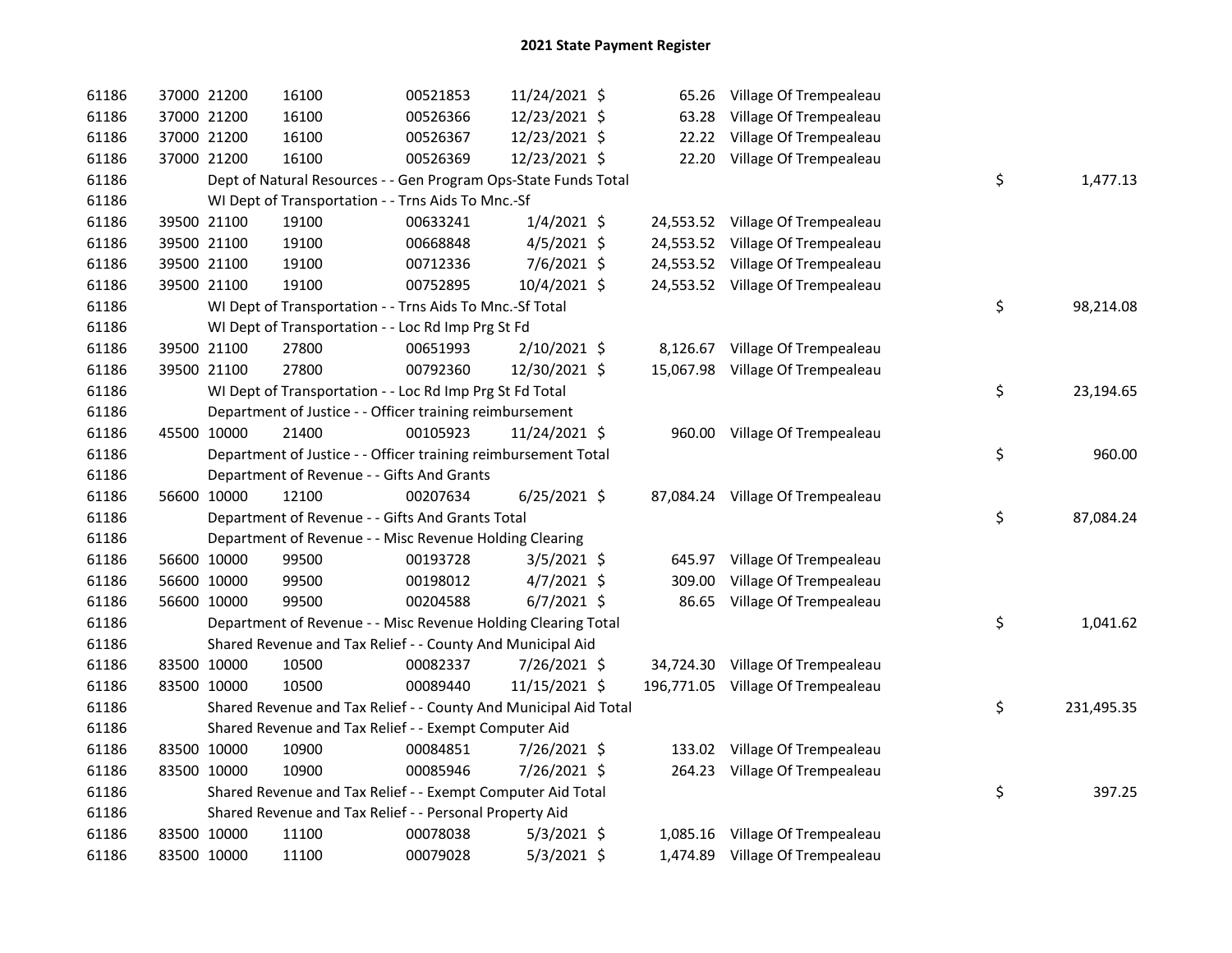| 61186       |                                                           | Shared Revenue and Tax Relief - - Personal Property Aid Total |                                                                 | 2,560.05     |           |                        |            |
|-------------|-----------------------------------------------------------|---------------------------------------------------------------|-----------------------------------------------------------------|--------------|-----------|------------------------|------------|
| 61186       | Shared Revenue and Tax Relief - - Lottery & Gaming Credit |                                                               |                                                                 |              |           |                        |            |
| 61186       | 83500 52100                                               | 36300                                                         | 00074437                                                        | 3/22/2021 \$ | 20.399.04 | Village Of Trempealeau |            |
| 61186       |                                                           |                                                               | Shared Revenue and Tax Relief - - Lottery & Gaming Credit Total |              |           |                        | 20.399.04  |
| 61186 Total |                                                           |                                                               |                                                                 |              |           |                        | 474.534.15 |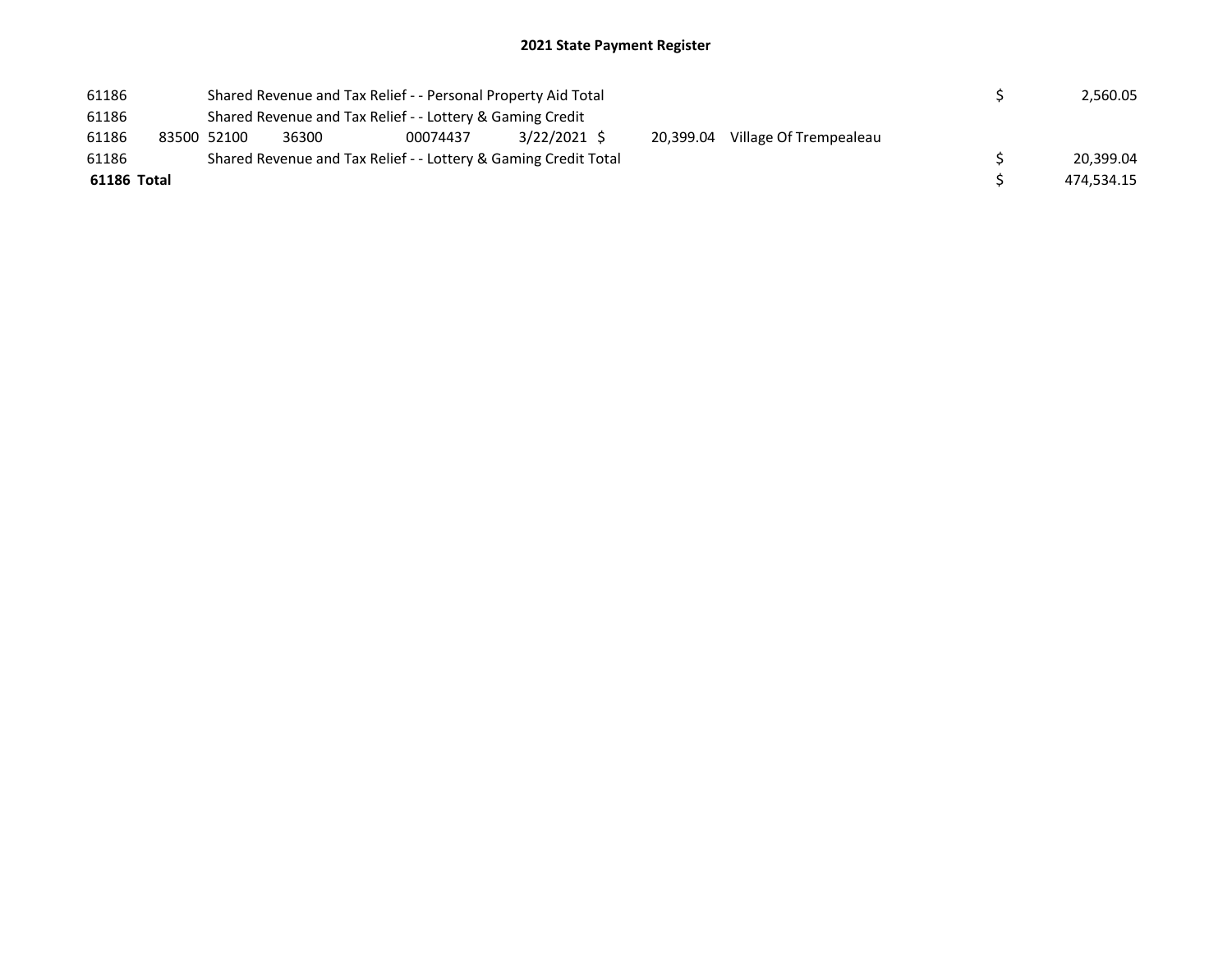| 61201 |             | Dept of Safety & Prof Services - - Fire Dues Distribution          |          |                |           |                           |    |            |
|-------|-------------|--------------------------------------------------------------------|----------|----------------|-----------|---------------------------|----|------------|
| 61201 | 16500 10000 | 22500                                                              | 00041765 | 7/16/2021 \$   |           | 7,971.89 Arcadia, City of |    |            |
| 61201 |             | Dept of Safety & Prof Services - - Fire Dues Distribution Total    |          |                |           |                           | \$ | 7,971.89   |
| 61201 |             | Dept of Natural Resources - - Fin Asst For Responsible Units       |          |                |           |                           |    |            |
| 61201 | 37000 27400 | 67000                                                              | 00483808 | $5/21/2021$ \$ |           | 7,335.79 Arcadia, City of |    |            |
| 61201 |             | Dept of Natural Resources - - Fin Asst For Responsible Units Total |          |                |           |                           | \$ | 7,335.79   |
| 61201 |             | WI Dept of Transportation - - Trns Aids To Mnc.-Sf                 |          |                |           |                           |    |            |
| 61201 | 39500 21100 | 19100                                                              | 00633242 | $1/4/2021$ \$  | 69,298.84 | Arcadia, City of          |    |            |
| 61201 | 39500 21100 | 19100                                                              | 00668849 | $4/5/2021$ \$  | 69,298.84 | Arcadia, City of          |    |            |
| 61201 | 39500 21100 | 19100                                                              | 00712337 | 7/6/2021 \$    | 69,298.84 | Arcadia, City of          |    |            |
| 61201 | 39500 21100 | 19100                                                              | 00752896 | 10/4/2021 \$   | 69,298.86 | Arcadia, City of          |    |            |
| 61201 |             | WI Dept of Transportation - - Trns Aids To Mnc.-Sf Total           |          |                |           |                           | \$ | 277,195.38 |
| 61201 |             | WI Dept of Transportation - - Hwy Mgmt & Opers Sf                  |          |                |           |                           |    |            |
| 61201 | 39500 21100 | 36500                                                              | 00639859 | $1/14/2021$ \$ |           | 120.85 Arcadia, City of   |    |            |
| 61201 | 39500 21100 | 36500                                                              | 00651510 | 2/9/2021 \$    | 110.81    | Arcadia, City of          |    |            |
| 61201 | 39500 21100 | 36500                                                              | 00663065 | 3/9/2021 \$    | 108.15    | Arcadia, City of          |    |            |
| 61201 | 39500 21100 | 36500                                                              | 00676970 | 4/9/2021 \$    | 92.47     | Arcadia, City of          |    |            |
| 61201 | 39500 21100 | 36500                                                              | 00693152 | $5/12/2021$ \$ | 94.12     | Arcadia, City of          |    |            |
| 61201 | 39500 21100 | 36500                                                              | 00704797 | $6/9/2021$ \$  | 91.36     | Arcadia, City of          |    |            |
| 61201 | 39500 21100 | 36500                                                              | 00718014 | 7/7/2021 \$    | 82.28     | Arcadia, City of          |    |            |
| 61201 | 39500 21100 | 36500                                                              | 00733333 | $8/11/2021$ \$ | 87.74     | Arcadia, City of          |    |            |
| 61201 | 39500 21100 | 36500                                                              | 00744466 | 9/9/2021 \$    |           | 93.71 Arcadia, City of    |    |            |
| 61201 | 39500 21100 | 36500                                                              | 00760725 | 10/12/2021 \$  | 92.04     | Arcadia, City of          |    |            |
| 61201 | 39500 21100 | 36500                                                              | 00771306 | 11/8/2021 \$   | 100.69    | Arcadia, City of          |    |            |
| 61201 | 39500 21100 | 36500                                                              | 00782004 | 12/8/2021 \$   |           | 122.54 Arcadia, City of   |    |            |
| 61201 |             | WI Dept of Transportation - - Hwy Mgmt & Opers Sf Total            |          |                |           |                           | \$ | 1,196.76   |
| 61201 |             | Department of Justice - - Officer training reimbursement           |          |                |           |                           |    |            |
| 61201 | 45500 10000 | 21400                                                              | 00104686 | 11/12/2021 \$  |           | 1,280.00 Arcadia, City of |    |            |
| 61201 |             | Department of Justice - - Officer training reimbursement Total     |          |                |           |                           | \$ | 1,280.00   |
| 61201 |             | Department of Military Affairs - - Energy Costs, Energy-Related A  |          |                |           |                           |    |            |
| 61201 | 46500 10000 | 10600                                                              | 00088068 | $1/19/2021$ \$ |           | 899.31 Arcadia, City of   |    |            |
| 61201 | 46500 10000 | 10600                                                              | 00089640 | $2/12/2021$ \$ |           | 914.61 Arcadia, City of   |    |            |
| 61201 | 46500 10000 | 10600                                                              | 00091241 | 3/16/2021 \$   |           | 959.45 Arcadia, City of   |    |            |
| 61201 | 46500 10000 | 10600                                                              | 00092724 | $4/19/2021$ \$ |           | 826.25 Arcadia, City of   |    |            |
| 61201 | 46500 10000 | 10600                                                              | 00093888 | $5/12/2021$ \$ |           | 798.70 Arcadia, City of   |    |            |
| 61201 | 46500 10000 | 10600                                                              | 00095358 | $6/11/2021$ \$ | 677.57    | Arcadia, City of          |    |            |
| 61201 | 46500 10000 | 10600                                                              | 00097124 | 7/13/2021 \$   |           | 829.68 Arcadia, City of   |    |            |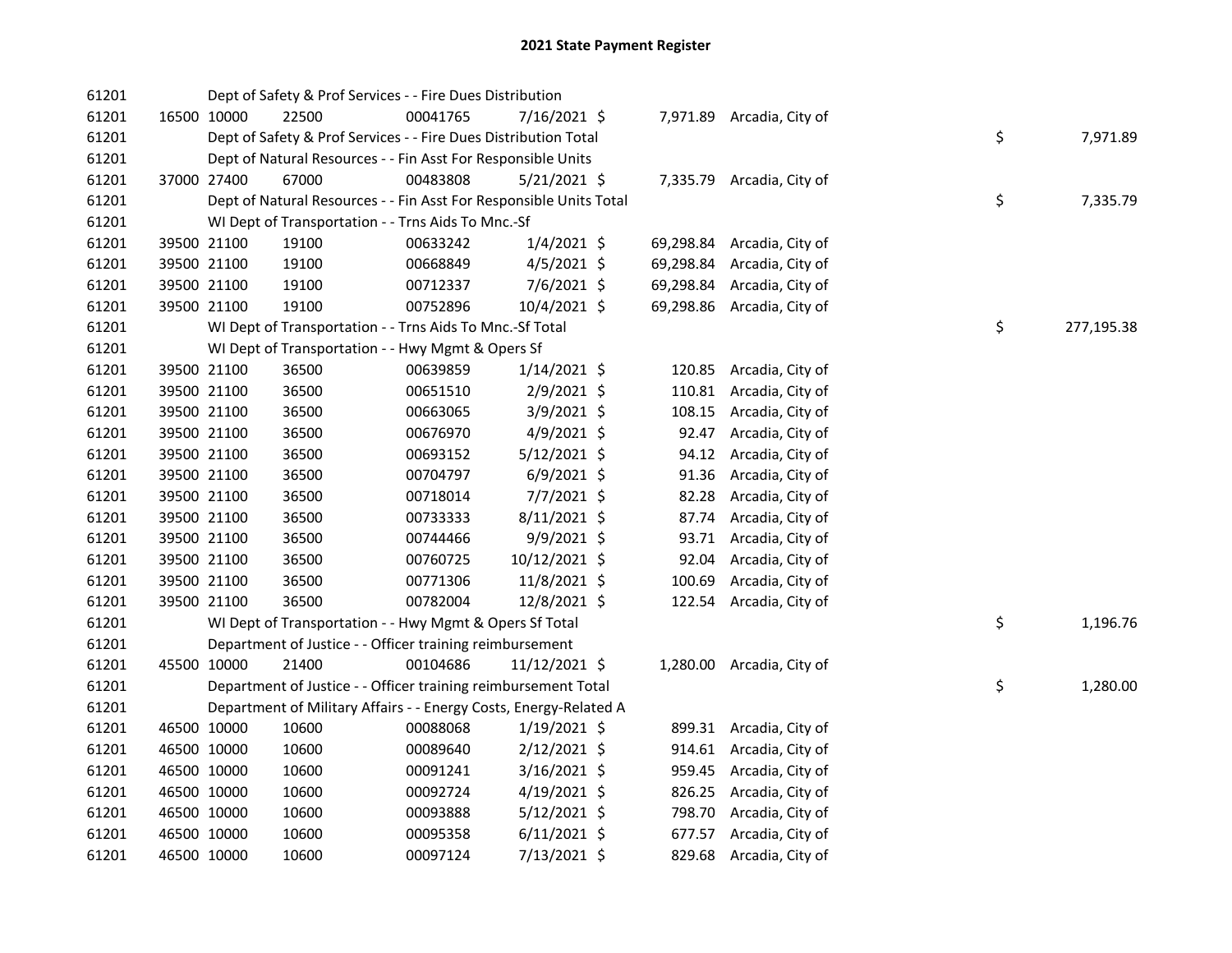| 61201 | 46500 10000 | 10600                                                                   | 00098509 | 8/13/2021 \$   |          | 977.76 Arcadia, City of     |    |            |
|-------|-------------|-------------------------------------------------------------------------|----------|----------------|----------|-----------------------------|----|------------|
| 61201 | 46500 10000 | 10600                                                                   | 00099833 | 9/10/2021 \$   |          | 801.26 Arcadia, City of     |    |            |
| 61201 | 46500 10000 | 10600                                                                   | 00101260 | 10/13/2021 \$  |          | 754.11 Arcadia, City of     |    |            |
| 61201 | 46500 10000 | 10600                                                                   | 00102466 | 11/10/2021 \$  |          | 695.58 Arcadia, City of     |    |            |
| 61201 | 46500 10000 | 10600                                                                   | 00103633 | 12/10/2021 \$  |          | 856.60 Arcadia, City of     |    |            |
| 61201 |             | Department of Military Affairs - - Energy Costs, Energy-Related A Total |          |                |          |                             | \$ | 9,990.88   |
| 61201 |             | Department of Administration - - Federal Aid, Local Assistance          |          |                |          |                             |    |            |
| 61201 | 50500 10000 | 74300                                                                   | 00154986 | 11/24/2021 \$  |          | 500,000.00 Arcadia, City of |    |            |
| 61201 |             | Department of Administration - - Federal Aid, Local Assistance Total    |          |                |          |                             | \$ | 500,000.00 |
| 61201 |             | Department of Revenue - - Gifts And Grants                              |          |                |          |                             |    |            |
| 61201 | 56600 10000 | 12100                                                                   | 00207635 | $6/25/2021$ \$ |          | 159,096.20 Arcadia, City of |    |            |
| 61201 |             | Department of Revenue - - Gifts And Grants Total                        |          |                |          |                             | \$ | 159,096.20 |
| 61201 |             | Department of Revenue - - Misc Revenue Holding Clearing                 |          |                |          |                             |    |            |
| 61201 | 56600 10000 | 99500                                                                   | 00189027 | $1/8/2021$ \$  |          | 20.00 Arcadia, City of      |    |            |
| 61201 | 56600 10000 | 99500                                                                   | 00191095 | $2/5/2021$ \$  | 16.25    | Arcadia, City of            |    |            |
| 61201 | 56600 10000 | 99500                                                                   | 00192959 | $3/1/2021$ \$  | 915.00   | Arcadia, City of            |    |            |
| 61201 | 56600 10000 | 99500                                                                   | 00194335 | $3/8/2021$ \$  | 1,241.80 | Arcadia, City of            |    |            |
| 61201 | 56600 10000 | 99500                                                                   | 00195194 | 3/15/2021 \$   | 56.25    | Arcadia, City of            |    |            |
| 61201 | 56600 10000 | 99500                                                                   | 00195998 | $3/22/2021$ \$ | 423.00   | Arcadia, City of            |    |            |
| 61201 | 56600 10000 | 99500                                                                   | 00199343 | 4/20/2021 \$   | 185.18   | Arcadia, City of            |    |            |
| 61201 | 56600 10000 | 99500                                                                   | 00200568 | $5/3/2021$ \$  | 150.00   | Arcadia, City of            |    |            |
| 61201 | 56600 10000 | 99500                                                                   | 00202403 | $5/17/2021$ \$ | 1,125.20 | Arcadia, City of            |    |            |
| 61201 | 56600 10000 | 99500                                                                   | 00203828 | $6/1/2021$ \$  | 1,222.00 | Arcadia, City of            |    |            |
| 61201 | 56600 10000 | 99500                                                                   | 00212715 | 8/16/2021 \$   | 520.80   | Arcadia, City of            |    |            |
| 61201 |             | Department of Revenue - - Misc Revenue Holding Clearing Total           |          |                |          |                             | \$ | 5,875.48   |
| 61201 |             | Shared Revenue and Tax Relief - - Expenditure Restraint Program         |          |                |          |                             |    |            |
| 61201 | 83500 10000 | 10100                                                                   | 00082338 | 7/26/2021 \$   |          | 3,446.29 Arcadia, City of   |    |            |
| 61201 |             | Shared Revenue and Tax Relief - - Expenditure Restraint Program Total   |          |                |          |                             | \$ | 3,446.29   |
| 61201 |             | Shared Revenue and Tax Relief - - County And Municipal Aid              |          |                |          |                             |    |            |
| 61201 | 83500 10000 | 10500                                                                   | 00082338 | 7/26/2021 \$   |          | 105,186.83 Arcadia, City of |    |            |
| 61201 | 83500 10000 | 10500                                                                   | 00089441 | 11/15/2021 \$  |          | 596,058.69 Arcadia, City of |    |            |
| 61201 |             | Shared Revenue and Tax Relief - - County And Municipal Aid Total        |          |                |          |                             | \$ | 701,245.52 |
| 61201 |             | Shared Revenue and Tax Relief - - Exempt Computer Aid                   |          |                |          |                             |    |            |
| 61201 | 83500 10000 | 10900                                                                   | 00084852 | 7/26/2021 \$   |          | 9,303.41 Arcadia, City of   |    |            |
| 61201 | 83500 10000 | 10900                                                                   | 00085947 | 7/26/2021 \$   |          | 86,118.87 Arcadia, City of  |    |            |
| 61201 |             | Shared Revenue and Tax Relief - - Exempt Computer Aid Total             |          |                |          |                             | \$ | 95,422.28  |
| 61201 |             | Shared Revenue and Tax Relief - - Utility Aid                           |          |                |          |                             |    |            |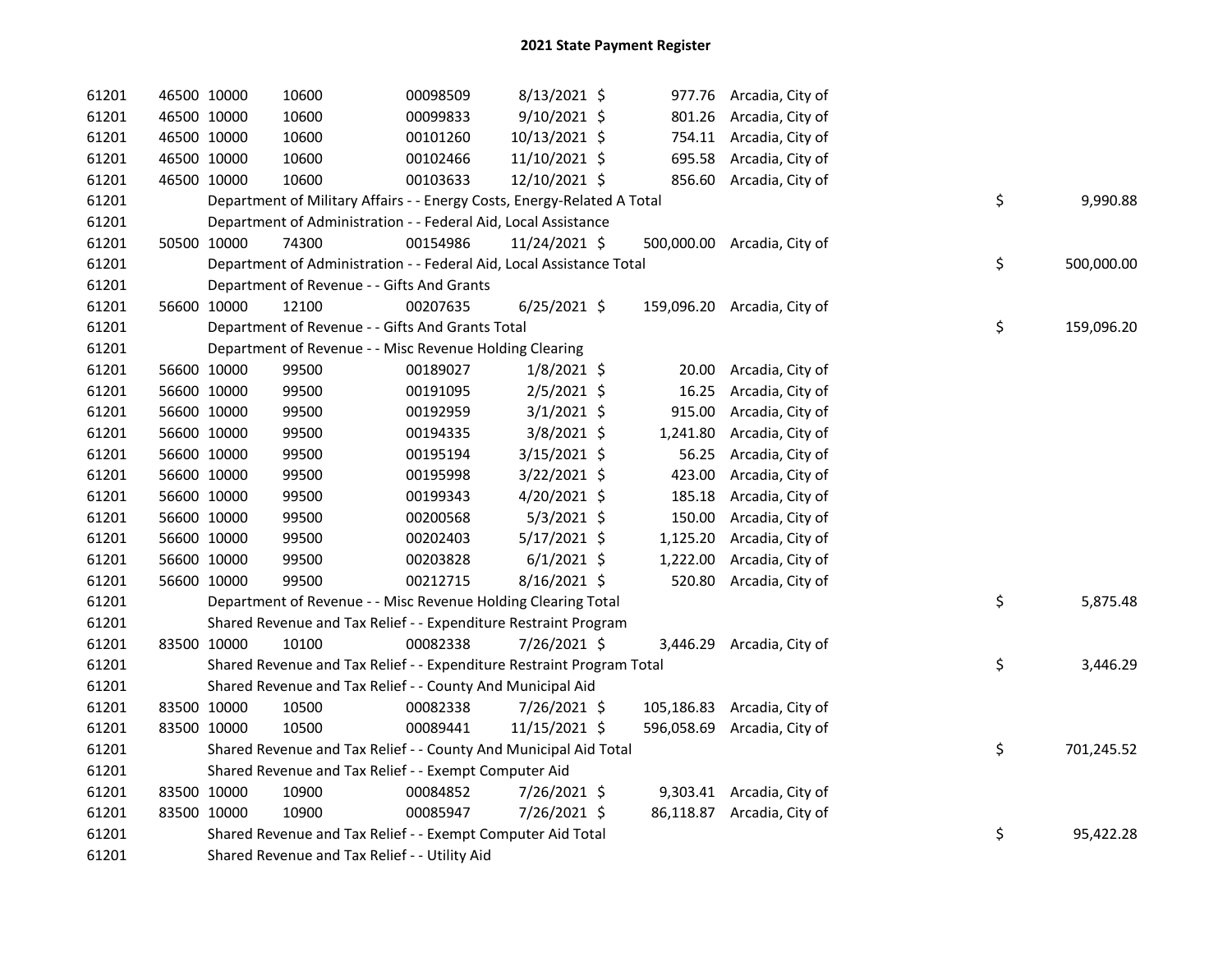| 61201       | 83500 10000 | 11000                                                               | 00082338 | 7/26/2021 \$   | 1.91     | Arcadia, City of |    |              |
|-------------|-------------|---------------------------------------------------------------------|----------|----------------|----------|------------------|----|--------------|
| 61201       | 83500 10000 | 11000                                                               | 00089441 | 11/15/2021 \$  | 21.29    | Arcadia, City of |    |              |
| 61201       |             | Shared Revenue and Tax Relief - - Utility Aid Total                 |          |                |          |                  | \$ | 23.20        |
| 61201       |             | Shared Revenue and Tax Relief - - Personal Property Aid             |          |                |          |                  |    |              |
| 61201       | 83500 10000 | 11100                                                               | 00078039 | $5/3/2021$ \$  | 6.650.34 | Arcadia, City of |    |              |
| 61201       | 83500 10000 | 11100                                                               | 00079029 | $5/3/2021$ \$  | 6,283.81 | Arcadia, City of |    |              |
| 61201       |             | Shared Revenue and Tax Relief - - Personal Property Aid Total       |          |                |          |                  | \$ | 12,934.15    |
| 61201       |             | Shared Revenue and Tax Relief - - Payments For Municipal Svcs       |          |                |          |                  |    |              |
| 61201       | 83500 10000 | 50100                                                               | 00073798 | $2/1/2021$ \$  | 1.735.25 | Arcadia, City of |    |              |
| 61201       |             | Shared Revenue and Tax Relief - - Payments For Municipal Svcs Total |          |                |          |                  | \$ | 1,735.25     |
| 61201       |             | Shared Revenue and Tax Relief - - Lottery & Gaming Credit           |          |                |          |                  |    |              |
| 61201       | 83500 52100 | 36300                                                               | 00074438 | $3/22/2021$ \$ | 3.894.24 | Arcadia, City of |    |              |
| 61201       |             | Shared Revenue and Tax Relief - - Lottery & Gaming Credit Total     |          |                |          |                  | \$ | 3,894.24     |
| 61201 Total |             |                                                                     |          |                |          |                  |    | 1.788.643.31 |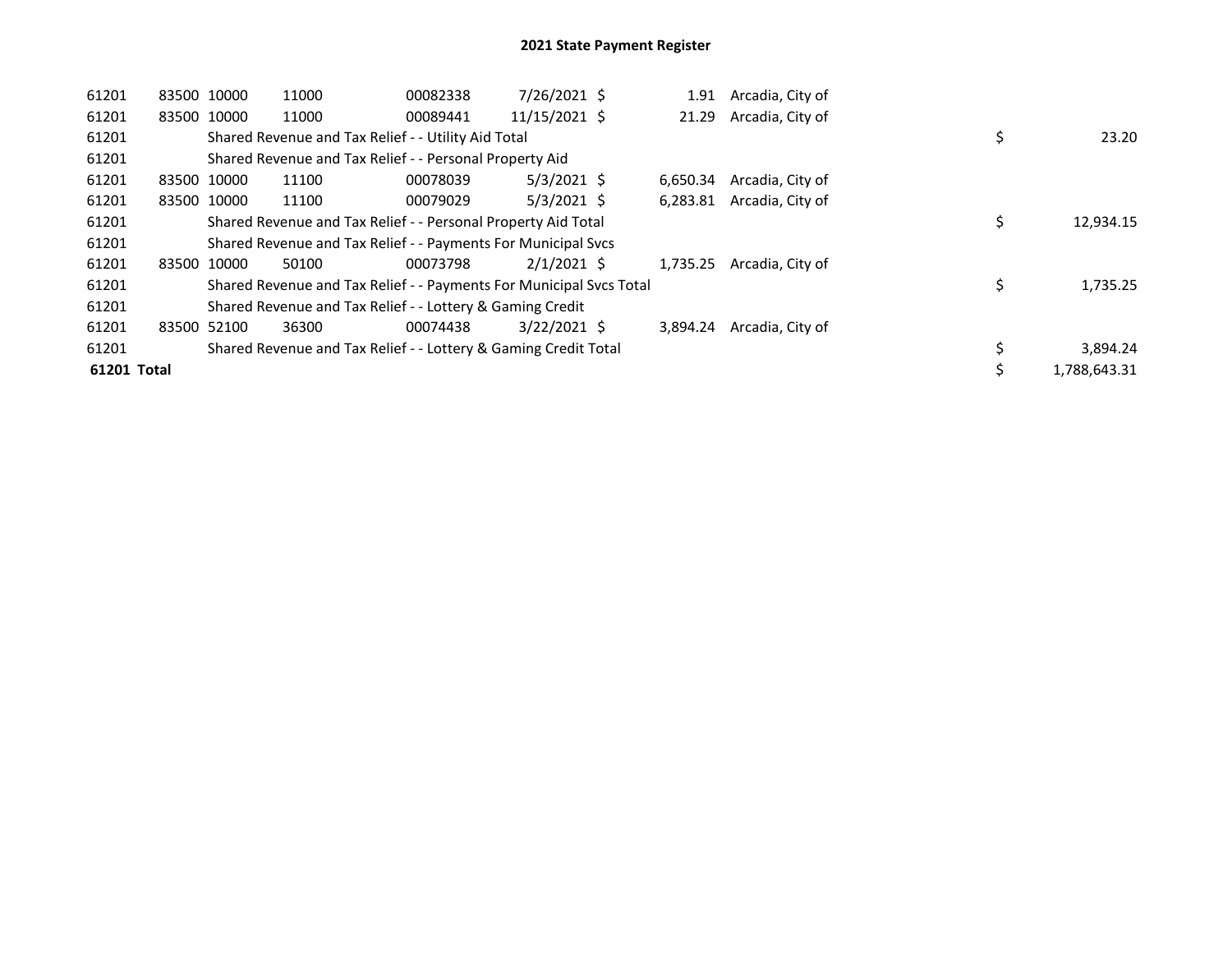| 61206 |             | Dept of Safety & Prof Services - - Fire Dues Distribution              |          |                |            |                         |    |            |
|-------|-------------|------------------------------------------------------------------------|----------|----------------|------------|-------------------------|----|------------|
| 61206 | 16500 10000 | 22500                                                                  | 00041767 | 7/16/2021 \$   |            | 4,303.62 Blair, City of |    |            |
| 61206 |             | Dept of Safety & Prof Services - - Fire Dues Distribution Total        |          |                |            |                         | \$ | 4,303.62   |
| 61206 |             | Dept of Natural Resources - - Fin Asst For Responsible Units           |          |                |            |                         |    |            |
| 61206 | 37000 27400 | 67000                                                                  | 00483447 | $5/21/2021$ \$ | 2,528.89   | Blair, City of          |    |            |
| 61206 |             | Dept of Natural Resources - - Fin Asst For Responsible Units Total     |          |                |            |                         | \$ | 2,528.89   |
| 61206 |             | WI Dept of Transportation - - Trns Aids To Mnc.-Sf                     |          |                |            |                         |    |            |
| 61206 | 39500 21100 | 19100                                                                  | 00633243 | $1/4/2021$ \$  | 16,444.56  | Blair, City of          |    |            |
| 61206 | 39500 21100 | 19100                                                                  | 00668850 | $4/5/2021$ \$  | 16,444.56  | Blair, City of          |    |            |
| 61206 | 39500 21100 | 19100                                                                  | 00712338 | $7/6/2021$ \$  | 16,444.56  | Blair, City of          |    |            |
| 61206 | 39500 21100 | 19100                                                                  | 00752897 | 10/4/2021 \$   | 16,444.58  | Blair, City of          |    |            |
| 61206 |             | WI Dept of Transportation - - Trns Aids To Mnc.-Sf Total               |          |                |            |                         | \$ | 65,778.26  |
| 61206 |             | Department of Justice - - Officer training reimbursement               |          |                |            |                         |    |            |
| 61206 | 45500 10000 | 21400                                                                  | 00104886 | 11/10/2021 \$  | 640.00     | Blair, City of          |    |            |
| 61206 |             | Department of Justice - - Officer training reimbursement Total         |          |                |            |                         | \$ | 640.00     |
| 61206 |             | Department of Military Affairs - - Disaster Recovery Aid               |          |                |            |                         |    |            |
| 61206 | 46500 10000 | 30500                                                                  | 00101025 | 10/6/2021 \$   | 28.97      | Blair, City of          |    |            |
| 61206 |             | Department of Military Affairs - - Disaster Recovery Aid Total         |          |                |            |                         | \$ | 28.97      |
| 61206 |             | Department of Military Affairs - - Federal Aid, Local Assistance       |          |                |            |                         |    |            |
| 61206 | 46500 10000 | 34200                                                                  | 00101025 | 10/6/2021 \$   |            | 173.78 Blair, City of   |    |            |
| 61206 |             | Department of Military Affairs - - Federal Aid, Local Assistance Total |          |                |            |                         | \$ | 173.78     |
| 61206 |             | Department of Revenue - - Gifts And Grants                             |          |                |            |                         |    |            |
| 61206 | 56600 10000 | 12100                                                                  | 00207636 | 6/25/2021 \$   | 70,441.94  | Blair, City of          |    |            |
| 61206 |             | Department of Revenue - - Gifts And Grants Total                       |          |                |            |                         | \$ | 70,441.94  |
| 61206 |             | Shared Revenue and Tax Relief - - County And Municipal Aid             |          |                |            |                         |    |            |
| 61206 | 83500 10000 | 10500                                                                  | 00082339 | 7/26/2021 \$   | 89,250.52  | Blair, City of          |    |            |
| 61206 | 83500 10000 | 10500                                                                  | 00089442 | 11/15/2021 \$  | 505,752.93 | Blair, City of          |    |            |
| 61206 |             | Shared Revenue and Tax Relief - - County And Municipal Aid Total       |          |                |            |                         | \$ | 595,003.45 |
| 61206 |             | Shared Revenue and Tax Relief - - Exempt Computer Aid                  |          |                |            |                         |    |            |
| 61206 | 83500 10000 | 10900                                                                  | 00084853 | 7/26/2021 \$   | 4,435.54   | Blair, City of          |    |            |
| 61206 | 83500 10000 | 10900                                                                  | 00085948 | 7/26/2021 \$   | 291.33     | Blair, City of          |    |            |
| 61206 |             | Shared Revenue and Tax Relief - - Exempt Computer Aid Total            |          |                |            |                         | \$ | 4,726.87   |
| 61206 |             | Shared Revenue and Tax Relief - - Utility Aid                          |          |                |            |                         |    |            |
| 61206 | 83500 10000 | 11000                                                                  | 00082339 | 7/26/2021 \$   | 2,410.38   | Blair, City of          |    |            |
| 61206 | 83500 10000 | 11000                                                                  | 00089442 | 11/15/2021 \$  | 13,776.76  | Blair, City of          |    |            |
| 61206 |             | Shared Revenue and Tax Relief - - Utility Aid Total                    |          |                |            |                         | \$ | 16,187.14  |
| 61206 |             | Shared Revenue and Tax Relief - - Personal Property Aid                |          |                |            |                         |    |            |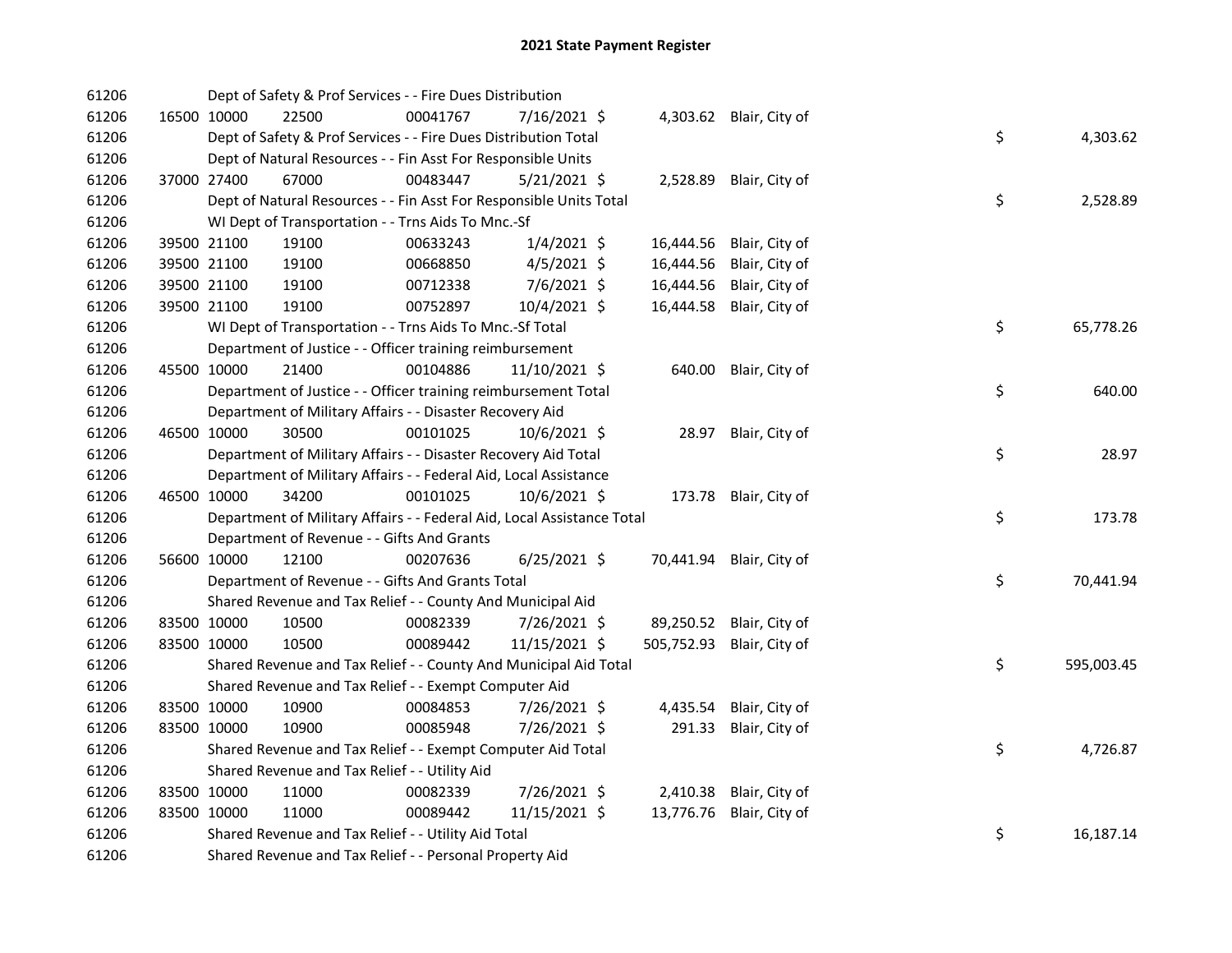| 61206       | 83500 10000 | 11100                                                     | 00078040                                                        | $5/3/2021$ \$ |  | 716.93 Blair, City of   |            |
|-------------|-------------|-----------------------------------------------------------|-----------------------------------------------------------------|---------------|--|-------------------------|------------|
| 61206       | 83500 10000 | 11100                                                     | 00079030                                                        | $5/3/2021$ \$ |  | 1,250.25 Blair, City of |            |
| 61206       |             |                                                           | Shared Revenue and Tax Relief - - Personal Property Aid Total   |               |  |                         | 1,967.18   |
| 61206       |             | Shared Revenue and Tax Relief - - Lottery & Gaming Credit |                                                                 |               |  |                         |            |
| 61206       | 83500 52100 | 36300                                                     | 00074439                                                        | 3/22/2021 \$  |  | 4,075.32 Blair, City of |            |
| 61206       |             |                                                           | Shared Revenue and Tax Relief - - Lottery & Gaming Credit Total |               |  |                         | 4.075.32   |
| 61206 Total |             |                                                           |                                                                 |               |  |                         | 765.855.42 |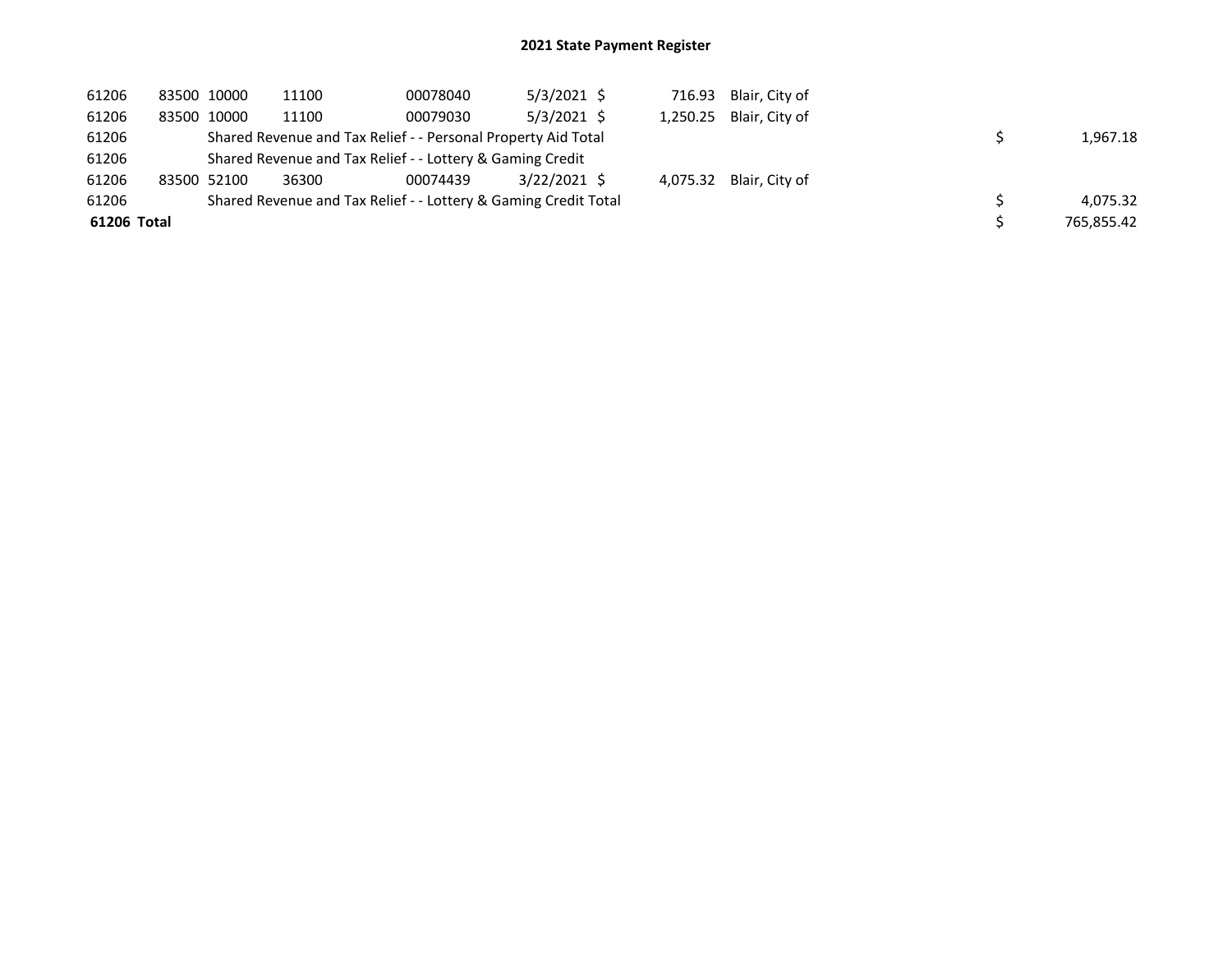| 61231 |             | Dept of Safety & Prof Services - - Fire Dues Distribution              |          |                |            |                              |    |            |
|-------|-------------|------------------------------------------------------------------------|----------|----------------|------------|------------------------------|----|------------|
| 61231 | 16500 10000 | 22500                                                                  | 00041776 | 7/16/2021 \$   | 4,795.49   | City Of Galesville           |    |            |
| 61231 |             | Dept of Safety & Prof Services - - Fire Dues Distribution Total        |          |                |            |                              | \$ | 4,795.49   |
| 61231 |             | WI Dept of Transportation - - Trns Aids To Mnc.-Sf                     |          |                |            |                              |    |            |
| 61231 | 39500 21100 | 19100                                                                  | 00633244 | $1/4/2021$ \$  | 28,861.49  | City Of Galesville           |    |            |
| 61231 | 39500 21100 | 19100                                                                  | 00668851 | $4/5/2021$ \$  | 28,861.49  | City Of Galesville           |    |            |
| 61231 | 39500 21100 | 19100                                                                  | 00712339 | 7/6/2021 \$    | 28,861.49  | City Of Galesville           |    |            |
| 61231 | 39500 21100 | 19100                                                                  | 00752898 | 10/4/2021 \$   | 28,861.49  | City Of Galesville           |    |            |
| 61231 |             | WI Dept of Transportation - - Trns Aids To Mnc.-Sf Total               |          |                |            |                              | \$ | 115,445.96 |
| 61231 |             | Department of Justice - - Officer training reimbursement               |          |                |            |                              |    |            |
| 61231 | 45500 10000 | 21400                                                                  | 00105276 | 11/16/2021 \$  | 960.00     | City Of Galesville           |    |            |
| 61231 |             | Department of Justice - - Officer training reimbursement Total         |          |                |            |                              | \$ | 960.00     |
| 61231 |             | Department of Military Affairs - - Disaster Recovery Aid               |          |                |            |                              |    |            |
| 61231 | 46500 10000 | 30500                                                                  | 00102194 | 11/3/2021 \$   | 4,382.24   | City Of Galesville           |    |            |
| 61231 | 46500 10000 | 30500                                                                  | 00103196 | 11/26/2021 \$  | 8,225.00   | City Of Galesville           |    |            |
| 61231 |             | Department of Military Affairs - - Disaster Recovery Aid Total         |          |                |            |                              | \$ | 12,607.24  |
| 61231 |             | Department of Military Affairs - - Federal Aid, Local Assistance       |          |                |            |                              |    |            |
| 61231 | 46500 10000 | 34200                                                                  | 00102194 | $11/3/2021$ \$ | 26,293.42  | City Of Galesville           |    |            |
| 61231 | 46500 10000 | 34200                                                                  | 00103196 | 11/26/2021 \$  | 49,350.00  | City Of Galesville           |    |            |
| 61231 |             | Department of Military Affairs - - Federal Aid, Local Assistance Total |          |                |            |                              | \$ | 75,643.42  |
| 61231 |             | Department of Administration - - Hv Trans Ln Annual Impact Fee         |          |                |            |                              |    |            |
| 61231 | 50500 10000 | 17400                                                                  | 00144323 | $5/4/2021$ \$  | 9,635.00   | City Of Galesville           |    |            |
| 61231 |             | Department of Administration - - Hv Trans Ln Annual Impact Fee Total   |          |                |            |                              | \$ | 9,635.00   |
| 61231 |             | Department of Revenue - - Gifts And Grants                             |          |                |            |                              |    |            |
| 61231 | 56600 10000 | 12100                                                                  | 00207637 | $6/25/2021$ \$ |            | 83,525.51 City Of Galesville |    |            |
| 61231 |             | Department of Revenue - - Gifts And Grants Total                       |          |                |            |                              | \$ | 83,525.51  |
| 61231 |             | Shared Revenue and Tax Relief - - Expenditure Restraint Program        |          |                |            |                              |    |            |
| 61231 | 83500 10000 | 10100                                                                  | 00082340 | 7/26/2021 \$   | 16,857.99  | City Of Galesville           |    |            |
| 61231 |             | Shared Revenue and Tax Relief - - Expenditure Restraint Program Total  |          |                |            |                              | \$ | 16,857.99  |
| 61231 |             | Shared Revenue and Tax Relief - - County And Municipal Aid             |          |                |            |                              |    |            |
| 61231 | 83500 10000 | 10500                                                                  | 00082340 | 7/26/2021 \$   | 51,304.55  | City Of Galesville           |    |            |
| 61231 | 83500 10000 | 10500                                                                  | 00089443 | 11/15/2021 \$  | 292,816.09 | City Of Galesville           |    |            |
| 61231 |             | Shared Revenue and Tax Relief - - County And Municipal Aid Total       |          |                |            |                              | \$ | 344,120.64 |
| 61231 |             | Shared Revenue and Tax Relief - - Exempt Computer Aid                  |          |                |            |                              |    |            |
| 61231 | 83500 10000 | 10900                                                                  | 00084854 | 7/26/2021 \$   | 2,438.10   | City Of Galesville           |    |            |
| 61231 |             | Shared Revenue and Tax Relief - - Exempt Computer Aid Total            |          |                |            |                              | \$ | 2,438.10   |
| 61231 |             | Shared Revenue and Tax Relief - - Personal Property Aid                |          |                |            |                              |    |            |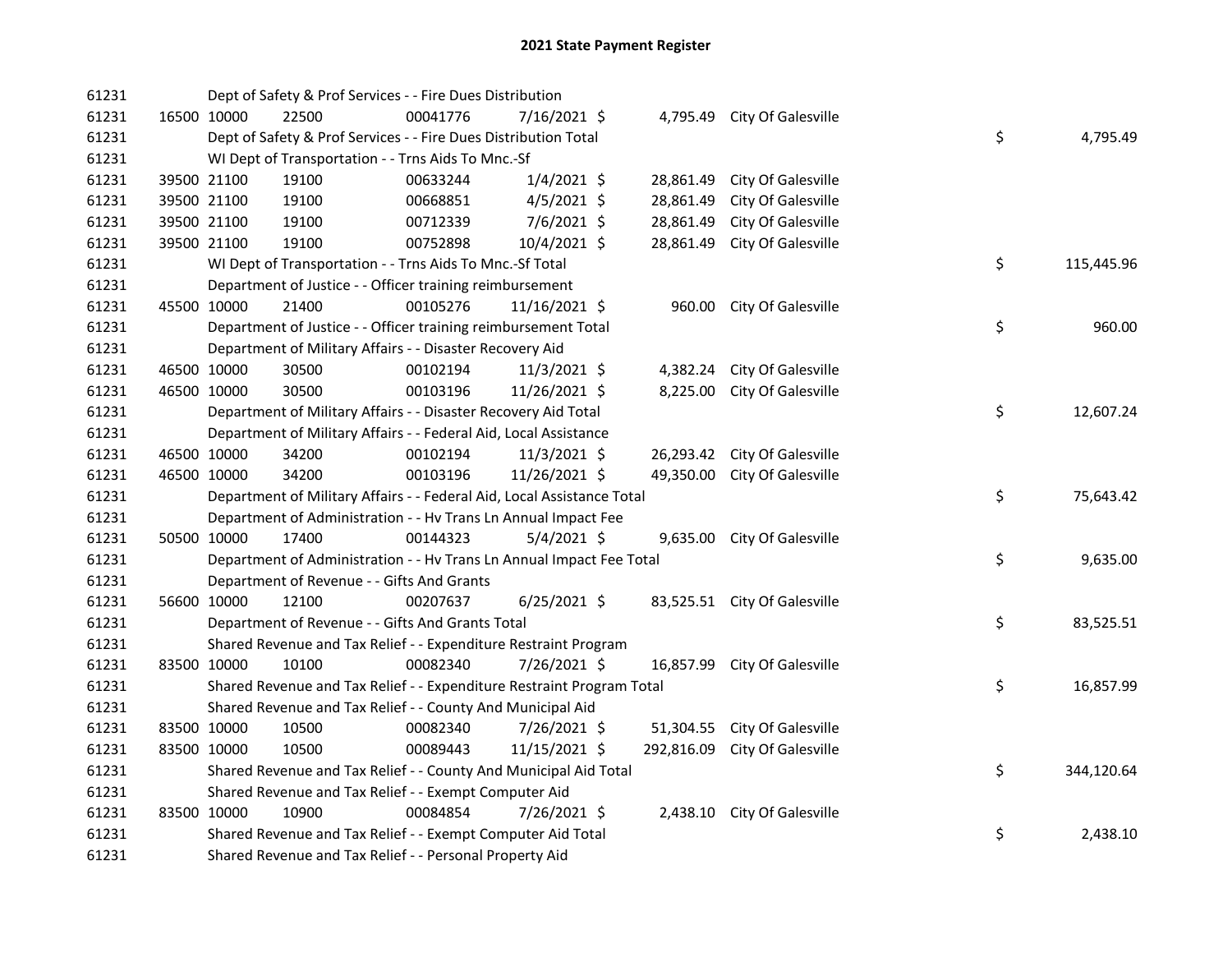| 61231       | 83500 10000 | 11100                                                         | 00078041 | 5/3/2021 S | 2,936.90 City Of Galesville |            |
|-------------|-------------|---------------------------------------------------------------|----------|------------|-----------------------------|------------|
| 61231       |             | Shared Revenue and Tax Relief - - Personal Property Aid Total |          |            |                             | 2,936.90   |
| 61231 Total |             |                                                               |          |            |                             | 668,966.25 |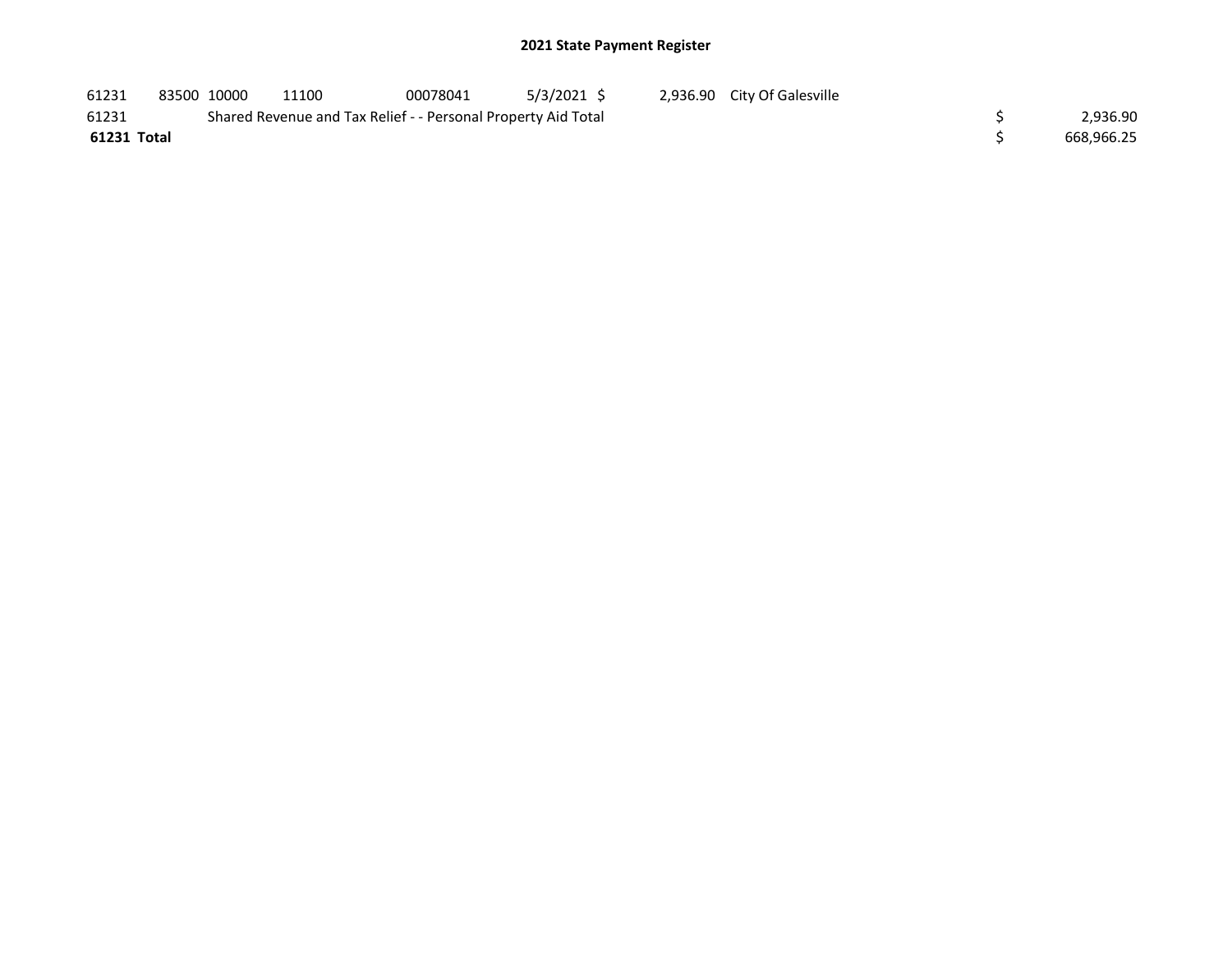| 61241 |             |             | Public Service Commission - - Utility Regulation                      |          |                |            |                                |    |            |
|-------|-------------|-------------|-----------------------------------------------------------------------|----------|----------------|------------|--------------------------------|----|------------|
| 61241 |             | 15500 10000 | 13100                                                                 | 00005849 | 11/18/2021 \$  |            | 419.86 City Of Independence    |    |            |
| 61241 |             |             | Public Service Commission - - Utility Regulation Total                |          |                |            |                                | \$ | 419.86     |
| 61241 |             |             | Dept of Safety & Prof Services - - Fire Dues Distribution             |          |                |            |                                |    |            |
| 61241 |             | 16500 10000 | 22500                                                                 | 00041778 | 7/16/2021 \$   |            | 4,227.27 City Of Independence  |    |            |
| 61241 |             |             | Dept of Safety & Prof Services - - Fire Dues Distribution Total       |          |                |            |                                | \$ | 4,227.27   |
| 61241 |             |             | Dept of Natural Resources - - Resaids - Cnty Forst, Cl & Mfl          |          |                |            |                                |    |            |
| 61241 |             | 37000 21200 | 57100                                                                 | 00488473 | $6/14/2021$ \$ |            | 2.40 City Of Independence      |    |            |
| 61241 |             |             | Dept of Natural Resources - - Resaids - Cnty Forst, Cl & Mfl Total    |          |                |            |                                | \$ | 2.40       |
| 61241 |             |             | Dept of Natural Resources - - Fin Asst For Responsible Units          |          |                |            |                                |    |            |
| 61241 |             | 37000 27400 | 67000                                                                 | 00483745 | $5/21/2021$ \$ |            | 3,976.07 City Of Independence  |    |            |
| 61241 |             |             | Dept of Natural Resources - - Fin Asst For Responsible Units Total    |          |                |            |                                | \$ | 3,976.07   |
| 61241 |             |             | WI Dept of Transportation - - Trns Aids To Mnc.-Sf                    |          |                |            |                                |    |            |
| 61241 |             | 39500 21100 | 19100                                                                 | 00633245 | $1/4/2021$ \$  | 24,843.40  | City Of Independence           |    |            |
| 61241 |             | 39500 21100 | 19100                                                                 | 00668852 | $4/5/2021$ \$  | 24,843.40  | City Of Independence           |    |            |
| 61241 |             | 39500 21100 | 19100                                                                 | 00712340 | 7/6/2021 \$    | 24,843.40  | City Of Independence           |    |            |
| 61241 |             | 39500 21100 | 19100                                                                 | 00752899 | 10/4/2021 \$   | 24,843.42  | City Of Independence           |    |            |
| 61241 |             |             | WI Dept of Transportation - - Trns Aids To Mnc.-Sf Total              |          |                |            |                                | \$ | 99,373.62  |
| 61241 |             |             | WI Dept of Transportation - - St Hwy Rehab, Sf                        |          |                |            |                                |    |            |
| 61241 |             | 39500 21100 | 36300                                                                 | 00699312 | $6/18/2021$ \$ |            | 415.00 City Of Independence    |    |            |
| 61241 |             |             | WI Dept of Transportation - - St Hwy Rehab, Sf Total                  |          |                |            |                                | \$ | 415.00     |
| 61241 |             |             | Department of Justice - - Officer training reimbursement              |          |                |            |                                |    |            |
| 61241 |             | 45500 10000 | 21400                                                                 | 00105637 | 11/22/2021 \$  |            | 640.00 City Of Independence    |    |            |
| 61241 |             |             | Department of Justice - - Officer training reimbursement Total        |          |                |            |                                | \$ | 640.00     |
| 61241 |             |             | Department of Revenue - - Gifts And Grants                            |          |                |            |                                |    |            |
| 61241 |             | 56600 10000 | 12100                                                                 | 00207638 | $6/25/2021$ \$ |            | 68,191.56 City Of Independence |    |            |
| 61241 |             |             | Department of Revenue - - Gifts And Grants Total                      |          |                |            |                                | \$ | 68,191.56  |
| 61241 |             |             | Shared Revenue and Tax Relief - - Expenditure Restraint Program       |          |                |            |                                |    |            |
| 61241 |             | 83500 10000 | 10100                                                                 | 00082341 | 7/26/2021 \$   |            | 19,345.08 City Of Independence |    |            |
| 61241 |             |             | Shared Revenue and Tax Relief - - Expenditure Restraint Program Total |          |                |            |                                | \$ | 19,345.08  |
| 61241 |             |             | Shared Revenue and Tax Relief - - County And Municipal Aid            |          |                |            |                                |    |            |
| 61241 |             | 83500 10000 | 10500                                                                 | 00082341 | 7/26/2021 \$   | 45,342.23  | City Of Independence           |    |            |
| 61241 |             | 83500 10000 | 10500                                                                 | 00089444 | 11/15/2021 \$  | 256,939.28 | City Of Independence           |    |            |
| 61241 |             |             | Shared Revenue and Tax Relief - - County And Municipal Aid Total      |          |                |            |                                | \$ | 302,281.51 |
| 61241 |             |             | Shared Revenue and Tax Relief - - Exempt Computer Aid                 |          |                |            |                                |    |            |
| 61241 |             | 83500 10000 | 10900                                                                 | 00084855 | 7/26/2021 \$   | 1,704.38   | City Of Independence           |    |            |
| 61241 | 83500 10000 |             | 10900                                                                 | 00085949 | 7/26/2021 \$   | 68.58      | City Of Independence           |    |            |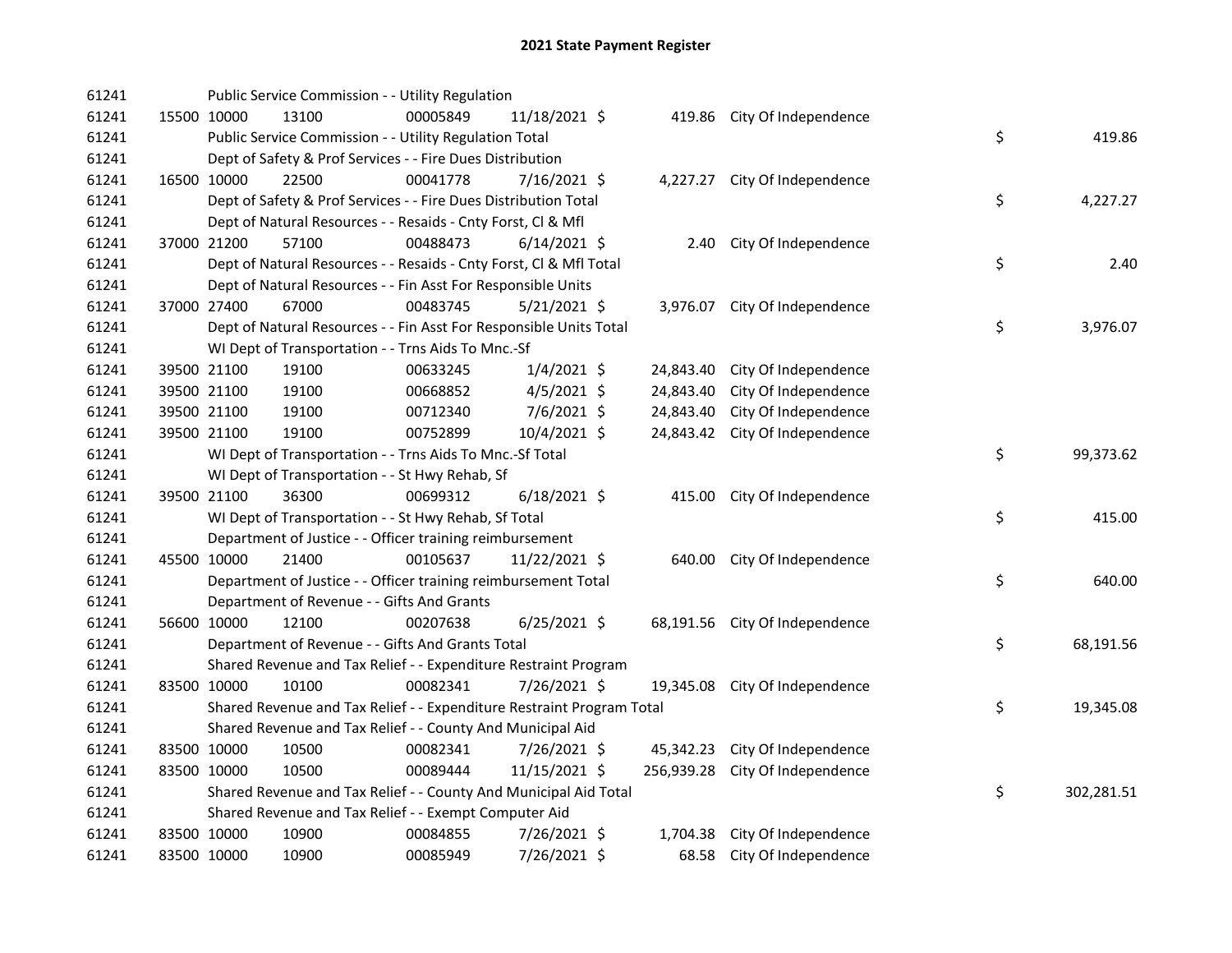| 61241       |       |             | Shared Revenue and Tax Relief - - Exempt Computer Aid Total |                                                               |               | 1,772.96 |           |                      |  |  |            |  |
|-------------|-------|-------------|-------------------------------------------------------------|---------------------------------------------------------------|---------------|----------|-----------|----------------------|--|--|------------|--|
| 61241       |       |             |                                                             | Shared Revenue and Tax Relief - - Utility Aid                 |               |          |           |                      |  |  |            |  |
| 61241       |       | 83500 10000 | 11000                                                       | 00082341                                                      | 7/26/2021 \$  |          | 162.57    | City Of Independence |  |  |            |  |
| 61241       |       | 83500 10000 | 11000                                                       | 00089444                                                      | 11/15/2021 \$ |          | 944.03    | City Of Independence |  |  |            |  |
| 61241       |       |             | Shared Revenue and Tax Relief - - Utility Aid Total         |                                                               |               |          |           |                      |  |  |            |  |
| 61241       |       |             |                                                             | Shared Revenue and Tax Relief - - Personal Property Aid       |               |          |           |                      |  |  |            |  |
| 61241       | 83500 | 10000       | 11100                                                       | 00079031                                                      | $5/3/2021$ \$ |          | 91.667.69 | City Of Independence |  |  |            |  |
| 61241       |       |             |                                                             | Shared Revenue and Tax Relief - - Personal Property Aid Total |               |          |           |                      |  |  | 91.667.69  |  |
| 61241 Total |       |             |                                                             |                                                               |               |          |           |                      |  |  | 593.419.62 |  |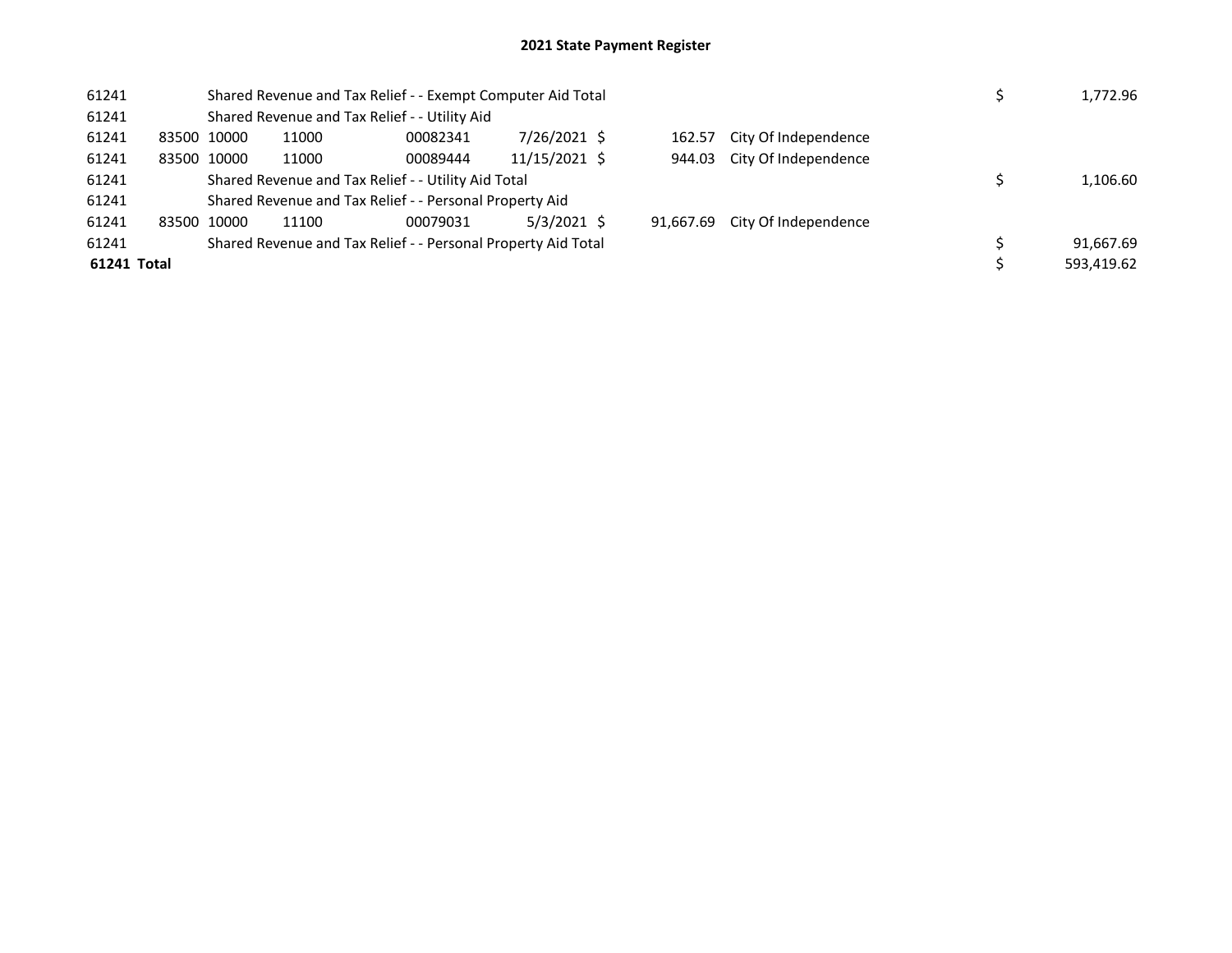| 61265 |             | Dept of Safety & Prof Services - - Fire Dues Distribution             |          |                |            |                          |    |            |
|-------|-------------|-----------------------------------------------------------------------|----------|----------------|------------|--------------------------|----|------------|
| 61265 | 16500 10000 | 22500                                                                 | 00041780 | 7/16/2021 \$   |            | 6,575.18 City Of Osseo   |    |            |
| 61265 |             | Dept of Safety & Prof Services - - Fire Dues Distribution Total       |          |                |            |                          | \$ | 6,575.18   |
| 61265 |             | Dept of Natural Resources - - Aids In Lieu Of Taxes - Gener           |          |                |            |                          |    |            |
| 61265 | 37000 10000 | 50300                                                                 | 00476068 | $4/21/2021$ \$ |            | 20.07 City Of Osseo      |    |            |
| 61265 |             | Dept of Natural Resources - - Aids In Lieu Of Taxes - Gener Total     |          |                |            |                          | \$ | 20.07      |
| 61265 |             | Dept of Natural Resources - - Fin Asst For Responsible Units          |          |                |            |                          |    |            |
| 61265 | 37000 27400 | 67000                                                                 | 00483104 | $5/21/2021$ \$ |            | 9,976.43 City Of Osseo   |    |            |
| 61265 |             | Dept of Natural Resources - - Fin Asst For Responsible Units Total    |          |                |            |                          | \$ | 9,976.43   |
| 61265 |             | WI Dept of Transportation - - Trns Aids To Mnc.-Sf                    |          |                |            |                          |    |            |
| 61265 | 39500 21100 | 19100                                                                 | 00633246 | $1/4/2021$ \$  | 35,966.26  | City Of Osseo            |    |            |
| 61265 | 39500 21100 | 19100                                                                 | 00668853 | 4/5/2021 \$    | 35,966.26  | City Of Osseo            |    |            |
| 61265 | 39500 21100 | 19100                                                                 | 00712341 | 7/6/2021 \$    | 35,966.26  | City Of Osseo            |    |            |
| 61265 | 39500 21100 | 19100                                                                 | 00752900 | 10/4/2021 \$   | 35,966.27  | City Of Osseo            |    |            |
| 61265 |             | WI Dept of Transportation - - Trns Aids To Mnc.-Sf Total              |          |                |            |                          | \$ | 143,865.05 |
| 61265 |             | Department of Justice - - Officer training reimbursement              |          |                |            |                          |    |            |
| 61265 | 45500 10000 | 21400                                                                 | 00105894 | 11/24/2021 \$  |            | 800.00 City Of Osseo     |    |            |
| 61265 |             | Department of Justice - - Officer training reimbursement Total        |          |                |            |                          | \$ | 800.00     |
| 61265 |             | Department of Administration - - Federal Aid, Local Assistance        |          |                |            |                          |    |            |
| 61265 | 50500 10000 | 74300                                                                 | 00150238 | $8/16/2021$ \$ |            | 505,921.38 City Of Osseo |    |            |
| 61265 | 50500 10000 | 74300                                                                 | 00151761 | $9/17/2021$ \$ | 194,642.23 | City Of Osseo            |    |            |
| 61265 | 50500 10000 | 74300                                                                 | 00152934 | 10/15/2021 \$  | 163,071.65 | City Of Osseo            |    |            |
| 61265 | 50500 10000 | 74300                                                                 | 00154707 | 11/18/2021 \$  |            | 111,364.74 City Of Osseo |    |            |
| 61265 |             | Department of Administration - - Federal Aid, Local Assistance Total  |          |                |            |                          | \$ | 975,000.00 |
| 61265 |             | Public Defender Board - - Trial Representation                        |          |                |            |                          |    |            |
| 61265 | 55000 10000 | 10300                                                                 | 00277644 | $2/12/2021$ \$ |            | 4.00 City Of Osseo       |    |            |
| 61265 |             | Public Defender Board - - Trial Representation Total                  |          |                |            |                          | \$ | 4.00       |
| 61265 |             | Department of Revenue - - Gifts And Grants                            |          |                |            |                          |    |            |
| 61265 | 56600 10000 | 12100                                                                 | 00207639 | $6/25/2021$ \$ |            | 87,712.25 City Of Osseo  |    |            |
| 61265 |             | Department of Revenue - - Gifts And Grants Total                      |          |                |            |                          | \$ | 87,712.25  |
| 61265 |             | Department of Revenue - - Misc Revenue Holding Clearing               |          |                |            |                          |    |            |
| 61265 | 56600 10000 | 99500                                                                 | 00195999 | $3/22/2021$ \$ |            | 457.46 City Of Osseo     |    |            |
| 61265 |             | Department of Revenue - - Misc Revenue Holding Clearing Total         |          |                |            |                          | \$ | 457.46     |
| 61265 |             | Shared Revenue and Tax Relief - - Expenditure Restraint Program       |          |                |            |                          |    |            |
| 61265 | 83500 10000 | 10100                                                                 | 00082342 | 7/26/2021 \$   |            | 29,868.92 City Of Osseo  |    |            |
| 61265 |             | Shared Revenue and Tax Relief - - Expenditure Restraint Program Total |          |                |            |                          | \$ | 29,868.92  |
| 61265 |             | Shared Revenue and Tax Relief - - County And Municipal Aid            |          |                |            |                          |    |            |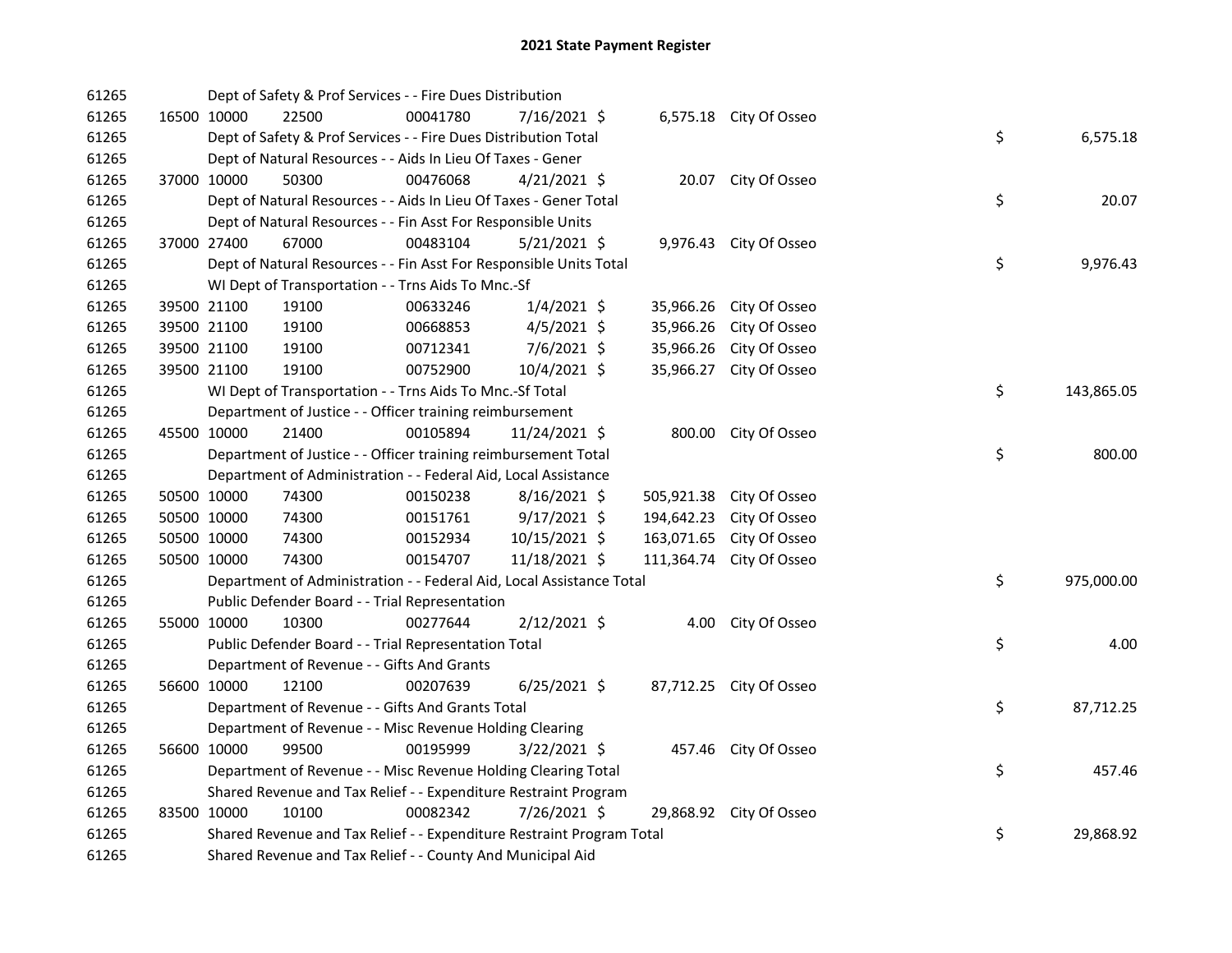| 61265       | 83500 10000 |             | 10500                                                            | 00082342 | 7/26/2021 \$   | 33,274.00 | City Of Osseo            |    |              |
|-------------|-------------|-------------|------------------------------------------------------------------|----------|----------------|-----------|--------------------------|----|--------------|
| 61265       |             | 83500 10000 | 10500                                                            | 00089445 | 11/15/2021 \$  |           | 188,552.65 City Of Osseo |    |              |
| 61265       |             |             | Shared Revenue and Tax Relief - - County And Municipal Aid Total |          |                |           |                          | \$ | 221,826.65   |
| 61265       |             |             | Shared Revenue and Tax Relief - - Exempt Computer Aid            |          |                |           |                          |    |              |
| 61265       |             | 83500 10000 | 10900                                                            | 00084856 | 7/26/2021 \$   | 3,189.47  | City Of Osseo            |    |              |
| 61265       |             | 83500 10000 | 10900                                                            | 00085950 | 7/26/2021 \$   | 6,939.68  | City Of Osseo            |    |              |
| 61265       |             |             | Shared Revenue and Tax Relief - - Exempt Computer Aid Total      |          |                |           |                          | \$ | 10,129.15    |
| 61265       |             |             | Shared Revenue and Tax Relief - - Personal Property Aid          |          |                |           |                          |    |              |
| 61265       | 83500 10000 |             | 11100                                                            | 00078042 | $5/3/2021$ \$  | 1.585.51  | City Of Osseo            |    |              |
| 61265       |             | 83500 10000 | 11100                                                            | 00079032 | $5/3/2021$ \$  | 49,558.24 | City Of Osseo            |    |              |
| 61265       |             |             | Shared Revenue and Tax Relief - - Personal Property Aid Total    |          |                |           |                          | \$ | 51,143.75    |
| 61265       |             |             | Shared Revenue and Tax Relief - - Lottery & Gaming Credit        |          |                |           |                          |    |              |
| 61265       | 83500       | 52100       | 36300                                                            | 00074440 | $3/22/2021$ \$ | 234.67    | City Of Osseo            |    |              |
| 61265       |             |             | Shared Revenue and Tax Relief - - Lottery & Gaming Credit Total  |          |                |           |                          | \$ | 234.67       |
| 61265 Total |             |             |                                                                  |          |                |           |                          |    | 1.537.613.58 |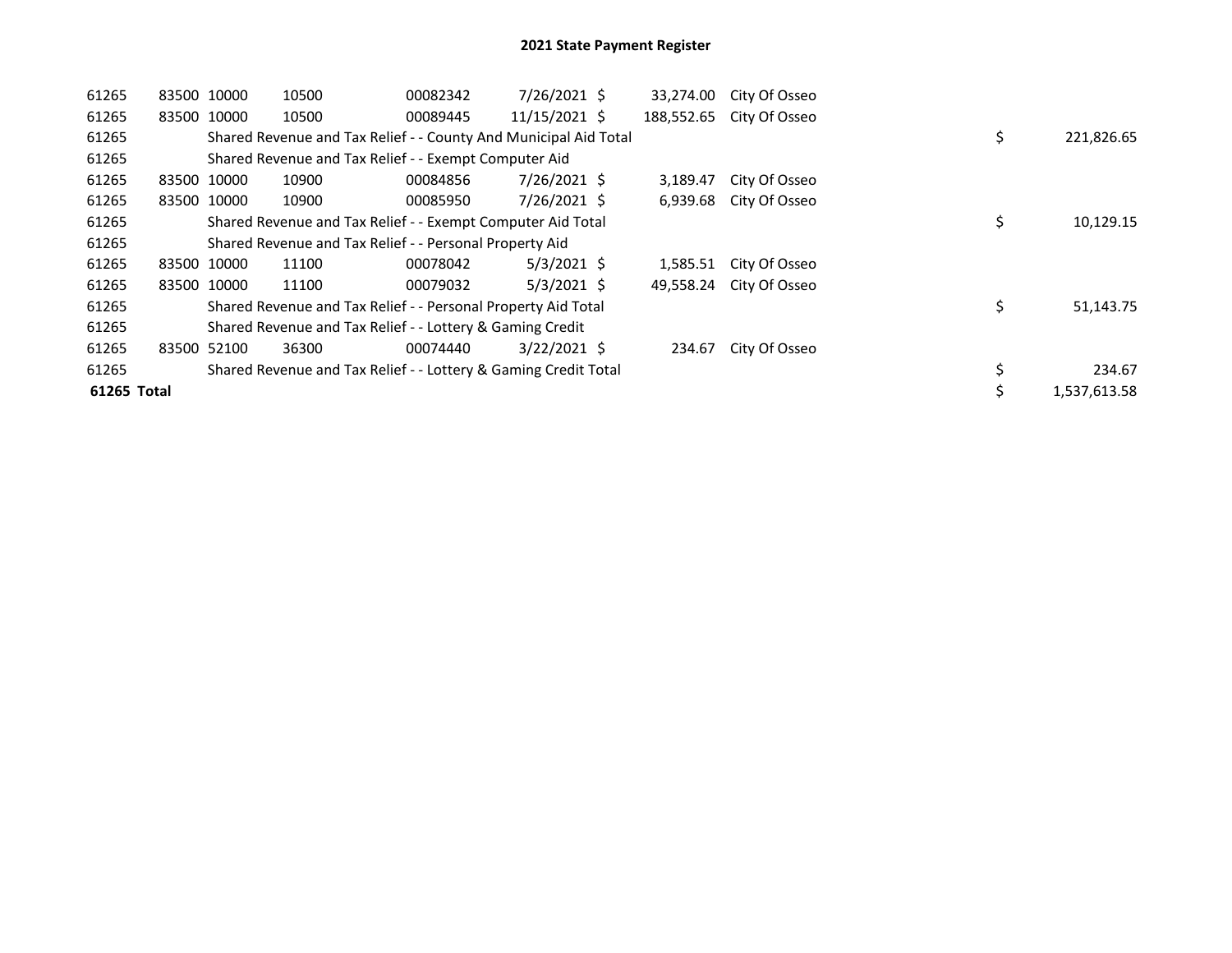| 61291 |             | Dept of Safety & Prof Services - - Fire Dues Distribution                       |           |                |        |                              |    |            |
|-------|-------------|---------------------------------------------------------------------------------|-----------|----------------|--------|------------------------------|----|------------|
| 61291 | 16500 10000 | 22500                                                                           | 00041789  | 7/16/2021 \$   |        | 4,878.48 City Of Whitehall   |    |            |
| 61291 |             | Dept of Safety & Prof Services - - Fire Dues Distribution Total                 |           |                |        |                              | \$ | 4,878.48   |
| 61291 |             | Dept of Natural Resources - - Rec & Resource Aids, Fed                          |           |                |        |                              |    |            |
| 61291 | 37000 21200 | 58300                                                                           | 00482678  | $5/20/2021$ \$ |        | 817.70 City Of Whitehall     |    |            |
| 61291 |             | Dept of Natural Resources - - Rec & Resource Aids, Fed Total                    |           |                |        |                              | \$ | 817.70     |
| 61291 |             | Dept of Natural Resources - - Fin Asst For Responsible Units                    |           |                |        |                              |    |            |
| 61291 | 37000 27400 | 67000                                                                           | 00483041  | $5/21/2021$ \$ |        | 6,713.65 City Of Whitehall   |    |            |
| 61291 |             | Dept of Natural Resources - - Fin Asst For Responsible Units Total              |           |                |        |                              | \$ | 6,713.65   |
| 61291 |             | WI Dept of Transportation - - Trns Aids To Mnc.-Sf                              |           |                |        |                              |    |            |
| 61291 | 39500 21100 | 19100                                                                           | 00633247  | $1/4/2021$ \$  |        | 22,871.01 City Of Whitehall  |    |            |
| 61291 | 39500 21100 | 19100                                                                           | 00668854  | $4/5/2021$ \$  |        | 22,871.01 City Of Whitehall  |    |            |
| 61291 | 39500 21100 | 19100                                                                           | 00712342  | $7/6/2021$ \$  |        | 22,871.01 City Of Whitehall  |    |            |
| 61291 | 39500 21100 | 19100                                                                           | 00752901  | 10/4/2021 \$   |        | 22,871.03 City Of Whitehall  |    |            |
| 61291 |             | WI Dept of Transportation - - Trns Aids To Mnc.-Sf Total                        |           |                |        |                              | \$ | 91,484.06  |
| 61291 |             | Department of Health Services - - Prepaid Medical Transport Reimbursement       |           |                |        |                              |    |            |
| 61291 | 43500 10000 | 16300                                                                           | AMBULANCE | 11/15/2021 \$  |        | 2,730.49 City Of Whitehall   |    |            |
| 61291 |             | Department of Health Services - - Prepaid Medical Transport Reimbursement Total |           |                |        |                              | \$ | 2,730.49   |
| 61291 |             | Department of Justice - - Law Enforcement Train, Local                          |           |                |        |                              |    |            |
| 61291 | 45500 10000 | 23100                                                                           | 00105976  | 11/26/2021 \$  |        | 800.00 City Of Whitehall     |    |            |
| 61291 |             | Department of Justice - - Law Enforcement Train, Local Total                    |           |                |        |                              | \$ | 800.00     |
| 61291 |             | Department of Revenue - - Gifts And Grants                                      |           |                |        |                              |    |            |
| 61291 | 56600 10000 | 12100                                                                           | 00207640  | $6/25/2021$ \$ |        | 82,269.48 City Of Whitehall  |    |            |
| 61291 |             | Department of Revenue - - Gifts And Grants Total                                |           |                |        |                              | \$ | 82,269.48  |
| 61291 |             | Department of Revenue - - Misc Revenue Holding Clearing                         |           |                |        |                              |    |            |
| 61291 | 56600 10000 | 99500                                                                           | 00198011  | $4/7/2021$ \$  | 299.93 | City Of Whitehall            |    |            |
| 61291 | 56600 10000 | 99500                                                                           | 00204587  | $6/7/2021$ \$  | 122.98 | City Of Whitehall            |    |            |
| 61291 |             | Department of Revenue - - Misc Revenue Holding Clearing Total                   |           |                |        |                              | \$ | 422.91     |
| 61291 |             | Shared Revenue and Tax Relief - - Expenditure Restraint Program                 |           |                |        |                              |    |            |
| 61291 | 83500 10000 | 10100                                                                           | 00082343  | 7/26/2021 \$   |        | 23,379.95 City Of Whitehall  |    |            |
| 61291 |             | Shared Revenue and Tax Relief - - Expenditure Restraint Program Total           |           |                |        |                              | \$ | 23,379.95  |
| 61291 |             | Shared Revenue and Tax Relief - - County And Municipal Aid                      |           |                |        |                              |    |            |
| 61291 | 83500 10000 | 10500                                                                           | 00082343  | 7/26/2021 \$   |        | 66,542.51 City Of Whitehall  |    |            |
| 61291 | 83500 10000 | 10500                                                                           | 00089446  | 11/15/2021 \$  |        | 374,343.76 City Of Whitehall |    |            |
| 61291 |             | Shared Revenue and Tax Relief - - County And Municipal Aid Total                |           |                |        |                              | \$ | 440,886.27 |
| 61291 |             | Shared Revenue and Tax Relief - - Exempt Computer Aid                           |           |                |        |                              |    |            |
| 61291 | 83500 10000 | 10900                                                                           | 00084857  | 7/26/2021 \$   |        | 3,809.91 City Of Whitehall   |    |            |